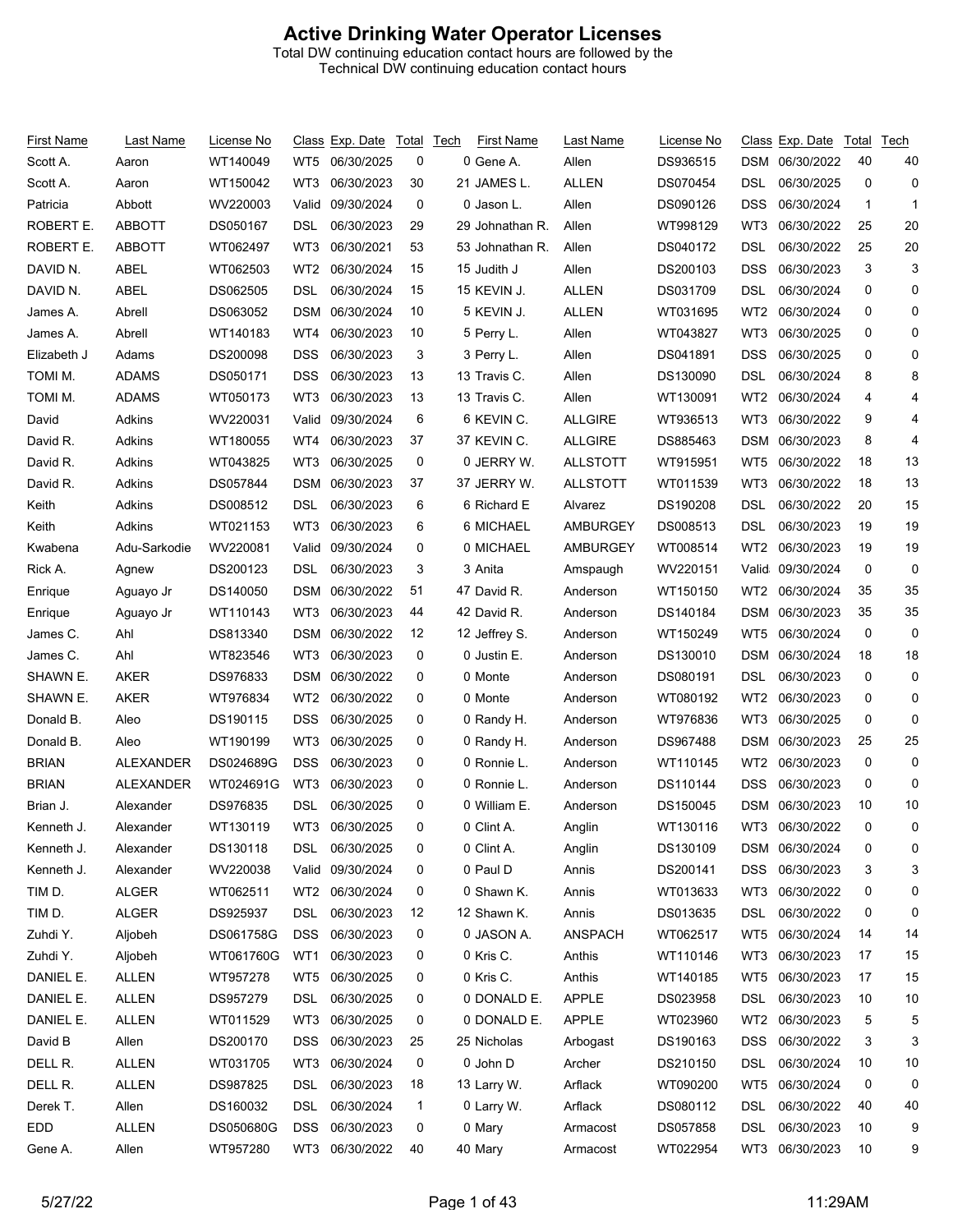| First Name         | Last Name      | License No |                 | Class Exp. Date Total Tech |    | <b>First Name</b>     | Last Name        | License No |            | <u>Class Exp. Date Total Tech</u> |    |    |
|--------------------|----------------|------------|-----------------|----------------------------|----|-----------------------|------------------|------------|------------|-----------------------------------|----|----|
| Mary               | Armacost       | WT008517   | WT5             | 06/30/2023                 | 10 | 9 Richard B.          | Bailey           | DS120033   | DSS        | 06/30/2023                        | 0  | 0  |
| Michael D.         | Armstrong      | DS170051   | <b>DSS</b>      | 06/30/2025                 | 0  | 0 Robert C.           | Bailey           | DS043767   | DSL        | 06/30/2022                        | 0  | 0  |
| Jeffrey L          | Arnold         | DS210077   | <b>DSS</b>      | 06/30/2023                 | 3  | 3 Robert C.           | Bailey           | WT041903   | WT3        | 06/30/2022                        | 0  | 0  |
| Jeffrey L          | Arnold         | WT210078   | WT1             | 06/30/2023                 | 3  | 3 Zach A.             | Bailey           | DS170045   | DSM        | 06/30/2022                        | 22 | 22 |
| David M.           | Arrasmith      | DS170024   | <b>DSS</b>      | 06/30/2022                 | 0  | 0 Douglas A.          | Baird            | DS791657   | <b>DSM</b> | 06/30/2022                        | 10 | 10 |
| Jobe A             | Arthur         | DS190011   | DSL             | 06/30/2021                 | 10 | 5 Douglas A.          | Baird            | WT813347   | WT4        | 06/30/2022                        | 10 | 10 |
| WILLIAM W.         | ARTHUR         | WT976837   | WT <sub>2</sub> | 06/30/2025                 | 0  | 0 BARRY J.            | <b>BAKER</b>     | DS947260   | <b>DSM</b> | 06/30/2023                        | 21 | 21 |
| WILLIAM W.         | <b>ARTHUR</b>  | DS976838   | DSL             | 06/30/2025                 | 0  | 0 BARRY J.            | <b>BAKER</b>     | WT023966   | WT3        | 06/30/2023                        | 21 | 21 |
| William S.         | Arvin          | DS100139   | DSM             | 06/30/2025                 | 0  | 0 Chris               | Baker            | WT200024   | WT2        | 06/30/2022                        | 15 | 15 |
| William S.         | Arvin          | WT110147   | WT4             | 06/30/2023                 | 29 | 29 Chris              | Baker            | DS200025   | DSS        | 06/30/2022                        | 15 | 15 |
| Donavon W.         | Ascencio       | WT200127   | WT3             | 06/30/2023                 | 19 | 19 Chris              | Baker            | DS200026   | DSS        | 06/30/2022                        | 15 | 15 |
| ALAN W.            | <b>ASH</b>     | DS947253   | DSM             | 06/30/2023                 | 0  | 0 Chris               | <b>Baker</b>     | WT200027   | WT2        | 06/30/2022                        | 15 | 15 |
| ALAN W.            | <b>ASH</b>     | WT947254   | WT3             | 06/30/2023                 | 0  | 0 DARRELL E.          | <b>BAKER</b>     | DS057860   | DSL        | 06/30/2023                        | 0  | 0  |
| Rebecca L          | Ashack         | WT210002   | WT3             | 06/30/2023                 | 45 | 45 DARRELL E.         | <b>BAKER</b>     | WT057862   | WT3        | 06/30/2023                        | 0  | 0  |
| Austin L           | Ashcraft       | DS210179   | DSM             | 06/30/2024                 | 6  | 6 Deb L.              | Baker            | DS140164   | DSS        | 06/30/2023                        | 0  | 0  |
| EDMOND W.          | <b>ASHER</b>   | WT947255   | WT3             | 06/30/2023                 | 16 | 10 Mathew T           | Baker            | DS190162   | <b>DSS</b> | 06/30/2022                        | 3  | 3  |
| EDMOND W.          | <b>ASHER</b>   | DS926454   | DSM             | 06/30/2023                 | 16 | 10 Michael A          | Baker            | DS200002   | <b>DSS</b> | 06/30/2022                        | 3  | 3  |
| Harley J.          | Asher          | WT110039   | WT3             | 06/30/2022                 | 36 | 31 Ryan E             | Baker            | DS220055   | <b>DSM</b> | 06/30/2024                        | 0  | 0  |
| Harley J.          | Asher          | DS100040   | DSS             | 06/30/2022                 | 36 | 31 Ryan M.            | Baker            | DS170033   | DSL        | 06/30/2022                        | 0  | 0  |
| Richard            | Asher          | DS791656   | DSM             | 06/30/2022                 | 39 | 33 William J.         | Baker            | DS957284   | <b>DSM</b> | 06/30/2022                        | 0  | 0  |
| Richard            | Asher          | WT823549   | WT3             | 06/30/2023                 | 28 | 28 YVETTE M.          | <b>BAKER</b>     | DS947264   | DSL        | 06/30/2023                        | 14 | 9  |
| Abe D              | Aspy           | WT210091   | WT3             | 06/30/2023                 | 0  | 0 YVETTE M.           | <b>BAKER</b>     | WT926220   | WT5        | 06/30/2023                        | 18 | 9  |
| Abe D              | Aspy           | DS210093   | <b>DSS</b>      | 06/30/2023                 | 0  | 0 YVETTE M.           | <b>BAKER</b>     | WT021695   | WT3        | 06/30/2023                        | 18 | 14 |
| Dylan C            | Atchley        | WT210189   | WT1             | 06/30/2024                 | 0  | 0 DAVID L.            | <b>BAL</b>       | DS041905   | <b>DSS</b> | 06/30/2022                        | 0  | 0  |
| ANTHONY W.         | AUBERRY        | WT031717   | WT2             | 06/30/2024                 | 13 | 11 Caleb R            | <b>Baldwin</b>   | DS210142   | DSL        | 06/30/2024                        | 22 | 22 |
| ANTHONY W. AUBERRY |                | DS031719   | DSM             | 06/30/2024                 | 8  | 6 LARRY J.            | <b>BALL</b>      | DS071940   | DSL        | 06/30/2025                        | 0  | 0  |
| Bob K.             | Ault           | DS998132   | DSM             | 06/30/2025                 | 0  | 0 Phillip A.          | Ball             | WT040178   | WT2        | 06/30/2022                        | 5  | 5  |
| Mary               | Austin         | WV220168   | Valid           | 09/30/2024                 | 0  | 0 Phillip A.          | Ball             | DS031721   | DSL        | 06/30/2024                        | 0  | 0  |
| Ron L.             | Austin         | DS020255   | DSL             | 06/30/2022                 | 8  | 1 LLOYD S.            | <b>BALLARD</b>   | DS023970   | DSL        | 06/30/2023                        | 0  | 0  |
| Carl B.            | Auten Jr       | DS130021   | DSM             | 06/30/2024                 | 0  | 0 LLOYD S.            | <b>BALLARD</b>   | WT021699   | WT3        | 06/30/2023                        | 0  | 0  |
| Carl B.            | Auten Jr       | WT120145   | WT3             | 06/30/2024                 | 0  | 0 LLOYD S.            | <b>BALLARD</b>   | WT987831   | WT5        | 06/30/2023                        | 0  | 0  |
| Christopher L      | Axsom          | DS210065   |                 | DSS 06/30/2023             | 0  | 0 Tyler B.            | Balson           | WT150047   |            | WT3 06/30/2023                    | 0  | 0  |
| Jacob              | Axsom          | DS140021   | DSM             | 06/30/2025                 | 0  | 0 Tyler B.            | Balson           | DS150046   | DSL        | 06/30/2023                        | 0  | 0  |
| Tom L.             | Axsom          | DS936524   | DSL.            | 06/30/2022                 | 17 | 17 Ryan S.            | Bane             | DS130022   | DSL        | 06/30/2024                        | 7  | 7  |
| AUSTIN E.          | <b>BABB</b>    | DS987829   | DSM             | 06/30/2023                 | 22 | 10 Sheila A           | Banks            | DS210038   | <b>DSS</b> | 06/30/2023                        | 3  | 3  |
| AUSTIN E.          | <b>BABB</b>    | WT987830   | WT3             | 06/30/2023                 | 22 | 10 RAYMOND E. BARATTO |                  | DS057864   | <b>DSL</b> | 06/30/2023                        | 0  | 0  |
| James P.           | Bachman        | WT041897   | WT3             | 06/30/2022                 | 17 | 17 RAYMOND E. BARATTO |                  | DS040180   | <b>DSS</b> | 06/30/2022                        | 0  | 0  |
| James P.           | Bachman        | DS041899   | <b>DSS</b>      | 06/30/2022                 | 5  | 5 RAYMOND E.          | <b>BARATTO</b>   | WT050179   | WT3        | 06/30/2023                        | 0  | 0  |
| STEVE R.           | <b>BACON</b>   | WT012083   | WT3             | 06/30/2022                 | 0  | 0 Esta A.             | Barber           | DS080126   | <b>DSM</b> | 06/30/2025                        | 0  | 0  |
| STEVE R.           | <b>BACON</b>   | WT915955   | WT5             | 06/30/2022                 | 0  | 0 JERRY D.            | <b>BARBER</b>    | DS010798G  | <b>DSS</b> | 06/30/2023                        | 5  | 5  |
| William H.         | Bacon          | DS140187   | DSM             | 06/30/2023                 | 18 | 12 TERRY M.           | <b>BAREITHER</b> | WT061390   | WT3        | 06/30/2021                        | 5  | 5  |
| William H.         | Bacon          | WT140188   | WT3             | 06/30/2023                 | 18 | 12 Ballard G.         | Barger           | WT080047   | WT3        | 06/30/2022                        | 20 | 20 |
| BRENT L.           | <b>BADGER</b>  | DS043785   | <b>DSL</b>      | 06/30/2025                 | 0  | 0 Ballard G.          | Barger           | DS926222   | <b>DSM</b> | 06/30/2023                        | 20 | 20 |
| BRENT L.           | <b>BADGER</b>  | WT061810   | WT3             | 06/30/2024                 | 21 | 21 Ballard G.         | Barger           | WT210028   | WT5        | 06/30/2023                        | 20 | 20 |
| Christopher L.     | Baelz          | WT090036   | WT2             | 06/30/2023                 | 13 | 13 Bradley A.         | Barger           | WT130023   | WT3        | 06/30/2024                        | 11 | 5  |
| Stephen S          | <b>Baggett</b> | DS190063   | DSL             | 06/30/2024                 | 0  | 0 Bradley A.          | Barger           | DS120053   | <b>DSM</b> | 06/30/2023                        | 19 | 13 |
| Stephen S          | <b>Baggett</b> | WT190064   | WT3             | 06/30/2024                 | 0  | 0 Paul G.             | <b>Barker</b>    | WT120030   | WT3        | 06/30/2023                        | 0  | 0  |
| Randy C.           | Bailey         | DS110041   | DSM             | 06/30/2022                 | 25 | 12 William            | Barker           | WV220091   | Valid      | 09/30/2024                        | 0  | 0  |
| Randy C.           | Bailey         | WT120146   |                 | WT3 06/30/2024             | 8  | 8 SHAWN L.            | <b>BARKLEY</b>   | DS062523   |            | DSL 06/30/2024                    | 0  | 0  |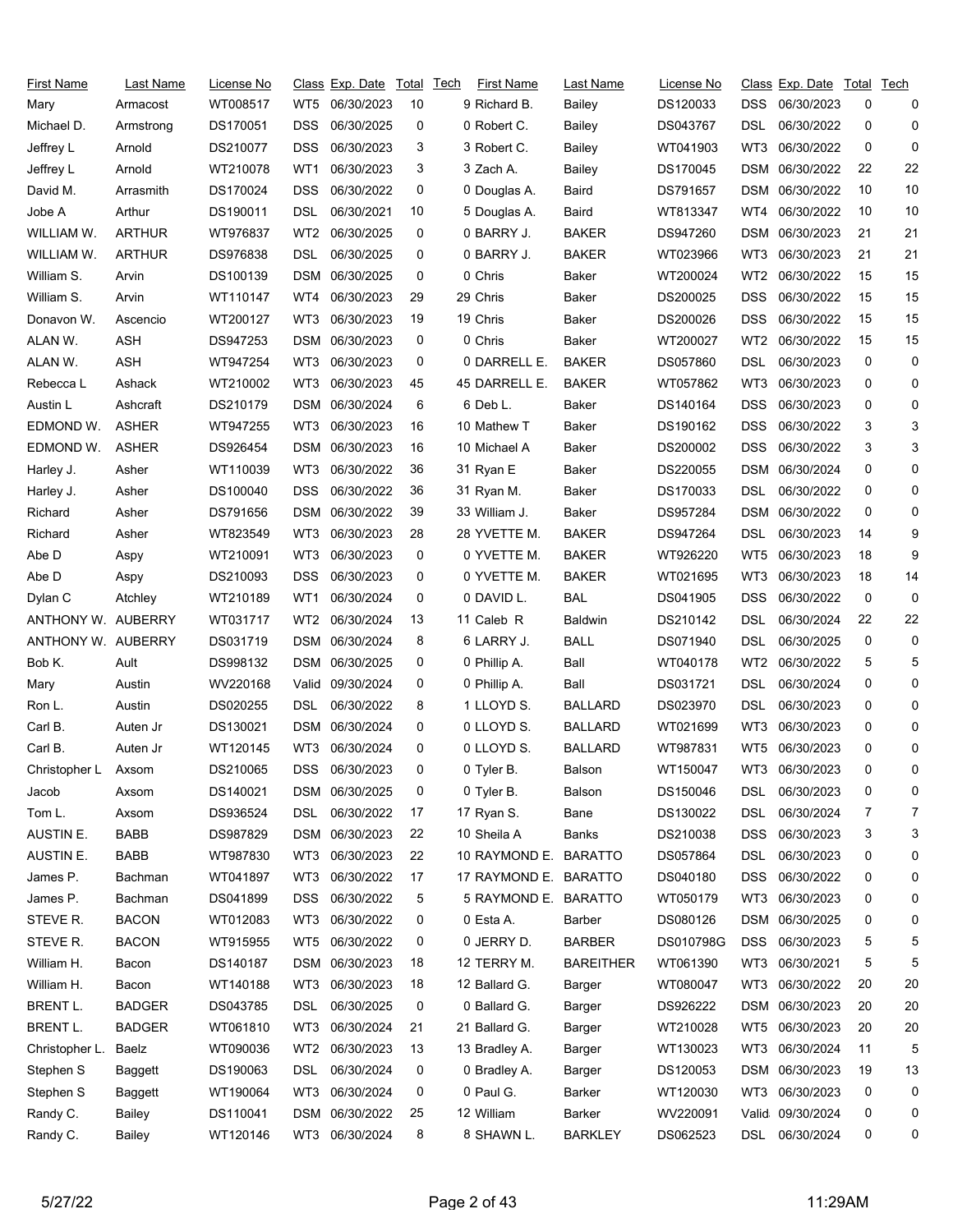| First Name            | Last Name       | License No |                 | Class Exp. Date | Total | <u>Tech</u> | First Name     | Last Name         | License No       |                 | <u>Class</u> Exp. Date | Total | Tech           |
|-----------------------|-----------------|------------|-----------------|-----------------|-------|-------------|----------------|-------------------|------------------|-----------------|------------------------|-------|----------------|
| George B              | <b>Barnes</b>   | WT200129   | WT5             | 06/30/2023      | 6     |             | 0 Curtis W.    | Begle             | DS090216         | DSM             | 06/30/2024             | 10    | 8              |
| BRYAN C.              | <b>BARNETT</b>  | WT057868   | WT3             | 06/30/2023      | 33    |             | 27 Jamin       | Beisiegel         | DS170120         | DSL             | 06/30/2023             | 29    | 18             |
| BRYAN C.              | <b>BARNETT</b>  | DS987833   | DSL             | 06/30/2023      | 33    |             | 27 Kim D       | Beiswanger        | WT200018         | WT1             | 06/30/2022             | 3     | 3              |
| Daniel P.             | <b>Barnett</b>  | WT998135   | WT5             | 06/30/2022      | 10    |             | 4 Ancil        | Bell              | WT875014         | WT3             | 06/30/2025             | 0     | 0              |
| Daniel P.             | Barnett         | WT012098   | WT3             | 06/30/2022      | 10    |             | 4 Ancil        | Bell              | DS875015         | DSL             | 06/30/2025             | 0     | 0              |
| Warren P.             | <b>Barrick</b>  | DS080048   | DSL             | 06/30/2022      | 29    |             | 26 Devin I.    | Bell              | DS160037         | <b>DSS</b>      | 06/30/2022             | 0     | 0              |
| Christopher E.        | Barron          | WT080114   | WT3             | 06/30/2025      | 0     |             | 0 SHERRI       | <b>BELL</b>       | DS008344         | DSL             | 06/30/2023             | 0     | 0              |
| Christopher E. Barron |                 | WT080115   | WT <sub>5</sub> | 06/30/2025      | 0     |             | 0 Troy L       | Bell              | WT190178         | WT <sub>2</sub> | 06/30/2022             | 10    | 10             |
| Christopher E.        | Barron          | DS021169   | DSL             | 06/30/2023      | 30    |             | 30 William A.  | Bell Jr           | WT150049         | WT5             | 06/30/2023             | 11    | 6              |
| Brent K.              | Bartley         | DS210165   | DSL             | 06/30/2024      | 0     |             | 0 William A.   | Bell Jr           | WT062539         | WT3             | 06/30/2024             | 9     | 6              |
| PAUL J.               | <b>BARTOK</b>   | DS987835   | DSL             | 06/30/2023      | 0     |             | 0 Lisa C       | <b>Bellows</b>    | DS210200         | DSS             | 06/30/2024             | 8     | 8              |
| Robert R.             | Bartol          | DS080194   | DSL             | 06/30/2023      | 0     |             | 0 PATRICK L.   | <b>BENDELE</b>    | DS057876         | DSL             | 06/30/2023             | 6     | 0              |
| MARK A.               | <b>BASHAM</b>   | DS854215   | DSM             | 06/30/2025      | 0     |             | 0 David        | Benjamin          | DS190086         | <b>DSS</b>      | 06/30/2022             | 3     | 3              |
| MARK A.               | <b>BASHAM</b>   | WT864409   | WT3             | 06/30/2023      | 11    |             | 11 Donald J.   | <b>Bennett</b>    | DS120148         | <b>DSM</b>      | 06/30/2024             | 9     | 9              |
| Kole D.               | <b>Bassett</b>  | DS140052   | <b>DSM</b>      | 06/30/2025      | 0     |             | 0 Donald J.    | <b>Bennett</b>    | WT120149         | WT3             | 06/30/2024             | 9     | 9              |
| Kole D.               | Bassett         | WT140053   | WT3             | 06/30/2025      | 0     |             | 0 Dustin R.    | <b>Bennett</b>    | DS090127         | DSS             | 06/30/2021             | 7     | 7              |
| Jason W.              | Bastin          | DS959446   | DSL             | 06/30/2022      | 11    |             | 6 Dustin R.    | <b>Bennett</b>    | WT090128         | WT3             | 06/30/2021             | 7     | $\overline{7}$ |
| PHIL E.               | <b>BASTIN</b>   | WT875011   | WT <sub>2</sub> | 06/30/2022      | 9     |             | 0 Michael J.   | <b>Bennett</b>    | WT200152         | WT <sub>5</sub> | 06/30/2023             | 44    | 44             |
| PHIL E.               | <b>BASTIN</b>   | DS875012   | DSL             | 06/30/2022      | 9     |             | 0 SCOTT R.     | <b>BENNETT</b>    | WT031727         | WT2             | 06/30/2024             | 0     | 0              |
| John M.               | <b>Batronis</b> | DS041913   | DSL             | 06/30/2022      | 24    |             | 15 Sharie L.   | <b>Bennett</b>    | WT120236         | WT1             | 06/30/2024             | 0     | 0              |
| John M.               | <b>Batronis</b> | WT040184   | WT3             | 06/30/2022      | 28    |             | 15 Matthew A.  | Bentley           | DS140054         | DSS             | 06/30/2022             | 0     | 0              |
| CHARLES A.            | <b>BAUER</b>    | DS023838G  | <b>DSS</b>      | 06/30/2023      | 0     |             | 0 Matthew A.   | Bentley           | WT140055         | WT2             | 06/30/2022             | 0     | 0              |
| Kent D.               | Bauer           | WT160058   | WT <sub>5</sub> | 06/30/2025      | 0     |             | 0 SCOTT A.     | <b>BENZ</b>       | DS057878         | <b>DSL</b>      | 06/30/2023             | 4     | 4              |
| KEVIN C.              | <b>BAUER</b>    | DS017904   | DSL             | 06/30/2025      | 0     |             | 0 Mona M.      | <b>Berkemeier</b> | WT012121         | WT3             | 06/30/2022             | 40    | 40             |
| Matthew M             | Bauer           | DS200172   | <b>DSS</b>      | 06/30/2023      | 0     |             | 0 Mona M.      | Berkemeier        | WT895714         | WT <sub>5</sub> | 06/30/2022             | 0     | 0              |
| SCOTT M.              | <b>BAUER</b>    | DS926223   | DSL             | 06/30/2023      | 13    |             | 13 TINA M.     | <b>BERKES</b>     | <b>DS057777G</b> | <b>DSS</b>      | 06/30/2023             | 0     | 0              |
| SCOTT M.              | <b>BAUER</b>    | WT926224   | WT4             | 06/30/2023      | 11    |             | 11 TINA M.     | <b>BERKES</b>     | WT057779G        | WT1             | 06/30/2023             | 0     | 0              |
| James M.              | Baumgart        | WT070125   | WT3             | 06/30/2022      | 27    |             | 27 Matthew T   | <b>Bernier</b>    | WT190133         | WT <sub>5</sub> | 06/30/2022             | 41    | 41             |
| Derrick G.            | Baxley          | DS170001   | DSL             | 06/30/2025      | 0     |             | 0 Jonathon F.  | Berry             | DS071946         | DSL             | 06/30/2025             | 0     | 0              |
| Derrick G.            | Baxley          | WT180090   | WT <sub>2</sub> | 06/30/2023      | 15    |             | 15 Jonathon F. | Berry             | WT110043         | WT3             | 06/30/2025             | 0     | 0              |
| DeAngelo              | Baylock         | DS090087   | <b>DSS</b>      | 06/30/2023      | 0     |             | 0 John         | <b>Berscheit</b>  | DS160068         | DSS             | 06/30/2022             | 0     | 0              |
| DeAngelo              | Baylock         | DS090088   |                 | DSS 06/30/2023  | 0     |             | 0 Steven T.    | Berube            | WT140056         |                 | WT3 06/30/2025         | 0     | 0              |
| Travis W.             | Beady           | DS170016   | DSS             | 06/30/2022      | 11    |             | 11 Steven T.   | Berube            | WT140057         | WT5             | 06/30/2025             | 0     | 0              |
| JAMES R.              | <b>BEARD</b>    | DS062525   | DSL.            | 06/30/2024      | 16    |             | 16 Steven T.   | Berube            | DS200104         | DSL             | 06/30/2023             | 17    | 17             |
| JAMES R.              | <b>BEARD</b>    | WT062527   | WT3             | 06/30/2024      | 16    |             | 16 Andrew L.   | Bess              | DS080042         | <b>DSL</b>      | 06/30/2022             | 30    | 30             |
| Joe D.                | Beard           | DS998137   | DSL             | 06/30/2022      | 14    |             | 14 Andrew L.   | Bess              | WT080043         | WT3             | 06/30/2022             | 30    | 30             |
| Joe D.                | Beard           | WT050189   | WT3             | 06/30/2023      | 0     |             | 0 Andrew L.    | Bess              | WT080044         | WT5             | 06/30/2022             | 30    | 30             |
| Karl L.               | Beard           | WT150048   | WT5             | 06/30/2023      | 10    |             | 10 Nathan J.   | Besse             | DS180143         | <b>DSL</b>      | 06/30/2024             | 10    | 10             |
| Lloyd E.              | Beard Jr        | DS100142   |                 | DSM 06/30/2022  | 48    |             | 46 Nathan J.   | Besse             | WT140058         | WT3             | 06/30/2022             | 36    | 36             |
| Lloyd E.              | Beard Jr        | WT100143   | WT3             | 06/30/2022      | 57    |             | 55 Charles E   | Best              | WT210047         | WT1             | 06/30/2023             | 0     | 0              |
| <b>BRENDAL.</b>       | <b>BEATTY</b>   | DS050191   | <b>DSS</b>      | 06/30/2023      | 0     |             | 0 Grady        | <b>Betts</b>      | WT120122         | WT3             | 06/30/2023             | 0     | 0              |
| DENTON D.             | <b>BEATY</b>    | WT058648   |                 | WT2 06/30/2023  | 0     |             | 0 Scott A.     | <b>Betzner</b>    | DS017900         | DSL             | 06/30/2022             | 26    | 26             |
| STEVE R.              | <b>BECHER</b>   | DS864411   |                 | DSM 06/30/2023  | 8     |             | 8 Scott A.     | <b>Betzner</b>    | WT023976         | WT3             | 06/30/2023             | 20    | 20             |
| Christopher A.        | Beck            | DS190206   | DSL             | 06/30/2025      | 0     |             | 0 Matthew G.   | <b>Bickel</b>     | WT140191         | WT3             | 06/30/2023             | 40    | 34             |
| Michael               | Beck            | DS170025   | DSL.            | 06/30/2022      | 24    |             | 24 Matthew G.  | <b>Bickel</b>     | WT140192         | WT5             | 06/30/2023             | 39    | 34             |
| Michael               | Beck            | WT170026   | WT3             | 06/30/2022      | 24    |             | 24 TERESA L.   | <b>BIERLY</b>     | WT021987         | WT3             | 06/30/2023             | 11    | 11             |
| Matthew R.            | Beckman         | DS170059   | <b>DSS</b>      | 06/30/2022      | 18    |             | 12 TERESA L.   | <b>BIERLY</b>     | DS976842         | DSL             | 06/30/2022             | 19    | 14             |
| JEREMY L.             | <b>BECKNER</b>  | DS062533   | DSM             | 06/30/2024      | 8     |             | 8 TERESA L.    | <b>BIERLY</b>     | WT987841         | WT5             | 06/30/2023             | 11    | 11             |
| JEREMY L.             | <b>BECKNER</b>  | WT062535   |                 | WT3 06/30/2024  | 8     |             | 8 John A.      | Biggs             | DS080050         |                 | DSM 06/30/2022         | 9     | 9              |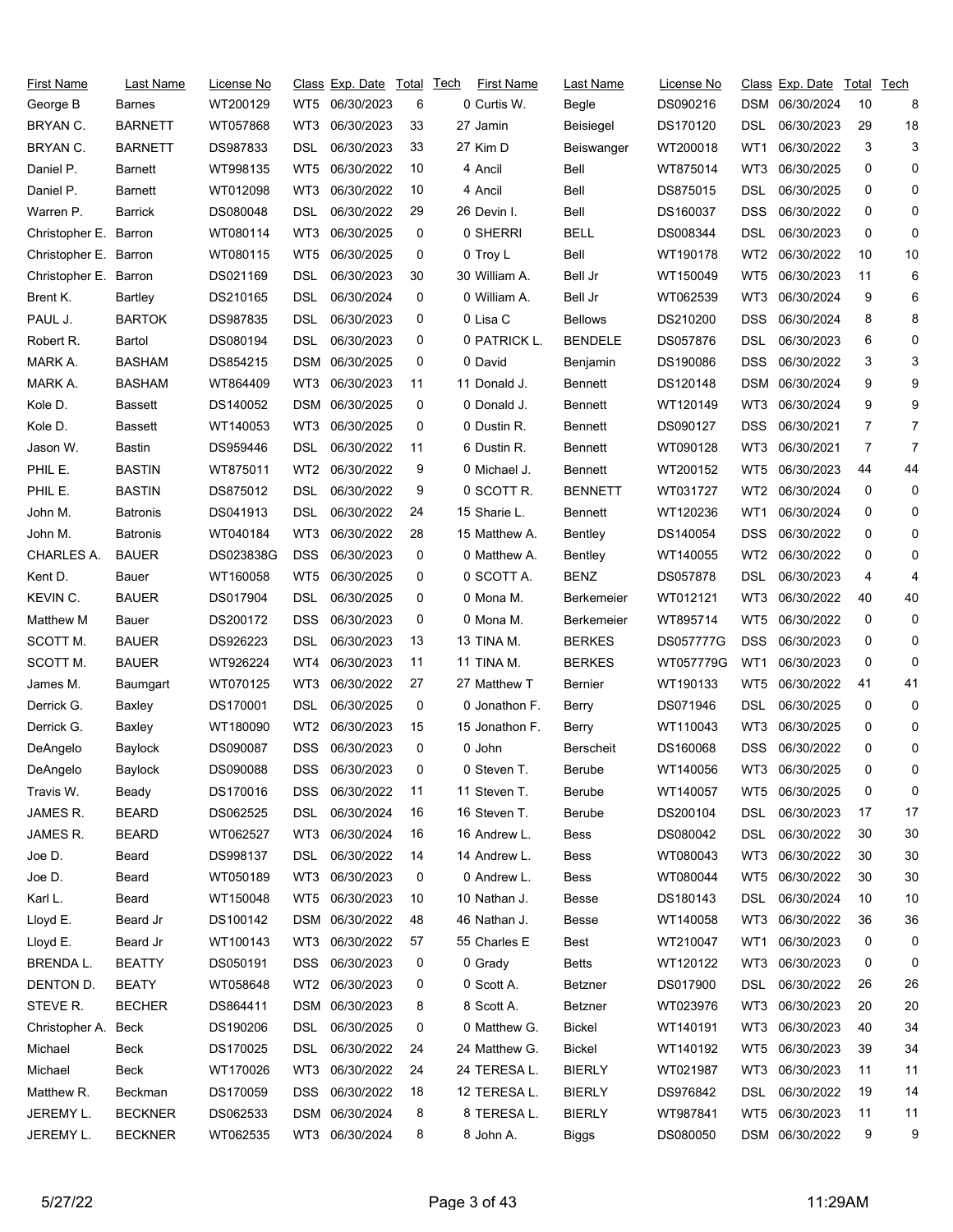| First Name          | Last Name           | License No |                 | Class Exp. Date | Total        | <b>Tech</b> | First Name              | Last Name        | License No |                 | Class Exp. Date | Total | Tech |
|---------------------|---------------------|------------|-----------------|-----------------|--------------|-------------|-------------------------|------------------|------------|-----------------|-----------------|-------|------|
| John A.             | Biggs               | WT080049   | WT3             | 06/30/2022      | 9            |             | 9 Noah                  | <b>Bontrager</b> | DS180128   | DSS             | 06/30/2024      | 0     | 0    |
| JOHN L.             | <b>BILANCIO JR</b>  | DS013159G  | <b>DSS</b>      | 06/30/2023      | 0            |             | 0 Wayne                 | Bontrager        | WT210138   | WT1             | 06/30/2024      | 3     | 3    |
| JOSEPH M.           | <b>BILYEU</b>       | DS013654   | <b>DSM</b>      | 06/30/2022      | 6            |             | 6 John H                | Booher           | WT180150   | WT3             | 06/30/2024      | 0     | 0    |
| JOSEPH M.           | BILYEU              | WT017908   | WT <sub>2</sub> | 06/30/2022      | 6            |             | 6 Pam                   | Booher           | WT110117   | WT3             | 06/30/2023      | 0     | 0    |
| John                | <b>Binkerd</b>      | WT012128   | WT3             | 06/30/2022      | 54           |             | 39 Adam N.              | Boone            | DS140059   | DSL             | 06/30/2022      | 9     | 9    |
| John                | <b>Binkerd</b>      | DS803058   | DSL             | 06/30/2023      | 31           |             | 23 Bruce R              | Borawski         | DS180185   | DSM             | 06/30/2021      | 30    | 30   |
| John                | <b>Binkerd</b>      | WT976844   | WT5             | 06/30/2022      | 54           |             | 39 THADDEUS M. BORCHERS |                  | DS062559   | DSS             | 06/30/2024      | 0     | 0    |
| James C             | <b>Binnion</b>      | WT220021   | WT1             | 06/30/2024      | 0            |             | 0 THADDEUS M. BORCHERS  |                  | WT062561   | WT2             | 06/30/2024      | 0     | 0    |
| Ryan K.             | Bischoff            | WT130025   | WT2             | 06/30/2024      | 6            |             | 6 Jacob S.              | Borkowski        | DS110151   | DSL             | 06/30/2023      | 8     | 3    |
| Ryan K.             | Bischoff            | DS130024   | <b>DSS</b>      | 06/30/2024      | 6            |             | 6 Joy Lynn              | Bosse            | WV220014   | Valid           | 09/30/2024      | 0     | 0    |
| Bryce A             | <b>Black</b>        | WV220112   | Valid           | 09/30/2024      | 0            |             | 0 Gregory J.            | <b>Boswell</b>   | WT130121   | WT5             | 06/30/2022      | 34    | 25   |
| Bryce A             | Black               | DS180114   | DSM             | 06/30/2024      | 3            |             | 3 Gregory J.            | <b>Boswell</b>   | DS031301   | DSL             | 06/30/2024      | 5     | 5    |
| Bryce A             | <b>Black</b>        | WT200017   | WT3             | 06/30/2025      | 0            |             | 0 James M.              | <b>Boswell</b>   | DS023992   | DSL             | 06/30/2023      | 90    | 90   |
| Ronald E.           | Black Jr            | DS120150   | DSM             | 06/30/2024      | 4            |             | 4 James M.              | <b>Boswell</b>   | WT120155   | WT3             | 06/30/2024      | 90    | 90   |
| Ronald E.           | Black Jr            | WT120151   | WT3             | 06/30/2024      | 0            |             | 0 Trey R                | <b>Boswell</b>   | DS210212   | <b>DSS</b>      | 06/30/2024      | 35    | 35   |
| Drew                | Blackwell           | WV220126   | Valid           | 09/30/2024      | 0            |             | 0 LOUIS K.              | <b>BOUCHIE</b>   | WT062563   | WT2             | 06/30/2024      | 4     | 4    |
| Kenneth             | Blackwell           | WT957292   | WT5             | 06/30/2025      | 0            |             | 0 LOUIS K.              | <b>BOUCHIE</b>   | DS062565   | DSL             | 06/30/2024      | 4     | 4    |
| Kenneth             | Blackwell           | WT012136   | WT3             | 06/30/2025      | 0            |             | 0 Thad J.               | <b>Boudreaux</b> | DS100147   | <b>DSM</b>      | 06/30/2022      | 0     | 0    |
| Scott L.            | Blackwell           | DS130105   | DSL             | 06/30/2024      | 3            |             | 3 Thad J.               | <b>Boudreaux</b> | WT100148   | WT3             | 06/30/2022      | 0     | 0    |
| Scott L.            | Blackwell           | WT140277   | WT3             | 06/30/2023      | 3            |             | 3 William H.            | Bougher          | DS140009   | <b>DSS</b>      | 06/30/2022      | 0     | 0    |
| George J.           | Bladecki            | DS100146   | DSM             | 06/30/2022      | 28           |             | 28 CHRISTOPHERBOULET    |                  | WT057892   | WT3             | 06/30/2023      | 0     | 0    |
| George J.           | Bladecki            | WT031731   | WT3             | 06/30/2024      | 5            |             | 5 CHRISTOPHERBOULET     |                  | DS061404   | DSL             | 06/30/2024      | 0     | 0    |
| Robert A.           | Blake               | WT120152   | WT3             | 06/30/2024      | 8            |             | 3 Nathan P              | Bourland         | DS190166   | DSM             | 06/30/2025      | 0     | 0    |
| Chad E.             | Blakely             | DS090231   | <b>DSS</b>      | 06/30/2024      | 9            |             | 9 Erin                  | <b>Bousman</b>   | DS180151   | DSS             | 06/30/2024      | 0     | 0    |
| Jason A             | Blankenship         | DS220110   | DSL             | 06/30/2024      | 0            |             | 0 Aaron A               | Bowen            | DS180163   | DSL             | 06/30/2021      | 15    | 13   |
| JOEL E.             | BLASDEL             | DS813351   | DSL             | 06/30/2025      | 0            |             | 0 Rick                  | Bowen            | DS080195   | DSL             | 06/30/2023      | 18    | 16   |
| JOEL E.             | <b>BLASDEL</b>      | WT823552   | WT3             | 06/30/2023      | 31           |             | 31 BOYD E.              | <b>BOWERS</b>    | WT008350   | WT4             | 06/30/2023      | 0     | 0    |
| Willie C.           | <b>Blissett III</b> | DS150051   | DSL             | 06/30/2023      | 7            |             | 7 Ronald L.             | <b>Bowers</b>    | WT017916   | WT4             | 06/30/2025      | 0     | 0    |
| Sarah J.            | Block               | WT140193   | WT5             | 06/30/2023      | 18           |             | 13 Sheri M.             | <b>Bowersox</b>  | WT072344   | WT5             | 06/30/2022      | 36    | 30   |
| WILLIAM L.          | <b>BLOWERS</b>      | WT813352   | WT <sub>5</sub> | 06/30/2022      | 0            |             | 0 MICHAEL D.            | <b>BOWLING</b>   | DS008351   | DSL             | 06/30/2023      | 0     | 0    |
| WILLIAM L.          | <b>BLOWERS</b>      | DS813353   | DSL             | 06/30/2022      | 0            |             | 0 MICHAEL D.            | <b>BOWLING</b>   | WT008352   |                 | WT2 06/30/2023  | 0     | 0    |
| WILLIAM L.          | <b>BLOWERS</b>      | WT012143   |                 | WT3 06/30/2022  | $\mathbf{0}$ |             | 0 Angela D              | Bowman           | WT220028   |                 | WT2 06/30/2024  | 3     | 3    |
| Christopher J.      | Bobay               | WT140278   | WT3             | 06/30/2023      | 0            |             | 0 DAVID B.              | <b>BOWMAN</b>    | DS012008G  | DSS             | 06/30/2023      | 0     | 0    |
| Andrew J            | Boden               | DS210135   | DSL             | 06/30/2024      | 15           |             | 15 DAVID B.             | <b>BOWMAN</b>    | DS031417G  | <b>DSS</b>      | 06/30/2023      | 0     | 0    |
| Keith T.            | Boeckman            | DS130093   | <b>DSS</b>      | 06/30/2024      | 0            |             | 0 DAVID B.              | <b>BOWMAN</b>    | WT062365G  | WT <sub>2</sub> | 06/30/2023      | 0     | 0    |
| Neil J.             | Boeckman            | DS130094   | <b>DSS</b>      | 06/30/2024      | 0            |             | 0 DAVID B.              | <b>BOWMAN</b>    | WT062367G  |                 | WT2 06/30/2023  | 0     | 0    |
| William A.          | Boetcker III        | WT140195   | WT3             | 06/30/2023      | 22           |             | 14 MICHAEL W.           | <b>BOWMAN</b>    | WT050195   | WT3             | 06/30/2023      | 0     | 0    |
| William A.          | Boetcker III        | DS170103   | <b>DSL</b>      | 06/30/2023      | 22           |             | 14 MICHAEL W.           | <b>BOWMAN</b>    | DS050197   | <b>DSS</b>      | 06/30/2023      | 0     | 0    |
| Anna Marie Websogan |                     | DS210124   | <b>DSS</b>      | 06/30/2024      | 5            |             | 5 Danny L.              | Bowman II        | DS120244   | DSL.            | 06/30/2024      | 7     | 7    |
| Samuel T.           | Boggs               | DS854222   | DSM             | 06/30/2025      | 0            |             | 0 Danny L.              | Bowman II        | WT120156   | WT3             | 06/30/2024      | 7     | 7    |
| Samuel T.           | <b>Boggs</b>        | WT905238   | WT3             | 06/30/2023      | 8            |             | 5 Adam L.               | Boyd             | WT180164   | WT2             | 06/30/2024      | 17    | 17   |
| Clayton P           | <b>Bohlinger</b>    | DS210127   | DSM             | 06/30/2024      | 12           |             | 12 Adam L.              | Boyd             | DS170012   | DSL.            | 06/30/2025      | 0     | 0    |
| Mason T.            | <b>Boicourt</b>     | WT130117   | WT3             | 06/30/2022      | 31           |             | 31 Layman J.            | Boyd             | DS220083   | <b>DSL</b>      | 06/30/2024      | 0     | 0    |
| Brian               | <b>Boldry</b>       | DS170124   | <b>DSS</b>      | 06/30/2023      | 0            |             | 0 Lonni B.              | Boyd             | DS110152   |                 | DSM 06/30/2023  | 5     | 5    |
| KENNETH L.          | <b>BOLZE</b>        | DS864416   | DSM             | 06/30/2023      | 10           |             | 4 SAMUEL D.             | <b>BOYER</b>     | WT062569   | WT5             | 06/30/2021      | 0     | 0    |
| KENNETH L.          | BOLZE               | WT864417   | WT3             | 06/30/2023      | 10           |             | 6 SAMUEL D.             | <b>BOYER</b>     | WT061410   | WT3             | 06/30/2021      | 0     | 0    |
| MICHAEL S.          | <b>BONE</b>         | WT070137   | WT2             | 06/30/2022      | 0            |             | 0 JEFFERY C.            | <b>BOYLE</b>     | WT854223   | WT3             | 06/30/2025      | 5     | 5    |
| MICHAEL S.          | <b>BONE</b>         | DS070139   | <b>DSS</b>      | 06/30/2022      | 0            |             | 0 JEFFERY C.            | <b>BOYLE</b>     | DS844054   | <b>DSL</b>      | 06/30/2023      | 24    | 18   |
|                     |                     |            |                 |                 |              |             |                         |                  |            |                 |                 |       |      |
| Noah                | Bontrager           | DS160020   | <b>DSS</b>      | 06/30/2024      | 0            |             | 0 Mark J                | <b>Brace</b>     | WT017918   | WT2             | 06/30/2022      | 78    | 78   |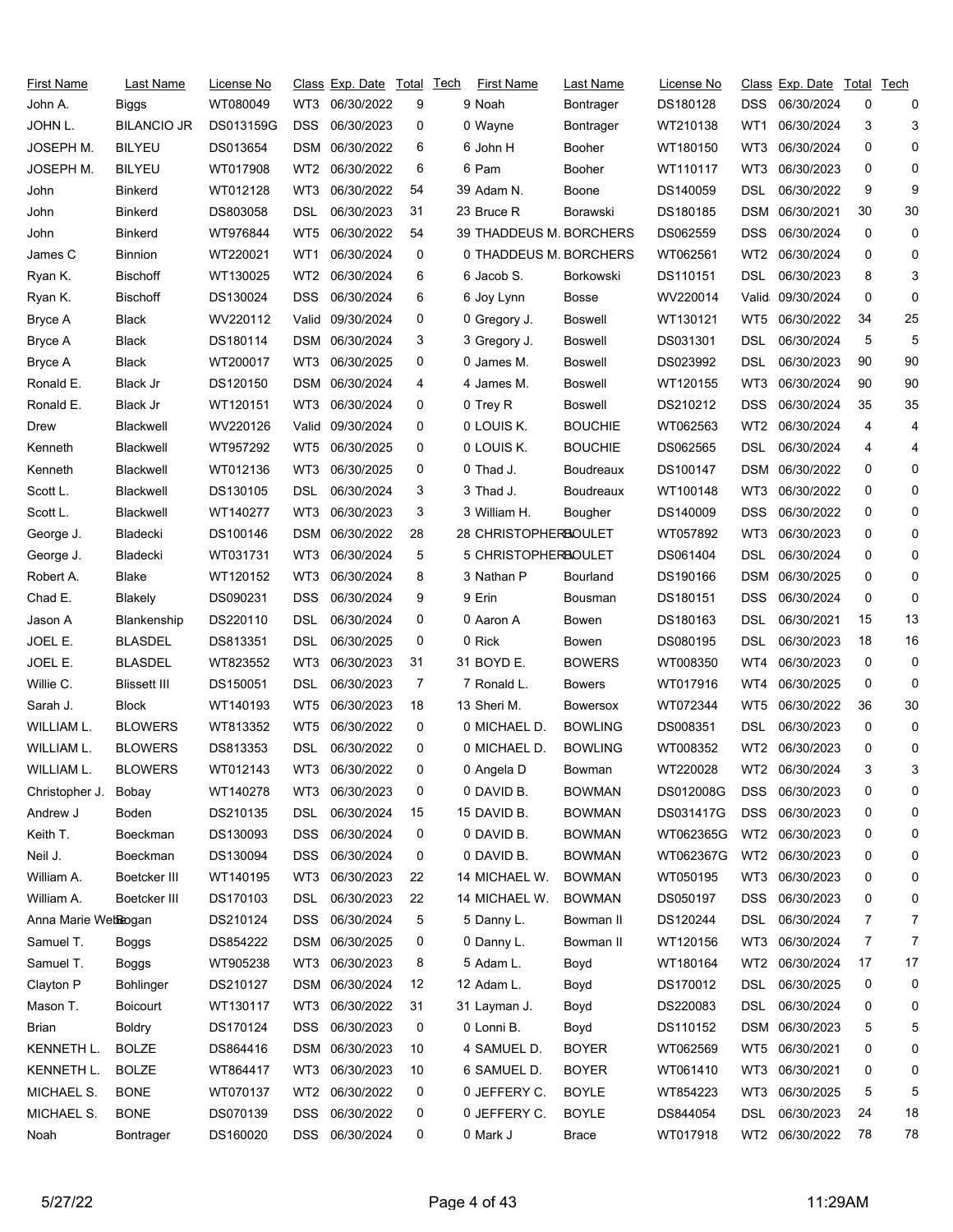| <b>First Name</b>      | Last Name            | License No |            | Class Exp. Date  | Total | Tech | First Name    | Last Name       | <u>License No</u> |                 | Class Exp. Date | Total | Tech |
|------------------------|----------------------|------------|------------|------------------|-------|------|---------------|-----------------|-------------------|-----------------|-----------------|-------|------|
| Mark J                 | Brace                | DS017920   | DSL        | 06/30/2022       | 78    |      | 78 ALAN J.    | <b>BROST</b>    | DS947002          |                 | DSM 06/30/2023  | 0     | 0    |
| Mark J                 | Brace                | WT210082   | WT3        | 06/30/2023       | 47    |      | 47 ALAN J.    | <b>BROST</b>    | WT947003          | WT <sub>2</sub> | 06/30/2023      | 0     | 0    |
| Cameron P              | Brady                | WT220020   | WT1        | 06/30/2024       | 0     |      | 0 Mark E      | <b>Brow</b>     | DS210089          | DSS             | 06/30/2023      | 0     | 0    |
| Jack R.                | Branam               | DS791089   | DSM        | 06/30/2022       | 5     |      | 5 Mike D      | <b>Browder</b>  | DS220010          | DSS             | 06/30/2024      | 3     | 3    |
| Layton J.              | Brandenburg          | WT210167   | WT4        | 06/30/2024       | 3     |      | 3 Anthony E.  | <b>Brown</b>    | WT140198          | WT3             | 06/30/2023      | 13    | 13   |
| Layton J.              | Brandenburg          | WV220039   | Valid      | 09/30/2024       | 0     |      | 0 Anthony E.  | <b>Brown</b>    | DS947004          | <b>DSM</b>      | 06/30/2023      | 13    | 13   |
| Layton J.              | Brandenburg          | DS200144   | DSM        | 06/30/2023       | 38    |      | 38 CONAN L.   | <b>BROWN</b>    | DS905244          | DSM             | 06/30/2023      | 0     | 0    |
| Justin D               | Brandt               | DS210217   | DSL        | 06/30/2024       | 0     |      | 0 CONAN L.    | <b>BROWN</b>    | WT905245          | WT2             | 06/30/2023      | 0     | 0    |
| Ryan                   | <b>Brashears</b>     | DS170021   | DSM        | 06/30/2022       | 28    |      | 28 DANIEL A.  | <b>BROWN</b>    | WT021615G         | WT1             | 06/30/2023      | 0     | 0    |
| Ryan                   | <b>Brashears</b>     | WT170014   | WT3        | 06/30/2022       | 28    |      | 28 GARY F.    | <b>BROWN</b>    | WT062577          | WT3             | 06/30/2021      | 6     | 6    |
| Michael                | <b>Brawner</b>       | DS200130   | DSL        | 06/30/2023       | 0     |      | 0 John F.     | <b>Brown</b>    | DS017924          | DSL             | 06/30/2022      | 0     | 0    |
| James Richard Breckler |                      | WV220141   | Valid      | 09/30/2024       | 0     |      | 0 John F.     | <b>Brown</b>    | WT017926          | WT3             | 06/30/2022      | 0     | 0    |
| Rex A.                 | Bredemeier           | DS875023   | DSL        | 06/30/2022       | 0     |      | 0 Jonathan    | <b>Brown</b>    | DS823556          | DSL             | 06/30/2023      | 10    | 8    |
| MICHAEL D.             | <b>BREEDEN</b>       | DS010800G  | <b>DSS</b> | 06/30/2023       | 0     |      | 0 Jonathan    | <b>Brown</b>    | WT854229          | WT3             | 06/30/2022      | 10    | 8    |
| RODNEY S.              | <b>BREEDEN</b>       | WT012163   | WT3        | 06/30/2025       | 0     |      | 0 Kevin D.    | <b>Brown</b>    | DS018539          | DSL             | 06/30/2022      | 8     | 8    |
| RODNEY S.              | <b>BREEDEN</b>       | WT998142   | WT5        | 06/30/2025       | 0     |      | 0 Kimberly    | <b>Brown</b>    | WT140019          | WT3             | 06/30/2025      | 0     | 0    |
| CHARLES K.             | BREIDENBAUGIDS885471 |            | <b>DSM</b> | 06/30/2023       | 15    |      | 15 Kimberly   | <b>Brown</b>    | DS180154          | DSL             | 06/30/2024      | 10    | 10   |
| CHARLES K.             | BREIDENBAUGIWT885472 |            | WT3        | 06/30/2023       | 15    |      | 15 Martin E.  | <b>Brown</b>    | DS110153          | DSL             | 06/30/2023      | 18    | 18   |
| Rachael M              | Brewer               | WT200167   | WT4        | 06/30/2023       | 0     |      | 0 Martrice B. | <b>Brown</b>    | WT071954          | WT5             | 06/30/2022      | 0     | 0    |
| Thomas A.              | Brewer               | WT875025   | WT5        | 06/30/2022       | 29    |      | 29 Matthew J. | <b>Brown</b>    | DS180067          | <b>DSS</b>      | 06/30/2023      | 4     | 4    |
| Thomas A.              | <b>Brewer</b>        | DS854224   | DSL        | 06/30/2022       | 29    |      | 29 Michael A  | <b>Brown</b>    | DS210184          | DSL             | 06/30/2024      | 3     | 3    |
| Thomas A.              | Brewer               | WT012167   | WT3        | 06/30/2022       | 29    |      | 29 Paul A.    | <b>Brown</b>    | DS140060          | DSL             | 06/30/2022      | 29    | 29   |
| Oscur A                | Briggeler            | DS190012   | DSS        | 06/30/2024       | 3     |      | 3 Paul A.     | <b>Brown</b>    | WT130086          | WT3             | 06/30/2024      | 4     | 4    |
| Oscur A                | <b>Briggeler</b>     | WT190072   | WT3        | 06/30/2024       | 3     |      | 3 Robert A.   | <b>Brown</b>    | DS090130          | DSS             | 06/30/2021      | 0     | 0    |
| <b>GABRIEL S.</b>      | <b>BRINDLE</b>       | DS050201   | <b>DSM</b> | 06/30/2023       | 11    |      | 11 Robert A.  | <b>Brown</b>    | WT090131          | WT <sub>2</sub> | 06/30/2021      | 0     | 0    |
| <b>GABRIEL S.</b>      | <b>BRINDLE</b>       | WT050203   | WT3        | 06/30/2023       | 11    |      | 11 Russell G. | <b>Brown</b>    | DS080197          | <b>DSL</b>      | 06/30/2023      | 0     | 0    |
| Wayne B.               | <b>Brindle</b>       | WV220082   | Valid      | 09/30/2024       | 0     |      | 0 Russell G.  | <b>Brown</b>    | WT998097          | WT4             | 06/30/2022      | 0     | 0    |
| Terry L.               | <b>Brindley</b>      | WT007765   | WT2        | 06/30/2023       | 11    |      | 11 Stephen M. | <b>Brown</b>    | DS833750          | DSL             | 06/30/2022      | 0     | 0    |
| Terry L.               |                      | DS998145   | <b>DSM</b> | 06/30/2022       | 31    |      | 31 STEVEN D.  | <b>BROWN</b>    | DS976846          | DSL             | 06/30/2022      | 27    | 14   |
|                        | <b>Brindley</b>      |            |            |                  | 0     |      | 0 TONY C.     |                 |                   |                 |                 | 0     | 0    |
| JAMES R.               | <b>BRINES</b>        | WT062575   | WT3        | 06/30/2024       | 0     |      | 0 TONY C.     | <b>BROWN</b>    | DS008357          | <b>DSM</b>      | 06/30/2023      |       | 0    |
| JAMES R.               | <b>BRINES</b>        | DS018538   | DSL        | 06/30/2025       |       |      |               | <b>BROWN</b>    | WT008358          | WT <sub>2</sub> | 06/30/2023      | 0     |      |
| Benjamin J             | <b>Brinkman</b>      | WV220086   |            | Valid 09/30/2024 | 0     |      | 0 Travis M.   | Brown           | DS180023          | <b>DSL</b>      | 06/30/2023      | 17    | 11   |
| Benjamin J             | Brinkman             | DS190048   | DSL.       | 06/30/2024       | 21    |      | 15 Travis M.  | <b>Brown</b>    | WT210081          | WT3             | 06/30/2023      | 17    | 11   |
| Benjamin J             | <b>Brinkman</b>      | WT190184   | WT4        | 06/30/2022       | 120   |      | 114 Walter M. | <b>Brown</b>    | DS140004          | DSL             | 06/30/2022      | 16    | 14   |
| MARIO T.               | <b>BRIOLI</b>        | DS008356   | DSL        | 06/30/2023       | 0     |      | 0 Walter M.   | <b>Brown</b>    | WT140005          | WT3             | 06/30/2022      | 16    | 14   |
| David E.               | <b>Brittain</b>      | DS895718   | DSM        | 06/30/2022       | 0     |      | 0 Justin L    | <b>Browning</b> | DS170117          | <b>DSM</b>      | 06/30/2023      | 10    | 8    |
| Kari                   | <b>Britto</b>        | WV220121   |            | Valid 09/30/2024 | 6     |      | 6 Karl W.     | <b>Broyer</b>   | DS120157          | <b>DSL</b>      | 06/30/2024      | 9     | 9    |
| ROGER S.               | <b>BRITTON</b>       | WT854226   | WT2        | 06/30/2022       | 17    |      | 15 Karl W.    | <b>Broyer</b>   | WT120158          | WT3             | 06/30/2024      | 9     | 9    |
| ROGER S.               | <b>BRITTON</b>       | DS854227   |            | DSM 06/30/2022   | 17    |      | 15 Mark A.    | <b>Brubaker</b> | DS150157          | DSM             | 06/30/2024      | 7     | 7    |
| Dan                    | <b>Brock</b>         | DS057902   |            | DSM 06/30/2023   | 0     |      | 0 Mark A.     | <b>Brubaker</b> | WT150158          | WT2             | 06/30/2024      | 7     | 7    |
| Dan                    | <b>Brock</b>         | WT080196   | WT3        | 06/30/2023       | 0     |      | 0 Mark        | <b>Bruce</b>    | DS090038          | <b>DSS</b>      | 06/30/2023      | 8     | 8    |
| Willie D               | <b>Brock</b>         | DS220100   | <b>DSL</b> | 06/30/2024       | 0     |      | 0 Mark        | <b>Bruce</b>    | WT090039          | WT3             | 06/30/2023      | 8     | 8    |
| Clyde L.               | <b>Brodhacker</b>    | DS947217   | DSL        | 06/30/2023       | 0     |      | 0 Wayne E     | Brumbaugh       | DS200088          | <b>DSS</b>      | 06/30/2022      | 3     | 3    |
| Michael G.             | Brody                | DS220015   |            | DSM 06/30/2024   | 6     |      | 6 Alan W.     | <b>Bruner</b>   | DS120140          | <b>DSS</b>      | 06/30/2024      | 0     | 0    |
| Frederick J.           | <b>Brokaw</b>        | DS833748   |            | DSM 06/30/2025   | 0     |      | 0 William E.  | <b>Bruner</b>   | DS070153          | <b>DSL</b>      | 06/30/2022      | 40    | 40   |
| Frederick J.           | <b>Brokaw</b>        | WT070141   | WT3        | 06/30/2022       | 16    |      | 16 William E. | <b>Bruner</b>   | WT062581          | WT3             | 06/30/2024      | 11    | 11   |
| Robert E.              | <b>Brooks</b>        | DS130026   | <b>DSS</b> | 06/30/2024       | 0     |      | 0 Mark D.     | Brust           | WT090202          | WT3             | 06/30/2024      | 0     | 0    |
| Robert E.              | <b>Brooks</b>        | WT130027   | WT2        | 06/30/2024       | 0     |      | 0 Brandon K.  | <b>Bryant</b>   | DS100151          | <b>DSS</b>      | 06/30/2022      | 0     | 0    |
| Frank A                | Brooks II            | DS220075   |            | DSS 06/30/2024   | 3     |      | 3 Brandon K.  | <b>Bryant</b>   | WT100152          | WT <sub>2</sub> | 06/30/2022      | 0     | 0    |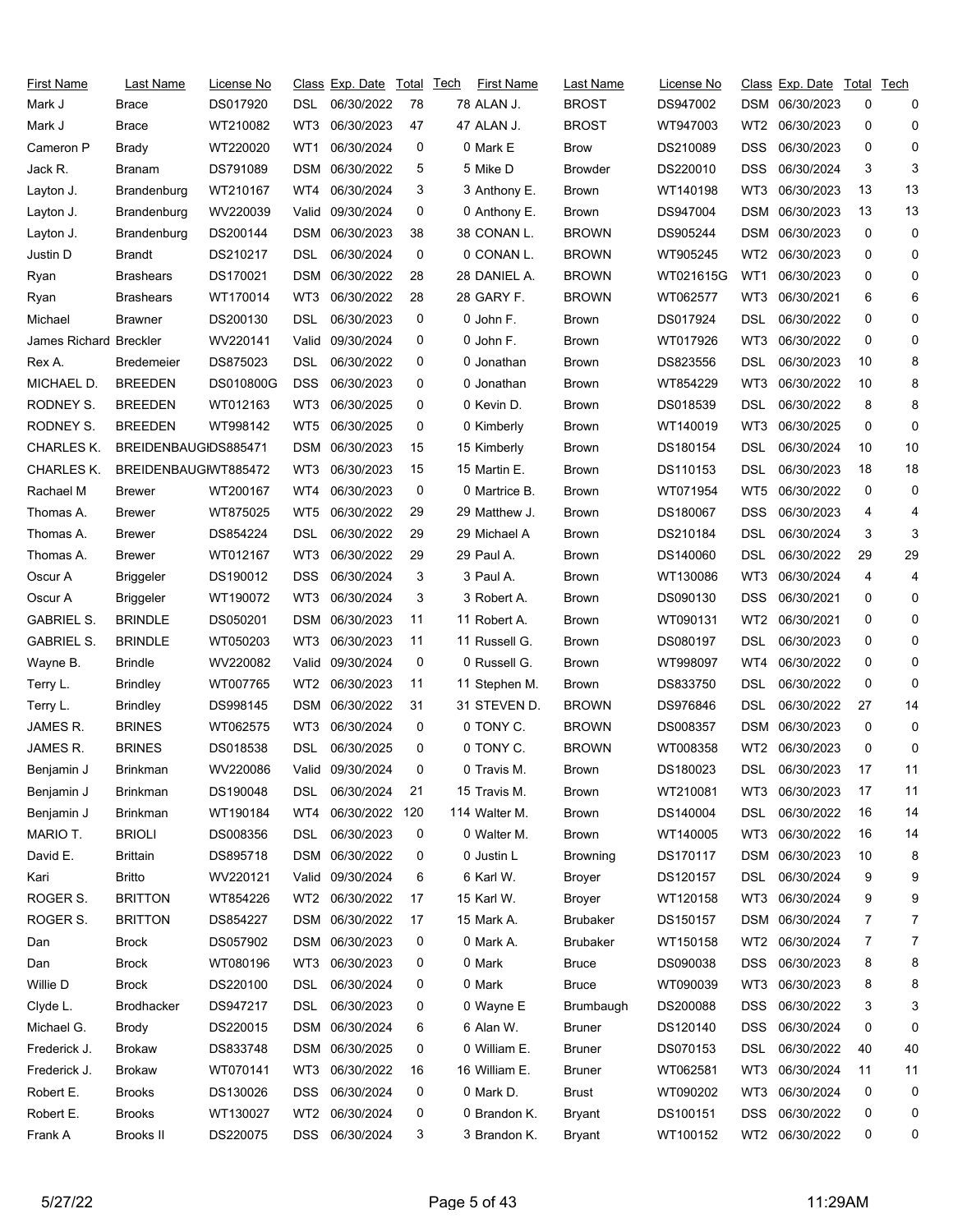| First Name   | Last Name            | License No               |                 | Class Exp. Date Total |    | Tech | First Name      | Last Name        | License No |                 | Class Exp. Date | Total | Tech |
|--------------|----------------------|--------------------------|-----------------|-----------------------|----|------|-----------------|------------------|------------|-----------------|-----------------|-------|------|
| JAMES T.     | <b>BRYANT</b>        | DS947009                 | DSL.            | 06/30/2023            | 6  |      | 6 Michael F.    | <b>Burnett</b>   | WT140064   | WT2             | 06/30/2025      | 0     | 0    |
| JAMES T.     | <b>BRYANT</b>        | WT957298                 | WT2             | 06/30/2022            | 19 |      | 16 Michael F.   | <b>Burnett</b>   | DS140063   | <b>DSS</b>      | 06/30/2025      | 0     | 0    |
| Joshua W.    | Bryant               | DS180158                 | <b>DSM</b>      | 06/30/2024            | 8  |      | 8 Aaron         | <b>Burns</b>     | WV220052   | Valid           | 09/30/2025      | 6     | 6    |
| Larry D.     | Bryant               | WT110116                 | WT3             | 06/30/2023            | 0  |      | 0 DAVID G.      | <b>BURNS</b>     | DS062589   | DSL             | 06/30/2021      | 6     | 6    |
| Nicholas R.  | <b>Buchanan</b>      | DS100153                 | <b>DSM</b>      | 06/30/2022            | 0  |      | 0 Paul D.       | <b>Burris</b>    | WT080200   | WT3             | 06/30/2023      | 25    | 22   |
| Nicholas R.  | <b>Buchanan</b>      | WT100154                 | WT4             | 06/30/2022            | 0  |      | 0 Paul D.       | <b>Burris</b>    | DS018532   | DSL             | 06/30/2025      | 0     | 0    |
| Tim A.       | Buchanan             | DS090040                 | DSL             | 06/30/2023            | 27 |      | 21 Paul D.      | <b>Burris</b>    | WT018533   | WT5             | 06/30/2022      | 29    | 25   |
| Tim A.       | Buchanan             | WT071956                 | WT3             | 06/30/2025            | 0  |      | 0 Christy D     | <b>Burrows</b>   | DS190172   | <b>DSS</b>      | 06/30/2022      | 3     | 3    |
| Timothy J.   | <b>Buckingham</b>    | DS170126                 | DSL             | 06/30/2023            | 17 |      | 17 Damon P      | Bush             | DS210003   | <b>DSM</b>      | 06/30/2023      | 35    | 35   |
| Timothy J.   | Buckingham           | WT180095                 | WT <sub>2</sub> | 06/30/2023            | 17 |      | 17 Damon P      | Bush             | WT210005   | WT3             | 06/30/2023      | 35    | 35   |
| Scott E.     | <b>Buckles</b>       | DS140062                 | DSL             | 06/30/2022            | 35 |      | 30 ROGER B.     | <b>BUSH</b>      | DS071960   | DSL             | 06/30/2022      | 20    | 20   |
| Scott E.     | <b>Buckles</b>       | WT150159                 | WT3             | 06/30/2024            | 5  |      | 0 Tracy L       | <b>Bussard</b>   | DS210169   | <b>DSS</b>      | 06/30/2024      | 3     | 3    |
| Benjamin     | <b>Buechlein</b>     | DS200056                 | DSL             | 06/30/2022            | 21 |      | 17 Matthew L.   | <b>Bussell</b>   | WT017930   | WT3             | 06/30/2022      | 0     | 0    |
| JEROME A.    | <b>BUENING</b>       | DS007767                 | DSM             | 06/30/2023            | 23 |      | 23 Jerry L.     | <b>Butler</b>    | WT017932   | WT5             | 06/30/2025      | 0     | 0    |
| JEROME A.    | <b>BUENING</b>       | WT050205                 | WT3             | 06/30/2023            | 25 |      | 25 Jerry L.     | <b>Butler</b>    | DS998150   | DSL             | 06/30/2025      | 0     | 0    |
| DOUGLAS R.   | <b>BUFFINGTON</b>    | WT012201                 | WT3             | 06/30/2022            | 0  |      | 0 Steven        | <b>Butler</b>    | DS200101   | <b>DSS</b>      | 06/30/2023      | 3     | 3    |
| DOUGLAS R.   | <b>BUFFINGTON</b>    | DS018540                 | DSL             | 06/30/2022            | 0  |      | 0 Benjamin W.   | <b>Butts</b>     | DS998151   | <b>DSM</b>      | 06/30/2022      | 10    | 10   |
| DOUGLAS R.   | <b>BUFFINGTON</b>    | WT998146                 | WT <sub>5</sub> | 06/30/2022            | 0  |      | 0 Jesse B       | <b>Butts</b>     | WT220016   | WT1             | 06/30/2024      | 3     | 3    |
| Douglas R.   | <b>Buffington II</b> | WT160085                 | WT5             | 06/30/2025            | 0  |      | 0 Joseph A.     | Buzalski Jr      | DS936542   | <b>DSL</b>      | 06/30/2022      | 9     | 4    |
| KAY          | <b>BUGHER</b>        | DS031363G                | <b>DSS</b>      | 06/30/2023            | 0  |      | 0 ROBERT M.     | <b>BUZZEE JR</b> | DS031735   | DSL             | 06/30/2024      | 0     | 0    |
| KAY          | <b>BUGHER</b>        | WT021879G                | WT <sub>2</sub> | 06/30/2023            | 0  |      | 0 ROBERT M.     | <b>BUZZEE JR</b> | WT062593   | WT3             | 06/30/2024      | 0     | 0    |
| STEVE K.     | <b>BUGHER SR</b>     | DS021921G                | <b>DSS</b>      | 06/30/2023            | 0  |      | 0 Christopher L | Byerley          | WT210208   | WT4             | 06/30/2024      | 3     | 3    |
| STEVE K.     | <b>BUGHER SR</b>     | WT031681G                | WT2             | 06/30/2023            | 0  |      | 0 Christopher L | <b>Byerley</b>   | DS210140   | <b>DSM</b>      | 06/30/2024      | 38    | 38   |
| Colin E.     | <b>Bullock</b>       | DS130122                 | <b>DSS</b>      | 06/30/2025            | 0  |      | 0 Ryan          | Bylls            | DS080203   | DSL             | 06/30/2023      | 24    | 24   |
| Lawrence M.  | <b>Bultema</b>       | WT070157                 | WT <sub>5</sub> | 06/30/2022            | 57 |      | 37 Curtis R.    | Byrd             | WT998152   | WT <sub>5</sub> | 06/30/2022      | 0     | 0    |
| Lawrence M.  | <b>Bultema</b>       | DS100044                 | DSL             | 06/30/2022            | 57 |      | 37 Curtis R.    | Byrd             | WT012218   | WT3             | 06/30/2022      | 0     | 0    |
| Robert W.    | Bunch                | DS090132                 | <b>DSS</b>      | 06/30/2024            | 10 |      | 0 Curtis R.     | Byrd             | DS947013   | <b>DSM</b>      | 06/30/2023      | 0     | 0    |
| Robert W.    | Bunch                | WT090133                 | WT3             | 06/30/2024            | 10 |      | 0 Curtis R.     | Byrd             | WT947014   | WT4             | 06/30/2023      | 0     | 0    |
| Richard A    | Burch                | WV220092                 | Valid           | 09/30/2024            | 6  |      | 6 Brent K.      | Byrer            | WT180093   | WT5             | 06/30/2023      | 12    | 12   |
| SCOTT F.     | <b>BURELISON</b>     | WT987847                 | WT3             | 06/30/2023            | 0  |      | 0 Joshua P.     | <b>Byrnes</b>    | WT110154   | WT3             | 06/30/2023      | 0     | 0    |
| SCOTT F.     | <b>BURELISON</b>     | DS987848                 | DSL.            | 06/30/2023            | 0  |      | 0 Joshua P.     | <b>Byrnes</b>    | WT120001   | WT5             | 06/30/2023      | 0     | 0    |
| <b>STEVE</b> | <b>BURGE</b>         | WT060112G WT3 06/30/2023 |                 |                       | 0  |      | 0 MICHAEL D.    | <b>CAHILL</b>    | WT926241   |                 | WT2 06/30/2023  | 0     | 0    |
| <b>STEVE</b> | <b>BURGE</b>         | WT060114G                | WT3             | 06/30/2023            | 0  |      | 0 MICHAEL D.    | <b>CAHILL</b>    | DS926242   | DSL             | 06/30/2023      | 0     | 0    |
| <b>STEVE</b> | <b>BURGE</b>         | DS020988G                | <b>DSS</b>      | 06/30/2023            | 0  |      | 0 Mark D.       | Caldwell         | WT947015   | WT3             | 06/30/2023      | 12    | 12   |
| <b>STEVE</b> | <b>BURGE</b>         | DS020993G                | <b>DSS</b>      | 06/30/2023            | 0  |      | 0 Tyler W       | Callahan         | DS220087   | <b>DSL</b>      | 06/30/2024      | 0     | 0    |
| John         | <b>Burgelin</b>      | WV220043                 |                 | Valid 09/30/2024      | 0  |      | 0 BRIAN L.      | CAMPBELL         | WT008361   | WT5             | 06/30/2023      | 30    | 30   |
| ADAM J.      | <b>BURKE</b>         | DS998147                 | DSL             | 06/30/2022            | 30 |      | 13 BRIAN L.     | <b>CAMPBELL</b>  | DS017934   | <b>DSL</b>      | 06/30/2025      | 0     | 0    |
| Robert D.    | <b>Burke</b>         | WT100155                 | WT3             | 06/30/2022            | 26 |      | 26 BRIAN L.     | CAMPBELL         | WT018542   | WT3             | 06/30/2025      | 0     | 0    |
| Robert D.    | <b>Burke</b>         | DS150161                 |                 | DSM 06/30/2024        | 6  |      | 6 Duane C       | Campbell         | DS210073   | <b>DSL</b>      | 06/30/2023      | 12    | 12   |
| John S       | <b>Burleson</b>      | DS210216                 |                 | DSM 06/30/2024        | 0  |      | 0 JOHN E.       | <b>CAMPBELL</b>  | DS031375G  | <b>DSS</b>      | 06/30/2023      | 0     | 0    |
| LANA         | <b>BURNELL</b>       | DS025144G                | <b>DSS</b>      | 06/30/2023            | 0  |      | 0 JOHN E.       | CAMPBELL         | WT023510G  | WT <sub>2</sub> | 06/30/2023      | 0     | 0    |
| George A.    | <b>Burnett</b>       | DS080016                 | <b>DSS</b>      | 06/30/2022            | 14 |      | 14 Sean R.      | Campbell         | WT170042   | WT5             | 06/30/2022      | 30    | 30   |
| George A.    | <b>Burnett</b>       | WT080015                 | WT <sub>2</sub> | 06/30/2022            | 14 |      | 14 Mike J.      | Cantanzarite     | DS170010   | <b>DSL</b>      | 06/30/2022      | 20    | 18   |
| George A.    | <b>Burnett</b>       | WT080018                 | WT2             | 06/30/2022            | 14 |      | 14 Dennis L.    | Capozzi          | DS936544   | <b>DSM</b>      | 06/30/2022      | 0     | 0    |
| George A.    | <b>Burnett</b>       | DS080014                 | <b>DSS</b>      | 06/30/2022            | 14 |      | 14 Dennis L.    | Capozzi          | WT936545   | WT <sub>2</sub> | 06/30/2022      | 0     | 0    |
| George A.    | <b>Burnett</b>       | DS080017                 | <b>DSS</b>      | 06/30/2022            | 14 |      | 14 Mark S.      | Carlo            | DS967504   | <b>DSL</b>      | 06/30/2023      | 26    | 26   |
| Gregory A.   | <b>Burnett</b>       | WT012208                 | WT3             | 06/30/2022            | 31 |      | 27 Mark S.      | Carlo            | WT967505   | WT4             | 06/30/2023      | 26    | 26   |
| Gregory A.   | <b>Burnett</b>       | WT936540                 | WT <sub>5</sub> | 06/30/2022            | 31 |      | 27 Mark S.      | Carlo            | WT024012   | WT3             | 06/30/2023      | 26    | 26   |
| Gregory A.   | <b>Burnett</b>       | DS140200                 |                 | DSL 06/30/2023        | 18 |      | 18 Aaron J.     | Carlson          | DS120160   |                 | DSS 06/30/2024  | 5     | 5    |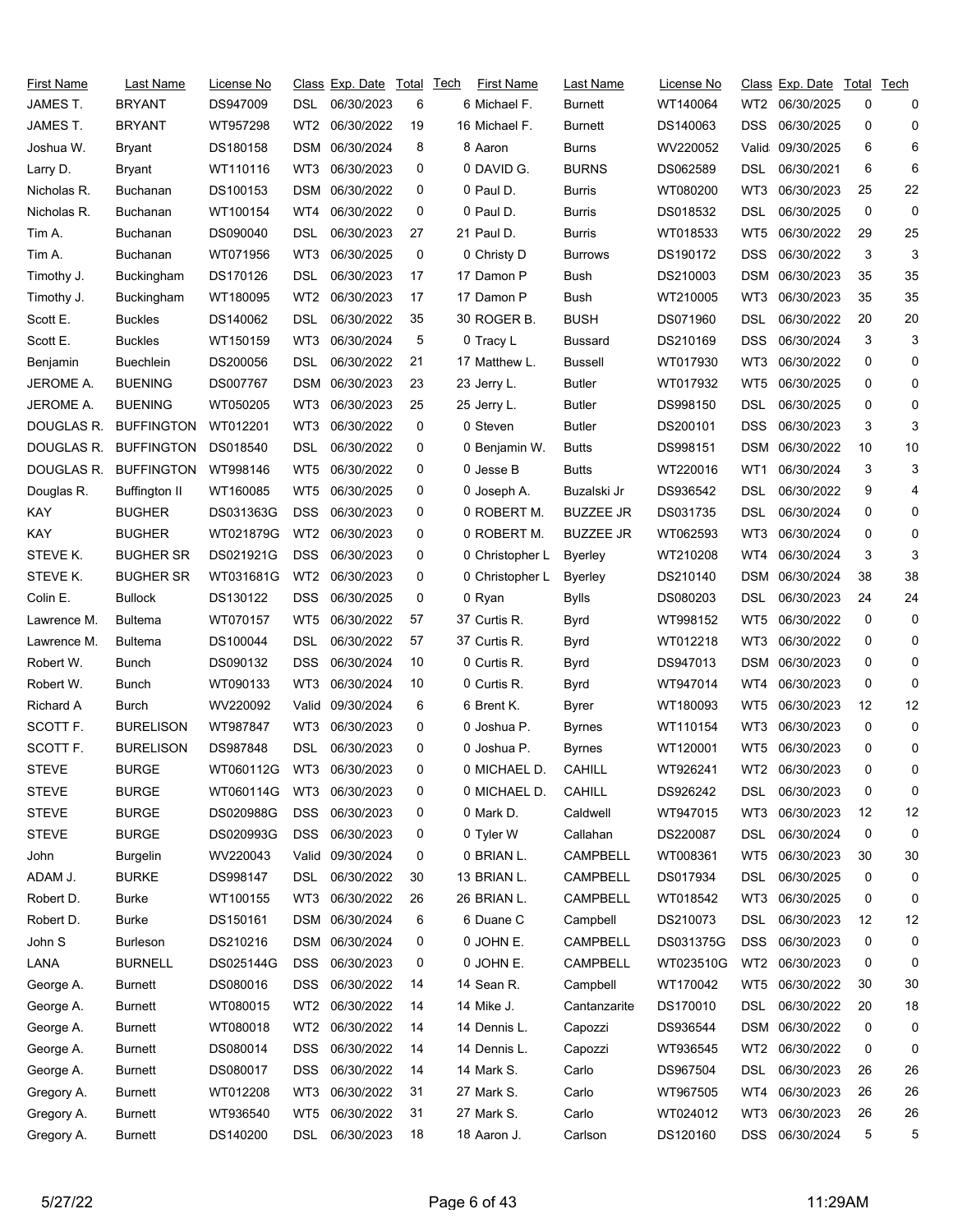| First Name       | Last Name          | License No |                 | Class Exp. Date Total |    | Tech | <b>First Name</b> | Last Name        | License No |                 | Class Exp. Date Total |    | Tech |
|------------------|--------------------|------------|-----------------|-----------------------|----|------|-------------------|------------------|------------|-----------------|-----------------------|----|------|
| Aaron J.         | Carlson            | WT130123   | WT3             | 06/30/2022            | 23 |      | 23 Fabian D.      | Chavez           | DS160011   | DSL             | 06/30/2024            | 0  | 0    |
| JEFFERY L.       | <b>CARPENTER</b>   | DS895912   | DSL             | 06/30/2022            | 20 |      | 14 Shihua         | Chen             | WT090135   | WT3             | 06/30/2024            | 28 | 3    |
| William J.       | Carpenter          | DS854232   | DSM             | 06/30/2025            | 0  |      | 0 Shihua          | Chen             | DS110048   | DSL             | 06/30/2022            | 50 | 20   |
| William J.       | Carpenter          | WT854233   | WT3             | 06/30/2025            | 0  |      | 0 Joseph A        | Chesser          | WT210080   | WT <sub>2</sub> | 06/30/2023            | 30 | 30   |
| Lynn W.          | Carper             | DS854235   | DSM             | 06/30/2022            | 31 |      | 31 Joseph A       | Chesser          | DS210079   | DSL             | 06/30/2023            | 30 | 30   |
| Lynn W.          | Carper             | WT864428   | WT3             | 06/30/2023            | 21 |      | 21 Jacob A        | Chester          | WT190182   | WT3             | 06/30/2022            | 34 | 24   |
| Jill E.          | Carr               | WT040620R  | WT <sub>5</sub> | 06/30/2022            | 21 |      | 13 Jeffrey W.     | Chiddister       | WT057930   | WT3             | 06/30/2023            | 0  | 0    |
| Jill E.          | Carr               | DS100045   | DSL             | 06/30/2022            | 21 |      | 13 Jeffrey W.     | Chiddister       | DS050207   | <b>DSS</b>      | 06/30/2023            | 0  | 0    |
| Phyllis G.       | Carr               | DS110155   | DSS             | 06/30/2023            | 27 |      | 23 Todd           | Chimel           | WT040186   | WT2             | 06/30/2022            | 0  | 0    |
| Randall S.       | Carr               | DS130006   | DSM             | 06/30/2024            | 9  |      | 9 Nancy           | Cho              | WV220054   | Valid           | 09/30/2025            | 0  | 0    |
| Randall S.       | Carr               | WT150052   | WT3             | 06/30/2023            | 14 |      | 14 Joe A.         | Christmas        | WT018544   | WT3             | 06/30/2025            | 0  | 0    |
| Ronald W.        | Carr               | DS100046   | DSL             | 06/30/2022            | 16 |      | 11 Joe A.         | Christmas        | DS008370   | <b>DSM</b>      | 06/30/2023            | 32 | 31   |
| Brian K.         | Carroll            | DS120161   | DSM             | 06/30/2024            | 9  |      | 9 Steven A        | Christmas        | DS220051   | <b>DSS</b>      | 06/30/2024            | 0  | 0    |
| Brian K.         | Carroll            | WT110046   | WT3             | 06/30/2022            | 26 |      | 26 RONALD E.      | <b>CHUPP</b>     | WT967510   | WT3             | 06/30/2023            | 9  | 9    |
| Frederic T.      | Carter             | DS031737   | DSL             | 06/30/2024            | 1  |      | 1 RONALD E.       | <b>CHUPP</b>     | DS967511   | <b>DSM</b>      | 06/30/2023            | 9  | 9    |
| KENT A.          | CARTER             | WT024018   | WT3             | 06/30/2023            | 11 |      | 11 Ben            | Church           | DS190155   | <b>DSS</b>      | 06/30/2022            | 3  | 3    |
| KENT A.          | CARTER             | DS024020   | DSS             | 06/30/2023            | 11 |      | 11 Andrew L.      | Cintron          | DS190169   | <b>DSM</b>      | 06/30/2025            | 0  | 0    |
| Michael P.       | Carver             | WT210122   | WT2             | 06/30/2023            | 10 |      | 10 Andrew L.      | Cintron          | WT200046   | WT3             | 06/30/2025            | 0  | 0    |
| Randy J.         | Cary               | WT140027   | WT2             | 06/30/2022            | 0  |      | 0 Michael R       | Cira             | DS210011   | <b>DSS</b>      | 06/30/2023            | 3  | 3    |
| Danny R.         | Casad              | DS864430   | DSM             | 06/30/2023            | 28 |      | 24 Michael R      | Cira             | DS210012   | DSS             | 06/30/2023            | 3  | 3    |
| Danny R.         | Casad              | WT150053   | WT3             | 06/30/2023            | 28 |      | 24 Michael R      | Cira             | DS210013   | <b>DSS</b>      | 06/30/2023            | 3  | 3    |
| Fred W.          | Cassidy            | DS008365   | DSL             | 06/30/2023            | 7  |      | 7 Larry J.        | Clady            | WT150055   | WT3             | 06/30/2023            | 28 | 24   |
| Fred W.          | Cassidy            | WT008367   | WT4             | 06/30/2023            | 7  |      | 7 Larry J.        | Clady            | DS150054   | <b>DSS</b>      | 06/30/2023            | 28 | 24   |
| Fred W.          | Cassidy            | WT100102   | WT3             | 06/30/2022            | 17 |      | 17 Larry J.       | Clady            | WV220002   | Valid           | 09/30/2024            | 0  | 0    |
| Aldwin C.        | Castaneda          | DS120056   | DSL             | 06/30/2023            | 8  |      | 3 Matthew B.      | Clamme           | DS110159   | <b>DSS</b>      | 06/30/2023            | 5  | 5    |
| Joshua A.        | Castor             | WT110157   | WT3             | 06/30/2023            | 16 |      | 16 Matthew B.     | Clamme           | WT110160   | WT3             | 06/30/2023            | 0  | 0    |
| Joshua A.        | Castor             | WT110158   | WT5             | 06/30/2023            | 16 |      | 16 BRADLEY V.     | <b>CLARK</b>     | DS210115   | <b>DSS</b>      | 06/30/2023            | 0  | 0    |
| Joshua A.        | Castor             | DS150162   | DSL             | 06/30/2024            | 11 |      | 11 Brian M.       | Clark            | WT210166   | WT4             | 06/30/2024            | 3  | 3    |
| ROBERT           | CASTRO             | DS058556G  | <b>DSS</b>      | 06/30/2023            | 0  |      | 0 Brian M.        | Clark            | DS150056   | <b>DSM</b>      | 06/30/2023            | 3  | 3    |
| Brenna L         | Caudill            | WT190116   | WT5             | 06/30/2022            | 42 |      | 42 Dennis M.      | Clark            | DS080053   | DSL             | 06/30/2022            | 8  | 8    |
| JOSEPH G.        | CAVANAUGH          | DS062599   | DSL             | 06/30/2024            | 16 |      | 16 Jamison R.     | Clark            | DS070171   | DSL             | 06/30/2022            | 19 | 11   |
| JOSEPH G.        | CAVANAUGH WT062601 |            |                 | WT3 06/30/2024        | 16 |      | 16 John E.        | Clark            | DS110161   | <b>DSL</b>      | 06/30/2023            | 22 | 18   |
| Timothy D.       | Cave Jr            | WT100005   | WT3             | 06/30/2024            | 19 |      | 19 John E.        | Clark            | WT130003   | WT5             | 06/30/2024            | 7  | 3    |
| Jeff R.          | Cavins             | WT110047   | WT5             | 06/30/2025            | 0  |      | 0 John E.         | Clark            | WT140201   | WT3             | 06/30/2023            | 22 | 18   |
| JUAN M.          | <b>CEBALLOS</b>    | WT021673G  | WT1             | 06/30/2023            | 0  |      | 0 Justin R        | Clark            | DS210206   | <b>DSL</b>      | 06/30/2024            | 11 | 11   |
| <b>GEORGE A.</b> | <b>CECIL</b>       | DS041933   | DSS             | 06/30/2025            | 0  |      | 0 Kevin C.        | Clark            | DS110098   | <b>DSL</b>      | 06/30/2022            | 20 | 20   |
| <b>GEORGE A.</b> | <b>CECIL</b>       | WT041935   | WT1             | 06/30/2025            | 0  |      | 0 Matthew D       | Clark            | DS200057   | <b>DSL</b>      | 06/30/2022            | 18 | 13   |
| Helen D.         | Chambers           | DS080111   | <b>DSS</b>      | 06/30/2025            | 0  |      | 0 RICK B.         | <b>CLARK</b>     | DS885485   | <b>DSL</b>      | 06/30/2023            | 3  | 3    |
| Matthew R.       | Chambers           | DS140168   | DSS             | 06/30/2023            | 6  |      | 6 Tanner J        | Clark            | DS180130   | <b>DSM</b>      | 06/30/2024            | 5  | 5    |
| Steven D.        | Chambers           | DS120141   | <b>DSS</b>      | 06/30/2024            | 0  |      | 0 CORY L.         | <b>CLARKE</b>    | WT024032   | WT2             | 06/30/2023            | 20 | 20   |
| Joshua J.        | Chandler           | DS150003   | DSL             | 06/30/2023            | 15 |      | 10 CORY L.        | <b>CLARKE</b>    | DS024410   | <b>DSM</b>      | 06/30/2023            | 20 | 20   |
| JON D.           | <b>CHANEY</b>      | DS057926   | DSL             | 06/30/2023            | 0  |      | 0 Larry T.        | Claycomb         | DS170018   | <b>DSS</b>      | 06/30/2022            | 11 | 11   |
| JON D.           | <b>CHANEY</b>      | WT057928   | WT4             | 06/30/2023            | 0  |      | 0 Brian           | Clemans          | WT210046   | WT1             | 06/30/2023            | 3  | 3    |
| Timothy L.       | Chanley            | WT170065   | WT3             | 06/30/2022            | 20 |      | 20 Kurt A         | Clement          | WT210053   | WT5             | 06/30/2023            | 0  | 0    |
| Timothy L.       | Chanley            | DS180003   | DSM             | 06/30/2024            | 19 |      | 19 EDWARD         | <b>CLEMENTS</b>  | DS220065   | DSS             | 06/30/2024            | 3  | 3    |
| Joshua           | Chapman            | WV220142   |                 | Valid 09/30/2024      | 0  |      | 0 EDWARD          | <b>CLEMENTS</b>  | DS220066   | <b>DSS</b>      | 06/30/2024            | 3  | 3    |
| REX L.           | <b>CHAPMAN</b>     | DS976856   | <b>DSL</b>      | 06/30/2022            | 0  |      | 0 Larry J*        | Clemons          | DS220045   | <b>DSS</b>      | 06/30/2024            | 0  | 0    |
| REX L.           | <b>CHAPMAN</b>     | WT875034   | WT <sub>2</sub> | 06/30/2022            | 0  |      | 0 JACK E.         | <b>CLEVELAND</b> | DS031053   | <b>DSM</b>      | 06/30/2024            | 0  | 0    |
| Chad A           | Charles            | DS190209   |                 | DSL 06/30/2022        | 20 |      | 15 JACK E.        | <b>CLEVELAND</b> | WT031055   |                 | WT2 06/30/2024        | 0  | 0    |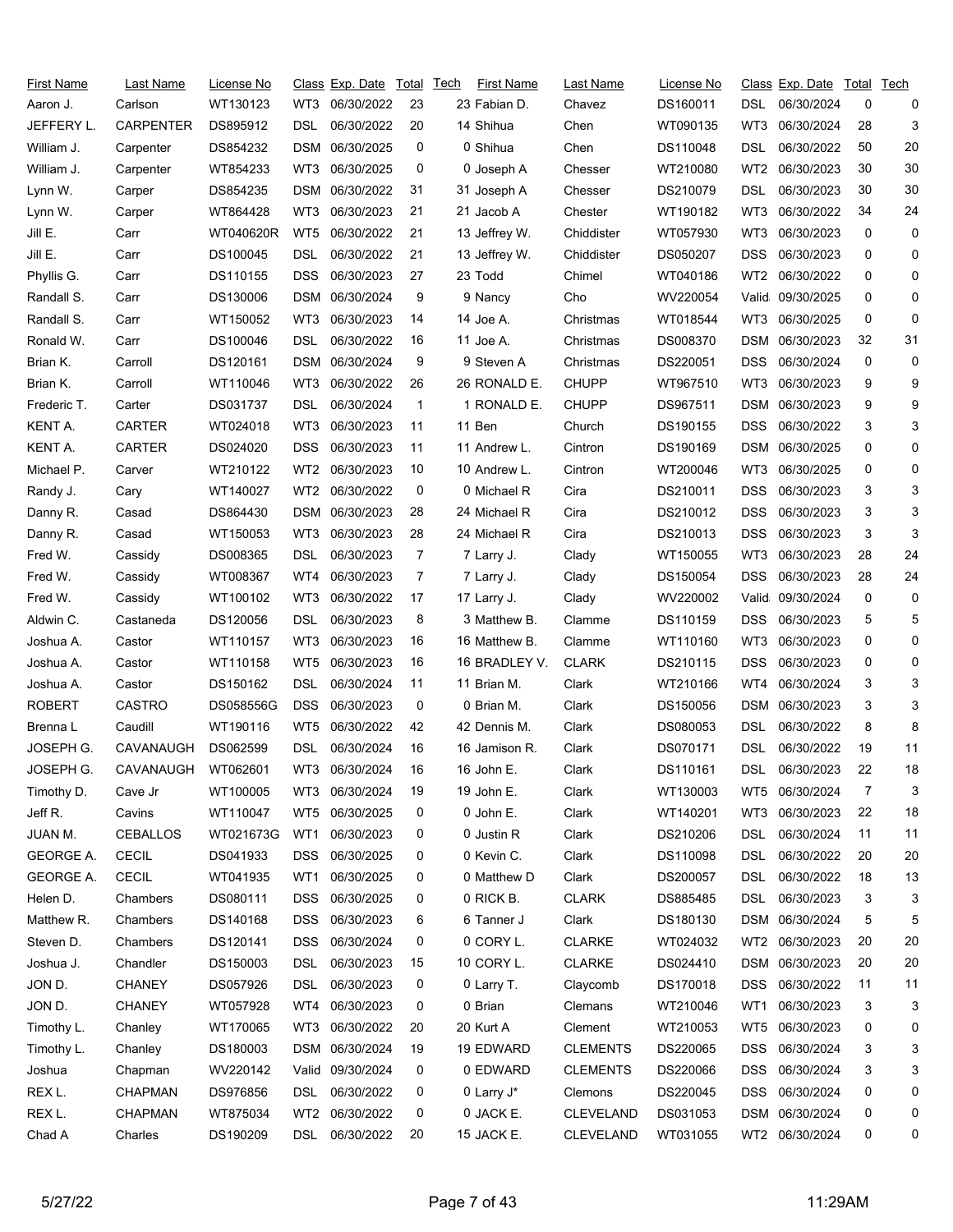| First Name                | Last Name           | License No |                 | Class Exp. Date | Total | <b>Tech</b> | <b>First Name</b> | Last Name          | License No |                 | Class Exp. Date | Total | Tech |
|---------------------------|---------------------|------------|-----------------|-----------------|-------|-------------|-------------------|--------------------|------------|-----------------|-----------------|-------|------|
| LINDA S.                  | <b>CLEVENGER</b>    | DS967513   | DSL.            | 06/30/2023      | 9     |             | 3 Bryan           | Collins            | WT200153   | WT1             | 06/30/2023      | 3     | 3    |
| Arnold E.                 | Clevenger Jr        | DS110112   | <b>DSS</b>      | 06/30/2023      | 0     |             | 0 DOUGLAS O.      | <b>COLLINS</b>     | WT024042   | WT4             | 06/30/2023      | 10    | 10   |
| Jebediah T.               | Clifton             | WT090099   | WT2             | 06/30/2023      | 0     |             | 0 JOHN D.         | <b>COLLINS</b>     | DS062607   | <b>DSM</b>      | 06/30/2021      | 19    | 11   |
| Jebediah T.               | Clifton             | DS090003   | DSL             | 06/30/2023      | 0     |             | 0 JOHN D.         | <b>COLLINS</b>     | DS180159   | DSL             | 06/30/2024      | 0     | 0    |
| DOUGLAS E.                | <b>CLODFELTER</b>   | WT875036   | WT3             | 06/30/2022      | 37    |             | 31 Joseph C       | Collins            | WT190088   | WT3             | 06/30/2024      | 27    | 27   |
| DOUGLAS E.                | CLODFELTER DS864431 |            | DSM             | 06/30/2023      | 39    |             | 33 Joseph C       | Collins            | DS210006   | <b>DSM</b>      | 06/30/2023      | 64    | 64   |
| R. STEVEN                 | <b>CLOSSIN</b>      | DS024036   | <b>DSS</b>      | 06/30/2023      | 28    |             | 22 Joseph C       | Collins            | WV220037   | Valid           | 09/30/2024      | 6     | 6    |
| R. STEVEN                 | <b>CLOSSIN</b>      | WT024038   | WT3             | 06/30/2023      | 28    |             | 22 RICHARD G.     | COLLINS            | DS854239   | DSL             | 06/30/2022      | 16    | 14   |
| Jerry A.                  | Cloud               | DS007769   | DSL             | 06/30/2023      | 23    |             | 15 Stephen F.     | Collins            | DS110164   | DSL             | 06/30/2023      | 40    | 36   |
| Jerry A.                  | Cloud               | WT947019   | WT3             | 06/30/2023      | 22    |             | 15 Stephen F.     | Collins            | WT110165   | WT3             | 06/30/2023      | 40    | 36   |
| Jerry A.                  | Cloud               | WT130125   | WT <sub>5</sub> | 06/30/2022      | 30    |             | 22 Stephen F.     | Collins            | WV220044   | Valid           | 09/30/2024      | 0     | 0    |
| David J.                  | Clouse              | DS090136   | <b>DSS</b>      | 06/30/2024      | 2     |             | 0 Lucas D.        | Collom             | DS130128   | DSL             | 06/30/2022      | 0     | 0    |
| David J.                  | Clouse              | WT090137   | WT2             | 06/30/2024      | 2     |             | 0 Lucas D.        | Collom             | WT130129   | WT2             | 06/30/2022      | 0     | 0    |
| Jeffrey H.                | Clouse              | DS130028   | <b>DSS</b>      | 06/30/2024      | 0     |             | 0 Bradley G.      | Colter             | WT150057   | WT3             | 06/30/2023      | 27    | 23   |
| Jeffrey H.                | Clouse              | WT130029   | WT3             | 06/30/2024      | 0     |             | 0 Bradley G.      | Colter             | DS170083   | DSL             | 06/30/2023      | 27    | 23   |
| Patrick A                 | Cloyd               | DS200035   | <b>DSS</b>      | 06/30/2025      | 0     |             | 0 Daniel H.       | Combess            | DS120162   | DSL             | 06/30/2024      | 10    | 10   |
| David L                   | Coburn              | DS220009   | DSL             | 06/30/2024      | 42    |             | 40 Timothy L      | Combs              | DS210175   | <b>DSM</b>      | 06/30/2024      | 31    | 31   |
| Brian K.                  | Cochran             | WT090138   | WT3             | 06/30/2024      | 11    |             | 11 KEENAN J.      | <b>COMER</b>       | DS024044   | DSL             | 06/30/2023      | 0     | 0    |
| Brian K.                  | Cochran             | DS100048   | DSS             | 06/30/2022      | 26    |             | 26 KEENAN J.      | <b>COMER</b>       | WT024046   | WT2             | 06/30/2023      | 0     | 0    |
| Scott                     | Cockeril            | WT120027   | WT3             | 06/30/2023      | 0     |             | 0 PATRICK A.      | COMER              | WT885490   | WT3             | 06/30/2023      | 0     | 0    |
| Garrett D.                | Cockrum             | DS180019   | <b>DSS</b>      | 06/30/2024      | 0     |             | 0 PATRICK A.      | <b>COMER</b>       | DS885491   | <b>DSM</b>      | 06/30/2023      | 0     | 0    |
| Garrett D.                | Cockrum             | DS180020   | <b>DSS</b>      | 06/30/2024      | 0     |             | 0 Cynthia S.      | Comment            | WT926410   | WT3             | 06/30/2023      | 8     | 8    |
| Garrett D.                | Cockrum             | DS180021   | <b>DSS</b>      | 06/30/2024      | 0     |             | 0 Cynthia S.      | Comment            | DS070173   | <b>DSS</b>      | 06/30/2022      | 29    | 29   |
| Marcia K                  | Coe                 | DS200058   | <b>DSM</b>      | 06/30/2022      | 18    |             | 16 Chad           | Compton            | DS200075   | <b>DSS</b>      | 06/30/2022      | 9     | 9    |
| Joseph W.                 | Coffman             | DS150163   | <b>DSM</b>      | 06/30/2024      | 7     |             | 7 KEVIN W.        | <b>CONLEY</b>      | WT947021   | WT <sub>5</sub> | 06/30/2023      | 31    | 29   |
| Joseph W.                 | Coffman             | WT140065   | WT3             | 06/30/2022      | 45    |             | 45 KEVIN W.       | <b>CONLEY</b>      | WT021735   | WT3             | 06/30/2023      | 31    | 29   |
| Joseph W.                 | Coffman             | WV220093   | Valid           | 09/30/2024      | 0     |             | 0 Travis S.       | Conway             | WT200076   | WT5             | 06/30/2022      | 34    | 34   |
| Scott A.                  | Coffman             | DS936554   | DSL             | 06/30/2022      | 31    |             | 31 William G.     |                    | DS041939   | DSS             | 06/30/2022      | 0     | 0    |
| Scott A.                  | Coffman             | WT936555   | WT5             | 06/30/2022      | 31    |             | 31 Andrew L.      | Conway Jr.<br>Cook | DS080205   | <b>DSS</b>      | 06/30/2023      | 16    | 16   |
| Scott A.                  |                     | WT022378   | WT3             | 06/30/2023      | 16    |             | 16 Andrew L.      |                    |            |                 | 06/30/2023      | 11    | 11   |
|                           | Coffman             |            |                 | 06/30/2023      | 0     |             |                   | Cook               | WT080206   | WT3             | 06/30/2022      | 18    | 18   |
| Charisse M.               | Cogell              | DS120040   | <b>DSS</b>      |                 |       |             | 0 Brian A.        | Cook               | DS100049   | DSM             |                 |       | 18   |
| Robert D.                 | Coghill             | DS802255   | <b>DSL</b>      | 06/30/2023      | 23    |             | 23 Brian A.       | Cook               | WT110049   |                 | WT3 06/30/2022  | 18    |      |
| Robert D.                 | Coghill             | WT802284   | WT3             | 06/30/2023      | 23    |             | 23 Herbert L.     | Cook               | WT150121   | WT3             | 06/30/2023      | 0     | 0    |
| Robert D.                 | Coghill             | WT802401   | WT4             | 06/30/2023      | 23    |             | 23 Herbert L.     | Cook               | DS140202   | DSL             | 06/30/2023      | 0     | 0    |
| <b>CHRISTOPHEROOHAGAN</b> |                     | WT926249   | WT3             | 06/30/2023      | 72    |             | 72 STEVE L.       | <b>COOK</b>        | DS987856   | <b>DSL</b>      | 06/30/2023      | 10    | 7    |
| <b>CHRISTOPHEROOHAGAN</b> |                     | DS200047   | DSL.            | 06/30/2025      | 0     |             | 0 John C.         | Cooksey            | WT170086   | WT5             | 06/30/2023      | 30    | 30   |
| Chad K.                   | Colby               | DS130126   |                 | DSM 06/30/2022  | 26    |             | 26 Shawn F.       | Cooksey            | DS110167   | DSL             | 06/30/2023      | 8     | 3    |
| Chad K.                   | Colby               | WT130127   | WT3             | 06/30/2022      | 26    |             | 26 ALFRED J.      | <b>COOPER</b>      | DS844072   | <b>DSM</b>      | 06/30/2023      | 4     | 4    |
| Alton O.                  | Cole                | WT170130   | WT5             | 06/30/2023      | 29    |             | 21 ALFRED J.      | <b>COOPER</b>      | WT803078   | WT4             | 06/30/2023      | 4     | 4    |
| Darric N.                 | Cole                | DS080204   | <b>DSL</b>      | 06/30/2023      | 0     |             | 0 Patricia A.     | Cooper             | DS160065   | DSL             | 06/30/2025      | 0     | 0    |
| Justin T                  | Cole                | DS220094   |                 | DSM 06/30/2024  | 35    |             | 35 Patricia A.    | Cooper             | WT190051   | WT3             | 06/30/2024      | 0     | 0    |
| Loretta E.                | Cole                | WT130004   | WT5             | 06/30/2021      | 0     |             | 0 Randy E.        | Cooper             | DS813367   | <b>DSM</b>      | 06/30/2025      | 0     | 0    |
| Terri L.                  | Cole                | DS130030   | DSL.            | 06/30/2024      | 0     |             | 0 Randy E.        | Cooper             | WT813368   |                 | WT2 06/30/2025  | 0     | 0    |
| Wayne R.                  | Cole                | DS110032   |                 | DSM 06/30/2022  | 0     |             | 0 Terry J.        | Cooper             | DS823564   | DSM             | 06/30/2023      | 36    | 36   |
| James T.                  | Cole Jr             | WT071978   | WT3             | 06/30/2022      | 26    |             | 26 Terry J.       | Cooper             | WT090140   | WT3             | 06/30/2024      | 19    | 19   |
| James T.                  | Cole Jr             | DS926250   | DSL.            | 06/30/2023      | 17    |             | 17 Nathan G.      | Copeland           | DS040188   | DSL             | 06/30/2022      | 0     | 0    |
| Clint M                   | Coleman             | DS210031   | <b>DSS</b>      | 06/30/2023      | 3     |             | 3 RICK L.         | <b>COPPOCK</b>     | DS976860   | DSM             | 06/30/2025      | 0     | 0    |
| Jeffrey J.                | Collier             | DS110162   | <b>DSL</b>      | 06/30/2023      | 0     |             | 0 RICK L.         | <b>COPPOCK</b>     | WV220078   | Valid           | 09/30/2025      | 0     | 0    |
| Jeffrey J.                | Collier             | WT110163   |                 | WT3 06/30/2023  | 0     |             | 0 William         | Corbin             | DS833762   |                 | DSM 06/30/2022  | 0     | 0    |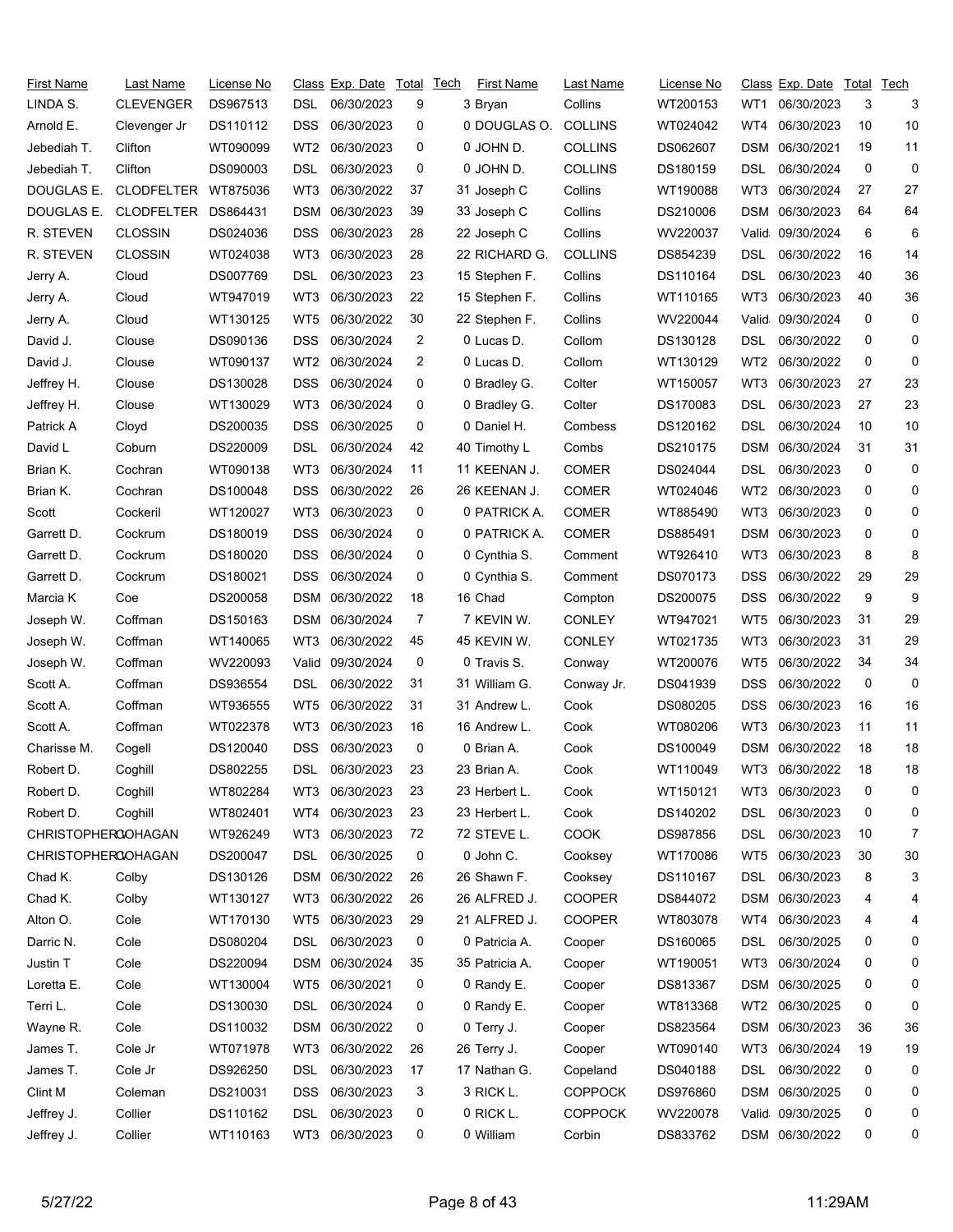| First Name               | Last Name            | License No |            | Class Exp. Date Total |    | <u>Tech</u> | First Name    | Last Name                 | License No |                 | <u>Class</u> Exp. Date | Total | Tech           |
|--------------------------|----------------------|------------|------------|-----------------------|----|-------------|---------------|---------------------------|------------|-----------------|------------------------|-------|----------------|
| Joshua W.                | Cordial              | DS110168   |            | DSM 06/30/2023        | 15 |             | 15 KIM J.     | <b>CRICK</b>              | WT967517   | WT3             | 06/30/2023             | 13    | 13             |
| Mark D.                  | Cork                 | WT080054   | WT3        | 06/30/2022            | 45 |             | 37 John A.    | Crider                    | DS008377   | DSM             | 06/30/2023             | 39    | 39             |
| Mark D.                  | Cork                 | WT057934   | WT5        | 06/30/2023            | 0  |             | 0 John A.     | Crider                    | WT008378   | WT3             | 06/30/2023             | 39    | 39             |
| PAUL L.                  | <b>CORNETT</b>       | WT063058   | WT3        | 06/30/2021            | 0  |             | 0 TIONIA L.   | <b>CRIDER</b>             | DS967518   | DSL             | 06/30/2023             | 0     | 0              |
| Brandon M.               | Correll              | DS220061   | DSL        | 06/30/2024            | 5  |             | 5 TIONIA L.   | <b>CRIDER</b>             | WT926233   | WT <sub>2</sub> | 06/30/2023             | 0     | 0              |
| Brandon M.               | Correll              | DS140066   |            | DSM 06/30/2022        | 19 |             | 19 ROBERT P.  | <b>CRILLEY</b>            | DS062617   | DSL             | 06/30/2024             | 13    | 13             |
| COREY R.                 | <b>CORRELL</b>       | DS998161   |            | DSM 06/30/2025        | 0  |             | 0 Kellin M.   | Cripe                     | WT150165   | WT3             | 06/30/2021             | 9     | 9              |
| COREY R.                 | <b>CORRELL</b>       | WT998162   | WT3        | 06/30/2025            | 0  |             | 0 Mary M.     | Cripe                     | WV220018   | Valid           | 09/30/2024             | 0     | 0              |
| Matthew C.               | Corwin               | DS130032   | DSS        | 06/30/2024            | 0  |             | 0 STEVEN L.   | <b>CRIPE</b>              | WT885500   | WT3             | 06/30/2023             | 9     | 9              |
| Matthew C.               | Corwin               | WT130033   | WT3        | 06/30/2024            | 0  |             | 0 STEVEN L.   | <b>CRIPE</b>              | DS864440   | DSL             | 06/30/2023             | 9     | 9              |
| Cody C                   | Cory                 | DS190106   | DSL        | 06/30/2024            | 0  |             | 0 Thad J.     | Crispin                   | DS200092   | DSL             | 06/30/2022             | 0     | 0              |
| Cody C                   | Cory                 | WT180181   | WT3        | 06/30/2024            | 0  |             | 0 Thad J.     | Crispin                   | WT200091   | WT2             | 06/30/2022             | 0     | 0              |
| WALTER D.                | <b>COSBY</b>         | DS864434   | DSM        | 06/30/2023            | 0  |             | 0 Darrel L.   | Criss                     | DS823704   | <b>DSM</b>      | 06/30/2023             | 25    | 25             |
| Steven A.                | Cosner               | DS150123   | <b>DSS</b> | 06/30/2024            | 0  |             | 0 Darrel L.   | Criss                     | WT823567   | WT4             | 06/30/2023             | 25    | 25             |
| L. Ralph                 | Costello             | DS057936   | <b>DSS</b> | 06/30/2023            | 0  |             | 0 Darrel L.   | Criss                     | WT041941   | WT3             | 06/30/2022             | 28    | 28             |
| Jeffrey C                | Cottom               | WT210056   | WT5        | 06/30/2023            | 31 |             | 31 Darrel L.  | Criss                     | DS071994   | DSL             | 06/30/2022             | 28    | 28             |
| Jeffrey C                | Cottom               | DS220068   | DSL        | 06/30/2024            | 10 |             | 10 DUANE H.   | <b>CRIST</b>              | DS875045   | DSL             | 06/30/2025             | 0     | 0              |
| CHARLES R.               | <b>COUCH</b>         | DS062611   | DSL        | 06/30/2024            | 0  |             | 0 Susan E.    | Crossley                  | DS936560   | DSM             | 06/30/2022             | 20    | 20             |
| Mark                     | Couch                | WV220113   | Valid      | 09/30/2024            | 0  |             | 0 Susan E.    | Crossley                  | WT936561   | WT2             | 06/30/2022             | 20    | 20             |
| Mark                     | Couch                | DS160101   | DSL        | 06/30/2025            | 0  |             | 0 JIM         | <b>CROUCHER</b>           | DS011014G  | <b>DSS</b>      | 06/30/2023             | 0     | 0              |
| Mark                     | Couch                | WT180038   | WT5        | 06/30/2023            | 29 |             | 29 JIM        | <b>CROUCHER</b>           | WT011017G  | WT2             | 06/30/2023             | 0     | 0              |
| Mark                     | Couch                | WT180039   | WT3        | 06/30/2023            | 29 |             | 29 THOMAS R.  | <b>CROWE</b>              | DS915985   | DSM             | 06/30/2022             | 0     | 0              |
| Donald E                 | Coulter              | DS180004   | DSM        | 06/30/2024            | 0  |             | 0 THOMAS R.   | <b>CROWE</b>              | WT915986   | WT4             | 06/30/2022             | 0     | 0              |
| Donald E                 | Coulter              | WT190015   | WT3        | 06/30/2024            | 0  |             | 0 THOMAS R.   | <b>CROWE</b>              | WT070003   | WT6             | 06/30/2022             | 0     | 0              |
| J. ANDREW                | COUNCELLER DS061241G |            | <b>DSS</b> | 06/30/2023            | 0  |             | 0 Bryan S.    | Crowley                   | DS976862   | DSL             | 06/30/2025             | 0     | 0              |
| J. ANDREW                | COUNCELLER WT061243G |            | WT1        | 06/30/2023            | 0  |             | 0 Bryan S.    | Crowley                   | WT024054   | WT3             | 06/30/2023             | 5     | 5              |
|                          | Cox                  | DS220069   |            | DSM 06/30/2024        | 0  |             | 0 James N     |                           | DS180066   | DSM             | 06/30/2023             | 2     | $\overline{c}$ |
| James B<br>JASON D.      | COX                  | DS040190   | <b>DSS</b> | 06/30/2022            | 34 |             | 34 JOSEPH D.  | Crowley<br><b>CROWLEY</b> | WT031755   |                 | 06/30/2024             | 0     | 0              |
|                          | COX                  |            | WT3        | 06/30/2024            | 5  |             | 5 Andrew A.   |                           |            | WT5<br>DSS      | 06/30/2024             | 23    | 23             |
| JASON D.                 |                      | WT031751   |            | 06/30/2023            | 5  |             |               | Croyle                    | DS062619   |                 | 06/30/2024             | 23    | 23             |
| Joshua W.                | Cox                  | DS180082   | DSL        |                       |    |             | 3 Andrew A.   | Croyle                    | WT062621   | WT3             | 06/30/2022             |       | 10             |
| Michael                  | Cox                  | WT200150   | WT5        | 06/30/2023            | 41 |             | 41 Nicky R.   | Cullison                  | DS100050   | DSS             |                        | 10    |                |
| EUGENE R.                | COX JR               | WT031749   |            | WT5 06/30/2024        | 23 |             | 23 Jeffrey N. | Culver                    | DS833763   |                 | DSM 06/30/2022         | 16    | 10             |
| Todd A.                  | Coyle                | DS062613   | DSL        | 06/30/2024            | 16 |             | 11 Jeffrey N. | Culver                    | WT833764   | WT3             | 06/30/2022             | 16    | 10             |
| Todd A.                  | Coyle                | WT062615   | WT3        | 06/30/2024            | 16 |             | 11 Clayton J  | Cummings                  | DS210203   | <b>DSL</b>      | 06/30/2024             | 0     | 0              |
| Richard L.               | Cozart               | WT875042   | WT4        | 06/30/2022            | 20 |             | 20 Patrick B. | Cummings                  | WT905222   | WT5             | 06/30/2023             | 19    | 19             |
| Jonathan                 | Craig                | WV220127   |            | Valid 09/30/2024      | 13 |             | 13 Patrick B. | Cummings                  | DS031757   | DSS             | 06/30/2024             | 19    | 19             |
| <b>CHRISTOPHERORAMER</b> |                      | DS031753   | DSS.       | 06/30/2021            | 0  |             | 0 Patrick B.  | Cummings                  | WT023125   | WT3             | 06/30/2023             | 24    | 24             |
| Jeffrey                  | Crandall             | WT150164   | WT3        | 06/30/2024            | 11 |             | 11 Bruce A.   | Cunningham                | WT011682   | WT3             | 06/30/2022             | 52    | 36             |
| Jeffrey                  | Crandall             | DS140203   | <b>DSS</b> | 06/30/2023            | 26 |             | 26 Bruce A.   | Cunningham                | WT998165   | WT5             | 06/30/2022             | 52    | 36             |
| Wolferd A                | Cravens              | DS200146   | DSL        | 06/30/2023            | 35 |             | 35 Bruce A.   | Cunningham                | DS987860   | <b>DSL</b>      | 06/30/2023             | 39    | 29             |
| Andrew D.                | Craw                 | WT071986   | WT2        | 06/30/2022            | 16 |             | 16 Jeff       | Cunningham                | WV220159   | Valid           | 09/30/2024             | 0     | 0              |
| Andrew D.                | Craw                 | DS071988   | DSL        | 06/30/2022            | 16 |             | 16 Joseph A.  | Cunningham                | WT180078   | WT5             | 06/30/2023             | 30    | 27             |
| Donald G.                | Crawford             | DS150058   | <b>DSS</b> | 06/30/2023            | 27 |             | 27 Matthew    | Cunningham                | WV220158   | Valid           | 09/30/2024             | 0     | 0              |
| Donald G.                | Crawford             | WT150059   | WT3        | 06/30/2023            | 20 |             | 20 Jill       | Curry                     | WV220069   |                 | Valid 09/30/2024       | 0     | 0              |
| Andrew R.                | Creasy               | WT130132   | WT5        | 06/30/2022            | 32 |             | 27 Catherine  | Curtis                    | WT190160   | WT3             | 06/30/2022             | 30    | 24             |
| Andrew R.                | Creasy               | WT120013   | WT3        | 06/30/2023            | 27 |             | 21 Deanna     | Curtis                    | DS190153   | DSS             | 06/30/2025             | 0     | 0              |
| Kevin V.                 | Crecelius            | DS071990   | DSL        | 06/30/2022            | 17 |             | 17 Ryan N.    | Curtis                    | DS130034   | <b>DSS</b>      | 06/30/2024             | 0     | 0              |
| Kevin V.                 | Crecelius            | WT071992   | WT2        | 06/30/2022            | 17 |             | 17 David W    | Cutshall                  | WT190107   | WT5             | 06/30/2024             | 0     | 0              |
| Bryan                    | Cress                | WV220066   |            | Valid 09/30/2025      | 6  |             | 6 David W     | Cutshall                  | WT190108   | WT3             | 06/30/2024             | 0     | 0              |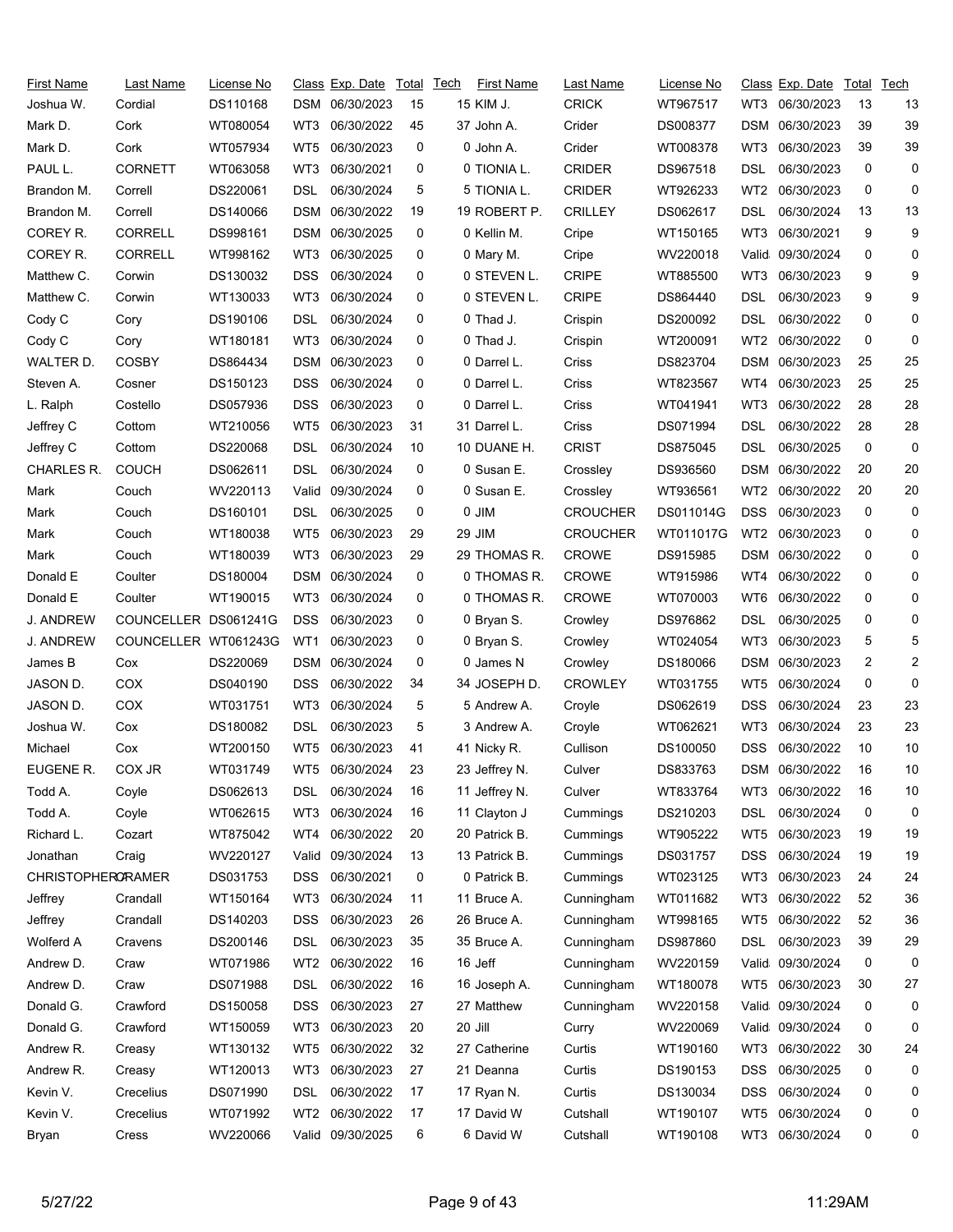| First Name        | Last Name            | License No |                 | <u>Class</u> Exp. Date | Total | Tech | First Name    | Last Name        | License No |                 | Class Exp. Date | Total | Tech |
|-------------------|----------------------|------------|-----------------|------------------------|-------|------|---------------|------------------|------------|-----------------|-----------------|-------|------|
| THERESA K.        | <b>CUTSHAW</b>       | DS998313   |                 | DSM 06/30/2022         | 11    |      | 6 Robert C.   | Davis            | WT024060   | WT3             | 06/30/2023      | 43    | 37   |
| TRACE S.          | <b>CUTTER</b>        | DS008380   | DSL             | 06/30/2023             | 34    |      | 32 Robert C.  | Davis            | DS915989   | DSL             | 06/30/2025      | 0     | 0    |
| TRACE S.          | <b>CUTTER</b>        | WT008381   | WT3             | 06/30/2023             | 34    |      | 32 Sherrae L. | Davis            | DS007772   | <b>DSL</b>      | 06/30/2023      | 5     | 5    |
| Stephen M.        | Daeger               | DS140033   | <b>DSS</b>      | 06/30/2022             | 0     |      | 0 TIMOTHY D.  | <b>DAVIS</b>     | DS905263   | <b>DSM</b>      | 06/30/2023      | 13    | 5    |
| Darren W.         | Dafforn              | WT150061   | WT3             | 06/30/2023             | 11    |      | 5 William M.  | Davis            | WT120167   | WT2             | 06/30/2024      | 0     | 0    |
| Darren W.         | Dafforn              | DS150167   |                 | DSM 06/30/2024         | 1     |      | 1 William M.  | Davis            | DS062627   | <b>DSS</b>      | 06/30/2024      | 0     | 0    |
| Jeff              | Dague                | DS180044   | <b>DSS</b>      | 06/30/2023             | 0     |      | 0 JAMES D.    | <b>DAWSON SR</b> | WT021197   | WT2             | 06/30/2023      | 4     | 4    |
| MICHAEL A.        | <b>DAHLQUIST</b>     | DS024058   | DSL             | 06/30/2023             | 0     |      | 0 JAMES D.    | <b>DAWSON SR</b> | DS031765   | <b>DSM</b>      | 06/30/2024      | 4     | 4    |
| John T.           | Dailey               | WT071996   | WT3             | 06/30/2025             | 0     |      | 0 Leslie S.   | Day              | DS915990   | <b>DSM</b>      | 06/30/2022      | 29    | 24   |
| John T.           | Dailey               | WT090203   | WT <sub>5</sub> | 06/30/2024             | 0     |      | 0 Leslie S.   | Day              | WT926254   | WT3             | 06/30/2023      | 29    | 24   |
| John T.           | Dailey               | DS140067   | DSL             | 06/30/2025             | 0     |      | 0 STEVE A.    | <b>DEAL</b>      | DS844080   | <b>DSM</b>      | 06/30/2023      | 24    | 24   |
| KURTIS L.         | DAILEY               | DS008382   | <b>DSM</b>      | 06/30/2023             | 33    |      | 33 STEVE A.   | <b>DEAL</b>      | WT823572   | WT3             | 06/30/2023      | 25    | 24   |
| KURTIS L.         | DAILEY               | WT008383   | WT3             | 06/30/2023             | 33    |      | 33 CORY D.    | <b>DEAR</b>      | DS041963   | <b>DSM</b>      | 06/30/2022      | 18    | 18   |
| <b>ROBERT S.</b>  | <b>DAILY</b>         | WT023397   | WT3             | 06/30/2023             | 0     |      | 0 CORY D.     | <b>DEAR</b>      | WT041965   | WT3             | 06/30/2022      | 18    | 18   |
| <b>ROBERT S.</b>  | DAILY                | DS803083   | DSL             | 06/30/2023             | 0     |      | 0 CORY D.     | <b>DEAR</b>      | DS062629   | DSL             | 06/30/2024      | 9     | 9    |
| ROBERT S.         | <b>DAILY</b>         | WT803303   | WT5             | 06/30/2023             | 0     |      | 0 Rodney L.   | Deckard          | DS140068   | <b>DSM</b>      | 06/30/2022      | 18    | 18   |
| James S.          | Dalrymple            | DS957304   | DSL             | 06/30/2025             | 0     |      | 0 Rodney L.   | Deckard          | WT140204   | WT3             | 06/30/2023      | 11    | 11   |
| James S.          | Dalrymple            | WT031057   | WT3             | 06/30/2024             | 22    |      | 10 Brady S.   | Decker           | DS220074   | <b>DSM</b>      | 06/30/2024      | 0     | 0    |
| Dan               | Dalton               | WT017950   | WT3             | 06/30/2025             | 0     |      | 0 RANDY R.    | <b>DECKER</b>    | DS061454   | <b>DSM</b>      | 06/30/2024      | 0     | 0    |
| Dan               | Dalton               | DS110050   | DSL             | 06/30/2025             | 0     |      | 0 RANDY R.    | <b>DECKER</b>    | WT057950   | WT3             | 06/30/2023      | 0     | 0    |
| Dan               | Dalton               | WT130035   | WT5             | 06/30/2024             | 0     |      | 0 Kristin M.  | Deckman          | DS140069   | DSS             | 06/30/2022      | 11    | 11   |
| Danny J.          | Dalton               | WV220103   | Valid           | 09/30/2024             | 0     |      | 0 Michael E.  | Deckman          | DS790438   | <b>DSM</b>      | 06/30/2022      | 0     | 0    |
| Thomas N.         | Dalton               | DS120164   | <b>DSL</b>      | 06/30/2024             | 15    |      | 15 Michael E. | Deckman          | WT790439   | WT3             | 06/30/2022      | 0     | 0    |
| Patrick J.        | Daly                 | DS070187   | <b>DSM</b>      | 06/30/2022             | 47    |      | 47 AARON W.   | <b>DECOCKER</b>  | DS017956   | DSL             | 06/30/2022      | 15    | 3    |
| Patrick J.        | Daly                 | WT070189   | WT3             | 06/30/2022             | 47    |      | 47 Aaron B.   | Deeter           | DS080056   | <b>DSS</b>      | 06/30/2022      | 26    | 24   |
| Patrick J.        | Daly                 | WV220150   |                 | Valid 09/30/2024       | 0     |      | 0 Aaron B.    | Deeter           | WT080057   | WT <sub>2</sub> | 06/30/2022      | 26    | 24   |
| DWAYNE C.         | <b>DAMING</b>        | DS010792G  | <b>DSS</b>      | 06/30/2023             | 0     |      | 0 Scott E     | DeGroot          | DS190151   | <b>DSS</b>      | 06/30/2022      | 24    | 23   |
| Chris L           | Daniel               | DS180171   | DSL             | 06/30/2024             | 10    |      | 10 Patrick J. | Deka             | WT090141   | WT3             | 06/30/2021      | 22    | 4    |
| Chris L           | Daniel               | WT200168   | WT5             | 06/30/2023             | 45    |      | 45 Luis A     | DelReal          | DS200055   | DSL             | 06/30/2022      | 24    | 24   |
|                   |                      |            | WT <sub>5</sub> | 06/30/2022             | 39    |      | 39 JOSH L.    | <b>DENLINGER</b> |            | WT3             | 06/30/2024      | 8     | 8    |
| Corey E.          | Daniels              | WT190152   |                 | DSM 06/30/2024         | 0     |      |               |                  | WT062631   |                 | DSM 06/30/2024  | 8     | 8    |
| Shawn D.          | Daugherty            | DS090238   |                 |                        |       |      | 0 JOSH L.     | <b>DENLINGER</b> | DS062633   |                 |                 |       |      |
| Joe F.            | Davenport III        | DS080207   |                 | DSL 06/30/2023         | 16    |      | 16 Rick J.    | Denney           | DS976866   | <b>DSL</b>      | 06/30/2022      | 39    | 39   |
| Joe F.            | Davenport III        | WT180012   | WT2             | 06/30/2024             | 16    |      | 16 Rick J.    | Denney           | WT998167   | WT5             | 06/30/2022      | 39    | 39   |
| Donnie E.         | Davidson             | WT110171   | WT3             | 06/30/2023             | 36    |      | 31 Rick J.    | Denney           | WT012280   | WT3             | 06/30/2022      | 39    | 39   |
| Donnie E.         | Davidson             | DS110170   | DSL             | 06/30/2023             | 36    |      | 31 Steve      | Dennis           | WV220160   | Valid           | 09/30/2024      | 0     | 0    |
| LYSLE E.          | DAVIDSON JR DS061448 |            | DSS.            | 06/30/2024             | 22    |      | 22 Kevin E.   | Denny            | DS017958   | DSL             | 06/30/2025      | 0     | 0    |
| LYSLE E.          | DAVIDSON JR WT057948 |            | WT3             | 06/30/2023             | 33    |      | 33 Kevin E.   | Denny            | WT021199   | WT2             | 06/30/2023      | 9     | 9    |
| Alice M.          | Davis                | WT100111   | WT3             | 06/30/2022             | 25    |      | 25 THOMAS N.  | <b>DENTON SR</b> | DS072004   | <b>DSL</b>      | 06/30/2025      | 0     | 0    |
| <b>BRIAN K.</b>   | <b>DAVIS</b>         | WT936562   | WT2             | 06/30/2025             | 0     |      | 0 Jeffery L   | Dettmer          | DS210173   | DSL             | 06/30/2024      | 43    | 43   |
| <b>BRIAN K.</b>   | <b>DAVIS</b>         | DS895727   | DSL             | 06/30/2025             | 0     |      | 0 Jeffery L   | Dettmer          | WT210174   | WT3             | 06/30/2024      | 43    | 43   |
| Jason M.          | Davis                | WT071998   | WT3             | 06/30/2022             | 22    |      | 22 Zachary M  | Dewbrew          | DS220077   | DSL             | 06/30/2024      | 0     | 0    |
| Jerry W.          | Davis                | WT061450   | WT5             | 06/30/2024             | 4     |      | 4 Nicholas R. | Dezelan          | DS180054   | <b>DSL</b>      | 06/30/2023      | 24    | 24   |
| <b>JUDY</b>       | <b>DAVIS</b>         | DS050129G  | DSS             | 06/30/2023             | 0     |      | 0 Nicholas R. | Dezelan          | WT090143   | WT3             | 06/30/2024      | 4     | 4    |
| Larry W.          | Davis                | DS957307   |                 | DSM 06/30/2022         | 0     |      | 0 Darrin S.   | Dickey           | DS150018   | <b>DSL</b>      | 06/30/2023      | 8     | 8    |
| LLOYD L.          | <b>DAVIS</b>         | DS864443   |                 | DSM 06/30/2023         | 0     |      | 0 KEVIN J.    | <b>DIEHL</b>     | WT061263G  | WT1             | 06/30/2023      | 0     | 0    |
| LLOYD L.          | <b>DAVIS</b>         | WT864444   | WT3             | 06/30/2023             | 0     |      | 0 KEVIN J.    | <b>DIEHL</b>     | DS021449G  | <b>DSS</b>      | 06/30/2023      | 0     | 0    |
| Michael R.        | Davis                | DS120165   | DSL.            | 06/30/2024             | 10    |      | 10 Scott A.   | Dietrich         | DS160081   | <b>DSS</b>      | 06/30/2022      | 0     | 0    |
| Michael R.        | Davis                | WT120166   | WT3             | 06/30/2024             | 10    |      | 10 Cameron K. | Dillon           | DS150019   | <b>DSL</b>      | 06/30/2023      | 4     | 4    |
| NATHANAEL A.DAVIS |                      | WT041961   |                 | WT3 06/30/2022         | 18    |      | 0 Cameron K.  | Dillon           | WT090144   |                 | WT2 06/30/2024  | 1     | 1    |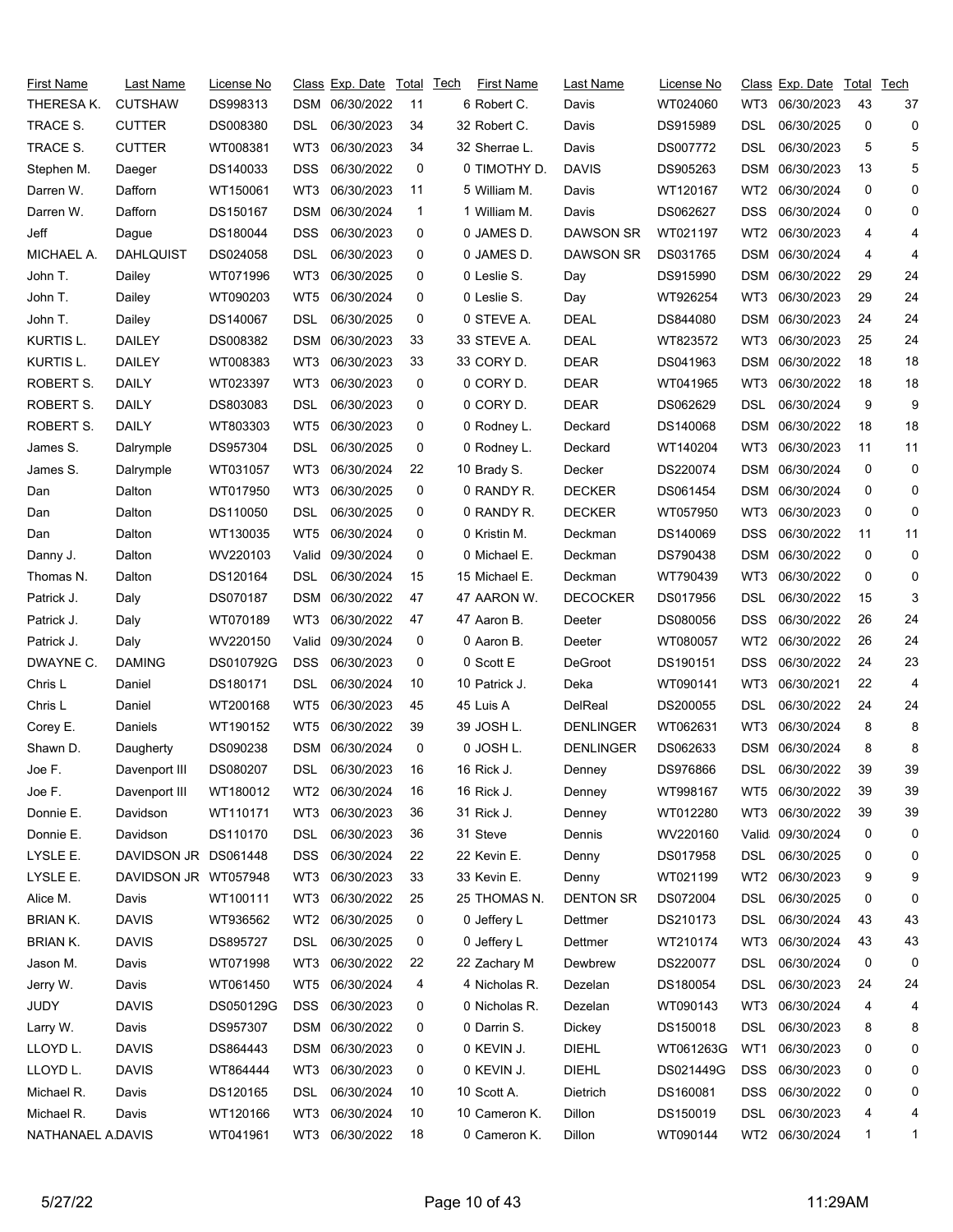| <b>First Name</b>  | Last Name         | License No |                 | <u>Class</u> Exp. Date | Total | Tech | <b>First Name</b> | Last Name       | License No |            | <u>Class</u> Exp. Date | Total | Tech |
|--------------------|-------------------|------------|-----------------|------------------------|-------|------|-------------------|-----------------|------------|------------|------------------------|-------|------|
| Kyle F.            | Dillon            | WT843724   | WT3             | 06/30/2025             | 0     |      | 0 COLMAN M.       | <b>DUVALL</b>   | WT987873   | WT5        | 06/30/2023             | 33    | 33   |
| Kyle F.            | Dillon            | DS813450   | DSL             | 06/30/2025             | 0     |      | 0 COLMAN M.       | <b>DUVALL</b>   | WT023162   | WT3        | 06/30/2023             | 33    | 33   |
| JANE B.            | <b>DISNEY</b>     | DS011367G  | <b>DSS</b>      | 06/30/2023             | 0     |      | 0 Avery T         | Dyer            | DS220070   | DSS        | 06/30/2024             | 0     | 0    |
| Ashley             | <b>Ditchcreek</b> | WV220169   | Valid           | 09/30/2024             | 0     |      | 0 Justin C.       | Dyer            | DS160094   | DSL        | 06/30/2022             | 16    | 16   |
| BRIAN P.           | <b>DIXON</b>      | WT017968   | WT3             | 06/30/2022             | 0     |      | 0 Stephen E       | Dyke            | DS220084   | DSM        | 06/30/2024             | 0     | 0    |
| BRIAN P.           | <b>DIXON</b>      | DS017970   | DSS             | 06/30/2022             | 0     |      | 0 Jeffrey M.      | Dzurovcak       | WV220004   | Valid      | 09/30/2024             | 0     | 0    |
| JOSHUA M.          | <b>DIXON</b>      | DS070195   | DSL             | 06/30/2022             | 51    |      | 43 Laura A        | Eads            | DS190141   | DSL        | 06/30/2022             | 49    | 39   |
| Roy O.             | Dixon             | DS190050   | DSL             | 06/30/2024             | 0     |      | 0 TONY R.         | <b>EADS</b>     | DS987874   | DSL        | 06/30/2023             | 0     | 0    |
| Mark               | Djordjevich       | WT987870   | WT5             | 06/30/2023             | 12    |      | 8 Russell E       | Eagan           | DS190041   | DSL        | 06/30/2024             | 15    | 15   |
| Mark               | Djordjevich       | WT023140   | WT3             | 06/30/2023             | 12    |      | 8 Russell E       | Eagan           | WT180115   | WT3        | 06/30/2024             | 15    | 15   |
| STEVEN M.          | DODD              | DS017972   | DSL             | 06/30/2022             | 34    |      | 28 Ryan           | Earls           | DS220067   | DSS        | 06/30/2024             | 3     | 3    |
| TIM                | <b>DOERSAM</b>    | WT967521   | WT5             | 06/30/2023             | 20    |      | 16 Ron S.         | Eash            | DS070199   | DSS        | 06/30/2022             | 0     | 0    |
| Eric               | Dohner            | DS080208   | DSM             | 06/30/2023             | 16    |      | 16 Ron S.         | Eash            | WT070201   | WT3        | 06/30/2022             | 0     | 0    |
| JOHN H.            | <b>DOLLAHAN</b>   | WT061456   | WT5             | 06/30/2024             | 0     |      | 0 GENE R.         | <b>EATON</b>    | WT803092   | WT2        | 06/30/2023             | 8     | 8    |
| DERIK L.           | <b>DOLLAR</b>     | WT062639   | WT3             | 06/30/2021             | 25    |      | 25 GENE R.        | <b>EATON</b>    | DS803093   | DSL        | 06/30/2023             | 8     | 8    |
| Robert E.          | Dombrowski        | DS090043   | DSL             | 06/30/2023             | 0     |      | 0 DENNIS A.       | EBERHART        | DS987876   | DSM        | 06/30/2023             | 10    | 0    |
| Scott              | Dompke            | WV220061   | Valid           | 09/30/2025             | 0     |      | 0 DENNIS A.       | <b>EBERHART</b> | WT987878   | WT2        | 06/30/2023             | 10    | 0    |
| DAVID N.           | <b>DONATHEN</b>   | WT021201   | WT3             | 06/30/2023             | 0     |      | 0 HOWARD M.       | <b>EBERT</b>    | DS976870   | DSS        | 06/30/2022             | 0     | 0    |
| DAVID N.           | <b>DONATHEN</b>   | DS031767   | DSM             | 06/30/2024             | 0     |      | 0 Randal D.       | Edgemon Jr      | DS100054   | DSL        | 06/30/2022             | 23    | 23   |
| James D            | DonBrock          | DS190211   | DSS             | 06/30/2022             | 3     |      | 3 Randal D.       | Edgemon Jr      | WT150063   | WT3        | 06/30/2023             | 9     | 9    |
| THEODORE J. DONOHO |                   | DS926259   | DSM             | 06/30/2023             | 0     |      | 0 TRAVIS D.       | <b>EDINGTON</b> | WT040198   | WT3        | 06/30/2022             | 16    | 12   |
| THEODORE J. DONOHO |                   | WT926260   | WT3             | 06/30/2023             | 0     |      | 0 TRAVIS D.       | <b>EDINGTON</b> | DS042047   | DSL        | 06/30/2022             | 16    | 12   |
| MICHAEL L.         | <b>DORSAM</b>     | DS926261   | DSL             | 06/30/2023             | 16    |      | 16 Roger F.       | Edlin           | WT022254   | WT3        | 06/30/2023             | 9     | 9    |
| Robert             | Dorzback          | DS130133   | DSM             | 06/30/2022             | 14    |      | 12 Roger F.       | Edlin           | WT008530   | WT5        | 06/30/2023             | 9     | 9    |
| DONALD D.          | DOSS SR           | DS072008   | DSL             | 06/30/2022             | 13    |      | 13 Leslie B       | Edmonds         | DS210019   | DSS        | 06/30/2023             | 3     | 3    |
| David D            | Dotson            | DS210021   | DSS             | 06/30/2023             | 3     |      | 3 Adam R          | Edwards         | DS180180   | DSL        | 06/30/2024             | 6     | 6    |
| Philip K.          | Dotson            | DS926262   | DSM             | 06/30/2023             | 0     |      | 0 Timothy B.      | Eenigenburg     | DS110022   | DSS        | 06/30/2022             | 0     | 0    |
| Philip K.          | Dotson            | WT957308   | WT2             | 06/30/2022             | 10    |      | 10 Ryan H.        | Egolf           | DS120059   | DSS        | 06/30/2023             | 7     | 5    |
| Joshua D.          | Douglas           | DS120058   | DSS             | 06/30/2023             | 0     |      | 0 Justin          | Ehlerding       | DS210132   | DSS        | 06/30/2024             | 0     | 0    |
| Joshua D.          | Douglas           | WT120120   | WT3             | 06/30/2023             | 0     |      | 0 Clinton C.      | Eichmiller      | DS130136   | DSL        | 06/30/2022             | 18    | 18   |
| Nathaniel B        | Douglas           | DS210128   | DSL             | 06/30/2024             | 15    |      | 15 Sharonda L     | Eiler           | DS200073   | DSS        | 06/30/2022             | 3     | 3    |
| Glenn D.           | Downey            | DS110051   |                 | DSM 06/30/2022         | 21    |      | 21 Jeffery L.     | Eiler Jr        | DS090145   | <b>DSL</b> | 06/30/2021             | 9     | 7    |
| Glenn D.           | Downey            | WT100158   | WT3             | 06/30/2022             | 21    |      | 21 Benjamin D.    | Eldridge        | WT120060   | WT3        | 06/30/2023             | 6     | 6    |
| Eric C.            | Downing           | DS813381   |                 | DSM 06/30/2022         | 5     |      | 5 Benjamin D.     | Eldridge        | DS110176   | DSM        | 06/30/2023             | 6     | 6    |
| Lester E.          | Downs             | DS210215   |                 | DSM 06/30/2024         | 0     |      | 0 Max L.          | Eldridge        | WT791715   | WT3        | 06/30/2022             | 26    | 20   |
| Darrell L.         | Drake             | DS130135   |                 | DSM 06/30/2025         | 0     |      | 0 Max L.          | Eldridge        | DS916184   | DSL        | 06/30/2022             | 26    | 20   |
| Tristen L          | Drake             | DS210095   |                 | DSM 06/30/2023         | 40    |      | 40 Levi D         | <b>Elkins</b>   | DS180184   | DSL.       | 06/30/2024             | 6     | 6    |
| SCOTT M.           | <b>DRAPER</b>     | WT062645   | WT2             | 06/30/2021             | 0     |      | 0 Lucian A.       | Eller II        | WT090146   | WT3        | 06/30/2024             | 5     | 5    |
| SCOTT M.           | <b>DRAPER</b>     | DS062647   |                 | DSM 06/30/2021         | 0     |      | 0 Lucian A.       | Eller II        | DS080209   | DSS        | 06/30/2023             | 15    | 15   |
| Kevin L.           | Dressler          | DS100052   | DSL             | 06/30/2022             | 29    |      | 29 Steven         | Elles           | WV220154   | Valid      | 09/30/2024             | 0     | 0    |
| Kevin L.           | <b>Dressler</b>   | WT100053   | WT3             | 06/30/2022             | 29    |      | 29 Steven T.      | <b>Elless</b>   | DS220062   | DSL        | 06/30/2024             | 0     | 0    |
| ROBERT R.          | <b>DROSSET</b>    | WT072358   | WT5             | 06/30/2023             | 0     |      | 0 Steven T.       | Elless          | DS987880   | DSM        | 06/30/2023             | 22    | 16   |
| Joseph P.          | Duckworth         | DS080059   | <b>DSL</b>      | 06/30/2025             | 0     |      | 0 Steven T.       | Elless          | WT008391   | WT3        | 06/30/2023             | 22    | 16   |
| Joseph P.          | Duckworth         | WT080060   | WT2             | 06/30/2025             | 0     |      | 0 EDWIN M.        | <b>ELLIOTT</b>  | DS008392   | DSL        | 06/30/2023             | 13    | 13   |
| John R.            | Dufresne          | WT140281   | WT4             | 06/30/2023             | 0     |      | 0 WAYNE L.        | <b>ELLIS</b>    | DS947033   | DSM        | 06/30/2023             | 10    | 10   |
| Kenneth G          | Dunivan           | WT180131   | WT2             | 06/30/2024             | 0     |      | 0 WAYNE L.        | <b>ELLIS</b>    | WT947034   | WT3        | 06/30/2023             | 10    | 10   |
| Kenneth G          | Dunivan           | DS190114   | DSL             | 06/30/2022             | 20    |      | 20 Matthew W.     | Ellison         | WT040202   | WT3        | 06/30/2022             | 26    | 22   |
| Dennis J           | Dupuy             | WT200019   | WT <sub>1</sub> | 06/30/2022             | 3     |      | 3 Matthew W.      | Ellison         | DS031063   | <b>DSL</b> | 06/30/2024             | 11    | 11   |
| Daniel             | Duran             | WT220023   | WT1             | 06/30/2024             | 3     |      | 3 Laurie          | Elzinga         | DS210062   | <b>DSS</b> | 06/30/2023             | 3     | 3    |
|                    |                   |            |                 |                        |       |      |                   |                 |            |            |                        |       |      |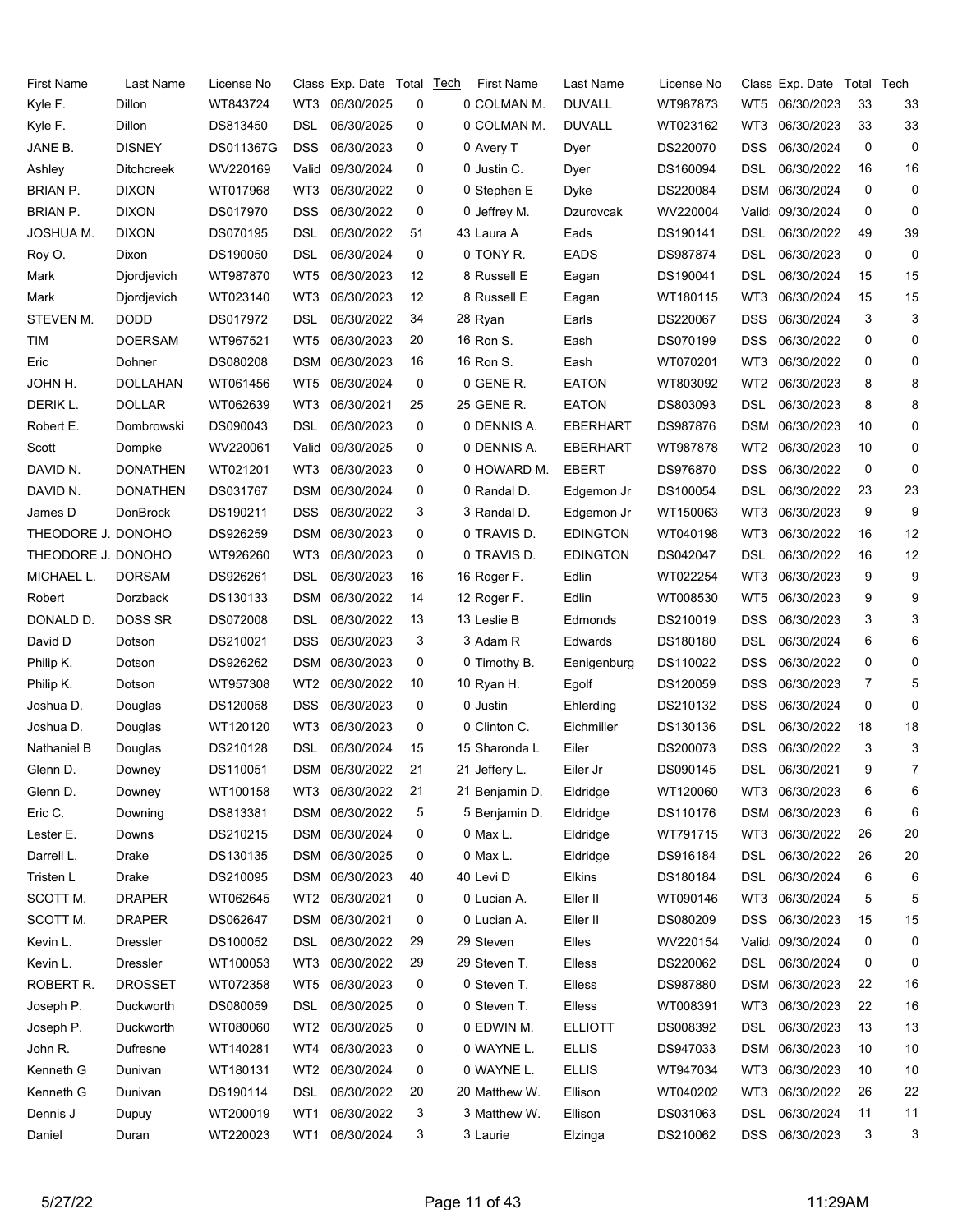| First Name        | Last Name      | License No |            | Class Exp. Date | Total | <b>Tech</b> | <b>First Name</b> | Last Name         | License No |            | <u>Class</u> Exp. Date | Total | Tech     |
|-------------------|----------------|------------|------------|-----------------|-------|-------------|-------------------|-------------------|------------|------------|------------------------|-------|----------|
| Steven A.         | Emmert         | DS120170   | DSS        | 06/30/2024      | 15    |             | <b>15 PAUL J.</b> | <b>FERGUSON</b>   | WT987881   | WT5        | 06/30/2023             | 0     | 0        |
| Steven A.         | Emmert         | WT120171   | WT3        | 06/30/2024      | 15    |             | 15 PAUL J.        | <b>FERGUSON</b>   | WT023222   | WT3        | 06/30/2023             | 0     | 0        |
| William E.        | England III    | DS150064   | DSS        | 06/30/2023      | 0     |             | 0 PAUL J.         | <b>FERGUSON</b>   | DS885513   | DSL        | 06/30/2023             | 0     | 0        |
| William E.        | England III    | WT150065   | WT3        | 06/30/2023      | 0     |             | 0 Anthony T       | Ferrara           | DS210042   | <b>DSS</b> | 06/30/2023             | 3     | 3        |
| JERRY W.          | ENYART II      | DS030647G  | DSS        | 06/30/2023      | 0     |             | 0 Anthony T       | Ferrara           | DS210043   | <b>DSS</b> | 06/30/2023             | 3     | 3        |
| JERRY W.          | ENYART II      | WT030649G  | WT1        | 06/30/2023      | 0     |             | 0 Adam J.         | Ferree            | DS080063   | DSL        | 06/30/2022             | 21    | 15       |
| DANIEL T.         | <b>EOFF</b>    | WT200008   | WT5        | 06/30/2022      | 0     |             | 0 Adam J.         | Ferree            | WT090046   | WT3        | 06/30/2023             | 15    | 15       |
| Ryan D            | Ernst          | DS220001   | DSM        | 06/30/2024      | 40    |             | 40 Chad M.        | Fewell            | DS190077   | <b>DSM</b> | 06/30/2024             | 0     | 0        |
| Tim J.            | Erwin          | WT140285   | WT2        | 06/30/2023      | 0     |             | 0 Bradley J.      | Fichter           | WT130141   | WT5        | 06/30/2022             | 40    | 40       |
| Adam J.           | Essex          | DS130193   | DSL        | 06/30/2022      | 0     |             | 0 Nick A          | Fickle            | DS200071   | <b>DSM</b> | 06/30/2022             | 23    | 23       |
| Jeremy R          | Essex          | DS200043   | DSS        | 06/30/2022      | 3     |             | 3 Nick A          | Fickle            | WT200068   | WT2        | 06/30/2022             | 23    | 23       |
| Jeremy R          | Essex          | DS200044   | DSS        | 06/30/2022      | 3     |             | 3 Shannon L.      | Fiddler           | DS150169   | <b>DSM</b> | 06/30/2024             | 0     | 0        |
| Leonard M.        | Estok          | DS791540   | DSM        | 06/30/2025      | 0     |             | 0 Rebekah J       | Fiedler           | DS180050   | DSL        | 06/30/2021             | 10    | 0        |
| Leonard M.        | Estok          | WT791593   | WT4        | 06/30/2025      | 0     |             | 0 Tim S.          | Fierstein         | DS150022   | DSS        | 06/30/2023             | 0     | 0        |
| Leonard M.        | Estok          | WT791062   | WT3        | 06/30/2025      | 0     |             | 0 Audi            | Findley           | WT140207   | WT3        | 06/30/2023             | 28    | 28       |
| RONALD A.         | <b>EULER</b>   | DS926273   | DSM        | 06/30/2023      | 15    |             | 15 Audi           | Findley           | DS017984   | DSL        | 06/30/2022             | 47    | 41       |
| Seth M            | Eurton         | DS210102   | DSL        | 06/30/2023      | 5     |             | 3 Curtis L.       | Finney            | WT008395   | WT3        | 06/30/2023             | 24    | 14       |
| Patrick J         | Evans          | WT180063   | WT3        | 06/30/2023      | 0     |             | 0 Curtis L.       | Finney            | DS895731   | DSL        | 06/30/2022             | 33    | 17       |
| Patrick J         | Evans          | DS180064   | DSL        | 06/30/2023      | 0     |             | 0 Curtis L.       | Finney            | WT936575   | WT4        | 06/30/2022             | 33    | 17       |
| Mary Ann          | Eve            | WT130138   | WT2        | 06/30/2022      | 0     |             | 0 Scott J.        | Fischer           | DS864452   | DSL        | 06/30/2023             | 10    | 10       |
| Mary Ann          | Eve            | DS130137   | DSL        | 06/30/2022      | 0     |             | 0 Scott J.        | Fischer           | WT864453   | WT2        | 06/30/2023             | 10    | 10       |
| Mark R.           | Evoy           | DS008519   | DSM        | 06/30/2023      | 2     |             | 2 James D.        | Fish              | DS190047   | DSL        | 06/30/2024             | 7     | 7        |
| Mark R.           | Evoy           | WT021215   | WT3        | 06/30/2023      | 2     |             | 2 James D.        | Fish              | WT180141   | WT4        | 06/30/2024             | 7     | 7        |
| DONALD J.         | <b>EVRARD</b>  | DS905271   | DSM        | 06/30/2023      | 0     |             | 0 Jeffrey A.      | Fish              | WV220094   | Valid      | 09/30/2024             | 0     | 0        |
| Cory N.           | Ewer           | WV220083   | Valid      | 09/30/2024      | 0     |             | 0 Jeffrey A.      | Fish              | WT012331   | WT3        | 06/30/2025             | 0     | 0        |
| William J.        | Eyre           | DS130139   | DSL        | 06/30/2025      | 0     |             | 0 Jeffrey A.      | Fish              | DS998177   | DSL        | 06/30/2025             | 0     | 0        |
| William J.        | Eyre           | WT130140   | WT3        | 06/30/2025      | 0     |             | 0 Jeffrey A.      | Fish              | WT998178   | WT5        | 06/30/2025             | 0     | 0        |
| JEFFREY D.        | <b>FABER</b>   | DS998174   | DSM        | 06/30/2025      | 0     |             | 0 Dena G.         | Fisher            | WT090047   | WT5        | 06/30/2023             | 30    | 30       |
| JEFFREY D.        | <b>FABER</b>   | WT998175   | WT2        | 06/30/2025      | 0     |             | 0 Thomas L.       | Fishero           | WT017994   | WT2        | 06/30/2022             | 15    | 10       |
| Jeffrey R.        | Fager          | WT967527   | WT5        | 06/30/2023      | 38    |             | 29 Thomas L.      | Fishero           | DS018547   | <b>DSS</b> | 06/30/2022             | 15    | 10       |
| Jeffrey R.        | Fager          | DS021217   | DSS        | 06/30/2023      | 38    |             | 29 Sandra C       | Fitzpatrick       | DS190083   | DSL        | 06/30/2021             | 2     | 0        |
| Jeffrey R.        | Fager          | WT023406   |            | WT3 06/30/2023  | 38    |             | 29 Kevin R.       | Flaherty          | WT090048   |            | WT3 06/30/2023         | 4     | $\Delta$ |
| Michael S.        | Fannin         | DS100159   | DSL        | 06/30/2022      | 0     |             | 0 Kevin R.        | Flaherty          | DS080211   |            | DSM 06/30/2023         | 4     | 4        |
| Michael S.        | Fannin         | WT090148   | WT3        | 06/30/2021      | 0     |             | 0 DWIGHT C.       | <b>FLASPOHLER</b> | WT062661   | WT2        | 06/30/2024             | 5     | 5        |
| Brian             | Farmer         | WT140279   | WT3        | 06/30/2023      | 0     |             | 0 DWIGHT C.       | <b>FLASPOHLER</b> | DS063062   | DSM        | 06/30/2024             | 5     | 5        |
| J. MICHAEL        | <b>FARMER</b>  | DS915997   | DSL        | 06/30/2022      | 19    |             | 19 Robert P.      | Flesher           | WT100056   | WT3        | 06/30/2022             | 51    | 51       |
| Jeremy W.         | Farrar         | DS031783   |            | DSM 06/30/2024  | 27    |             | 27 Robert P.      | Flesher           | DS947041   |            | DSM 06/30/2023         | 31    | 31       |
| Jeremy W.         | Farrar         | WT080210   | WT3        | 06/30/2023      | 47    |             | 47 Robert P.      | Flesher           | WV220104   | Valid      | 09/30/2024             | 0     | 0        |
| JAMES C.          | <b>FARRELL</b> | DS885512   | DSL        | 06/30/2023      | 3     |             | 3 Richard K.      | Flick             | WT936576   | WT5        | 06/30/2022             | 23    | 18       |
| GARY M.           | <b>FATH</b>    | DS936573   |            | DSM 06/30/2025  | 0     |             | 0 Richard K.      | Flick             | WT013450   | WT3        | 06/30/2022             | 23    | 18       |
| GARY M.           | <b>FATH</b>    | WT936574   | WT2        | 06/30/2025      | 0     |             | 0 Terry J.        | Flickinger        | DS916001   | <b>DSM</b> | 06/30/2025             | 0     | 0        |
| Matthew S.        | Fedor          | WT190113   | WT5        | 06/30/2025      | 0     |             | 0 Terry J.        | Flickinger        | WT926277   | WT3        | 06/30/2023             | 19    | 19       |
| DIRK L.           | <b>FELGER</b>  | WT031791   | WT2        | 06/30/2021      | 0     |             | 0 James E.        | Flinn             | DS110053   | <b>DSS</b> | 06/30/2022             | 0     | 0        |
| DIRK L.           | <b>FELGER</b>  | DS031793   | <b>DSS</b> | 06/30/2021      | 0     |             | 0 JOHN E.         | <b>FLINN</b>      | WT967530   | WT5        | 06/30/2023             | 15    | 15       |
| BRADLEY T.        | <b>FELVER</b>  | DS031795   | DSM        | 06/30/2024      | 20    |             | 20 JOHN E.        | <b>FLINN</b>      | WT021759   | WT3        | 06/30/2023             | 15    | 15       |
| <b>BRADLEY T.</b> | <b>FELVER</b>  | WT031797   | WT3        | 06/30/2024      | 20    |             | 20 JOHN E.        | <b>FLINN</b>      | DS170135   | DSL        | 06/30/2023             | 15    | 15       |
| Matthew D         | Felver         | WT200140   | WT2        | 06/30/2023      | 3     |             | 3 Aaron D.        | <b>Flowers</b>    | DS140208   | DSM        | 06/30/2023             | 0     | 0        |
| Donald F.         | Ferguson       | DS090149   | <b>DSL</b> | 06/30/2024      | 3     |             | 3 Aaron D.        | Flowers           | WT140209   | WT3        | 06/30/2023             | 0     | 0        |
| Donald F.         | Ferguson       | WT100055   |            | WT3 06/30/2022  | 12    |             | 11 Alma J.        | Flowers           | WT180113   |            | WT5 06/30/2024         | 0     | 0        |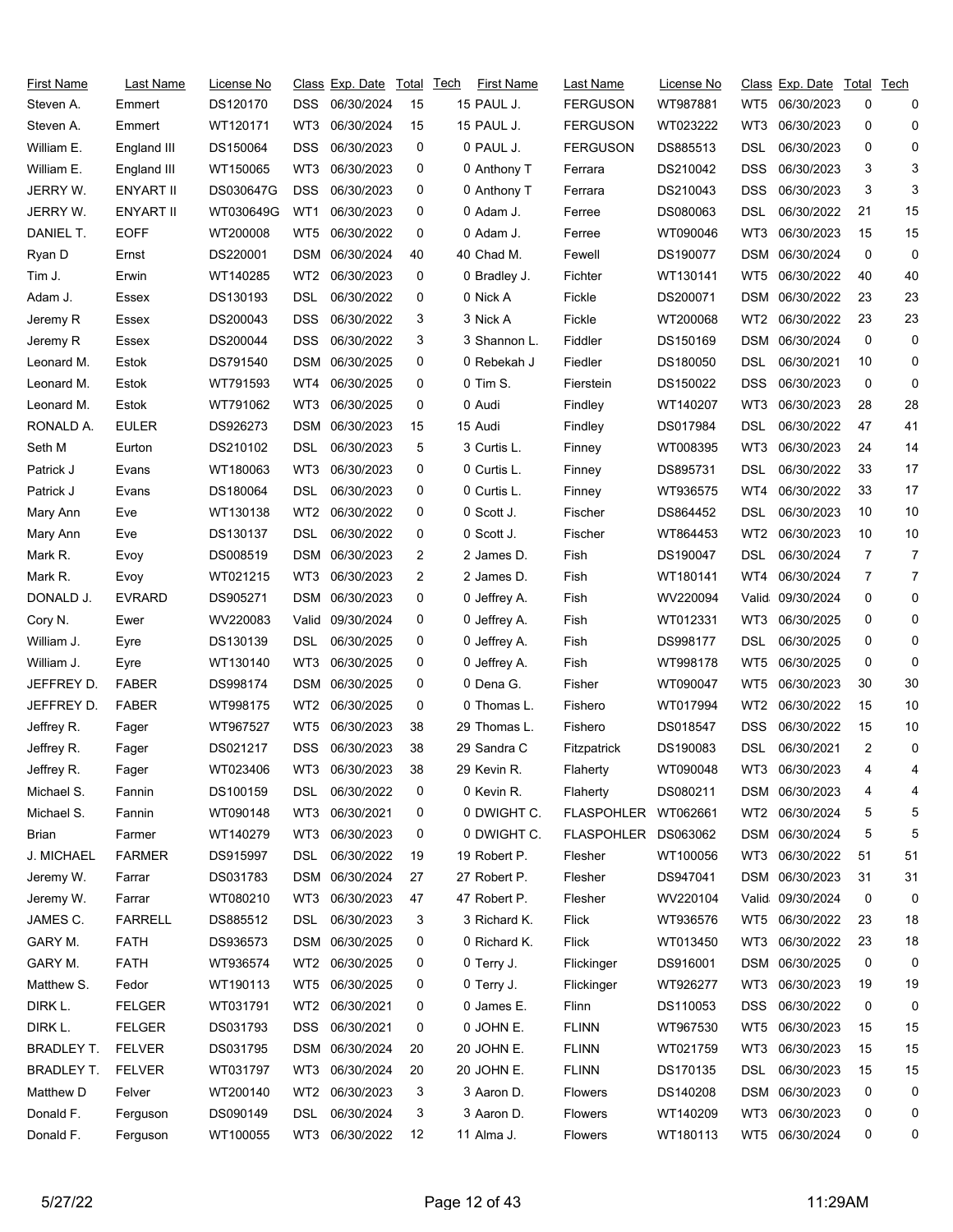| First Name  | Last Name              | License No |            | Class Exp. Date  | Total | Tech | <b>First Name</b>        | Last Name       | License No |                 | Class Exp. Date  | Total    | Tech         |
|-------------|------------------------|------------|------------|------------------|-------|------|--------------------------|-----------------|------------|-----------------|------------------|----------|--------------|
| Joseph P.   | Folds                  | DS150066   |            | DSM 06/30/2023   | 19    |      | 19 Rick W.               | Freiburger      | DS140211   | <b>DSS</b>      | 06/30/2023       | 53       | 38           |
| Joseph P.   | Folds                  | WT013180   | WT3        | 06/30/2022       | 32    |      | 32 Chris                 | French          | WT080213   | WT4             | 06/30/2023       | 0        | 0            |
| Joseph P.   | Folds                  | WT936577   | WT5        | 06/30/2022       | 32    |      | 32 Chris                 | French          | DS043518   | <b>DSM</b>      | 06/30/2022       | 30       | 20           |
| Matt M      | Foley                  | DS210015   | DSS        | 06/30/2023       | 3     |      | 3 Christopher W. French  |                 | DS057976   | DSL             | 06/30/2023       | 19       | 19           |
| Jaimie L.   | Foreman                | WT130142   | WT5        | 06/30/2022       | 75    |      | 74 Christopher W. French |                 | WT057978   | WT <sub>2</sub> | 06/30/2023       | 19       | 19           |
| Jaimie L.   | Foreman                | WV220019   | Valid      | 09/30/2024       | 0     |      | 0 Christopher W. French  |                 | WT170076   | WT3             | 06/30/2022       | 28       | 28           |
| Jaimie L.   | Foreman                | WT057974   | WT3        | 06/30/2023       | 46    |      | 45 Wade T.               | Friedman        | DS140156   | DSL             | 06/30/2022       | 0        | 0            |
| JOHN D.     | <b>FORKER</b>          | DS854253   | DSM        | 06/30/2022       | 18    |      | 18 EDWARD B.             | <b>FRIER</b>    | DS032228   | DSL             | 06/30/2024       | 16       | 16           |
| JOHN D.     | <b>FORKER</b>          | WT854255   | WT3        | 06/30/2022       | 18    |      | 18 Jamie D.              | Fritz           | WT220103   | WT <sub>2</sub> | 06/30/2024       | 0        | 0            |
| Terry L.    | Forker                 | WT854256   | WT3        | 06/30/2022       | 32    |      | 30 Jamie D.              | Fritz           | DS210213   | DSS             | 06/30/2024       | 0        | 0            |
| Terry L.    | Forker                 | DS854254   | DSM        | 06/30/2022       | 32    |      | 30 Ronald                | Fritz           | DS150008   | DSM             | 06/30/2023       | 0        | 0            |
| Leslie B.   | Forkner                | WT998100   | WT3        | 06/30/2025       | 0     |      | 0 Jaime W.               | Frye            | DS170119   | DSL             | 06/30/2023       | 10       | 10           |
| Leslie B.   | Forkner                | DS987888   | DSL        | 06/30/2023       | 6     |      | 6 Jaime W.               | Frye            | WT210141   | WT2             | 06/30/2024       | 6        | 6            |
| JAMES D.    | <b>FORT</b>            | WT024100   | WT5        | 06/30/2023       | 33    |      | 26 Ronald W.             | Fuchs           | WT833792   | WT3             | 06/30/2025       | 0        | 0            |
| Dustin F.   | Fortney                | WT180016   | WT3        | 06/30/2024       | 5     |      | 5 Ronald W.              | Fuchs           | DS833793   | <b>DSM</b>      | 06/30/2025       | 0        | 0            |
| Jonathan D. | Fosnaugh               | DS150170   | DSM        | 06/30/2024       | 20    |      | 14 Nicholas D.           | Fuelling        | WT120175   | WT2             | 06/30/2021       | 10       | 10           |
| Wenona H    | Fosselman              | DS180152   | DSS        | 06/30/2024       | 0     |      | 0 Nicholas D.            | Fuelling        | DS130076   | DSL             | 06/30/2021       | 5        | 5            |
| Wenona H    | Fosselman              | DS180153   | DSS        | 06/30/2024       | 0     |      | 0 William L              | Fuerbringer     | DS190198   | DSS             | 06/30/2022       | 16       | 16           |
| Clarence RA | Foster                 | DS210111   | DSL        | 06/30/2023       | 0     |      | 0 Robert R               | Fultz           | DS200114   | DSS             | 06/30/2023       | 3        | 3            |
| Clarence RA | Foster                 | WT210112   | WT5        | 06/30/2023       | 0     |      | 0 CHARLES L.             | <b>FURR</b>     | DS018008   | DSL             | 06/30/2022       | 0        | 0            |
| Troy        | Fougerousse            | DS110054   | DSM        | 06/30/2022       | 26    |      | 26 Jerald L.             | Fussell         | WT150172   | WT3             | 06/30/2024       | 13       | 6            |
| Troy        | Fougerousse            | WT110055   | WT3        | 06/30/2022       | 26    |      | 26 Steven M.             | Fussell         | WT150173   | WT3             | 06/30/2021       | 23       | 23           |
| GARY A.     | <b>FOUST</b>           | WT050229   | WT5        | 06/30/2023       | 31    |      | 31 Steven M.             | Fussell         | DS160077   | <b>DSM</b>      | 06/30/2022       | 9        | 9            |
| Leonel R    | Foust                  | DS220006   | DSS        | 06/30/2024       | 12    |      | 12 R David               | Gabbard         | DS190185   | DSM             | 06/30/2022       | 0        | 0            |
| Leonel R    | Foust                  | WT220050   | WT2        | 06/30/2024       | 12    |      | 12 Howard D.             | Gaby            | WT021219   | WT3             | 06/30/2023       | 19       | 19           |
| Steven A    | Foust                  | DS200110   | DSS        | 06/30/2023       | 75    |      | 75 Howard D.             | Gaby            | DS957314   | <b>DSM</b>      | 06/30/2022       | 44       | 39           |
| Daniel J.   | Fox                    | DS120062   | DSM        | 06/30/2023       | 0     |      | 0 Ethan D                | Gagnon          | DS210084   | DSM             | 06/30/2023       | 12       | 12           |
| Brandon L.  | France                 | WT090150   | WT3        | 06/30/2024       | 3     |      | 3 Anthony J.             | Galassi         | WT031801   | WT3             | 06/30/2024       | 6        | 6            |
| David       | Frankenberger WT120174 |            | WT3        | 06/30/2024       | 10    |      | 0 Anthony J.             | Galassi         | DS061472   | DSL             | 06/30/2024       | 3        | 3            |
| ROBERT L.   | <b>FRANKLIN</b>        | DS791727   | DSM        | 06/30/2022       | 34    |      | 34 Brian E.              | Galletti        | DS998122   | DSL             | 06/30/2022       | 15       | 10           |
| ROBERT L.   | <b>FRANKLIN</b>        | WT823579   | WT3        | 06/30/2023       | 29    |      | 29 Byron L.              | Gallmeyer       | DS071142S  | <b>DSS</b>      | 06/30/2022       | 20       | 20           |
| Tony R.     | Franklin               | WT072038   |            | WT3 06/30/2022   | 30    |      | 30 Anthony R.            | Galloway        | DS936583   | <b>DSL</b>      | 06/30/2025       | $\Omega$ | <sup>0</sup> |
| Tony R.     | Franklin               | DS140210   | DSL.       | 06/30/2023       | 28    |      | 28 Anthony R.            | Galloway        | WT936584   | WT4             | 06/30/2025       | 0        | 0            |
| Trent       | Franks                 | DS018000   | DSL        | 06/30/2025       | 0     |      | 0 MARK W.                | <b>GALLOWAY</b> | DS895738   | DSL             | 06/30/2025       | 0        | 0            |
| Britt J.    | Franzman               | DS100017   | <b>DSL</b> | 06/30/2024       | 21    |      | 21 MARK W.               | <b>GALLOWAY</b> | WT895739   | WT <sub>2</sub> | 06/30/2025       | 0        | 0            |
| Adam P      | Frazier                | WT200032   | WT1        | 06/30/2022       | 13    |      | 13 Desiree R             | Gamble          | WT200161   | WT3             | 06/30/2023       | 28       | 28           |
| Arthur L.   | Frazier                | WT150135   | WT6        | 06/30/2024       | 0     |      | 0 Desiree R              | Gamble          | DS190010   | DSM             | 06/30/2024       | 10       | 10           |
| LONNIE J.   | <b>FRAZIER</b>         | DS823581   |            | DSM 06/30/2023   | 10    |      | 10 TIMOTHY W.            | <b>GANN</b>     | DS905282   | DSL             | 06/30/2023       | 16       | 16           |
| LONNIE J.   | <b>FRAZIER</b>         | WT947270   | WT3        | 06/30/2023       | 10    |      | 10 Matthew G             | Garard          | DS210035   | DSL.            | 06/30/2023       | 3        | 3            |
| Christy     | Frederick              | DS210119   | DSS        | 06/30/2023       | 3     |      | 3 Todd David             | Gardner         | WV220171   |                 | Valid 09/30/2024 | 0        | 0            |
| Glenn K.    | Freeman                | DS120121   | DSL        | 06/30/2023       | 8     |      | 8 Todd David             | Gardner         | DS120176   |                 | DSM 06/30/2024   | 0        | 0            |
| Glenn K.    | Freeman                | WT072040   | WT3        | 06/30/2022       | 13    |      | 13 Todd David            | Gardner         | WT080215   | WT3             | 06/30/2023       | 9        | 9            |
| Glenn K.    | Freeman                | DS072042   |            | DSM 06/30/2022   | 23    |      | 23 Robert A.             | Garmon          | DS844097   | DSL             | 06/30/2023       | 19       | 9            |
| Kyle J      | Freeman                | DS220082   | DSL        | 06/30/2024       | 0     |      | 0 Robert A.              | Garmon          | WT024534   | WT3             | 06/30/2023       | 19       | 9            |
| Monica F.   | Freeman                | WT120250   | WT5        | 06/30/2024       | 0     |      | 0 Robert A.              | Garmon          | WT008396   | WT5             | 06/30/2023       | 19       | 9            |
| Shane R     | Freeman                | DS200154   | DSL        | 06/30/2023       | 35    |      | 35 DARINK.               | <b>GARRETT</b>  | WT040210   | WT3             | 06/30/2022       | 26       | 26           |
| Gregory A.  | Freeze                 | WV220105   |            | Valid 09/30/2024 | 0     |      | 0 DARIN K.               | <b>GARRETT</b>  | DS040212   | <b>DSS</b>      | 06/30/2022       | 26       | 26           |
| Gregory A.  | Freeze                 | DS110056   | DSL        | 06/30/2025       | 0     |      | $0$ JB                   | Garrett         | WT190200   | WT <sub>1</sub> | 06/30/2025       | 0        | 0            |
| Rick W.     | Freiburger             | WT150171   |            | WT3 06/30/2024   | 8     |      | 8 William C              | Garrett         | DS190156   | DSS             | 06/30/2022       | 8        | 8            |
|             |                        |            |            |                  |       |      |                          |                 |            |                 |                  |          |              |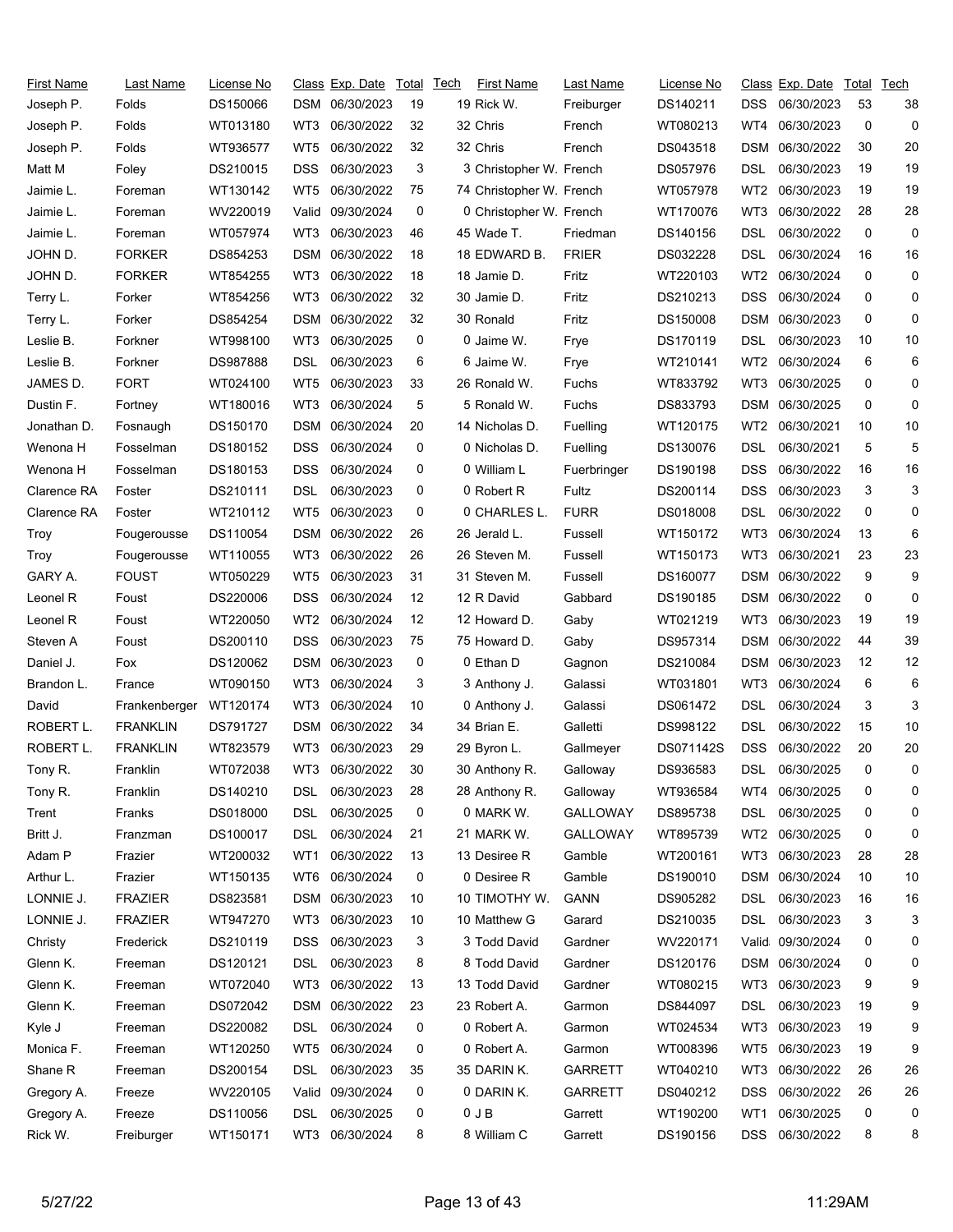| First Name             | Last Name       | License No |                 | Class Exp. Date | Total | Tech | <b>First Name</b>    | Last Name        | License No |                 | Class Exp. Date | Total | Tech         |
|------------------------|-----------------|------------|-----------------|-----------------|-------|------|----------------------|------------------|------------|-----------------|-----------------|-------|--------------|
| Robert D.              | Garriott        | DS140212   |                 | DSM 06/30/2023  | 10    |      | 10 Ronald F.         | Geyman           | WT063064   | WT2             | 06/30/2021      | 8     | 8            |
| Robert D.              | Garriott        | WT140213   | WT3             | 06/30/2023      | 0     |      | 0 Tim D.             | Gholson          | WT031807   | WT5             | 06/30/2024      | 0     | 0            |
| Theresa C.             | Garrod          | WT170116   | WT2             | 06/30/2023      | 22    |      | 12 Tim D.            | Gholson          | DS210087   | DSL             | 06/30/2023      | 0     | 0            |
| <b>JERRY A.</b>        | <b>GASKIN</b>   | DS864459   | DSL             | 06/30/2023      | 18    |      | 14 Randy G           | Gibbs            | DS180073   | DSM             | 06/30/2023      | 19    | 19           |
| JERRY A.               | <b>GASKIN</b>   | WT987895   | WT3             | 06/30/2023      | 18    |      | 14 CHARLES D.        | <b>GIBSON</b>    | DS023464G  | DSS             | 06/30/2023      | 20    | 20           |
| David J                | Gates           | DS190168   | DSL             | 06/30/2025      | 0     |      | 0 CHARLES D.         | <b>GIBSON</b>    | WT057208G  | WT3             | 06/30/2023      | 20    | 20           |
| Ryan T.                | Gayler          | WT140076   | WT <sub>2</sub> | 06/30/2025      | 0     |      | 0 Eric W.            | Gibson           | WT190135   | WT3             | 06/30/2024      | 17    | 11           |
| Ryan T.                | Gayler          | DS140075   | DSS.            | 06/30/2025      | 0     |      | 0 Eric W.            | Gibson           | DS190068   | <b>DSM</b>      | 06/30/2024      | 17    | 11           |
| SHANNON D.             | GAYLORD         | WT976880   | WT2             | 06/30/2022      | 11    |      | 7 Michael            | Gierscher        | DS180157   | DSL             | 06/30/2024      | 19    | 13           |
| SHANNON D.             | GAYLORD         | DS905283   | DSL             | 06/30/2023      | 0     |      | 0 Michael            | Gierscher        | WT150177   | WT3             | 06/30/2024      | 19    | 13           |
| Gary G.                | Gaynor          | DS885520   | <b>DSM</b>      | 06/30/2023      | 28    |      | 28 Michael           | Gierscher        | WT040214   | WT5             | 06/30/2022      | 40    | 23           |
| Gary G.                | Gaynor          | WT976881   | WT3             | 06/30/2025      | 0     |      | 0 Crystal            | Gilbert          | DS180146   | DSS             | 06/30/2021      | 3     | 3            |
| Rick                   | Gearlds         | WT998183   | WT5             | 06/30/2022      | 0     |      | 0 KENT A.            | <b>GILBERT</b>   | DS987896   | <b>DSM</b>      | 06/30/2023      | 16    | 16           |
| Rick                   | Gearlds         | WT011722   | WT3             | 06/30/2022      | 3     |      | 3 Charles E.         | Gill             | WT150178   | WT3             | 06/30/2024      | 22    | 22           |
| Rick                   | Gearlds         | DS018551   | DSL             | 06/30/2022      | 13    |      | 13 Charles E.        | Gill             | WV220040   | Valid           | 09/30/2024      | 0     | 0            |
| <b>Brandi Sue</b>      | Geatches        | WV220134   | Valid           | 09/30/2024      | 0     |      | 0 Gabriel P          | Gill             | WT220072   | WT3             | 06/30/2024      | 0     | 0            |
| Dustin L               | Geatches        | WV220135   | Valid           | 09/30/2024      | 0     |      | 0 Gabriel P          | Gill             | DS220091   | DSM             | 06/30/2024      | 0     | 0            |
| Dustin L               | Geatches        | DS200116   | DSS             | 06/30/2023      | 21    |      | 21 Duane             | Gilles           | DS790515   | DSL             | 06/30/2022      | 29    | 28           |
| Dustin L               | Geatches        | WT200119   | WT2             | 06/30/2023      | 21    |      | 21 Ray A.            | Gillespie        | DS100058   | DSS             | 06/30/2022      | 16    | 16           |
| Gregory J.             | Gee             | DS070211   | DSL             | 06/30/2022      | 13    |      | 13 Ray A.            | Gillespie        | WT100059   | WT3             | 06/30/2022      | 16    | 16           |
| Cheryl D               | Geier           | DS190186   | <b>DSS</b>      | 06/30/2022      | 3     |      | 3 VERNON D.          | <b>GILLUM</b>    | DS926286   | DSM             | 06/30/2023      | 11    | 5            |
| DAVID W.               | <b>GEIS</b>     | DS895740   | DSL             | 06/30/2022      | 19    |      | 19 VERNON D.         | <b>GILLUM</b>    | WT926287   | WT2             | 06/30/2023      | 11    | 5            |
| Donald E.              | Gellinger       | DS070213   | DSL             | 06/30/2022      | 27    |      | 27 MATTHEW J.        | <b>GINDLING</b>  | WT011025G  | WT1             | 06/30/2023      | 10    | 10           |
| Donald E.              | Gellinger       | WT062685   | WT5             | 06/30/2024      | 0     |      | 0 MATTHEW J.         | <b>GINDLING</b>  | DS011455G  | <b>DSS</b>      | 06/30/2023      | 10    | 10           |
| Donald E.              | Gellinger       | WT062687   | WT <sub>2</sub> | 06/30/2024      | 0     |      | 0 W. DEAN            | <b>GINGERICH</b> | DS060084G  | <b>DSS</b>      | 06/30/2023      | 0     | 0            |
| Donald E.              | Gellinger       | WT072044   | WT3             | 06/30/2022      | 27    |      | 27 James             | Girten           | WT150179   | WT2             | 06/30/2024      | 1     | 1            |
| TIMOTHY J.             | <b>GEMBALA</b>  | DS905284   | DSL             | 06/30/2023      | 8     |      | 8 James              | Girten           | WT190089   | WT3             | 06/30/2024      | 1     | $\mathbf{1}$ |
| DANIEL L.              | <b>GEMMECKE</b> | WT803110   | WT2             | 06/30/2023      | 30    |      | 30 Marcia            | Glasgow          | DS190188   | DSS             | 06/30/2025      | 0     | 0            |
| DANIEL L.              | <b>GEMMECKE</b> | DS803111   | DSL             | 06/30/2023      | 30    |      | 30 Darrell A.        | Glaze            | DS130143   | DSL             | 06/30/2022      | 31    | 31           |
| DENNIS R.              | <b>GENTRY</b>   | WT905285   | WT3             | 06/30/2023      | 15    |      | 3 William M.         | Glaze            | WT160010   | WT3             | 06/30/2024      | 4     | 4            |
| DENNIS R.              | <b>GENTRY</b>   | DS905286   |                 | DSM 06/30/2023  | 15    |      | 3 RAYMOND D. GLEASON |                  | DS057996   | DSL             | 06/30/2023      | 5     | 3            |
| MICHAEL A.             | <b>GEORGI</b>   | WT070215   |                 | WT2 06/30/2022  | 18    |      | 18 Adam E.           | Glendening       | DS008398   | <b>DSL</b>      | 06/30/2023      | 21    | 16           |
| MICHAEL A.             | <b>GEORGI</b>   | DS070452   | DSS.            | 06/30/2022      | 18    |      | 18 Chris W.          | Glenn            | WT100243   | WT3             | 06/30/2025      | 0     | 0            |
| MARK A.                | <b>GERARDOT</b> | DS043521   | <b>DSS</b>      | 06/30/2022      | 10    |      | 10 Chris W.          | Glenn            | DS090049   | DSM             | 06/30/2023      | 24    | 24           |
| Tim                    | Gerardot        | WV220011   | Valid           | 09/30/2025      | 0     |      | 0 Richard L.         | Glover           | WT011734   | WT3             | 06/30/2022      | 32    | 32           |
| GALE A.                | <b>GERBER</b>   | DS823585   |                 | DSM 06/30/2023  | 50    |      | 37 Richard L.        | Glover           | WT895755   | WT5             | 06/30/2022      | 32    | 32           |
| GALE A.                | <b>GERBER</b>   | WT823586   | WT3             | 06/30/2023      | 50    |      | 37 Benjamin J        | Glowinski        | DS200078   | DSL             | 06/30/2025      | 0     | 0            |
| <b>GLENN</b>           | <b>GERKE</b>    | WT022128   | WT3             | 06/30/2023      | 31    |      | 24 Benjamin J        | Glowinski        | WT220057   | WT3             | 06/30/2024      | 0     | 0            |
| <b>GLENN</b>           | <b>GERKE</b>    | WT967537   | WT5             | 06/30/2023      | 31    |      | 24 GREGORY A. GOBLE  |                  | DS031071   | DSL             | 06/30/2024      | 3     | 3            |
| MICHELE R.             | <b>GERKE</b>    | WT967538   | WT5             | 06/30/2023      | 40    |      | 28 Nathaniel R       | Goetz            | DS200169   | <b>DSL</b>      | 06/30/2023      | 17    | 17           |
| MICHELE R.             | <b>GERKE</b>    | WT022130   | WT3             | 06/30/2023      | 40    |      | 28 Lowell A.         | Goforth          | WT100105   | WT3             | 06/30/2025      | 0     | 0            |
| Derek L.               | Gertzen         | WT190181   | WT3             | 06/30/2022      | 12    |      | 12 Dean Anthony      | Gogel            | DS170111   | DSS             | 06/30/2023      | 8     | 8            |
| Derek L.               | Gertzen         | DS150068   | DSS.            | 06/30/2023      | 0     |      | 0 Gary L.            | Golay Jr         | WT072050   | WT3             | 06/30/2022      | 30    | 19           |
| Robert                 | Gertzen         | DS170078   |                 | DSM 06/30/2022  | 25    |      | 25 Gary L.           | Golay Jr         | DS062693   | DSL             | 06/30/2024      | 16    | 16           |
| Robert                 | Gertzen         | WT080065   | WT3             | 06/30/2022      | 25    |      | 25 Enrique           | Gonzalez         | WT998116   | WT5             | 06/30/2022      | 6     | 6            |
| Sean M.                | Getrost         | DS080066   |                 | DSM 06/30/2022  | 16    |      | 10 Enrique           | Gonzalez         | WT150136   | WT6             | 06/30/2024      | 0     | 0            |
| Sean M.                | Getrost         | DS220024   | DSL.            | 06/30/2024      | 7     |      | 7 Omar               | Gonzalez         | DS150180   | DSS             | 06/30/2021      | 22    | 18           |
| <b>CHRISTOPHERGETZ</b> |                 | DS936588   |                 | DSM 06/30/2022  | 41    |      | 36 Omar              | Gonzalez         | WT150181   | WT <sub>2</sub> | 06/30/2021      | 22    | 18           |
| <b>CHRISTOPHERGETZ</b> |                 | WT936589   |                 | WT4 06/30/2022  | 41    |      | 36 Patricia A.       | Gonzalez         | WT200095   | WT1             | 06/30/2022      | 3     | 3            |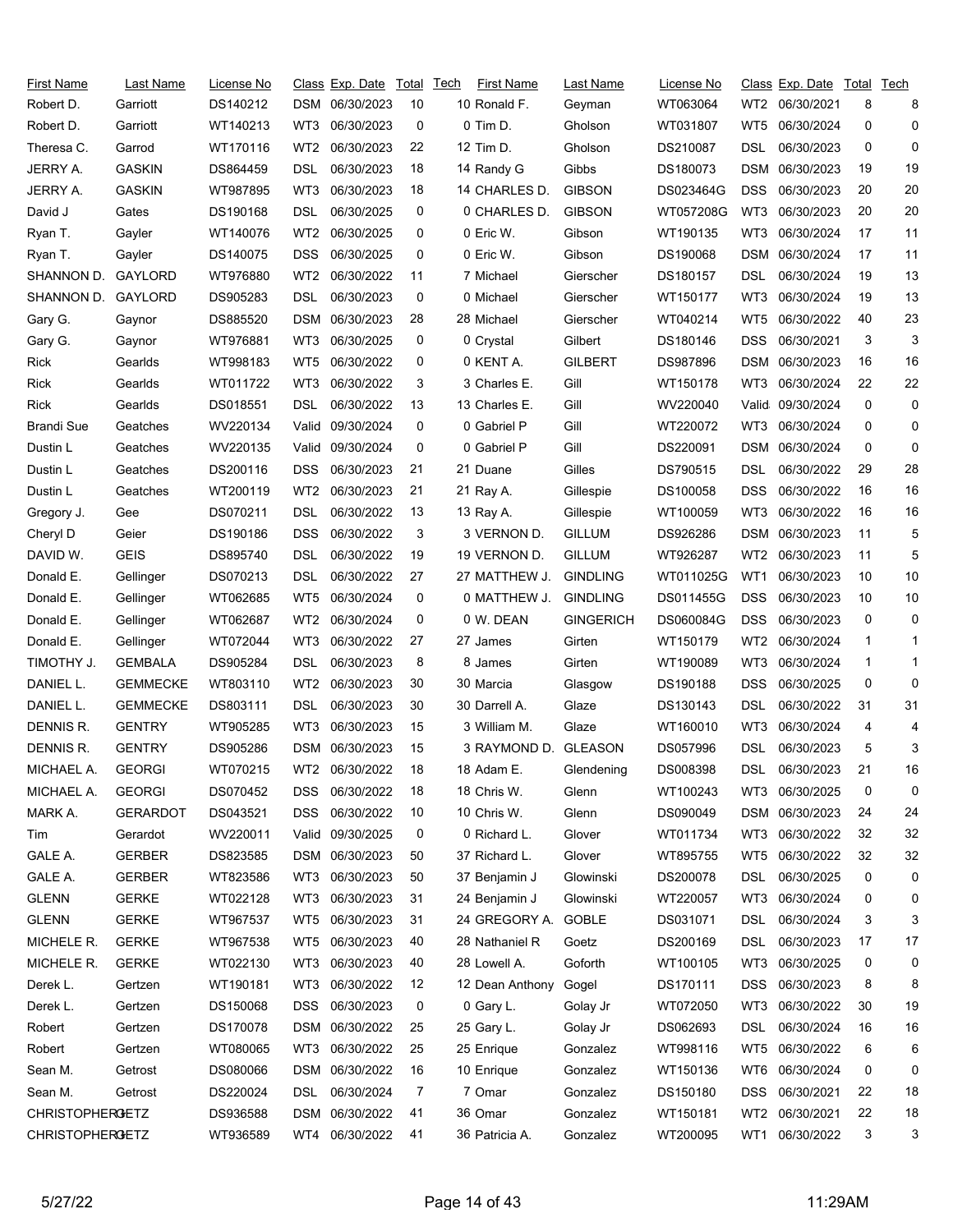| First Name             | Last Name      | License No       |                 | Class Exp. Date | Total | <u>Tech</u> | First Name         | Last Name        | License No |                 | <u>Class</u> Exp. Date | Total | Tech |
|------------------------|----------------|------------------|-----------------|-----------------|-------|-------------|--------------------|------------------|------------|-----------------|------------------------|-------|------|
| Shawn K.               | Goodlet        | WT110028         | WT3             | 06/30/2022      | 0     |             | 0 ALVIN P.         | <b>GREEK</b>     | WT947225   | WT2             | 06/30/2023             | 22    | 0    |
| Stephanie S.           | Goodman        | DS120048         | DSS             | 06/30/2023      | 0     |             | 0 Angel            | Green            | WT200111   | WT <sub>2</sub> | 06/30/2023             | 3     | 3    |
| Anthony                | Goodnight      | WV220106         | Valid           | 09/30/2024      | 6     |             | 6 GREGORY E. GREEN |                  | WT998186   | WT3             | 06/30/2022             | 24    | 24   |
| Andrew P               | Goodwin        | WT220060         | WT3             | 06/30/2024      | 0     |             | 0 GREGORY E. GREEN |                  | DS987902   | DSL             | 06/30/2023             | 24    | 24   |
| RICHARD ANDROODWIN     |                | WT062695         | WT3             | 06/30/2021      | 0     |             | 0 Jacob A.         | Green            | DS120177   | DSL             | 06/30/2024             | 0     | 0    |
| RICHARD ANDROODWIN     |                | DS070227         | DSM             | 06/30/2022      | 0     |             | 0 Roger D.         | Green            | DS936600   | <b>DSM</b>      | 06/30/2022             | 43    | 43   |
| Charles R.             | Goodwin Jr     | WT040446         | WT3             | 06/30/2022      | 48    |             | 48 Roger D.        | Green            | WT936601   | WT3             | 06/30/2022             | 43    | 43   |
| Charles R.             | Goodwin Jr     | DS947221         | <b>DSM</b>      | 06/30/2023      | 34    |             | 34 Ron             | Green            | DS170061   | <b>DSS</b>      | 06/30/2022             | 10    | 6    |
| KEN W.                 | <b>GORBETT</b> | WT021227         | WT3             | 06/30/2023      | 29    |             | 29 Mark E          | Greenwood        | DS200121   | DSL             | 06/30/2023             | 15    | 15   |
| KEN W.                 | GORBETT        | DS018020         | DSM             | 06/30/2025      | 0     |             | 0 Bruce H          | Gregory          | WT210007   | WT <sub>2</sub> | 06/30/2023             | 3     | 3    |
| Andrew DouglasGordon   |                | WV220073         | Valid           | 09/30/2024      | 0     |             | 0 Caroline R.      | Gregory          | WT190109   | WT3             | 06/30/2024             | 0     | 0    |
| HERSHELL D. GOSSETT II |                | DS018022         | DSL             | 06/30/2025      | 0     |             | 0 Caroline R.      | Gregory          | DS170071   | <b>DSS</b>      | 06/30/2022             | 24    | 21   |
| HERSHELL D. GOSSETT II |                | WT021229         | WT2             | 06/30/2023      | 23    |             | 23 Neil D.         | Greiner          | DS100164   | <b>DSL</b>      | 06/30/2022             | 15    | 15   |
| Dennis W.              | Gould          | DS080154         | <b>DSS</b>      | 06/30/2023      | 6     |             | 6 Neil D.          | Greiner          | WT100165   | WT3             | 06/30/2022             | 15    | 15   |
| MICHAEL J.             | <b>GOULD</b>   | WT024126         | WT <sub>5</sub> | 06/30/2023      | 30    |             | 30 Jessica N.      | Grey             | DS190180   | DSL             | 06/30/2025             | 0     | 0    |
| Nicholas A.            | Goyer          | WT031813         | WT5             | 06/30/2024      | 6     |             | 6 ROBERT D.        | <b>GRIDER</b>    | DS030103R  | DSL             | 06/30/2024             | 10    | 10   |
| Nicholas A.            | Goyer          | WT080068         | WT3             | 06/30/2025      | 0     |             | 0 ROBERT D.        | <b>GRIDER</b>    | WT030105R  | WT3             | 06/30/2024             | 12    | 10   |
| Mark A.                | Graber         | <b>DS070079S</b> | <b>DSS</b>      | 06/30/2022      | 0     |             | 0 James E.         | Griffith         | DS031075   | DSL             | 06/30/2024             | 6     | 6    |
| KIM                    | GRAFT          | DS011584G        | <b>DSS</b>      | 06/30/2023      | 8     |             | 8 James E.         | Griffith         | WT120065   | WT3             | 06/30/2023             | 26    | 26   |
| <b>KIM</b>             | <b>GRAFT</b>   | WT011586G        | WT1             | 06/30/2023      | 8     |             | 8 James E.         | Griffith         | WV220045   | Valid           | 09/30/2024             | 0     | 0    |
| John C.                | Graham         | DS791741         | DSM             | 06/30/2022      | 20    |             | 16 Scott A         | Griffith         | WT190069   | WT5             | 06/30/2024             | 0     | 0    |
| John C.                | Graham         | WT803117         | WT4             | 06/30/2023      | 5     |             | 5 Jeffrey P        | Grimm            | DS200082   | <b>DSS</b>      | 06/30/2025             | 0     | 0    |
| Don A.                 | Gramlich       | WT140018         | WT <sub>5</sub> | 06/30/2025      | 0     |             | 0 Jeffrey P        | Grimm            | WT200138   | WT3             | 06/30/2023             | 10    | 10   |
| Frank T.               | Grannan        | WT140280         | WT2             | 06/30/2023      | 48    |             | 42 DAN G.          | <b>GRISWOLD</b>  | WT967542   | WT <sub>2</sub> | 06/30/2023             | 0     | 0    |
| Frank T.               |                | WT190043         | WT <sub>5</sub> | 06/30/2024      | 12    |             | 6 DAN G.           | <b>GRISWOLD</b>  | DS916020   | DSL             | 06/30/2022             | 10    | 7    |
|                        | Grannan        |                  |                 | 06/30/2023      | 0     |             |                    |                  |            |                 | 06/30/2023             | 15    | 9    |
| Lew K.                 | Grasser        | WT210075         | WT3             |                 |       |             | 0 Benjamin J       | Groeneweg        | DS200128   | DSL             |                        |       | 9    |
| Lew K.                 | Grasser        | DS998184         | DSL             | 06/30/2022      | 6     |             | 0 Benjamin J       | Groeneweg        | WT210068   | WT5             | 06/30/2023             | 15    |      |
| Lew K.                 | Grasser        | WT998185         | WT <sub>2</sub> | 06/30/2022      | 6     |             | 0 Benjamin J       | Groeneweg        | WV220155   | Valid           | 09/30/2024             | 0     | 0    |
| GREG A.                | <b>GRATNER</b> | DS031815         | DSL             | 06/30/2024      | 31    |             | 17 Jason M.        | Gross            | DS090153   | DSL             | 06/30/2024             | 0     | 0    |
| GREG A.                | <b>GRATNER</b> | WT031073         | WT3             | 06/30/2024      | 31    |             | 17 Loren G.        | Grosvenor        | DS090122   | DSL             | 06/30/2024             | 10    | 10   |
| Brian C                | Graver         | DS200171         | <b>DSS</b>      | 06/30/2023      | 0     |             | 0 Loren G.         | Grosvenor        | WT130036   | WT3             | 06/30/2024             | 10    | 10   |
| ERIC R.                | <b>GRAVER</b>  | DS058000         |                 | DSM 06/30/2023  | 15    |             | 15 Loren G.        | Grosvenor        | WT220019   |                 | WT5 06/30/2024         | 10    | 10   |
| Andrew R.              | Graves         | WT062697         | WT3             | 06/30/2021      | 0     |             | 0 Eugene K.        | Grote            | WT072066   | WT3             | 06/30/2022             | 21    | 21   |
| Andrew R.              | Graves         | DS120064         |                 | DSM 06/30/2023  | 0     |             | 0 Eugene K.        | Grote            | DS072068   | <b>DSM</b>      | 06/30/2025             | 0     | 0    |
| JOSEPH N.              | <b>GRAVES</b>  | WT791742         | WT3             | 06/30/2022      | 0     |             | 0 Kenneth E.       | Groves           | WT007780   | WT3             | 06/30/2023             | 18    | 13   |
| JOSEPH N.              | <b>GRAVES</b>  | DS801986         |                 | DSM 06/30/2023  | 0     |             | 0 Steven K.        | Grubb            | WT140214   | WT3             | 06/30/2023             | 0     | 0    |
| <b>CHARLES E.</b>      | <b>GRAY</b>    | WT031817         | WT4             | 06/30/2024      | 11    |             | 11 Michael         | Guerrettaz       | WV220128   |                 | Valid 09/30/2025       | 0     | 0    |
| CHARLES E.             | <b>GRAY</b>    | DS031819         | <b>DSL</b>      | 06/30/2024      | 11    |             | 11 Justin M.       | Guetling         | WT110016   | WT5             | 06/30/2022             | 26    | 20   |
| DENNIS M.              | <b>GRAY</b>    | DS813399         | DSL.            | 06/30/2022      | 11    |             | 11 John R.         | Gulley II        | DS150183   | DSL             | 06/30/2021             | 36    | 20   |
| DENNIS M.              | <b>GRAY</b>    | WT823589         | WT3             | 06/30/2023      | 0     |             | 0 TIMOTHY S.       | <b>GULSTROM</b>  | DS031827   | <b>DSL</b>      | 06/30/2024             | 0     | 0    |
| Kevin A.               | Gray           | WT090205         | WT5             | 06/30/2024      | 0     |             | 0 Joseph B.        | Haan             | DS110114   | DSS             | 06/30/2023             | 0     | 0    |
| Kevin A.               | Gray           | WT080070         | WT2             | 06/30/2022      | 50    |             | 34 John M.         | Haas             | WT140077   | WT3             | 06/30/2025             | 0     | 0    |
| Kevin A.               | Gray           | WT150182         | WT3             | 06/30/2024      | 0     |             | 0 John M.          | Haas             | DS140134   | <b>DSL</b>      | 06/30/2025             | 0     | 0    |
| Kevin A.               | Gray           | DS170028         | DSL.            | 06/30/2022      | 50    |             | 34 Tony            | Hacker           | DS080266   | DSL             | 06/30/2023             | 12    | 12   |
| Lance P.               | Gray           | WT008400         | WT3             | 06/30/2023      | 26    |             | 26 JAMES A.        | <b>HACKWORTH</b> | WT031829   | WT3             | 06/30/2024             | 0     | 0    |
| Lance P.               | Gray           | DS008401         | DSM             | 06/30/2023      | 26    |             | 26 JAMES A.        | <b>HACKWORTH</b> | DS957321   | <b>DSM</b>      | 06/30/2022             | 17    | 17   |
| Jack W.                | Gream          | DS170089         | DSL             | 06/30/2023      | 7     |             | 7 Kyle N.          | Hadley           | WT957322   | WT3             | 06/30/2022             | 30    | 30   |
| JEFFREY R.             | <b>GREAM</b>   | DS043823         | <b>DSL</b>      | 06/30/2022      | 16    |             | 11 Terry D.        | Hafstrom         | DS790541   | <b>DSM</b>      | 06/30/2025             | 0     | 0    |
| ALVIN P.               | <b>GREEK</b>   | DS947224         |                 | DSL 06/30/2023  | 22    |             | 0 Terry D.         | Hafstrom         | WT813534   |                 | WT2 06/30/2025         | 0     | 0    |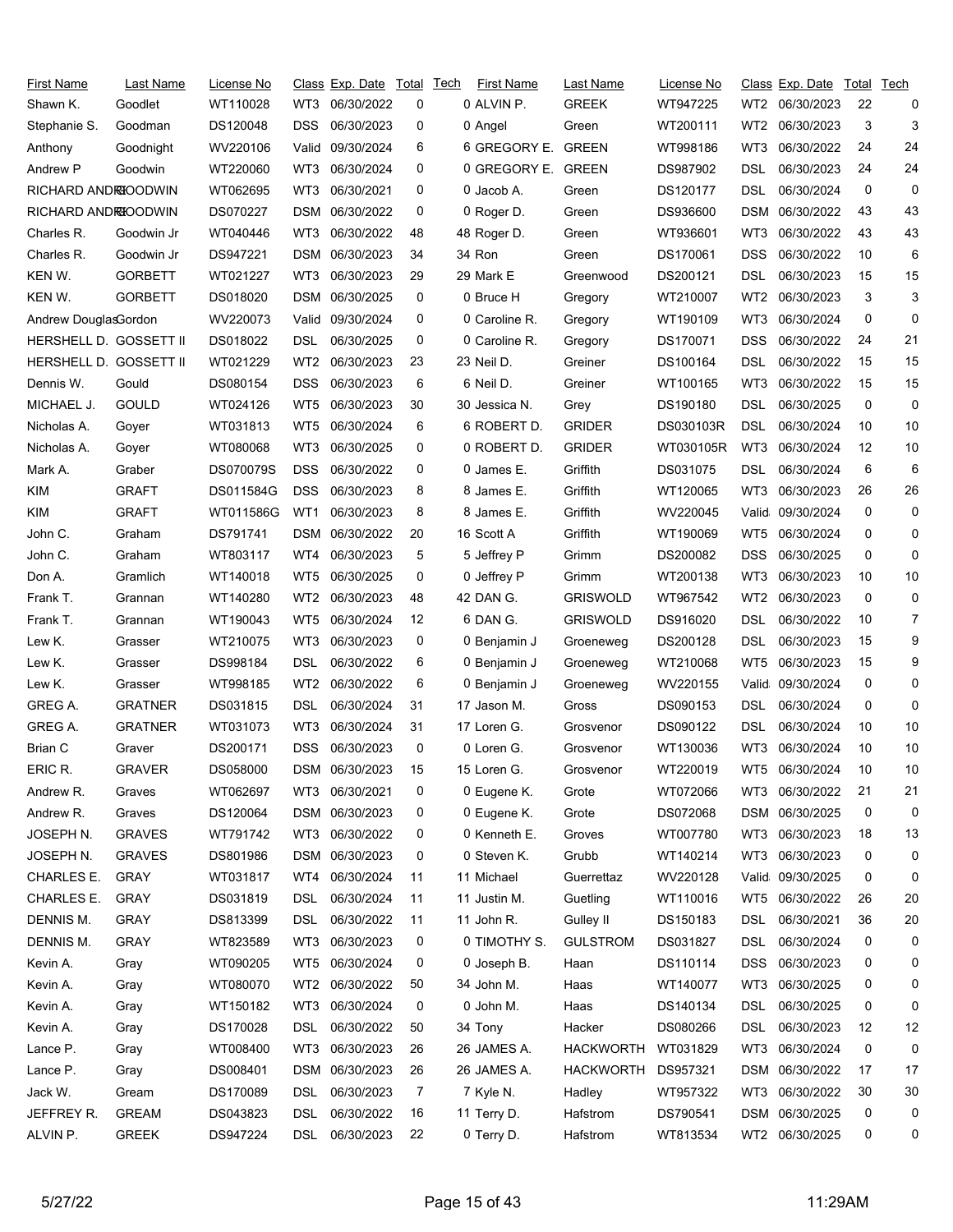| First Name             | Last Name     | License No |                 | Class Exp. Date | Total | Tech | <b>First Name</b>          | Last Name      | License No |                 | Class Exp. Date  |    | Total Tech     |
|------------------------|---------------|------------|-----------------|-----------------|-------|------|----------------------------|----------------|------------|-----------------|------------------|----|----------------|
| Scott A                | Hagan         | DS200148   | DSL             | 06/30/2023      | 45    |      | 41 Charles E.              | Harrell        | WT926303   | WT4             | 06/30/2023       | 11 | 11             |
| Bruce M.               | Haisley       | DS031831   | DSS             | 06/30/2021      | 4     |      | 4 Peter A.                 | Harretos       | WT018556   | WT5             | 06/30/2025       | 0  | 0              |
| ANDREW J.              | HALL          | DS062707   | DSL             | 06/30/2024      | 10    |      | 10 Peter A.                | Harretos       | WT150138   | WT6             | 06/30/2024       | 3  | 3              |
| Angela                 | Hall          | WT210057   | WT1             | 06/30/2023      | 3     |      | 3 Bryan C.                 | Harris         | DS864473   | DSL             | 06/30/2023       | 0  | 0              |
| Colin J                | Hall          | WT200028   | WT5             | 06/30/2022      | 34    |      | 34 Bryan C.                | Harris         | WT864474   | WT3             | 06/30/2023       | 0  | 0              |
| DANIEL G.              | HALL          | DS987905   | DSL             | 06/30/2023      | 17    |      | 13 Fred A.                 | Harris         | DS833810   | <b>DSM</b>      | 06/30/2022       | 6  | 0              |
| David A.               | Hall          | DS200040   | DSL             | 06/30/2025      | 0     |      | 0 Fred A.                  | Harris         | WT833811   | WT2             | 06/30/2022       | 6  | 0              |
| David A.               | Hall          | WT180034   | WT3             | 06/30/2023      | 0     |      | 0 Harry G                  | Harris         | WT190037   | WT5             | 06/30/2024       | 0  | 0              |
| <b>GREGORY S. HALL</b> |               | WT058010   | WT3             | 06/30/2023      | 29    |      | 29 Jessie A.               | Harris         | DS100166   | DSL             | 06/30/2025       | 0  | 0              |
| JAMES A.               | HALL          | WT020662G  | WT <sub>2</sub> | 06/30/2023      | 5     |      | 0 Jessie A.                | Harris         | WT070233   | WT2             | 06/30/2025       | 0  | 0              |
| JAMES A.               | HALL          | DS020677G  | <b>DSS</b>      | 06/30/2023      | 5     |      | 0 KEITH                    | <b>HARRIS</b>  | DS021427G  | DSS             | 06/30/2023       | 0  | 0              |
| Jeffrey L.             | Hall          | DS936610   | DSL             | 06/30/2022      | 30    |      | 29 Mary S                  | Harris         | DS180097   | DSL             | 06/30/2023       | 3  | 3              |
| Jeffrey L.             | Hall          | WT110059   | WT3             | 06/30/2022      | 30    |      | 29 William D.              | Harris         | WT140079   | WT <sub>2</sub> | 06/30/2022       | 10 | 10             |
| Jeffrey L.             | Hall          | WT110179   | WT5             | 06/30/2023      | 20    |      | 20 William D.              | Harris         | DS110182   | DSS             | 06/30/2023       | 0  | 0              |
| Justin N.              | Hall          | DS110180   | DSL             | 06/30/2023      | 0     |      | 0 Zachary T                | Harris         | DS210071   | DSL             | 06/30/2023       | 30 | 30             |
| Justin N.              | Hall          | WT110181   | WT3             | 06/30/2023      | 0     |      | 0 Jack L.                  | Harrison       | WT080027   | WT2             | 06/30/2022       | 6  | 6              |
| Robert                 | Hall          | DS170108   | DSS             | 06/30/2023      | 14    |      | 14 Jack L.                 | Harrison       | DS031353G  | <b>DSS</b>      | 06/30/2023       | 6  | 6              |
| Timothy G.             | Hall          | WT120012   | WT5             | 06/30/2023      | 40    |      | 40 John T.                 | Harrison       | WT180052   | WT <sub>2</sub> | 06/30/2023       | 25 | 25             |
| Joseph D.              | Hallenbeck    | WT120178   | WT3             | 06/30/2021      | 19    |      | 11 John T.                 | Harrison       | DS180053   | DSS             | 06/30/2023       | 25 | 25             |
| Scott A.               | Ham           | WT895771   | WT2             | 06/30/2025      | 0     |      | 0 Tracy                    | Harrison       | DS120180   | <b>DSM</b>      | 06/30/2021       | 0  | 0              |
| Scott A.               | Ham           | DS885530   | DSL             | 06/30/2023      | 18    |      | 16 JEREMY A.               | <b>HART</b>    | WT987916   | WT2             | 06/30/2023       | 24 | 24             |
| Heidi E.               | Ham (Gifford) | DS895745   | DSL             | 06/30/2025      | 0     |      | 0 JEREMY A.                | <b>HART</b>    | DS987917   | <b>DSM</b>      | 06/30/2023       | 24 | 24             |
| Sarah E.               | Hamman        | DS150184   | DSM             | 06/30/2024      | 13    |      | 13 Justin C                | Hart           | WT180183   | WT3             | 06/30/2021       | 0  | 0              |
| Sarah E.               | Hamman        | WT150185   | WT3             | 06/30/2024      | 13    |      | 13 CHRISTOPHERHARTMAN      |                | DS058028   | DSM             | 06/30/2023       | 16 | 10             |
| Frederick W.           | Hancock       | DS130144   | DSM             | 06/30/2022      | 0     |      | 0 Carol R Simmortsartwiger |                | DS210197   | DSS             | 06/30/2024       | 3  | 3              |
| Andrew J               | Hansen        | DS210181   | DSL             | 06/30/2024      | 13    |      | 9 DAVID C.                 | <b>HARVEY</b>  | WT987918   | WT2             | 06/30/2023       | 5  | 5              |
| AUGUSTINE O.HANSEN     |               | WT058018   | WT4             | 06/30/2023      | 12    |      | 12 DAVID C.                | <b>HARVEY</b>  | DS987919   | <b>DSM</b>      | 06/30/2023       | 5  | 5              |
| AUGUSTINE O.HANSEN     |               | DS062709   | DSL             | 06/30/2024      | 12    |      | 12 RANDY L.                | <b>HARVEY</b>  | DS031835   | DSL             | 06/30/2024       | 8  | 6              |
| Robert                 | Hansen        | DS220046   | DSL             | 06/30/2024      | 0     |      | 0 Robert D.                | Harvey         | WT130145   | WT2             | 06/30/2022       | 2  | $\overline{c}$ |
| Bobby J.               | Harden        | DS120179   | DSL             | 06/30/2021      | 9     |      | 9 Tony L.                  | Harvey         | DS018030   | DSL             | 06/30/2025       | 0  | 0              |
| Kevin L.               | Harden        | DS140078   | DSL             | 06/30/2025      | 0     |      | 0 Tony L.                  | Harvey         | WT012732   | WT3             | 06/30/2025       | 0  | 0              |
| Kevin L.               | Harden        | WT140217   |                 | WT2 06/30/2023  | 15    |      | 15 Tony L.                 | Harvey         | WT936616   |                 | WT5 06/30/2025   | 0  | 0              |
| Anthony W              | Hardin        | DS200054   | DSS             | 06/30/2022      | 3     |      | 3 Bradley J.               | Haskins        | DS140155   | DSS             | 06/30/2022       | 8  | 8              |
| Larry P.               | Hardin        | DS180086   | DSL             | 06/30/2023      | 0     |      | 0 Darrell W                | Hatcher        | DS190191   | <b>DSS</b>      | 06/30/2022       | 3  | 3              |
| Jeffrey T              | Harding       | WT200096   | WT5             | 06/30/2023      | 0     |      | 0 Ted A.                   | Hathaway       | WT043537   | WT5             | 06/30/2022       | 13 | 13             |
| Lisa A.                | Harkins       | DS057908   |                 | DSM 06/30/2023  | 16    |      | 16 Ted A.                  | Hathaway       | WT130039   | WT2             | 06/30/2024       | 13 | 13             |
| Lisa A.                | Harkins       | WT057910   | WT3             | 06/30/2023      | 16    |      | 16 Loren P.                | Hauersperger   | DS100167   | <b>DSS</b>      | 06/30/2022       | 5  | 5              |
| Darold L.              | Harlan Jr     | WT998196   | WT5             | 06/30/2022      | 90    |      | 90 Mark S                  | Hauger         | DS210196   | <b>DSS</b>      | 06/30/2024       | 3  | 3              |
| Darold L.              | Harlan Jr     | DS987913   | DSL             | 06/30/2022      | 90    |      | 90 Keith A.                | Hauptli        | DS072088   | DSS             | 06/30/2022       | 14 | 14             |
| Darold L.              | Harlan Jr     | WT012719   | WT3             | 06/30/2022      | 90    |      | 90 Keith A.                | Hauptli        | WT072090   | WT2             | 06/30/2022       | 14 | 14             |
| Daniel R               | Harlow        | DS210218   | DSM             | 06/30/2024      | 0     |      | 0 Rodney                   | Hawk           | WT061490   | WT2             | 06/30/2024       | 7  | 7              |
| Mark A.                | Harlow        | DS070229   |                 | DSM 06/30/2025  | 0     |      | 0 Rodney                   | Hawk           | DS061492   | DSM             | 06/30/2024       | 7  | 7              |
| Mark A.                | Harlow        | WT130037   | WT3             | 06/30/2024      | 6     |      | 6 JOSHUA S.                | <b>HAWKINS</b> | WT220053   | WT <sub>2</sub> | 06/30/2024       | 0  | 0              |
| GARY C.                | <b>HARMON</b> | WT885531   | WT3             | 06/30/2023      | 0     |      | 0 JOSHUA S.                | <b>HAWKINS</b> | DS220054   | DSM             | 06/30/2024       | 0  | 0              |
| GARY C.                | <b>HARMON</b> | DS885532   | DSL             | 06/30/2023      | 0     |      | 0 Wesley S.                | Hawkins        | DS031837   | DSS             | 06/30/2024       | 0  | 0              |
| MONTY D.               | <b>HARP</b>   | DS058022   | DSM             | 06/30/2023      | 0     |      | 0 Wesley S.                | Hawkins        | WT031839   | WT3             | 06/30/2024       | 0  | 0              |
| MONTY D.               | <b>HARP</b>   | WT058024   | WT2             | 06/30/2023      | 0     |      | 0 JOSH                     | <b>HAWLEY</b>  | WV220056   |                 | Valid 09/30/2025 | 19 | 19             |
| Jonathan B.            | Harper        | DS120239   | <b>DSS</b>      | 06/30/2024      | 0     |      | 0 Josh R.                  | Hawley         | DS140218   | <b>DSM</b>      | 06/30/2023       | 42 | 32             |
| Charles E.             | Harrell       | DS895743   |                 | DSL 06/30/2022  | 16    |      | 16 Justin R.               | Hawley         | DS140080   |                 | DSL 06/30/2025   | 0  | 0              |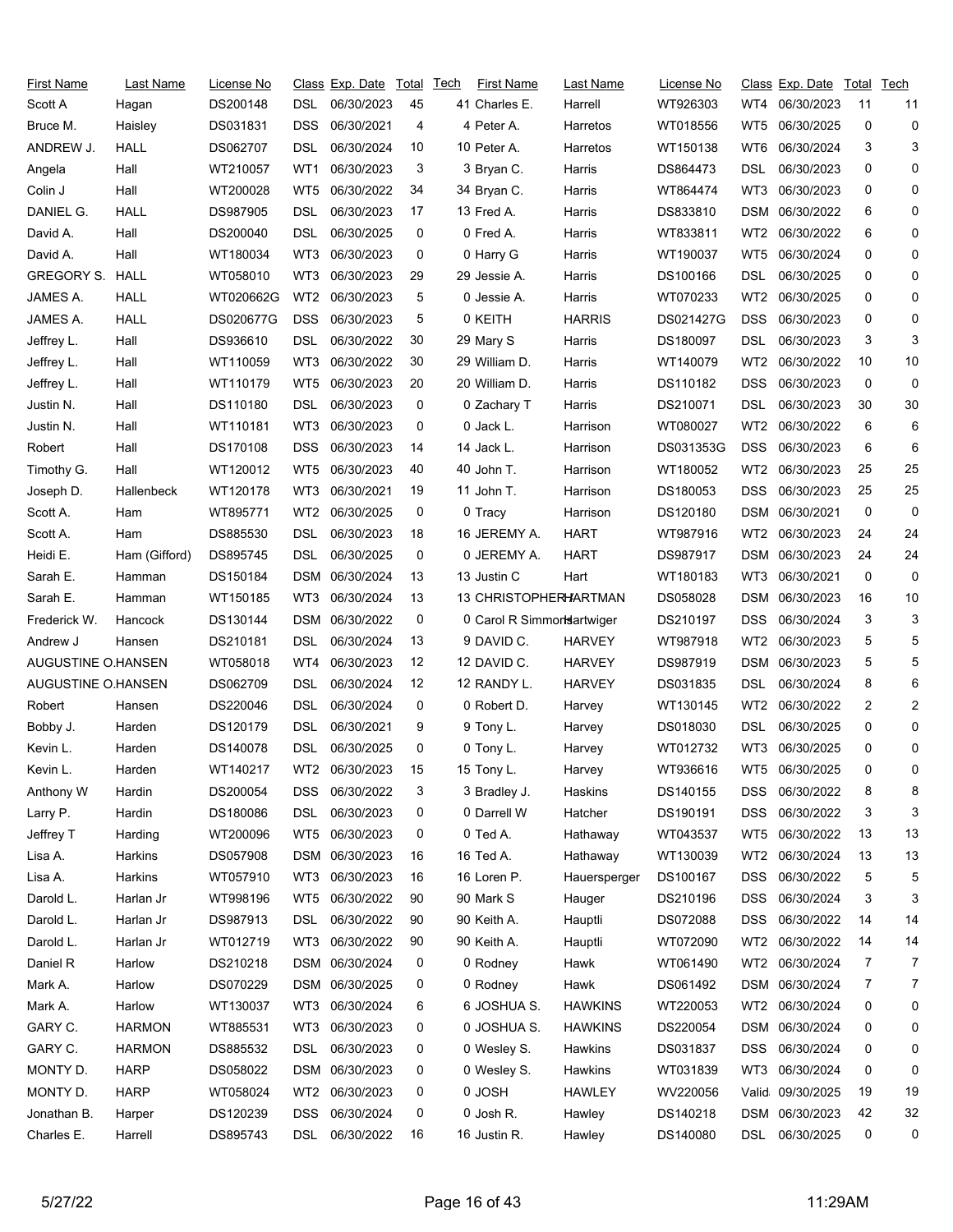| First Name       | Last Name        | License No |                 | Class Exp. Date | Total | Tech | <b>First Name</b>       | Last Name            | License No |                 | Class Exp. Date  | Total | Tech           |
|------------------|------------------|------------|-----------------|-----------------|-------|------|-------------------------|----------------------|------------|-----------------|------------------|-------|----------------|
| Justin R.        | Hawley           | WT130040   | WT3             | 06/30/2024      | 17    |      | 7 DAVID A.              | <b>HENDRICKS</b>     | DS061498   | DSL             | 06/30/2024       | 14    | 14             |
| MARK L.          | <b>HAWN</b>      | DS062723   | DSL             | 06/30/2024      | 16    |      | 16 JAMES J.             | <b>HENEGHAN III</b>  | DS031841   | DSL             | 06/30/2024       | 0     | 0              |
| MARK L.          | <b>HAWN</b>      | WT947241   | WT3             | 06/30/2023      | 22    |      | 22 Isaac                | Henning              | DS210161   | DSS             | 06/30/2024       | 3     | 3              |
| Gina M.          | Hayden           | DS160019   | DSS             | 06/30/2024      | 0     |      | 0 Douglas E.            | Henry                | DS854280   | DSL             | 06/30/2025       | 0     | 0              |
| Marc V.          | Hayden           | WT170019   | WT3             | 06/30/2022      | 19    |      | 19 Douglas E.           | Henry                | WT916029   | WT <sub>2</sub> | 06/30/2025       | 0     | 0              |
| Marc V.          | Hayden           | DS170043   | <b>DSS</b>      | 06/30/2022      | 19    |      | 19 Paul W               | Henry                | DS190202   | DSS             | 06/30/2022       | 11    | 11             |
| <b>SUSAN</b>     | Hayenga          | DS031351G  | <b>DSS</b>      | 06/30/2023      | 0     |      | 0 Paul W                | Henry                | DS190203   | DSS             | 06/30/2022       | 11    | 11             |
| <b>SUSAN</b>     | Hayenga          | WT023506G  | WT <sub>2</sub> | 06/30/2023      | 0     |      | 0 SCOTT W.              | <b>HENRY</b>         | WT957329   | WT <sub>2</sub> | 06/30/2025       | 0     | 0              |
| <b>Bradley P</b> | Haygood          | DS200067   | DSM             | 06/30/2025      | 0     |      | 0 SCOTT W.              | <b>HENRY</b>         | DS936622   | DSM             | 06/30/2025       | 0     | 0              |
| JEFFREY L.       | <b>HAYNES</b>    | DS008405   | DSM             | 06/30/2023      | 15    |      | 15 Chris M              | Hensley              | WT200072   | WT3             | 06/30/2025       | 0     | 0              |
| JEFFREY L.       | <b>HAYNES</b>    | WT021823   | WT3             | 06/30/2023      | 15    |      | 15 Chris M              | Hensley              | DS180161   | DSL             | 06/30/2024       | 29    | 25             |
| Jon A.           | Haynes           | WT100169   | WT2             | 06/30/2025      | 0     |      | 0 KEVIN D.              | <b>HENSLEY</b>       | WT957330   | WT4             | 06/30/2022       | 11    | 11             |
| Jon A.           | Haynes           | DS100168   | DSL             | 06/30/2025      | 0     |      | 0 KEVIN D.              | <b>HENSLEY</b>       | DS957438   | <b>DSM</b>      | 06/30/2022       | 11    | 11             |
| Anthoney D.      | Haywood          | DS160114   | DSL             | 06/30/2025      | 0     |      | 0 Robert S.             | Hensley              | DS140084   | DSM             | 06/30/2025       | 0     | 0              |
| Brandon K.       | Hazelbaker       | WT130104   | WT <sub>5</sub> | 06/30/2024      | 6     |      | 6 Robert S.             | Hensley              | WT140085   | WT <sub>2</sub> | 06/30/2025       | 0     | 0              |
| Michael S.       | Hazelwood        | DS100061   | DSL             | 06/30/2022      | 17    |      | 17 Susan K.             | Hensley              | DS100257   | DSS             | 06/30/2022       | 0     | 0              |
| Michael S.       | Hazelwood        | WT062725   | WT2             | 06/30/2024      | 9     |      | 9 Joseph L.             | Herman               | DS150186   | DSM             | 06/30/2024       | 7     | 7              |
| Jeffrey C.       | Heard            | WT957326   | WT3             | 06/30/2022      | 30    |      | 24 Joseph L.            | Herman               | WT150187   | WT3             | 06/30/2024       | 7     | $\overline{7}$ |
| Jeffrey C.       | Heard            | DS957327   | DSL             | 06/30/2022      | 30    |      | 24 Michael L.           | Herrington           | DS160025   | DSS             | 06/30/2024       | 5     | 5              |
| Harry T.         | Heath            | DS967553   | DSL             | 06/30/2023      | 0     |      | 0 Adam C                | Hershberger          | DS180045   | DSM             | 06/30/2023       | 8     | 8              |
| Harry T.         | Heath            | WT976892   | WT2             | 06/30/2022      | 3     |      | 3 Adam C                | Hershberger          | WT210050   | WT4             | 06/30/2023       | 8     | 8              |
| Richard A.       | Hedge            | WT090053   | WT3             | 06/30/2023      | 0     |      | 0 Arden L.              | Hershberger          | DS170040   | DSS             | 06/30/2022       | 0     | 0              |
| Richard A.       | Hedge            | DS110185   | DSL             | 06/30/2023      | 0     |      | 0 KEITH                 | HERSHBERGEFDS062254G |            | <b>DSS</b>      | 06/30/2023       | 0     | 0              |
| RICHARD H.       | <b>HEDIGER</b>   | WT061494   | WT1             | 06/30/2024      | 0     |      | 0 CHRISTOPHERHERZOG     |                      | WT031843   | WT <sub>2</sub> | 06/30/2024       | 0     | 0              |
| RICHARD H.       | <b>HEDIGER</b>   | DS061496   | DSS             | 06/30/2024      | 0     |      | 0 CHRISTOPHERHERZOG     |                      | DS031845   | DSL             | 06/30/2024       | 0     | 0              |
| GLEN L.          | HEEKE            | WT895750   | WT5             | 06/30/2022      | 0     |      | 0 MARTIN P.             | <b>HESS</b>          | DS061708G  | DSS             | 06/30/2023       | 0     | 0              |
| Isaac E.         | Heeke            | DS110186   | DSL             | 06/30/2023      | 8     |      | 8 Matthew J.            | Hess                 | WT170020   | WT3             | 06/30/2025       | 0     | 0              |
| <b>CHRISTEN</b>  | <b>HEERSCHOP</b> | DS220039   | <b>DSS</b>      | 06/30/2024      | 3     |      | 3 Matthew J.            | Hess                 | WT150188   | WT5             | 06/30/2024       | 16    | 16             |
| <b>CHRISTEN</b>  | <b>HEERSCHOP</b> | DS220040   | DSS             | 06/30/2024      | 3     |      | 3 Matthew J.            | Hess                 | DS210155   | DSL             | 06/30/2024       | 16    | 16             |
| <b>CHRISTEN</b>  | <b>HEERSCHOP</b> | DS220041   | <b>DSS</b>      | 06/30/2024      | 3     |      | 3 MICHAEL D.            | <b>HESS</b>          | DS008407   | DSL             | 06/30/2023       | 0     | 0              |
| Kelly            | Hefner           | DS190055   | DSL             | 06/30/2021      | 0     |      | 0 Jason T               | Hibbard              | DS200149   | DSL             | 06/30/2023       | 6     | 6              |
| Earl C.          | Heide            | DS110187   |                 | DSM 06/30/2023  | 0     |      | 0 Christopher P. Hicks  |                      | DS180137   | <b>DSL</b>      | 06/30/2024       | 32    | 32             |
| MARK W.          | <b>HEIN</b>      | WT072092   | WT3             | 06/30/2022      | 23    |      | 23 Christopher P. Hicks |                      | WT043541   | WT3             | 06/30/2022       | 44    | 38             |
| MARK W.          | <b>HEIN</b>      | DS072376   | DSL.            | 06/30/2025      | 0     |      | 0 DAVID L.              | <b>HIETT</b>         | WT967554   | WT4             | 06/30/2023       | 26    | 18             |
| DAVID J.         | <b>HELLMICH</b>  | WT926304   | WT5             | 06/30/2023      | 20    |      | 20 DAVID L.             | <b>HIETT</b>         | DS967555   | DSM             | 06/30/2023       | 26    | 18             |
| DAVID J.         | <b>HELLMICH</b>  | WT023298   |                 | WT3 06/30/2023  | 20    |      | 20 RANDALL L.           | HIGGINBOTHAMDS031849 |            | DSL             | 06/30/2024       | 14    | 14             |
| JOHN H.          | <b>HELMUTH</b>   | DS030205G  | <b>DSS</b>      | 06/30/2023      | 0     |      | 0 JOSEPH E.             | <b>HIGGINS</b>       | DS905301   |                 | DSM 06/30/2023   | 0     | 0              |
| JOHN H.          | <b>HELMUTH</b>   | WT030207G  | WT3             | 06/30/2023      | 0     |      | 0 JOSEPH E.             | <b>HIGGINS</b>       | WT905302   | WT3             | 06/30/2023       | 0     | 0              |
| Leonard A.       | Helt             | DS018557   |                 | DSM 06/30/2025  | 0     |      | 0 Cori                  | High                 | DS210076   | DSS             | 06/30/2023       | 3     | 3              |
| Leonard A.       | Helt             | WT018558   |                 | WT2 06/30/2025  | 0     |      | 0 Kody M                | Hildebrand           | DS210126   | <b>DSL</b>      | 06/30/2024       | 32    | 25             |
| DEREK G.         | <b>HELTON</b>    | DS220111   |                 | DSM 06/30/2024  | 0     |      | 0 Kyle M                | Hildebrand           | DS220101   | DSL             | 06/30/2024       | 0     | 0              |
| Richard W        | Hendee           | DS210020   | DSS.            | 06/30/2023      | 3     |      | 3 Andrew                | Hildesheim           | WV220012   |                 | Valid 09/30/2024 | 0     | 0              |
| Ronald F         | Hendershot       | DS200134   | DSS.            | 06/30/2023      | 29    |      | 29 RONALD M.            | <b>HILEMAN</b>       | DS043543   |                 | DSS 06/30/2022   | 17    | 11             |
| JAMES H.         | <b>HENDERSON</b> | WT043901   | WT5             | 06/30/2022      | 19    |      | 19 RONALD M.            | <b>HILEMAN</b>       | WT043545   | WT2             | 06/30/2022       | 17    | 11             |
| James T          | Henderson        | DS200125   | DSL             | 06/30/2023      | 5     |      | 5 Jacqulyn              | Hilgartner           | WV220062   | Valid           | 09/30/2025       | 0     | 0              |
| Timothy E        | Henderson        | DS220036   | <b>DSS</b>      | 06/30/2024      | 3     |      | 3 CHIP D.               | <b>HILL</b>          | DS987924   | DSM             | 06/30/2023       | 21    | 21             |
| Timothy E        | Henderson        | DS220037   | <b>DSS</b>      | 06/30/2024      | 3     |      | 3 CHIP D.               | <b>HILL</b>          | WT987925   | WT3             | 06/30/2023       | 14    | 14             |
| Timothy E        | Henderson        | DS220038   | <b>DSS</b>      | 06/30/2024      | 3     |      | 3 CYNTHIA L.            | <b>HILL</b>          | DS011027G  | <b>DSS</b>      | 06/30/2023       | 5     | 0              |
| Travis L.        | Henderson        | DS100170   |                 | DSL 06/30/2025  | 0     |      | 0 CYNTHIA L.            | HILL                 | WT011029G  | WT1             | 06/30/2023       | 5     | 0              |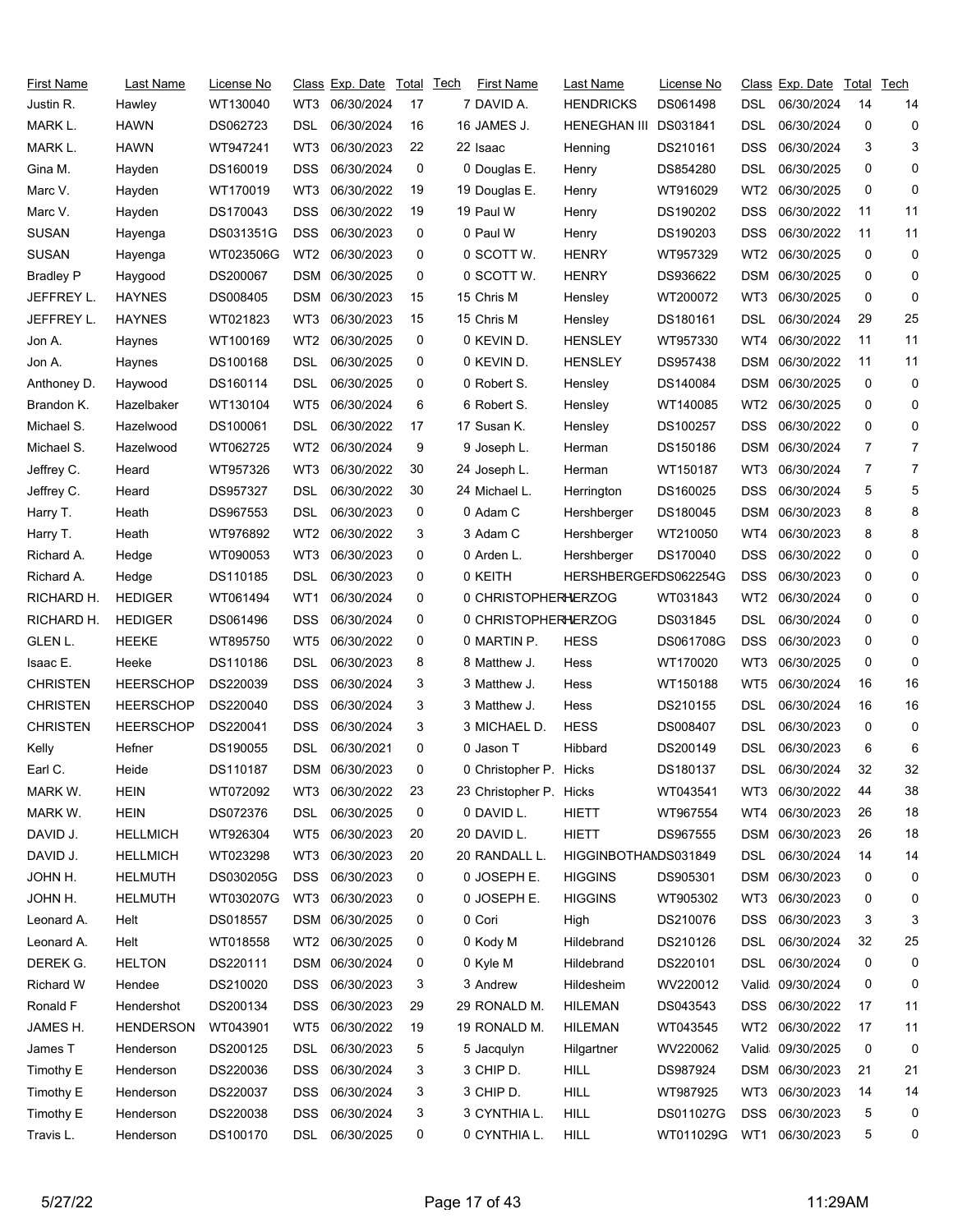| First Name  | Last Name             | License No               |                 | Class Exp. Date | Total | Tech | <b>First Name</b>       | Last Name           | License No |                 | Class Exp. Date | Total | Tech |
|-------------|-----------------------|--------------------------|-----------------|-----------------|-------|------|-------------------------|---------------------|------------|-----------------|-----------------|-------|------|
| Jeffrey L   | Hill                  | DS180182                 | DSS.            | 06/30/2024      | 0     |      | 0 GARY W.               | <b>HOLLOWAY</b>     | WT050247   | WT3             | 06/30/2023      | 3     | 3    |
| Jeffrey L   | Hill                  | WT190118                 | WT <sub>2</sub> | 06/30/2022      | 30    |      | 30 Mark B.              | Holloway            | DS080180   | DSS             | 06/30/2023      | 0     | 0    |
| Timothy T.  | Hill                  | DS916033                 | <b>DSM</b>      | 06/30/2022      | 20    |      | 20 Donald C.            | Holst               | DS150190   | DSM             | 06/30/2024      | 0     | 0    |
| Timothy T.  | Hill                  | WT916034                 | WT2             | 06/30/2022      | 20    |      | 20 MICHAEL A.           | <b>HOLZER</b>       | DS987932   | DSM             | 06/30/2023      | 17    | 17   |
| WARREN W.   | <b>HIMES</b>          | DS791752                 | DSL             | 06/30/2022      | 12    |      | 12 MICHAEL A.           | <b>HOLZER</b>       | WT987933   | WT <sub>2</sub> | 06/30/2023      | 17    | 17   |
| WARREN W.   | <b>HIMES</b>          | WT791753                 | WT3             | 06/30/2022      | 12    |      | 12 DUANE T.             | <b>HOOD</b>         | DS030303G  | <b>DSS</b>      | 06/30/2023      | 0     | 0    |
| Nicholas D  | Hines                 | WT180167                 | WT3             | 06/30/2024      | 0     |      | 0 DUANE T.              | <b>HOOD</b>         | WT030305G  | WT1             | 06/30/2023      | 0     | 0    |
| Nicholas D  | Hines                 | DS180072                 | DSL             | 06/30/2023      | 22    |      | 22 SCOTT D.             | <b>HOOD</b>         | DS916036   | DSL             | 06/30/2022      | 13    | 13   |
| STEPHEN A.  | <b>HINKLEMAN</b>      | WT061502                 | WT5             | 06/30/2024      | 0     |      | 0 TROY M.               | <b>HOOKER</b>       | DS031859   | DSL             | 06/30/2024      | 0     | 0    |
| Randy       | Hinojosa              | DS210187                 | <b>DSS</b>      | 06/30/2024      | 3     |      | 3 TROY M.               | <b>HOOKER</b>       | WT021251   | WT3             | 06/30/2023      | 0     | 0    |
| Joseph D.   | Hite                  | DS170009                 | DSL             | 06/30/2025      | 0     |      | 0 James J.              | Hoover              | DS040438   | DSM             | 06/30/2022      | 28    | 28   |
| Joseph W.   | Hite                  | DS160063                 | DSL             | 06/30/2025      | 0     |      | 0 James J.              | Hoover              | WT140223   | WT3             | 06/30/2023      | 0     | 0    |
| Joseph W.   | Hite                  | WT150189                 | WT2             | 06/30/2024      | 10    |      | 10 Justin               | Hoover              | DS210106   | <b>DSS</b>      | 06/30/2023      | 9     | 9    |
| Edward E.   | Hitt                  | DS150140                 | DSL             | 06/30/2024      | 12    |      | 12 Raymond E.           | Hopkins             | WT947051   | WT3             | 06/30/2023      | 45    | 45   |
| Edward E.   | Hitt                  | WT150141                 | WT3             | 06/30/2024      | 12    |      | 12 Raymond E.           | Hopkins             | DS936631   | DSL             | 06/30/2025      | 0     | 0    |
| Dakotah     | Hitze                 | DS210148                 | <b>DSS</b>      | 06/30/2024      | 3     |      | 3 Lloyd C.              | Hopper              | DS916037   | DSL             | 06/30/2022      | 17    | 15   |
| Daniel      | Hjelm                 | WT043835                 | WT3             | 06/30/2025      | 0     |      | 0 Lloyd C.              | Hopper              | WT012799   | WT3             | 06/30/2022      | 7     | 5    |
| Daniel      | Hjelm                 | DS043547                 | <b>DSM</b>      | 06/30/2025      | 0     |      | 0 Lloyd C.              | Hopper              | WT976899   | WT5             | 06/30/2022      | 7     | 5    |
| Emily L     | Hobson                | DS210074                 | DSL             | 06/30/2023      | 37    |      | 35 Mark W.              | Hopper              | DS110115   | DSS             | 06/30/2023      | 10    | 10   |
| JARED A.    | HOCHSTETTLEIDS030217G |                          | <b>DSS</b>      | 06/30/2023      | 10    |      | 10 Kris R.              | Hopwood             | DS160102   | DSL             | 06/30/2022      | 15    | 15   |
| JARED A.    | HOCHSTETTLEMT030219G  |                          | WT1             | 06/30/2023      | 10    |      | 10 Aaron                | Horbovetz           | WV220170   | Valid           | 09/30/2024      | 0     | 0    |
| MARK E.     | <b>HOFFMAN</b>        | DS031597R                | DSM             | 06/30/2024      | 0     |      | 0 Daniel E.             | Horn                | DS100062   | DSM             | 06/30/2022      | 9     | 7    |
| Nicholas C. | Hoffman               | DS140220                 | DSM             | 06/30/2023      | 6     |      | 5 Timothy L             | Horn                | DS200163   | DSL             | 06/30/2023      | 41    | 41   |
| Nicholas C. | Hoffman               | WT150072                 | WT3             | 06/30/2023      | 6     |      | 5 Gregory A.            | Horner              | DS140001   | <b>DSS</b>      | 06/30/2022      | 0     | 0    |
| PAUL M.     | <b>HOFFMAN</b>        | DS947049                 | DSM             | 06/30/2023      | 12    |      | 12 EARL E.              | <b>HORST</b>        | DS061736   | DSL             | 06/30/2024      | 17    | 17   |
| Kent A.     | Holdren               | WT043551                 | WT3             | 06/30/2022      | 44    |      | <b>44 EARL E.</b>       | <b>HORST</b>        | WT885543   | WT3             | 06/30/2023      | 36    | 35   |
| Kent A.     | Holdren               | DS043553                 | DSL             | 06/30/2022      | 44    |      | 44 EARL E.              | <b>HORST</b>        | DS885544   | DSM             | 06/30/2023      | 36    | 35   |
| Kent A.     | Holdren               | WV220152                 | Valid           | 09/30/2024      | 0     |      | 0 MARSHALL A. HORSTMANN |                     | DS062735   | <b>DSM</b>      | 06/30/2021      | 12    | 12   |
| GREG H.     | <b>HOLLANDER</b>      | DS987929                 | DSL             | 06/30/2023      | 9     |      | 4 MARSHALL A. HORSTMANN |                     | WT062739   | WT3             | 06/30/2021      | 12    | 12   |
| PAUL D.     | <b>HOLLEY</b>         | WT987930                 | WT5             | 06/30/2023      | 0     |      | 0 Johnathon W. Horton   |                     | DS120066   | <b>DSS</b>      | 06/30/2023      | 11    | 11   |
| STEVE E.    | <b>HOLLEY</b>         | WT025067G                | WT1             | 06/30/2023      | 0     |      | 0 Johnathon W. Horton   |                     | WT120182   | WT2             | 06/30/2024      | 0     | 0    |
| STEVE E.    | <b>HOLLEY</b>         | WT025204G WT1 06/30/2023 |                 |                 | 0     |      | 0 David C.              | Houchens            | DS180009   |                 | DSS 06/30/2023  | 30    | 30   |
| STEVE E.    | <b>HOLLEY</b>         | WT025206G                | WT1             | 06/30/2023      | 0     |      | 0 William J             | Hounshell           | DS190158   |                 | DSS 06/30/2022  | 3     | 3    |
| STEVE E.    | <b>HOLLEY</b>         | WT025208G                | WT1             | 06/30/2023      | 0     |      | 0 Kevin T.              | Housel              | DS936633   | DSL             | 06/30/2022      | 18    | 16   |
| STEVE E.    | <b>HOLLEY</b>         | WT025210G                | WT1             | 06/30/2023      | 0     |      | 0 CLINTON W.            | HOUSEWORTH WT018050 |            | WT3             | 06/30/2022      | 37    | 20   |
| STEVE E.    | <b>HOLLEY</b>         | DS031333G                | DSS             | 06/30/2023      | 0     |      | 0 CLINTON W.            | HOUSEWORTH DS072102 |            | DSL             | 06/30/2022      | 37    | 20   |
| STEVE E.    | <b>HOLLEY</b>         | DS031337G                | <b>DSS</b>      | 06/30/2023      | 0     |      | 0 John E                | Howard              | DS200041   | <b>DSS</b>      | 06/30/2022      | 3     | 3    |
| STEVE E.    | <b>HOLLEY</b>         | DS031339G                |                 | DSS 06/30/2023  | 0     |      | 0 John E                | Howard              | DS200042   | <b>DSS</b>      | 06/30/2022      | 3     | 3    |
| STEVE E.    | <b>HOLLEY</b>         | DS031341G                | DSS             | 06/30/2023      | 0     |      | 0 Shane M               | Howard              | DS190173   | <b>DSS</b>      | 06/30/2022      | 3     | 3    |
| STEVE E.    | <b>HOLLEY</b>         | DS031343G                | DSS             | 06/30/2023      | 0     |      | 0 William Don           | Howard              | DS200001   | <b>DSS</b>      | 06/30/2022      | 3     | 3    |
| GREG E.     | <b>HOLLINDEN</b>      | WT895770                 | WT5             | 06/30/2022      | 37    |      | 29 William Don          | Howard              | DS200015   | DSS             | 06/30/2022      | 3     | 3    |
| ROBERT L.   | HOLLINGSWORWT947050   |                          | WT5             | 06/30/2023      | 39    |      | 29 NATHAN W.            | <b>HOWELL</b>       | DS967559   | <b>DSL</b>      | 06/30/2023      | 90    | 90   |
| ROBERT L.   | HOLLINGSWORDS050245   |                          | DSS.            | 06/30/2023      | 39    |      | 29 NATHAN W.            | <b>HOWELL</b>       | WT008520   | WT5             | 06/30/2023      | 90    | 90   |
| ROBERT L.   | HOLLINGSWORWT022189   |                          | WT3             | 06/30/2023      | 39    |      | 29 NATHAN W.            | <b>HOWELL</b>       | WT023393   | WT3             | 06/30/2023      | 90    | 90   |
| <b>TIM</b>  | <b>HOLLIS</b>         | DS023910G                | <b>DSS</b>      | 06/30/2023      | 22    |      | 22 MELBORN G.           | <b>HOWERTON II</b>  | DS024152   | <b>DSL</b>      | 06/30/2023      | 23    | 19   |
| TIM         | <b>HOLLIS</b>         | WT023912G                | WT3             | 06/30/2023      | 22    |      | 22 WILLIAM F.           | <b>HOWEY</b>        | DS031518G  | <b>DSL</b>      | 06/30/2023      | 6     | 6    |
| Jason S     | Hollon                | DS190101                 | DSL.            | 06/30/2024      | 15    |      | 15 WILLIAM F.           | <b>HOWEY</b>        | WT031520G  | WT3             | 06/30/2023      | 6     | 6    |
| Derrick S.  | Holloway              | WT140222                 | WT3             | 06/30/2023      | 13    |      | 13 Jeffery S.           | Hubbs               | DS130147   | DSL             | 06/30/2022      | 0     | 0    |
| Derrick S.  | Holloway              | DS120181                 |                 | DSM 06/30/2024  | 13    |      | 13 Jeffery S.           | Hubbs               | WT130148   |                 | WT2 06/30/2022  | 0     | 0    |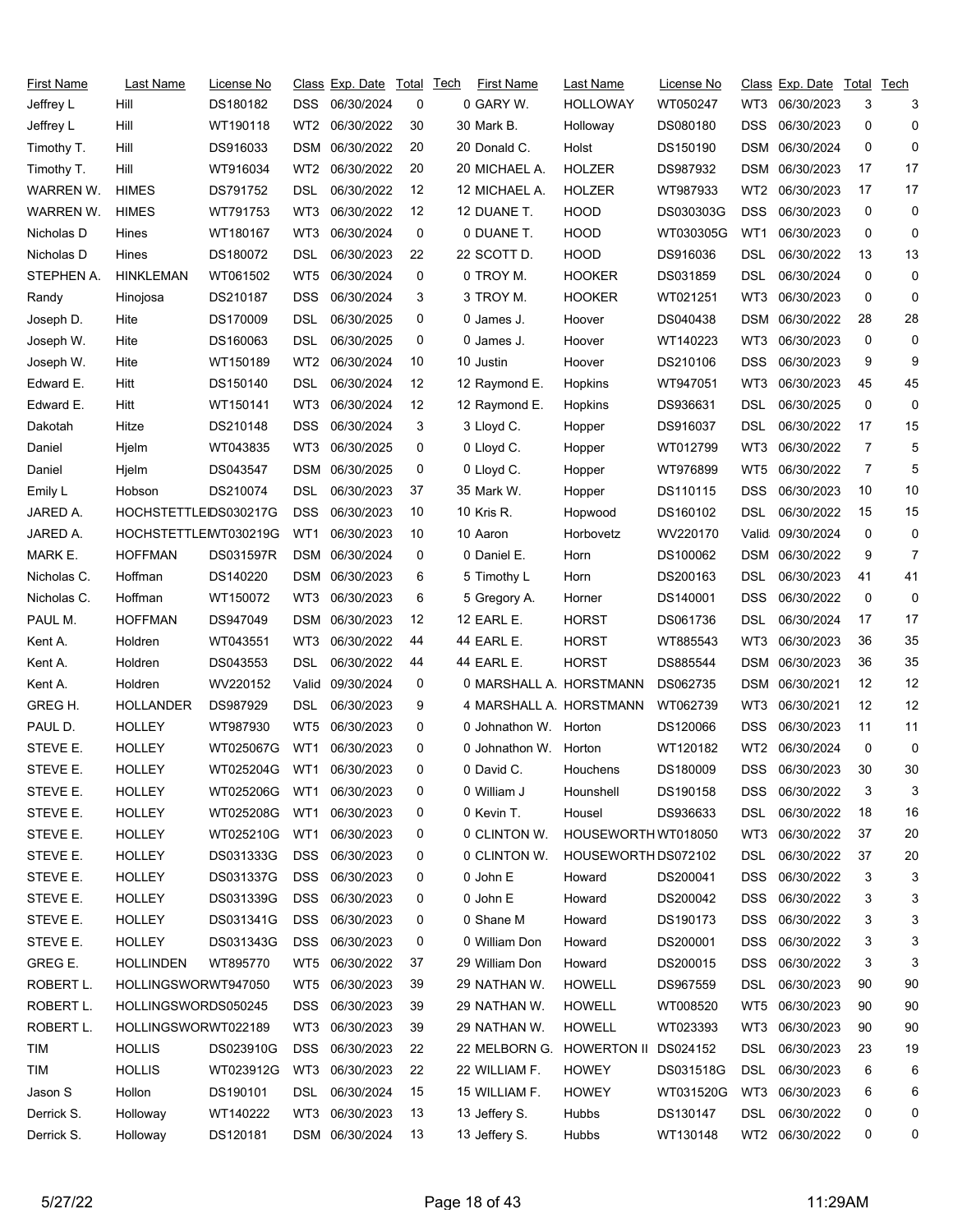| <b>First Name</b>     | Last Name              | License No |                 | <u>Class</u> Exp. Date | Total | Tech | First Name     | Last Name       | License No |            | Class Exp. Date | Total | Tech |
|-----------------------|------------------------|------------|-----------------|------------------------|-------|------|----------------|-----------------|------------|------------|-----------------|-------|------|
| Matthew C.            | Huckstep               | DS130149   |                 | DSM 06/30/2022         | 31    |      | 9 Michael A.   | Irving Jr       | WT100246   | WT3        | 06/30/2022      | 8     | 8    |
| Matthew C.            | Huckstep               | WT130150   | WT2             | 06/30/2022             | 31    |      | 9 Jared W.     | Isaac           | WT140225   | WT3        | 06/30/2023      | 0     | 0    |
| Mike L.               | Huddleston             | WT967560   | WT <sub>2</sub> | 06/30/2023             | 0     |      | 0 Kenneth A.   | Isenbarger      | DS100006   | DSL        | 06/30/2024      | 4     | 4    |
| Mike L.               | Huddleston             | DS967561   | DSM             | 06/30/2023             | 0     |      | 0 Anthony W.   | Isenberger      | DS120002   | DSL        | 06/30/2023      | 8     | 8    |
| Mike L.               | Huddleston             | DS110189   | DSL             | 06/30/2023             | 0     |      | 0 Anthony W.   | Isenberger      | WT130153   | WT5        | 06/30/2022      | 12    | 12   |
| Corbin J              | Hudson                 | DS210149   | DSM             | 06/30/2024             | 35    |      | 35 Anthony W.  | Isenberger      | WT130152   | WT3        | 06/30/2022      | 12    | 12   |
| Corbin J              | Hudson                 | WT220073   | WT2             | 06/30/2024             | 0     |      | 0 Robert W     | Ivin            | WT190111   | WT3        | 06/30/2024      | 0     | 0    |
| JEFFREY A.            | <b>HUET</b>            | DS050253   | DSL             | 06/30/2023             | 0     |      | 0 Robert W     | Ivin            | DS190060   | <b>DSM</b> | 06/30/2024      | 0     | 0    |
| Danny R.              | Huff                   | DS072104   | DSL             | 06/30/2022             | 25    |      | 23 AARON L.    | <b>JACKSON</b>  | DS040440   | DSM        | 06/30/2022      | 0     | 0    |
| JAMES M.              | <b>HUFF</b>            | DS062743   | DSM             | 06/30/2024             | 14    |      | 14 Brian       | Jackson         | WV220136   | Valid      | 09/30/2024      | 0     | 0    |
| JAMES M.              | <b>HUFF</b>            | WT062745   | WT3             | 06/30/2024             | 0     |      | 0 Douglas A.   | Jackson         | DS916046   | DSL        | 06/30/2022      | 43    | 37   |
| JOHNNY                | HUFF JR                | WT031865   | WT3             | 06/30/2021             | 0     |      | 0 Douglas A.   | Jackson         | WT916047   | WT5        | 06/30/2022      | 43    | 37   |
| JOHNNY                | HUFF JR                | DS031867   | DSS             | 06/30/2021             | 0     |      | 0 Douglas A.   | Jackson         | WT011773   | WT3        | 06/30/2022      | 43    | 37   |
| Austin R.             | Hughes                 | WT130151   | WT2             | 06/30/2022             | 0     |      | 0 Jerry P.     | Jackson         | DS050257   | DSM        | 06/30/2023      | 9     | 4    |
| RANDY D.              | <b>HUGHES</b>          | WT024154   | WT3             | 06/30/2023             | 15    |      | 15 Jerry P.    | Jackson         | WT050259   | WT2        | 06/30/2023      | 9     | 4    |
| RANDY D.              | <b>HUGHES</b>          | DS024156   | DSS             | 06/30/2023             | 15    |      | 15 Jerry P.    | Jackson         | WT210158   | WT3        | 06/30/2024      | 5     | 0    |
| Richard A.            | Hughes                 | WT018052   | WT1             | 06/30/2022             | 23    |      | 23 Jerry P.    | Jackson         | DS210178   | DSL        | 06/30/2024      | 5     | 0    |
| Richard A.            | Hughes                 | DS018054   | DSS             | 06/30/2022             | 23    |      | 23 Joseph R.   | Jackson         | WT140088   | WT2        | 06/30/2022      | 17    | 17   |
| Allen J.              | Humerickhouse DS130041 |            | DSS             | 06/30/2021             | 0     |      | 0 KEVIN        | <b>JACKSON</b>  | WT967566   | WT4        | 06/30/2023      | 7     | 5    |
| Allen J.              | Humerickhouse WT130042 |            | WT2             | 06/30/2021             | 0     |      | 0 Mark A.      | Jackson         | WT080119   | WT5        | 06/30/2022      | 30    | 30   |
| DAVID W.              | <b>HUMPAL</b>          | WT021937R  | WT2             | 06/30/2023             | 11    |      | 11 PERRY A.    | <b>JACKSON</b>  | DS072106   | DSS        | 06/30/2022      | 0     | 0    |
| Patricia G.           | <b>Humphries</b>       | WT936639   | WT3             | 06/30/2022             | 19    |      | 14 RICHARD A.  | <b>JACKSON</b>  | WT024406   | WT5        | 06/30/2023      | 0     | 0    |
| Patricia G.           | <b>Humphries</b>       | DS936640   | DSM             | 06/30/2025             | 0     |      | 0 Dale A.      | Jacob           | DS916048   | DSL        | 06/30/2022      | 25    | 17   |
| Robert                | Hungate                | WV220059   | Valid           | 09/30/2025             | 0     |      | 0 JEFF A.      | <b>JACQUAY</b>  | DS987942   | DSL        | 06/30/2023      | 13    | 13   |
| Melvin L.             | Hunsucker              | DS802268   | DSL             | 06/30/2023             | 8     |      | 8 VICTORIA     | Jahn            | WT967573   | WT5        | 06/30/2023      | 0     | 0    |
| Melvin L.             | Hunsucker              | WT802216   | WT2             | 06/30/2023             | 8     |      | 8 VICTORIA     | Jahn            | WT023276   | WT3        | 06/30/2023      | 0     | 0    |
| Melvin L.             | Hunsucker              | WT043563   | WT3             | 06/30/2022             | 17    |      | 17 Clint A.    | James           | DS090237   | DSL        | 06/30/2024      | 4     | 4    |
| Christopher D.        | Hunter                 | WT080071   | WT3             | 06/30/2022             | 5     |      | 5 Darin E.     | James           | DS140226   | DSS        | 06/30/2023      | 14    | 14   |
| Christopher D. Hunter |                        | DS090056   | DSS             | 06/30/2023             | 5     |      | 5 Darin E.     | James           | WT140227   | WT3        | 06/30/2023      | 14    | 14   |
| ERIN                  | <b>HURLEY</b>          | WV220143   | Valid           | 09/30/2024             | 0     |      | 0 Darin E.     | James           | WT150191   | WT5        | 06/30/2024      | 7     | 7    |
| Fredrick J            | Hurley                 | DS190148   | DSL             | 06/30/2025             | 0     |      | 0 Kevin E      | James           | WT210154   | WT2        | 06/30/2024      | 8     | 8    |
| Ronald E.             | Hurst                  | DS957331   | <b>DSL</b>      | 06/30/2022             | 18    |      | 16 Kevin E     | James           | DS210156   |            | DSM 06/30/2024  | 8     |      |
| Andrew R.             | Hutchison              | DS150020   | DSL             | 06/30/2023             | 31    |      | 31 James T.    | James III       | DS018058   | DSL        | 06/30/2022      | 0     | 0    |
| Andrew R.             | Hutchison              | WT140224   | WT2             | 06/30/2023             | 31    |      | 31 Forrest L   | James Jr        | WT180136   | WT5        | 06/30/2024      | 21    | 21   |
| Brandon E             | Hutchison              | DS220008   |                 | DSM 06/30/2024         | 3     |      | 3 Katherine J. | Jamriska        | WT150004   | WT3        | 06/30/2023      | 9     | 6    |
| JOHN A.               | HUTSELL JR             | DS062757   | DSL             | 06/30/2024             | 0     |      | 0 Katherine J. | Jamriska        | WT150005   | WT5        | 06/30/2023      | 9     | 6    |
| Mary                  | Hutson                 | WV220049   |                 | Valid 09/30/2024       | 19    |      | 19 Anthony G.  | Janeway         | DS210072   | <b>DSS</b> | 06/30/2023      | 23    | 23   |
| Stephen N             | <b>Hynes</b>           | WT220029   | WT <sub>2</sub> | 06/30/2024             | 3     |      | 3 NATHAN L.    | <b>JANSSEN</b>  | DS030323G  | <b>DSS</b> | 06/30/2023      | 5     | 4    |
| WILLIAM A.            | ICE                    | DS998205   | DSL             | 06/30/2022             | 0     |      | 0 NATHAN L.    | <b>JANSSEN</b>  | WT058575G  | WT2        | 06/30/2023      | 0     | 0    |
| Vincent E.            | llari                  | WT110243   | WT3             | 06/30/2023             | 0     |      | 0 JAMES R.     | JAQUEMAI        | DS967567   |            | DSM 06/30/2023  | 14    | 14   |
| Alexander J.          | Indrutz                | DS190164   | DSL             | 06/30/2025             | 0     |      | 0 JAMES R.     | <b>JAQUEMAI</b> | WT967568   | WT3        | 06/30/2023      | 14    | 14   |
| Alexander J.          | Indrutz                | WT170053   | WT3             | 06/30/2025             | 0     |      | 0 Ronald R.    | Jean            | WT976905   | WT2        | 06/30/2022      | 0     | 0    |
| Steven L.             | Ingle                  | WT110192   | WT2             | 06/30/2023             | 19    |      | 10 Ronald R.   | Jean            | DS976906   | DSM        | 06/30/2022      | 0     | 0    |
| Steven L.             | Ingle                  | DS110191   | DSS             | 06/30/2023             | 19    |      | 10 Stephen D.  | Jeffers         | DS957333   | DSM        | 06/30/2025      | 0     | 0    |
| Johnnie R.            | Ingram                 | DS018562   | DSM             | 06/30/2022             | 9     |      | 7 Stephen D.   | Jeffers         | WT957334   | WT3        | 06/30/2025      | 0     | 0    |
| Keith                 | Ingram                 | DS080072   |                 | DSM 06/30/2022         | 20    |      | 20 Michael L.  | Jeffress        | WT916051   | WT2        | 06/30/2022      | 0     | 0    |
| Shane R.              |                        | DS180011   | DSL             | 06/30/2023             | 45    |      | 45 Michael L.  | Jeffress        | DS926329   | DSL        | 06/30/2023      | 0     | 0    |
| Shane R.              | Ira                    | WT160064   |                 | 06/30/2025             | 0     |      |                | Jeffries        | DS200052   | <b>DSL</b> | 06/30/2022      | 30    | 30   |
|                       | Ira                    |            | WT5             |                        |       |      | 0 George B     |                 |            |            |                 |       |      |
| Michael A.            | Irving Jr              | DS110193   |                 | DSM 06/30/2023         | 0     |      | 0 Daniel R.    | Jenkins         | WT130154   | WT5        | 06/30/2022      | 26    | 23   |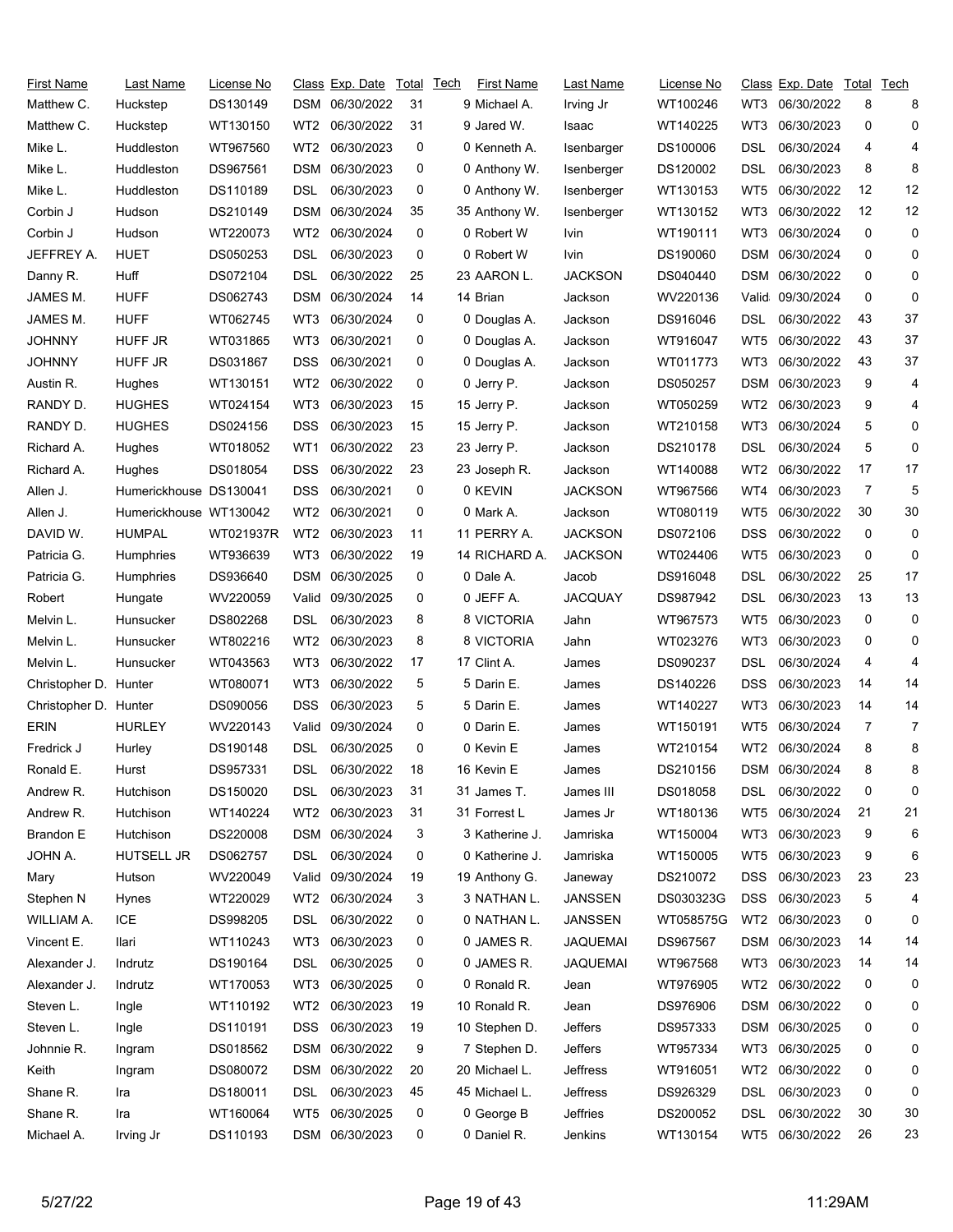| <b>First Name</b>          | Last Name      | <u>License No</u> |            | Class Exp. Date  | Total        | Tech | <b>First Name</b>            | Last Name          | License No |            | Class Exp. Date | Total          | <u>Tech</u>    |
|----------------------------|----------------|-------------------|------------|------------------|--------------|------|------------------------------|--------------------|------------|------------|-----------------|----------------|----------------|
| Daniel R.                  | Jenkins        | DS007817          | DSL        | 06/30/2023       | 26           |      | 23 Marcus A.                 | Jolly              | WT072118   | WT3        | 06/30/2022      | 23             | 15             |
| Daniel R.                  | Jenkins        | WT007785          | WT3        | 06/30/2023       | 26           |      | 23 Marcus A.                 | Jolly              | DS072120   | DSL        | 06/30/2022      | 23             | 15             |
| Kodi A.                    | Jenkins        | DS170127          | DSS        | 06/30/2023       | 38           |      | 38 Charles D.                | Jonas              | WT976911   | WT3        | 06/30/2022      | 23             | 23             |
| Kodi A.                    | Jenkins        | WT210125          | WT3        | 06/30/2024       | 15           |      | 15 Charles D.                | Jonas              | DS967570   | DSM        | 06/30/2023      | 18             | 18             |
| ROY S.                     | <b>JENKINS</b> | DS998209          | DSM        | 06/30/2022       | 16           |      | 16 MICHAEL J.                | <b>JONAS</b>       | DS936648   | DSL        | 06/30/2022      | 12             | 12             |
| Jennifer                   | Jennette       | WV220166          | Valid      | 09/30/2024       | 0            |      | 0 Brian E                    | Jones              | DS210193   | <b>DSS</b> | 06/30/2024      | 5              | 5              |
| <b>DAVE</b>                | <b>JENSEN</b>  | DS024661G         | DSS        | 06/30/2023       | 0            |      | 0 Denis R                    | Jones              | DS200107   | <b>DSS</b> | 06/30/2023      | 3              | 3              |
| <b>DAVE</b>                | <b>JENSEN</b>  | WT024663G         | WT1        | 06/30/2023       | 0            |      | 0 Donald                     | Jones              | DS210204   | <b>DSS</b> | 06/30/2024      | 5              | 5              |
| David R.                   | Jensen         | WT998210          | WT3        | 06/30/2022       | 53           |      | 42 Donald                    | Jones              | DS210205   | DSS        | 06/30/2024      | 3              | 3              |
| David R.                   | Jensen         | DS987944          | DSM        | 06/30/2023       | 29           |      | 24 Frazier                   | Jones              | DS190205   | DSL        | 06/30/2025      | 0              | 0              |
| ZACHARY J.                 | <b>JESSEN</b>  | WT058068          | WT3        | 06/30/2023       | 6            |      | 6 Gregory                    | Jones              | DS210008   | <b>DSS</b> | 06/30/2023      | 3              | 3              |
| ZACHARY J.                 | <b>JESSEN</b>  | DS058070          | DSL        | 06/30/2023       | 0            |      | 0 Jeff L.                    | Jones              | WT043569   | WT3        | 06/30/2025      | 0              | 0              |
| Jeremy L.                  | Jessie         | DS100002          | DSL        | 06/30/2024       | 4            |      | 4 Jeff L.                    | Jones              | DS043571   | <b>DSS</b> | 06/30/2025      | 0              | 0              |
| <b>CHRISTOPHERJOHNSEN</b>  |                | WT998117          | WT5        | 06/30/2025       | 0            |      | 0 Jeffrey                    | Jones              | DS936649   | DSL        | 06/30/2022      | 21             | 21             |
| <b>CHRISTOPHERJOHNSEN</b>  |                | DS007786          | DSL        | 06/30/2023       | 30           |      | 30 JESSE L.                  | <b>JONES</b>       | DS040232   | DSS        | 06/30/2025      | 0              | 0              |
| <b>CHRISTOPHERJIOHNSEN</b> |                | WT011789          | WT3        | 06/30/2025       | 0            |      | 0 Mark D.                    | Jones              | DS976915   | <b>DSM</b> | 06/30/2025      | 0              | 0              |
| <b>CHRISTOPHERJOHNSEN</b>  |                | WV220005          | Valid      | 09/30/2025       | 0            |      | 0 Mark D.                    | Jones              | WT160088   | WT3        | 06/30/2025      | 0              | 0              |
| Andrew                     | Johnson        | DS190087          | DSS        | 06/30/2022       | 3            |      | 3 Mark D.                    | Jones              | WV220095   | Valid      | 09/30/2024      | 0              | 0              |
| Andrew                     | Johnson        | DS190195          | DSS        | 06/30/2022       | 3            |      | 3 Mathew A                   | Jones              | DS200124   | DSL        | 06/30/2023      | 5              | 5              |
| Bret J.                    | Johnson        | DS180075          | DSL        | 06/30/2023       | 6            |      | 6 Noah R.                    | Jones              | WT150074   | WT5        | 06/30/2023      | 7              | $\overline{7}$ |
| <b>BRUCE E.</b>            | <b>JOHNSON</b> | WT011787          | WT3        | 06/30/2022       | 0            |      | 0 Noah R.                    | Jones              | DS090158   | DSL        | 06/30/2024      | $\overline{7}$ | $\overline{7}$ |
| <b>BRUCE E.</b>            | <b>JOHNSON</b> | WT813414          | WT5        | 06/30/2022       | 0            |      | 0 STEVEN P.                  | <b>JONES</b>       | DS864495   | <b>DSM</b> | 06/30/2023      | 18             | 18             |
| Cameron M                  | Johnson        | DS210186          | DSS        | 06/30/2024       | 3            |      | 3 STEVEN P.                  | <b>JONES</b>       | WT864496   | WT3        | 06/30/2023      | 18             | 18             |
| Chris R.                   | Johnson        | DS018060          | DSL        | 06/30/2025       | 0            |      | 0 Timothy                    | Jones              | DS061518   | <b>DSS</b> | 06/30/2024      | 0              | 0              |
| Christopher E. Johnson     |                | WT072112          | WT3        | 06/30/2022       | 25           |      | 25 WESLEY D.                 | <b>JONES</b>       | DS987948   | <b>DSM</b> | 06/30/2023      | 0              | 0              |
| Craig L.                   | Johnson        | DS210024          | DSL        | 06/30/2023       | 3            |      | 3 WESLEY D.                  | <b>JONES</b>       | WT987949   | WT4        | 06/30/2023      | 0              | 0              |
| Dale F.                    | Johnson        | DS976907          | DSM        | 06/30/2025       | 0            |      | 0 William F.                 | Jones              | WT043867   | WT3        | 06/30/2022      | 85             | 81             |
| Dale F.                    | Johnson        | WT976908          | WT3        | 06/30/2025       | 0            |      | 0 William F.                 | Jones              | DS050265   | DSM        | 06/30/2023      | 53             | 53             |
| Dustin E                   | Johnson        | WT190120          | WT3        | 06/30/2022       | 30           |      | 20 William H.                | Jones              | WT160103   | WT5        | 06/30/2022      | $\overline{2}$ | $\overline{2}$ |
| Edward E.                  | Johnson        | DS150128          | DSL        | 06/30/2024       | 0            |      | 0 Mark A.                    | Jongkind           | WT100064   | WT2        | 06/30/2022      | 14             | 14             |
| Edward E.                  | Johnson        | WT150129          | WT2        | 06/30/2024       | 0            |      | 0 Mark A.                    | Jongkind           | DS090159   | <b>DSS</b> | 06/30/2024      | 5              | 5              |
| Erin                       | Johnson        | WV220122          |            | Valid 09/30/2024 | 0            |      | 0 Peter                      | Jongkind           | WT998213   |            | WT2 06/30/2022  | 0              | 0              |
| John                       | Johnson        | WV220053          |            | Valid 09/30/2025 | 6            |      | 6 Peter                      |                    | DS790635   |            | DSM 06/30/2022  | 0              | 0              |
| Jonah B.                   | Johnson        | WT130043          | WT3        | 06/30/2024       | 25           |      | 13 Larry W.                  | Jongkind<br>Julian | DS790637   |            | DSM 06/30/2022  | 15             | 15             |
| Jonah B.                   | Johnson        | DS120183          | DSM        | 06/30/2024       | 25           |      | 13 Larry W.                  | Julian             | WT790638   | WT3        | 06/30/2022      | 15             | 15             |
| Kenneth D                  | Johnson        | DS190138          | DSL        | 06/30/2025       | $\mathbf{1}$ |      | 1 Craig T.                   | Kaiser             | WT070247   | WT3        | 06/30/2022      | 0              | 0              |
|                            |                | WT998212          | WT5        | 06/30/2022       | 59           |      |                              | Kaiser             | DS140229   |            | 06/30/2023      | 0              | 0              |
| Monte E.<br>Monte E.       | Johnson        | DS058072          |            | 06/30/2023       | 47           |      | 49 Craig T.<br>37 Timothy V. | Kaminski           | WT976920   | DSM        | 06/30/2022      | 19             | 13             |
| Monte E.                   | Johnson        | WT011796          | DSL        | 06/30/2022       |              |      | 49 Timothy V.                | Kaminski           |            | WT5        | 06/30/2023      |                |                |
|                            | Johnson        |                   | WT3        |                  | 59           |      |                              |                    | DS987952   | DSL        | 06/30/2022      | 0              | 0              |
| ROBERT W.                  | <b>JOHNSON</b> | WT011798          | WT3        | 06/30/2022       | 0            |      | 0 Timothy V.                 | Kaminski           | WT012380   | WT3        | 06/30/2025      | 19             | 13             |
| ROBERT W.                  | <b>JOHNSON</b> | WT936647          | WT5        | 06/30/2022       | 0            |      | 0 Kimberly                   | Kapp               | DS190167   | <b>DSS</b> |                 | 0              | 0              |
| Roger A.                   | Johnson        | DS072114          | <b>DSL</b> | 06/30/2025       | 0            |      | 0 Kimberly                   | Kapp               | WT220099   | WT3        | 06/30/2024      | 0              | 0              |
| Roger A.                   | Johnson        | WT190171          | WT3        | 06/30/2025       | 0            |      | 0 Todd                       | Kaser              | DS180133   | DSS        | 06/30/2024      | 0              | 0              |
| Roger A.                   | Johnson        | WV220070          |            | Valid 09/30/2024 | 0            |      | 0 Todd                       | Kaser              | DS180176   | DSS        | 06/30/2024      | 0              | 0              |
| SEAN K.                    | <b>JOHNSON</b> | DS031081          | DSL        | 06/30/2024       | 6            |      | 6 CRAIG D.                   | <b>KAYLOR</b>      | DS072128   | DSL        | 06/30/2022      | 0              | 0              |
| Chris                      | Johnston       | DS190067          | DSL        | 06/30/2024       | 6            |      | 6 CRAIG D.                   | KAYLOR             | WT072130   | WT3        | 06/30/2022      | 0              | 0              |
| Lorean M.                  | Johnston       | DS150192          |            | DSM 06/30/2024   | 35           |      | 35 Aaron J.                  | Kaytar             | DS110197   | <b>DSL</b> | 06/30/2023      | 13             | 13             |
| Lorean M.                  | Johnston       | WT150193          | WT3        | 06/30/2024       | 35           |      | 35 Jeffrey F.                | Keaton             | WT100177   | WT4        | 06/30/2022      | 34             | 34             |
| Lorean M.                  | Johnston       | WV220027          |            | Valid 09/30/2024 | 0            |      | 0 Keith M.                   | Keck               | DS100178   | <b>DSS</b> | 06/30/2022      | 12             | 12             |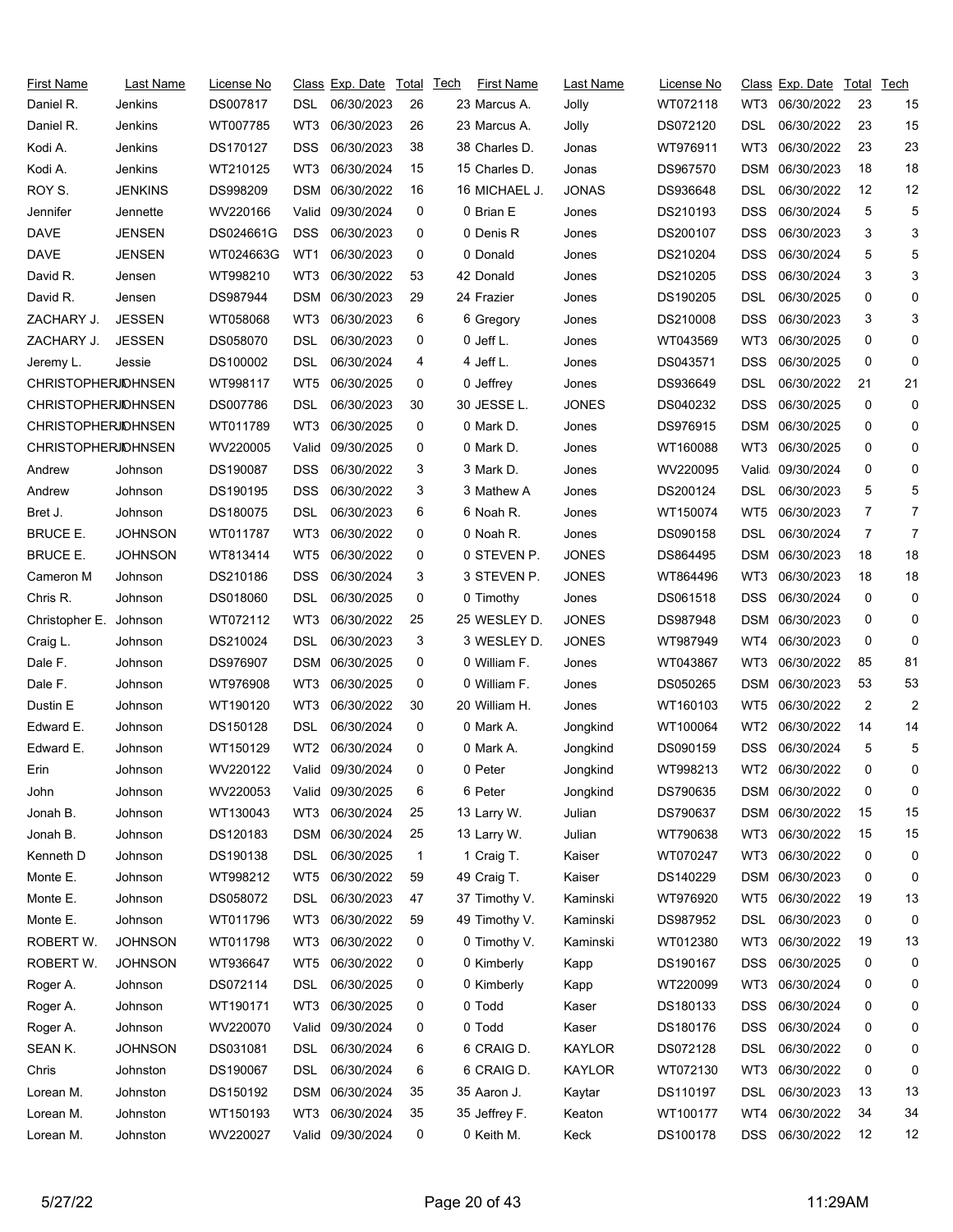| First Name    | Last Name       | License No |                 | Class Exp. Date | Total | <b>Tech</b> | First Name    | Last Name       | License No |                 | Class Exp. Date   | Total    | Tech           |
|---------------|-----------------|------------|-----------------|-----------------|-------|-------------|---------------|-----------------|------------|-----------------|-------------------|----------|----------------|
| Keith M.      | Keck            | WT110061   | WT3             | 06/30/2022      | 12    |             | 12 Shannon M. | Killion         | WV220107   |                 | Valid 09/30/2024  | 0        | 0              |
| Rick A.       | Kedik           | WT170079   | WT3             | 06/30/2023      | 8     |             | 6 Dennis L.   | King            | DS130156   | DSL             | 06/30/2022        | 30       | 30             |
| Aaron D.      | Keehn           | WT140232   | WT3             | 06/30/2023      | 6     |             | 6 Dennis L.   | King            | WT120070   | WT4             | 06/30/2023        | 10       | 10             |
| Kirstin A     | Keehn           | DS200059   | DSL             | 06/30/2022      | 30    |             | 30 James R.P. | King            | DS160104   | DSM             | 06/30/2022        | 3        | 0              |
| Kirstin A     | Keehn           | WT200060   | WT3             | 06/30/2022      | 30    |             | 30 Kyle A.    | King            | DS130009   | DSM             | 06/30/2024        | 25       | 25             |
| Matt D.       | Keele           | DS100179   | DSS.            | 06/30/2025      | 0     |             | 0 Kyle A.     | King            | WT070255   | WT3             | 06/30/2025        | 0        | 0              |
| Matt D.       | Keele           | WT110198   | WT2             | 06/30/2023      | 10    |             | 5 Ryan D.     | King            | DS130190   | DSS             | 06/30/2022        | 0        | 0              |
| Paul L.       | Keeling         | WT018062   | WT <sub>2</sub> | 06/30/2022      | 18    |             | 18 Ryan D.    | King            | DS130191   | DSS             | 06/30/2022        | 0        | 0              |
| Paul L.       | Keeling         | DS018064   | DSS             | 06/30/2022      | 18    |             | 18 Ryan D.    | King            | DS130192   | DSS             | 06/30/2022        | 0        | 0              |
| <b>BRAD</b>   | <b>KEENE</b>    | DS061524   | DSL             | 06/30/2024      | 2     |             | 0 Ryan D.     | King            | WT190194   | WT <sub>2</sub> | 06/30/2022        | 0        | 0              |
| KENNETH D.    | <b>KEESEE</b>   | DS905312   | DSM             | 06/30/2023      | 0     |             | 0 Oscar E.    | King Jr         | WT150247   | WT5             | 06/30/2024        | 10       | 10             |
| KENNETH D.    | <b>KEESEE</b>   | WT905313   | WT3             | 06/30/2023      | 0     |             | 0 Oscar E.    | King Jr         | WT100112   | WT3             | 06/30/2022        | 47       | 47             |
| Christopher J | Keeslar         | WT987953   | WT3             | 06/30/2023      | 12    |             | 12 Oscar E.   | King Jr         | DS090006   | <b>DSL</b>      | 06/30/2023        | 37       | 37             |
| Christopher J | Keeslar         | DS976922   |                 | DSM 06/30/2022  | 29    |             | 29 JAMES A.   | KINKER          | DS947068   | DSL             | 06/30/2023        | 24       | 24             |
| Dustin D.     | Kehr            | WT090096   | WT3             | 06/30/2023      | 24    |             | 13 JAMES A.   | <b>KINKER</b>   | WT957339   | WT3             | 06/30/2022        | 24       | 24             |
| Dustin D.     | Kehr            | DS090005   | <b>DSL</b>      | 06/30/2023      | 24    |             | 13 JASON Q.   | <b>KINMAN</b>   | WT062773   | WT3             | 06/30/2024        | 7        | $\overline{7}$ |
| MICHAEL P.    | <b>KELEMAN</b>  | WT070249   | WT3             | 06/30/2022      | 28    |             | 15 JASON Q.   | <b>KINMAN</b>   | DS062775   | DSL             | 06/30/2024        | 7        | 7              |
| MICHAEL P.    | <b>KELEMAN</b>  | DS070251   | DSL             | 06/30/2022      | 28    |             | 15 Matthew D  | Kinser          | DS190165   | DSL             | 06/30/2022        | 14       | 14             |
| Tonya         | Kellems         | WV220129   | Valid           | 09/30/2024      | 0     |             | 0 Brandon L   | Kiser           | DS190032   | DSS             | 06/30/2024        | 0        | 0              |
| Kimberly D.   | Keller          | DS170112   | DSL             | 06/30/2023      | 16    |             | 16 Trinity    | Kiser           | DS160072   | DSS             | 06/30/2022        | 8        | 8              |
| Kimberly D.   | Keller          | WT062641   | WT2             | 06/30/2024      | 9     |             | 9 Patrick J.  | Kleeman         | DS936656   | DSL             | 06/30/2025        | 0        | 0              |
| Kevin         | Kellett         | DS916054   |                 | DSM 06/30/2022  | 14    |             | 8 Patrick J.  | Kleeman         | WT936657   | WT3             | 06/30/2025        | 0        | 0              |
| Kevin         | Kellett         | WT916055   | WT3             | 06/30/2022      | 15    |             | 8 STEVEN G.   | <b>KLEOPFER</b> | DS823622   | DSL             | 06/30/2023        | 0        | 0              |
| Patrick L.    | Kelly           | WT041047   | WT3             | 06/30/2022      | 5     |             | 5 STEVEN G.   | <b>KLEOPFER</b> | WT823623   | WT <sub>2</sub> | 06/30/2023        | 0        | 0              |
| Patrick L.    | Kelly           | DS833832   | DSL             | 06/30/2022      | 5     |             | 5 Andrew J.   | Klescht         | WV220034   | Valid           | 09/30/2024        | 3        | 3              |
| Patrick L.    | Kelly           | WT833833   | WT5             | 06/30/2022      | 5     |             | 5 Brittany R  | Kline           | DS210036   | DSS             | 06/30/2023        | 3        | 3              |
| Gregory E.    | Kelso           | DS072134   | DSL             | 06/30/2022      | 21    |             | 19 JOHN D.    | <b>KLINE</b>    | DS008413   | DSL             | 06/30/2023        | 0        | 0              |
| Darin S       | Kemp            | WT062769   | WT <sub>5</sub> | 06/30/2024      | 14    |             | 4 Johnathon L | Kline           | DS210014   | DSS             | 06/30/2023        | 3        | 3              |
| MICHAEL H.    | <b>KEMP</b>     | DS947063   | DSM             | 06/30/2023      | 0     |             | 0 Randy R.    | Kline           | WV220071   | Valid.          | 09/30/2024        | 0        | 0              |
| Tony D.       | Kemp            | DS090089   | <b>DSS</b>      | 06/30/2023      | 0     |             | 0 Scott E.    | Kling           | DS140234   | DSS             | 06/30/2023        | 20       | 20             |
| KEITH L.      | <b>KENDALL</b>  | DS031087   | DSL             | 06/30/2024      | 3     |             | 3 Scott E.    | Kling           | WT140235   | WT2             | 06/30/2023        | 20       | 20             |
| Kris          | Kendall         | DS080218   |                 | DSM 06/30/2023  | 20    |             | 20 SHAWN W.   | <b>KLUESNER</b> | WV220137   |                 | Valid 09/30/2024  | $\Omega$ | 0              |
| Randall S     | Kendall         | DS210180   | DSL             | 06/30/2024      | 35    |             | 35 SHAWN W.   | <b>KLUESNER</b> | DS050271   | DSL             | 06/30/2023        | 5        | 5              |
| Terry L.      | Kendall         | WT976924   | WT4             | 06/30/2025      | 0     |             | 0 SHAWN W.    | <b>KLUESNER</b> | WT947070   | WT4             | 06/30/2023        | 5        | 5              |
| Terry L.      | Kendall         | DS844115   |                 | DSM 06/30/2023  | 31    |             | 25 Tom R.     | Knapke          | DS070257   | <b>DSL</b>      | 06/30/2025        | 0        | 0              |
| Kevin M.      | Kent            | DS220107   | DSL             | 06/30/2024      | 0     |             | 0 Tom R.      | Knapke          | WT110062   | WT3             | 06/30/2025        | 0        | 0              |
| JAMES D.      | <b>KEREZMAN</b> | WT864497   | WT3             | 06/30/2023      | 17    |             | 0 Tom R.      | Knapke          | WV220108   |                 | Valid: 09/30/2024 | 0        | 0              |
| JAMES D.      | <b>KEREZMAN</b> | DS864498   | <b>DSL</b>      | 06/30/2023      | 17    |             | 0 Christie L  | Knapp           | WT210133   | WT <sub>2</sub> | 06/30/2024        | 0        | 0              |
| JOHN M.       | <b>KERKER</b>   | DS864499   | DSL.            | 06/30/2023      | 0     |             | 0 Christie L  | Knapp           | DS210090   | DSS             | 06/30/2023        | 35       | 35             |
| JOHN M.       | <b>KERKER</b>   | WT895801   | WT5             | 06/30/2022      | 0     |             | 0 Daniel A.   | Knaup           | WT110202   | WT3             | 06/30/2023        | 0        | 0              |
| Scott A.      | Kern            | WT190102   | WT3             | 06/30/2024      | 13    |             | 13 Daniel A.  | Knaup           | DS110201   | DSS             | 06/30/2023        | 0        | 0              |
| Scott A.      | Kern            | DS180026   |                 | DSM 06/30/2023  | 22    |             | 22 MARK J.    | <b>KNESEK</b>   | WT885564   | WT2             | 06/30/2023        | 15       | 15             |
| Shaun J.      | Kern            | DS110199   |                 | DSM 06/30/2023  | 19    |             | 5 MARK J.     | <b>KNESEK</b>   | DS885565   | <b>DSL</b>      | 06/30/2023        | 15       | 15             |
| Shaun J.      | Kern            | WT110200   | WT3             | 06/30/2023      | 19    |             | 5 Kyle N      | Knight          | DS190013   | DSL             | 06/30/2024        | 6        | 6              |
| Scott A.      | Kessler         | DS100181   | <b>DSS</b>      | 06/30/2022      | 6     |             | 6 TERRY J.    | <b>KNUEVEN</b>  | DS031093   | DSS             | 06/30/2024        | 0        | 0              |
| Kendra D.     | Kidder          | DS160045   | DSS.            | 06/30/2025      | 0     |             | 0 TERRY J.    | <b>KNUEVEN</b>  | WT031095   | WT3             | 06/30/2024        | 0        | 0              |
| Joshua S      | Kiger           | DS200061   |                 | DSM 06/30/2022  | 86    |             | 84 RAMON M.   | <b>KNUTTI</b>   | DS210139   | <b>DSS</b>      | 06/30/2024        | 0        | 0              |
| Dennis R.     | Kilgore         | DS140233   | <b>DSL</b>      | 06/30/2023      | 18    |             | 18 Abraham M  | Koehne          | DS200136   | <b>DSM</b>      | 06/30/2023        | 22       | 22             |
| Dennis R.     | Kilgore         | WT130045   |                 | WT2 06/30/2024  | 9     |             | 9 ERIC        | <b>KOENIG</b>   | DS024182   | <b>DSL</b>      | 06/30/2023        | 0        | 0              |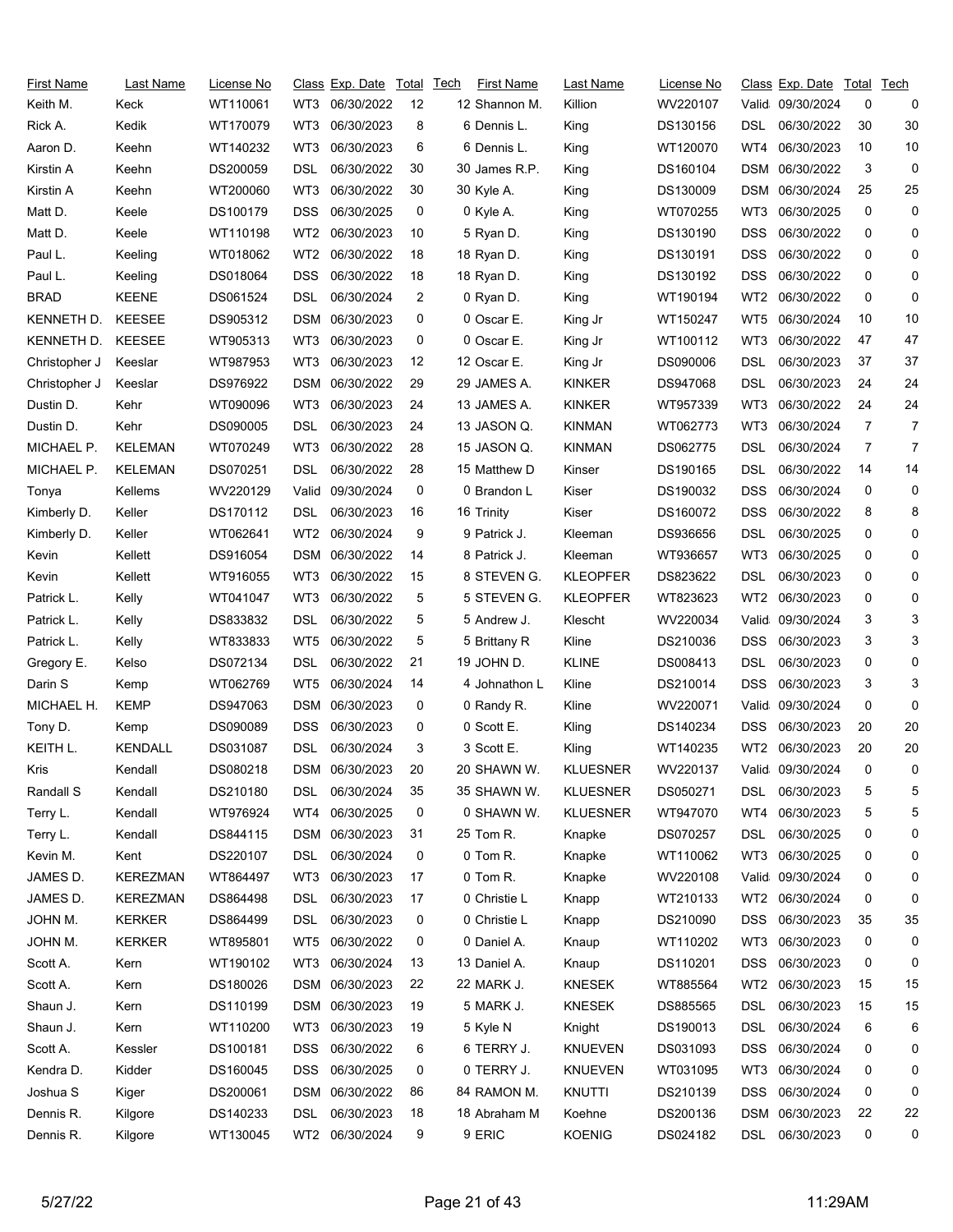| First Name      | Last Name         | License No               |            | Class Exp. Date Total |                | Tech | <b>First Name</b> | Last Name       | License No |            | Class Exp. Date | Total | Tech           |
|-----------------|-------------------|--------------------------|------------|-----------------------|----------------|------|-------------------|-----------------|------------|------------|-----------------|-------|----------------|
| Jacqueline      | Kollasch          | WV220007                 |            | Valid 09/30/2024      | 0              |      | 0 JOHN L.         | LAGRANGE        | WT905315   | WT4        | 06/30/2023      | 0     | 0              |
| LAURA E.        | <b>KOLO</b>       | WT024184                 | WT3        | 06/30/2023            | 18             |      | 18 JOHN L.        | LAGRANGE        | WT040158G  | WT3        | 06/30/2023      | 0     | 0              |
| Matthew M       | Kolodziej         | DS180112                 | DSS        | 06/30/2021            | 5              |      | 5 JOHN L.         | LAGRANGE        | DS040160G  | <b>DSS</b> | 06/30/2023      | 0     | 0              |
| John S.         | Kondas            | DS170106                 | DSS        | 06/30/2023            | 8              |      | 5 Robert D.       | Lahrman II      | WT024192   | WT3        | 06/30/2023      | 27    | 27             |
| John S.         | Kondas            | WT180168                 | WT3        | 06/30/2024            | 0              |      | 0 Robert D.       | Lahrman II      | DS110063   | DSS        | 06/30/2025      | 0     | 0              |
| <b>KERRY N.</b> | <b>KONING</b>     | DS023690G                | DSL        | 06/30/2023            | 0              |      | 0 JEFF A.         | LAHUE           | DS062787   | DSM        | 06/30/2024      | 0     | 0              |
| Joshua E.       | Koontz            | DS160075                 | DSS        | 06/30/2025            | 0              |      | 0 JEFF A.         | LAHUE           | WT070261   | WT2        | 06/30/2025      | 0     | 0              |
| Joshua E.       | Koontz            | WT170013                 | WT3        | 06/30/2025            | 0              |      | 0 JEFF A.         | LAHUE           | WV220074   | Valid      | 09/30/2024      | 0     | 0              |
| SCOTT R.        | KORNBROKE         | WT031097                 | WT3        | 06/30/2024            | 0              |      | 0 JEFF A.         | LAHUE           | DS220032   | DSL        | 06/30/2024      | 0     | 0              |
| SCOTT R.        | <b>KORNBROKE</b>  | DS957341                 | DSL        | 06/30/2022            | 6              |      | 6 MARK A.         | LAING           | DS031103   | DSL        | 06/30/2024      | 3     | 3              |
| Thomas J.       | Kowal             | WT022278                 | WT3        | 06/30/2023            | 12             |      | 8 Amanda          | Laird           | DS190005   | DSS        | 06/30/2021      | 3     | 3              |
| Thomas J.       | Kowal             | WT987967                 | WT5        | 06/30/2023            | 12             |      | 8 Eric            | Laker           | WV220087   | Valid      | 09/30/2024      | 0     | 0              |
| Thomas J.       | Kowal             | WT180071                 | WT6        | 06/30/2023            | 8              |      | 8 Eric D.         | Laker           | WT210029   | WT3        | 06/30/2023      | 27    | 27             |
| TIMOTHY J.      | KRACHINSKI        | WT023354                 | WT3        | 06/30/2023            | 26             |      | 26 Eric D.        | Laker           | DS210101   | DSL        | 06/30/2023      | 27    | 27             |
| TIMOTHY J.      | <b>KRACHINSKI</b> | WT926335                 | WT5        | 06/30/2023            | 26             |      | 26 Eric D.        | Laker           | WT150076   | WT4        | 06/30/2023      | 27    | 27             |
| Benjamin Z.     | Krafft            | DS150194                 | DSM        | 06/30/2024            | 0              |      | 0 Eric D.         | Laker           | DS140089   | <b>DSM</b> | 06/30/2022      | 49    | 49             |
| Benjamin Z.     | Krafft            | WT150195                 | WT3        | 06/30/2024            | 0              |      | 0 Christopher L.  | LaLonde         | DS140010   | DSM        | 06/30/2022      | 47    | 44             |
| Daniel S.       | Kramer            | DS150075                 | DSL        | 06/30/2023            | 0              |      | 0 Christopher L.  | LaLonde         | WT140011   | WT3        | 06/30/2022      | 47    | 44             |
| Roger R.        | Kramer            | WT220112                 | WT2        | 06/30/2024            | 0              |      | 0 DANIEL J.       | LAMAR           | WT023359   | WT3        | 06/30/2023      | 17    | 15             |
| Scott W.        | Krass             | DS040430R                | DSL        | 06/30/2022            | 41             |      | 31 DANIEL J.      | LAMAR           | WT008415   | WT5        | 06/30/2023      | 17    | 15             |
| Scott W.        | Krass             | WT061544                 | WT5        | 06/30/2024            | 0              |      | 0 Michael A.      | Lamb            | WT011820   | WT3        | 06/30/2022      | 0     | 0              |
| Aaron D         | Krestel           | DS190027                 | DSL        | 06/30/2024            | 0              |      | 0 Michael A.      | Lamb            | WT854294   | WT5        | 06/30/2022      | 0     | 0              |
| CHARLEY G.      | <b>KRIEG JR</b>   | DS936658                 | DSM        | 06/30/2022            | 15             |      | 11 RANDY L.       | LAMBERT         | DS926340   | DSL        | 06/30/2023      | 0     | 0              |
| ROBERT M.       | <b>KRING JR</b>   | DS936659                 | DSL        | 06/30/2022            | 0              |      | 0 David           | Lambright       | WT140238   | WT3        | 06/30/2023      | 22    | 22             |
| NEAL J.         | <b>KRONMILLER</b> | WT062779                 | WT3        | 06/30/2021            | 0              |      | 0 Jason L         | Lambright       | DS200039   | DSS        | 06/30/2022      | 71    | 71             |
| NEAL J.         | KRONMILLER        | DS063070                 | DSS        | 06/30/2021            | 0              |      | 0 Brandy M.       | Lampkins        | DS120071   | DSL        | 06/30/2023      | 11    | 10             |
| Mark            | Kruszynski        | DS957342                 | DSL        | 06/30/2022            | $\overline{7}$ |      | 3 Ruth M.         | Lancaster       | WT110124   | WT3        | 06/30/2023      | 0     | 0              |
| LARRY R.        | <b>KRYGOWSKI</b>  | DS021657G                | <b>DSS</b> | 06/30/2023            | 0              |      | 0 Ronald D        | Land Jr         | DS210172   | DSL        | 06/30/2024      | 35    | 35             |
| AUGUST J.       | <b>KUEHN</b>      | DS062781                 | DSS        | 06/30/2021            | 0              |      | 0 Christopher A.  | Landon          | DS150196   | DSM        | 06/30/2024      | 0     | 0              |
| AUGUST J.       | <b>KUEHN</b>      | WT062783                 | WT2        | 06/30/2021            | 0              |      | 0 Frederick J.    | Landstrom       | DS190073   | <b>DSS</b> | 06/30/2021      | 0     | 0              |
| Ryan R.W.       | Kuiper            | WT140237                 | WT2        | 06/30/2023            | 11             |      | 11 BRYAN D.       | LANE            | DS967583   |            | DSM 06/30/2023  | 2     | $\overline{c}$ |
| Ryan R.W.       | Kuiper            | DS140236                 |            | DSM 06/30/2023        | 13             |      | 13 Jeffery L.     | Lane            | DS885569   |            | DSM 06/30/2023  | 20    | 20             |
| TIM C.          | <b>KULCZAR</b>    | DS987968                 |            | DSM 06/30/2023        | 16             |      | 8 Jeffery L.      | Lane            | WT875100   | WT3        | 06/30/2022      | 20    | 20             |
| TIM C.          | <b>KULCZAR</b>    | WT987969                 | WT3        | 06/30/2023            | 16             |      | 8 ELLIS           | LANG            | DS947074   | DSL        | 06/30/2023      | 23    | 21             |
| Danielle R      | Kulich            | DS190004                 | DSS        | 06/30/2024            | 0              |      | 0 DENNIS A.       | <b>LANKFORD</b> | WT058100   | WT4        | 06/30/2023      | 43    | 43             |
| Todd            | Kulich            | DS190003                 | <b>DSS</b> | 06/30/2024            | 0              |      | 0 DENNIS A.       | <b>LANKFORD</b> | DS061550   | DSL        | 06/30/2024      | 29    | 29             |
| Eric M.         | Kuna              | DS957343                 | DSL        | 06/30/2022            | 9              |      | 6 Thomas J.       | Laskowski       | DS190056   |            | DSM 06/30/2024  | 0     | 0              |
| David W.        | Kunkel            | DS916063                 | DSL        | 06/30/2025            | 0              |      | 0 KENNETH A.      | LATTA           | WT854297   | WT5        | 06/30/2022      | 30    | 30             |
| David W.        | Kunkel            | WT062785                 | WT3        | 06/30/2024            | 0              |      | 0 KENNETH A.      | LATTA           | WT013442   | WT3        | 06/30/2022      | 30    | 30             |
| Kirk D.         | Kuroiwa           | DS130046                 | DSL        | 06/30/2024            | 9              |      | 9 KENNETH A.      | LATTA           | DS018564   | DSL.       | 06/30/2022      | 30    | 30             |
| Kirk D.         | Kuroiwa           | WT090206                 | WT3        | 06/30/2024            | 9              |      | 9 Garry           | Lauber          | DS190007   | DSS.       | 06/30/2024      | 10    | 0              |
| Kirk D.         | Kuroiwa           | WT100186                 | WT5        | 06/30/2025            | 0              |      | 0 Stephen G.      | Lawlor          | WT120024   | WT3        | 06/30/2023      | 12    | 12             |
| DELBERT W.      | LACY              | WT987972                 | WT3        | 06/30/2023            | 0              |      | 0 Stephen G.      | Lawlor          | DS100187   | <b>DSS</b> | 06/30/2025      | 0     | 0              |
| DELBERT W.      | LACY              | DS967582                 | DSL        | 06/30/2023            | 0              |      | 0 Todd M.         | Lawson          | WT130095   | WT5        | 06/30/2024      | 0     | 0              |
| Gary D.         | Ladd              | WV220020                 |            | Valid 09/30/2024      | 0              |      | 0 Todd M.         | Lawson          | WT180098   | WT3        | 06/30/2023      | 20    | 20             |
| ROMEO R.        | LADE              | WT010770G                |            | WT2 06/30/2023        | 15             |      | 15 Brian V        | Lebo            | DS210121   | <b>DSS</b> | 06/30/2023      | 3     | 3              |
| ROMEO R.        | LADE              | DS010969G                | <b>DSS</b> | 06/30/2023            | 15             |      | 15 Ashley L       | LeCant          | DS210198   | <b>DSS</b> | 06/30/2024      | 0     | 0              |
| JOHN L.         | LAGRANGE          | DS010974G                | <b>DSL</b> | 06/30/2023            | 0              |      | 0 Nicole L.       | LeCrone         | DS110092   | <b>DSS</b> | 06/30/2025      | 0     | 0              |
| JOHN L.         | LAGRANGE          | WT010976G WT3 06/30/2023 |            |                       | 0              |      | 0 Francis L.      | Ledman          | WT998223   |            | WT2 06/30/2022  | 16    | 16             |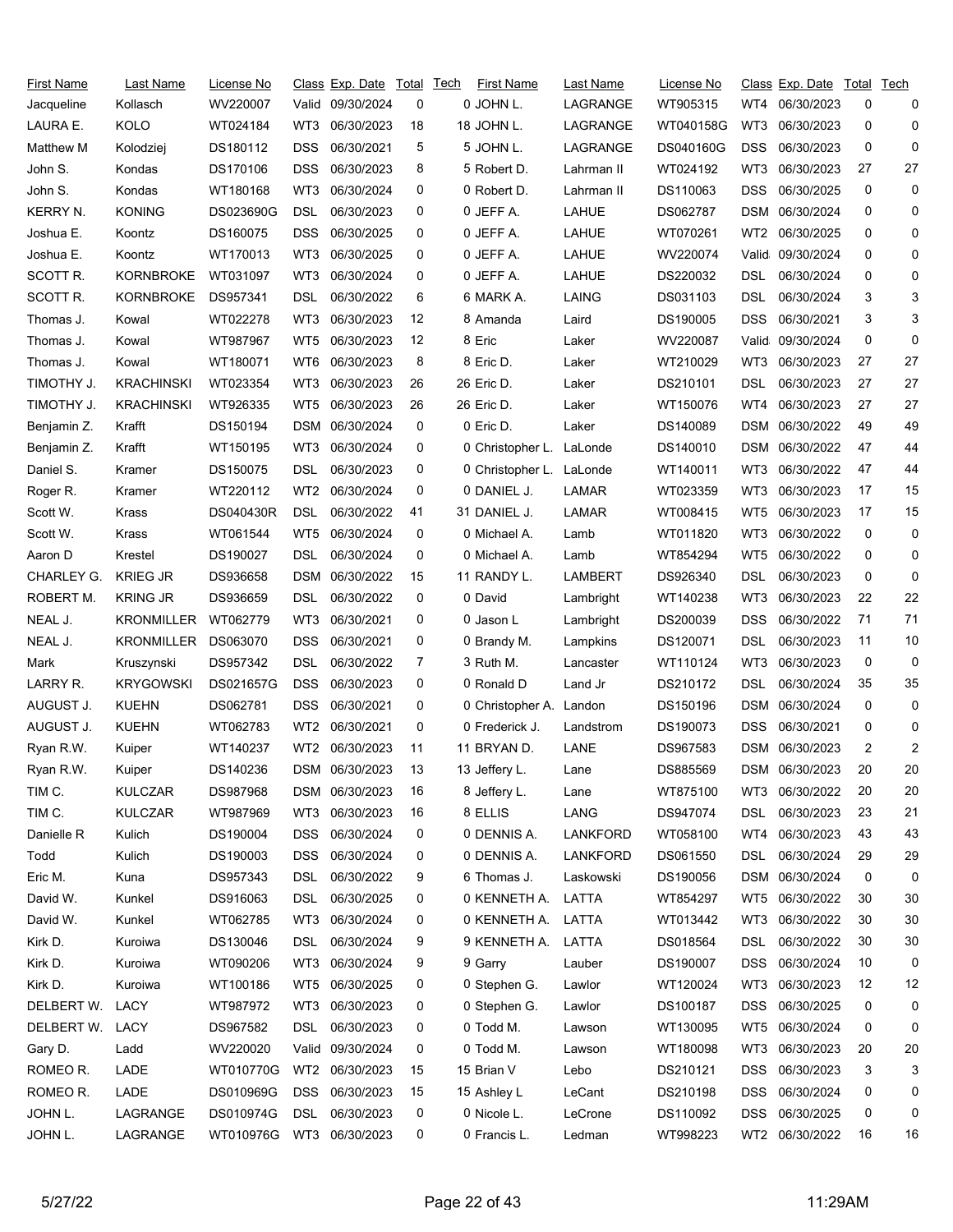| First Name      | Last Name        | License No |                 | Class Exp. Date  | Total        | Tech | First Name     | Last Name       | License No |                 | <u>Class</u> Exp. Date | Total | Tech |
|-----------------|------------------|------------|-----------------|------------------|--------------|------|----------------|-----------------|------------|-----------------|------------------------|-------|------|
| Francis L.      | Ledman           | DS998224   | DSL             | 06/30/2022       | 16           |      | 16 Bernard W.  | Linne           | WT926344   | WT2             | 06/30/2023             | 19    | 19   |
| ALLAN S.        | <b>LEE</b>       | DS967585   | DSL             | 06/30/2023       | 3            |      | 3 Bernard W.   | Linne           | DS916074   | DSL             | 06/30/2022             | 19    | 19   |
| PAUL M.         | LEE              | WT070263   | WT3             | 06/30/2022       | 0            |      | 0 Brett A      | Linville        | DS190078   | DSM             | 06/30/2024             | 0     | 0    |
| PAUL M.         | LEE              | DS070265   | DSL             | 06/30/2022       | 0            |      | 0 Brandon J.H. | Litmer          | WT090058   | WT6             | 06/30/2023             | 21    | 21   |
| Richard         | Lee              | DS130047   | <b>DSS</b>      | 06/30/2024       | 4            |      | 4 Brandon J.H. | Litmer          | DS080219   | DSM             | 06/30/2023             | 26    | 26   |
| Richard         | Lee              | WT130048   | WT2             | 06/30/2024       | 4            |      | 4 Lance A.     | Little          | DS031895   | DSL             | 06/30/2024             | 0     | 0    |
| SCOTT A.        | <b>LEE</b>       | WT040240   | WT3             | 06/30/2025       | 0            |      | 0 Lance A.     | Little          | WT200007   | WT <sub>2</sub> | 06/30/2022             | 16    | 16   |
| Kyle W          | Leech            | DS180166   | <b>DSS</b>      | 06/30/2024       | 0            |      | 0 CHARLES E.   | LITZKOW         | DS072146   | DSL             | 06/30/2022             | 36    | 36   |
| Rickey G.       | Leech            | WT090057   | WT2             | 06/30/2023       | 0            |      | 0 MARK E.      | <b>LLOYD</b>    | WT987974   | WT5             | 06/30/2023             | 0     | 0    |
| Rickey G.       | Leech            | DS090160   | DSM             | 06/30/2024       | 0            |      | 0 MARK E.      | <b>LLOYD</b>    | WT023367   | WT3             | 06/30/2023             | 0     | 0    |
| TIMOTHY A.      | LEER             | DS058102   | DSS             | 06/30/2023       | 7            |      | 7 MARK E.      | <b>LLOYD</b>    | WT905318   | WT <sub>2</sub> | 06/30/2023             | 0     | 0    |
| TIMOTHY A.      | LEER             | WT058104   | WT3             | 06/30/2023       | 0            |      | 0 Thomas R     | Lloyd           | DS210192   | <b>DSM</b>      | 06/30/2024             | 13    | 13   |
| Justin L        | Legg             | WT200081   | WT5             | 06/30/2025       | 0            |      | 0 Thomas R     | Lloyd           | WT210191   | WT <sub>2</sub> | 06/30/2024             | 13    | 13   |
| STEPHEN A.      | LEGG             | WT021275   | WT3             | 06/30/2023       | 14           |      | 14 Vivyan J    | Lloyd           | WT210058   | WT <sub>1</sub> | 06/30/2023             | 3     | 3    |
| W. Jeff         | Lehman           | DS957349   | DSM             | 06/30/2022       | 17           |      | 17 COREY S.    | <b>LOCASCIO</b> | DS031111   | DSL             | 06/30/2024             | 5     | 5    |
| ROBERT G.       | LEIBLE           | WT022301   | WT3             | 06/30/2023       | 18           |      | 18 Scott       | Lods            | DS170113   | DSS             | 06/30/2023             | 0     | 0    |
| ROBERT G.       | <b>LEIBLE</b>    | WT967586   | WT5             | 06/30/2023       | 18           |      | 18 Mandy L.    | Loftus          | WT180102   | WT <sub>2</sub> | 06/30/2021             | 14    | 10   |
| <b>KERRY A.</b> | <b>LEITCH</b>    | WT020375G  | WT <sub>1</sub> | 06/30/2023       | 0            |      | 0 Mandy L.     | Loftus          | DS200079   | DSM             | 06/30/2022             | 0     | 0    |
| <b>KERRY A.</b> | <b>LEITCH</b>    | DS010866G  | <b>DSS</b>      | 06/30/2023       | 0            |      | 0 Michael A    | Logsdon         | WT170129   | WT2             | 06/30/2023             | 0     | 0    |
| PAUL            | <b>LEITER</b>    | DS020201G  | <b>DSS</b>      | 06/30/2023       | 0            |      | 0 Michael A    | Logsdon         | DS170121   | DSM             | 06/30/2023             | 0     | 0    |
| PAUL            | <b>LEITER</b>    | WT020203G  | WT <sub>2</sub> | 06/30/2023       | 0            |      | 0 I. Lee       | Lohman          | WT180116   | WT2             | 06/30/2024             | 9     | 9    |
| Gregory E       | Leitzman         | DS180036   | <b>DSS</b>      | 06/30/2023       | 0            |      | 0 I. Lee       | Lohman          | DS050273   | DSL             | 06/30/2023             | 9     | 9    |
| Jason A         | Lemaire          | WT200156   | WT3             | 06/30/2023       | 22           |      | 22 Aaron E.    | Long            | DS150041   | <b>DSS</b>      | 06/30/2023             | 0     | 0    |
| Jason A         | Lemaire          | DS180156   | DSL             | 06/30/2024       | 6            |      | 6 Bruce A.     | Long            | DS967590   | DSL             | 06/30/2023             | 14    | 14   |
| Christian T.    | Lentz            | DS150197   | DSL             | 06/30/2024       | 0            |      | 0 DONALD L.    | <b>LONG</b>     | WT043595   | WT3             | 06/30/2022             | 0     | 0    |
| ROBERT L.       | LEONARD          | DS031889   | DSS.            | 06/30/2024       | 0            |      | 0 DONALD L.    | <b>LONG</b>     | DS031901   | DSS             | 06/30/2024             | 0     | 0    |
| Samuel S.       | Lesjak           | DS160009   | <b>DSS</b>      | 06/30/2023       | 0            |      | 0 Joshua N     | Longest         | DS190085   | DSM             | 06/30/2024             | 0     | 0    |
| Joe             | Lester           | WT180029   | WT3             | 06/30/2023       | 0            |      | 0 Joshua N     | Longest         | WT190103   | WT3             | 06/30/2024             | 0     | 0    |
| Gene A          | Leuck            | DS200113   | DSS             | 06/30/2023       | 3            |      | 3 David A.     | Longfellow      | DS050275   | DSL             | 06/30/2023             | 25    | 25   |
| DANIEL R.       | LEWIS            | WT210060   | WT1             | 06/30/2023       | 10           |      | 10 David A.    | Longfellow      | WT018074   | WT3             | 06/30/2025             | 0     | 0    |
| DANIEL R.       | <b>LEWIS</b>     | WT210061   | WT1             | 06/30/2023       | 10           |      | 10 Kevin A     | Longson         | DS210185   | DSS             | 06/30/2024             | 3     | 3    |
| DANIEL R.       | <b>LEWIS</b>     | DS031893   |                 | DSS 06/30/2024   | $\mathbf{0}$ |      | 0 Frank        | Lonigro III     | DS220044   |                 | DSS 06/30/2024         | 3     | 3    |
| Jason R.        | Lewis            | DS957351   | DSL             | 06/30/2025       | 0            |      | 0 Enrique A.   | Lopez           | WT180058   | WT3             | 06/30/2023             | 0     | 0    |
| Jason R.        | Lewis            | WT967587   | WT2             | 06/30/2023       | 19           |      | 13 Gabriel J.  | Lopez           | WT190159   | WT5             | 06/30/2025             | 5     | 5    |
| Jon G.          | Lewis            | DS120188   | DSL             | 06/30/2024       | 0            |      | 0 Gabriel J.   | Lopez           | DS180145   | <b>DSL</b>      | 06/30/2024             | 8     | 8    |
| MICHAEL L.      | <b>LEWIS</b>     | DS024194   |                 | DSM 06/30/2023   | 26           |      | 26 Harold L.   | Lorenzo         | DS220048   | DSM             | 06/30/2024             | 0     | 0    |
| MICHAEL L.      | <b>LEWIS</b>     | WT031109   | WT3             | 06/30/2024       | 0            |      | 0 Michel D     | Loshe           | DS210131   | <b>DSS</b>      | 06/30/2024             | 3     | 3    |
| Larry           | lewison          | WV220130   |                 | Valid 09/30/2024 | 0            |      | 0 JEFFREY T.   | <b>LOVELESS</b> | WT031113   | WT3             | 06/30/2024             | 5     | 5    |
| William P.      | Ley              | WT844117   | WT3             | 06/30/2023       | 0            |      | 0 Robert O.    | Lovell          | DS885578   | DSL             | 06/30/2023             | 4     | 4    |
| William P.      | Ley              | DS833839   |                 | DSM 06/30/2022   | 13           |      | 13 Robert O.   | Lovell          | WT885579   | WT3             | 06/30/2023             | 4     | 4    |
| Bradley J.      | Lillpop          | DS040244   | DSL             | 06/30/2022       | 40           |      | 34 Robert O.   | Lovell          | WT140092   | WT5             | 06/30/2022             | 11    | 11   |
| Bradley J.      | Lillpop          | WT040246   | WT2             | 06/30/2022       | 40           |      | 34 Carrie E    | Lowe            | WT190145   | WT3             | 06/30/2022             | 22    | 22   |
| Bradley J.      | Lillpop          | WT062795   | WT3             | 06/30/2024       | 14           |      | 14 Carrie E    | Lowe            | DS220106   | <b>DSL</b>      | 06/30/2024             | 0     | 0    |
| Ken             | Limerick         | DS200142   | DSS.            | 06/30/2023       | 3            |      | 3 Kevin J      | Lowe            | DS180142   | DSL             | 06/30/2024             | 10    | 10   |
| Christopher     | Limiac           | WV220025   |                 | Valid 09/30/2024 | 0            |      | 0 JAMES A.     | <b>LOWHORN</b>  | DS210162   | <b>DSL</b>      | 06/30/2024             | 0     | 0    |
| Matthew E.      | Limpert          | DS140239   | DSL             | 06/30/2023       | 6            |      | 0 JAMES A.     | LOWHORN         | DS936670   | DSM             | 06/30/2022             | 4     | 3    |
| ROBERT C.       | <b>LINDEMANN</b> | WT936665   | WT2             | 06/30/2022       | 0            |      | 0 JAMES A.     | <b>LOWHORN</b>  | WT011862   | WT3             | 06/30/2022             | 4     | 3    |
| TIMOTHY C.      | LINDEWALD        | WT007788   | WT3             | 06/30/2023       | 22           |      | 22 JAMES A.    | <b>LOWHORN</b>  | WT998119   | WT5             | 06/30/2022             | 1     | 0    |
| TIMOTHY C.      | <b>LINDEWALD</b> | DS007789   |                 | DSM 06/30/2023   | 26           |      | 26 James R.    | Loyd            | DS100188   | DSL             | 06/30/2022             | 29    | 29   |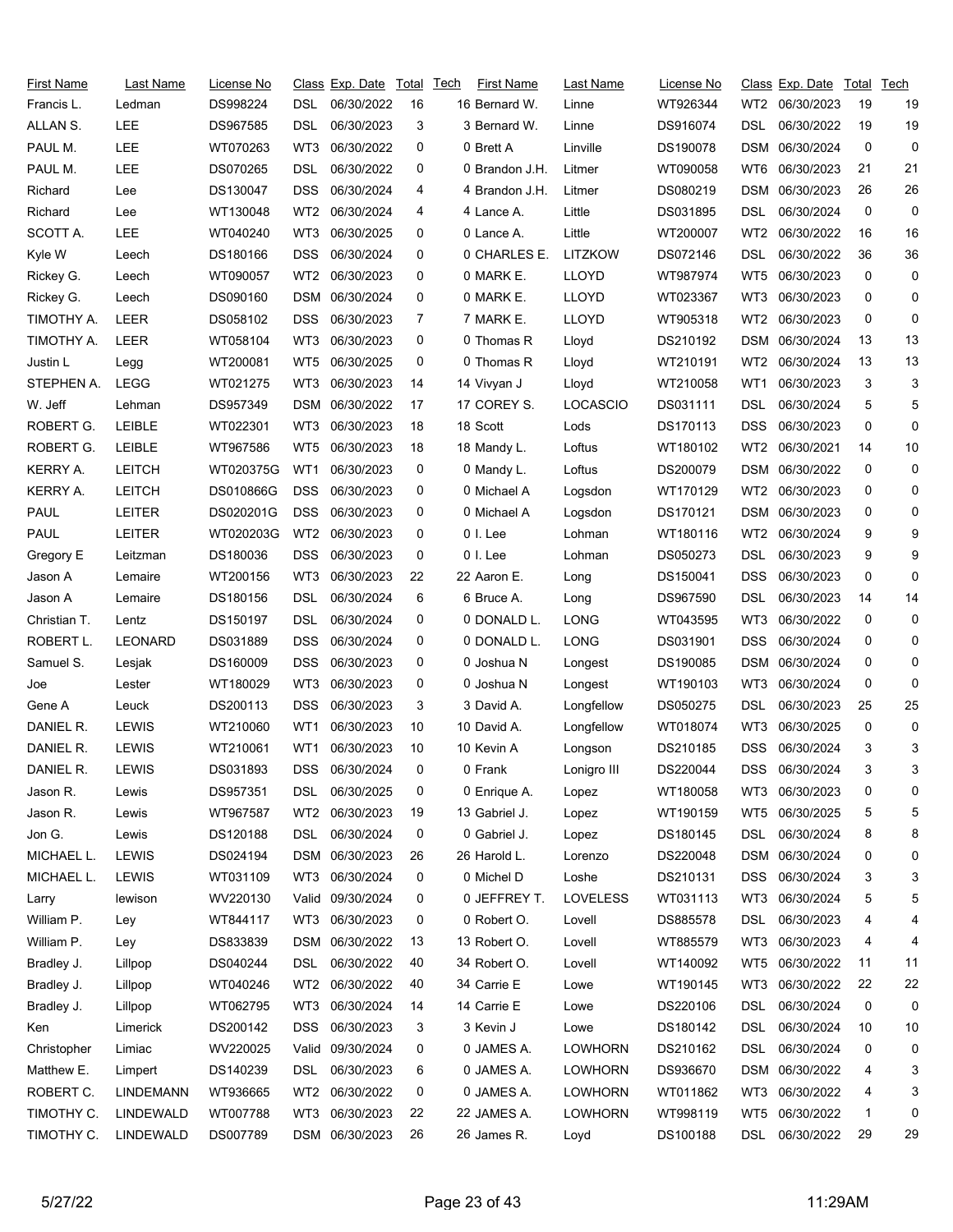| First Name | Last Name        | License No |                 | Class Exp. Date | Total | <b>Tech</b> | <b>First Name</b> | Last Name        | License No |                 | Class Exp. Date | Total | Tech |
|------------|------------------|------------|-----------------|-----------------|-------|-------------|-------------------|------------------|------------|-----------------|-----------------|-------|------|
| James R.   | Loyd             | WT100189   | WT3             | 06/30/2022      | 29    |             | 29 BRIAN J.       | <b>MARCINIAK</b> | WT987977   | WT5             | 06/30/2023      | 3     | 3    |
| Jeremy L.  | Lucas            | DS058110   | DSL             | 06/30/2023      | 18    |             | 18 BRIAN J.       | <b>MARCINIAK</b> | WT022323   | WT3             | 06/30/2023      | 3     | 3    |
| Jeremy L.  | Lucas            | WT150080   | WT5             | 06/30/2023      | 18    |             | 18 Eric P.        | Marcum           | DS130158   | <b>DSM</b>      | 06/30/2022      | 15    | 15   |
| ROBERT H.  | <b>LUCAS</b>     | WT031905   | WT2             | 06/30/2021      | 12    |             | 10 Eric P.        | Marcum           | WT130159   | WT2             | 06/30/2022      | 15    | 15   |
| ROBERT H.  | <b>LUCAS</b>     | DS040252   | DSL             | 06/30/2022      | 0     |             | 0 JIM H.          | <b>MARCUM</b>    | DS024214   | <b>DSS</b>      | 06/30/2023      | 0     | 0    |
| Richard W. | Lunsford         | WT090161   | WT3             | 06/30/2024      | 0     |             | 0 JIM H.          | <b>MARCUM</b>    | WT024216   | WT3             | 06/30/2023      | 0     | 0    |
| MICHAEL E. | LUPER II         | DS063072   | DSL             | 06/30/2024      | 4     |             | 0 Michael N.      | Maringer         | WT090001   | WT5             | 06/30/2023      | 0     | 0    |
| WILLIAM E. | <b>LUSH</b>      | DS008421   | DSM             | 06/30/2023      | 7     |             | 7 JAMES F.        | <b>MARKET</b>    | DS967598   | DSL             | 06/30/2023      | 15    | 15   |
| WILLIAM E. | <b>LUSH</b>      | WT008423   | WT2             | 06/30/2023      | 7     |             | 7 JAMES F.        | <b>MARKET</b>    | WT967599   | WT5             | 06/30/2023      | 15    | 15   |
| Randy      | Lusk             | WV220161   | Valid           | 09/30/2024      | 0     |             | 0 JAMES F.        | <b>MARKET</b>    | WT022456   | WT3             | 06/30/2023      | 15    | 15   |
| Russ L.    | Luthy            | WV220035   | Valid           | 09/30/2024      | 0     |             | 0 BRIAN D.        | <b>MARKLEY</b>   | WT998233   | WT3             | 06/30/2022      | 0     | 0    |
| Russ L.    | Luthy            | DS998107   | DSM             | 06/30/2022      | 39    |             | 39 BRIAN D.       | <b>MARKLEY</b>   | DS062805   | DSL             | 06/30/2024      | 0     | 0    |
| Russ L.    | Luthy            | WT120073   | WT3             | 06/30/2023      | 11    |             | 11 Christopher A. | Marks            | WT100192   | WT2             | 06/30/2022      | 9     | 8    |
| RICHARD D. | LUTZ             | WT864510   | WT3             | 06/30/2023      | 0     |             | 0 Christopher A.  | Marks            | DS100072   | DSL             | 06/30/2022      | 9     | 8    |
| Brody      | Lynn             | WV220144   | Valid           | 09/30/2024      | 0     |             | 0 Gregory S.      | Marks            | WT140094   | WT3             | 06/30/2022      | 30    | 30   |
| Jay R.     | Lynn             | DS080220   | DSS             | 06/30/2023      | 7     |             | 7 Gregory S.      | Marks            | DS150081   | DSL             | 06/30/2023      | 30    | 30   |
| Jay R.     | Lynn             | WT080221   | WT2             | 06/30/2023      | 7     |             | 7 Steve W.        | Marquart         | WT018566   | WT2             | 06/30/2025      | 0     | 0    |
| ANDREW T.  | <b>LYONS</b>     | WT967596   | WT3             | 06/30/2023      | 22    |             | 22 Steve W.       | Marquart         | DS008427   | DSM             | 06/30/2023      | 22    | 22   |
| ANDREW T.  | <b>LYONS</b>     | DS967597   | DSL             | 06/30/2023      | 22    |             | 22 Rosendo        | Marquez III      | DS100193   | DSL             | 06/30/2022      | 8     | 8    |
| ANDREW T.  | <b>LYONS</b>     | WT008424   | WT <sub>5</sub> | 06/30/2023      | 22    |             | 22 KENNY E.       | <b>MARQUIS</b>   | DS024218   | <b>DSS</b>      | 06/30/2023      | 8     | 8    |
| Jeffrey H. | Mace             | DS120189   | DSS             | 06/30/2024      | 10    |             | 10 KENNY E.       | <b>MARQUIS</b>   | WT031909   | WT3             | 06/30/2024      | 3     | 3    |
| Anthony D. | Mack             | DS110064   | DSS             | 06/30/2022      | 0     |             | 0 Jose' R.        | Marroquin        | WT018090   | WT5             | 06/30/2022      | 10    | 10   |
| Charles A. | Mack             | WT926349   | WT3             | 06/30/2023      | 11    |             | 11 Jose' R.       | Marroquin        | WT040448   | WT3             | 06/30/2022      | 10    | 10   |
| Charles A. | Mack             | DS915978   | <b>DSM</b>      | 06/30/2025      | 0     |             | 0 Angela L        | Marshall         | DS220033   | <b>DSS</b>      | 06/30/2024      | 3     | 3    |
| Rebecca    | Mack             | DS210099   | DSS             | 06/30/2023      | 3     |             | 3 Angela L        | Marshall         | DS220034   | <b>DSS</b>      | 06/30/2024      | 3     | 3    |
| Rebecca    | Mack             | DS210100   | DSS             | 06/30/2023      | 3     |             | 3 Angela L        | Marshall         | DS220035   | DSS             | 06/30/2024      | 3     | 3    |
| Jeff       | Maddux           | DS090002   | DSL             | 06/30/2023      | 20    |             | 18 Shawn E.       | Marshall         | WT150198   | WT <sub>2</sub> | 06/30/2024      | 3     | 3    |
| Norman J.  | Maddux           | DS100071   | DSS             | 06/30/2022      | 32    |             | 32 Shawn E.       | Marshall         | DS160039   | DSL             | 06/30/2025      | 0     | 0    |
| Norman J.  | Maddux           | WT110065   | WT4             | 06/30/2022      | 31    |             | 31 Aldona I.      | Martin           | DS140241   | DSS             | 06/30/2023      | 6     | 6    |
| RICHARD S. | <b>MADEKA</b>    | WT050277   | WT5             | 06/30/2023      | 3     |             | 3 ANGELA K.       | <b>MARTIN</b>    | DS062807   | DSL             | 06/30/2024      | 4     | 4    |
| Patrick J. | Maher            | WT130096   | WT3             | 06/30/2024      | 7     |             | 7 Christian J     | Martin           | DS190142   | DSL             | 06/30/2025      | 0     | 0    |
| Patrick J. | Maher            | DS058112   | <b>DSL</b>      | 06/30/2023      | 19    |             | 19 Christopher L. | Martin           | WT150082   |                 | WT3 06/30/2023  | 20    | 20   |
| Dennis G.  | Mahoney          | WT976934   | WT3             | 06/30/2022      | 5     |             | 5 Darrin          | Martin           | DS220030   | <b>DSS</b>      | 06/30/2024      | 3     | 3    |
| Dennis G.  | Mahoney          | DS976935   | DSM             | 06/30/2022      | 5     |             | 5 Ethan A.        | Martin           | DS150199   | <b>DSL</b>      | 06/30/2021      | 4     | 4    |
| John M.    | Mahoney Jr       | WT998230   | WT3             | 06/30/2022      | 22    |             | 10 Ethan A.       | Martin           | WT180123   | WT3             | 06/30/2021      | 4     | 4    |
| John M.    | Mahoney Jr       | DS998231   | DSL             | 06/30/2022      | 22    |             | 10 Jacob E.       | Martin           | WT140242   | WT2             | 06/30/2023      | 0     | 0    |
| David C.   | Mains            | DS140015   |                 | DSM 06/30/2022  | 25    |             | 25 John D.        | Martin           | DS160026   | DSS.            | 06/30/2024      | 0     | 0    |
| David B.   | Majewski         | WT018082   | WT3             | 06/30/2025      | 0     |             | 0 Marty L.        | Martin           | WT976936   | WT3             | 06/30/2022      | 27    | 27   |
| David B.   | Majewski         | DS018084   | DSL             | 06/30/2025      | 0     |             | 0 Marty L.        | Martin           | DS976937   | DSM             | 06/30/2022      | 27    | 27   |
| Nicholas   | Makowski         | DS190028   | <b>DSS</b>      | 06/30/2024      | 0     |             | 0 Michael A       | Martin           | DS200036   | <b>DSS</b>      | 06/30/2025      | 0     | 0    |
| Michael R. | Malicoat         | WT170056   | WT5             | 06/30/2022      | 0     |             | 0 Phillip D.      | Martin           | WT100194   | WT3             | 06/30/2022      | 0     | 0    |
| Lewis A.   | Mallory          | DS100191   | DSL             | 06/30/2025      | 0     |             | 0 Phillip D.      | Martin           | DS031025G  | <b>DSS</b>      | 06/30/2023      | 0     | 0    |
| EDWARD G.  | MALONE JR        | WT018086   | WT3             | 06/30/2022      | 31    |             | 31 RICHARD K.     | <b>MARTIN</b>    | WT012833   | WT3             | 06/30/2025      | 0     | 0    |
| EDWARD G.  | <b>MALONE JR</b> | WT021281   | WT5             | 06/30/2023      | 13    |             | 13 RICHARD K.     | <b>MARTIN</b>    | DS998234   | DSL             | 06/30/2025      | 0     | 0    |
| EDWARD G.  | <b>MALONE JR</b> | DS008425   | DSL             | 06/30/2023      | 13    |             | 13 RICHARD K.     | <b>MARTIN</b>    | WT998120   | WT5             | 06/30/2025      | 0     | 0    |
| SCOTT D.   | MANLEY           | WT008426   | WT2             | 06/30/2023      | 9     |             | 9 Robert A        | Martin           | WT200131   | WT3             | 06/30/2023      | 23    | 23   |
| SCOTT D.   | <b>MANLEY</b>    | DS007790   | DSL             | 06/30/2023      | 9     |             | 9 Robert A        | Martin           | DS200132   | DSM             | 06/30/2023      | 23    | 23   |
| SCOTT D.   | <b>MANLEY</b>    | WT058114   | WT3             | 06/30/2023      | 9     |             | 9 Robert A        | Martin           | WT190075   | WT <sub>2</sub> | 06/30/2021      | 23    | 23   |
| Lawrence S | Marchbanks       | WT220004   | WT1             | 06/30/2024      | 3     |             | 3 James           | Martinez         | DS976938   |                 | DSL 06/30/2022  | 7     | 7    |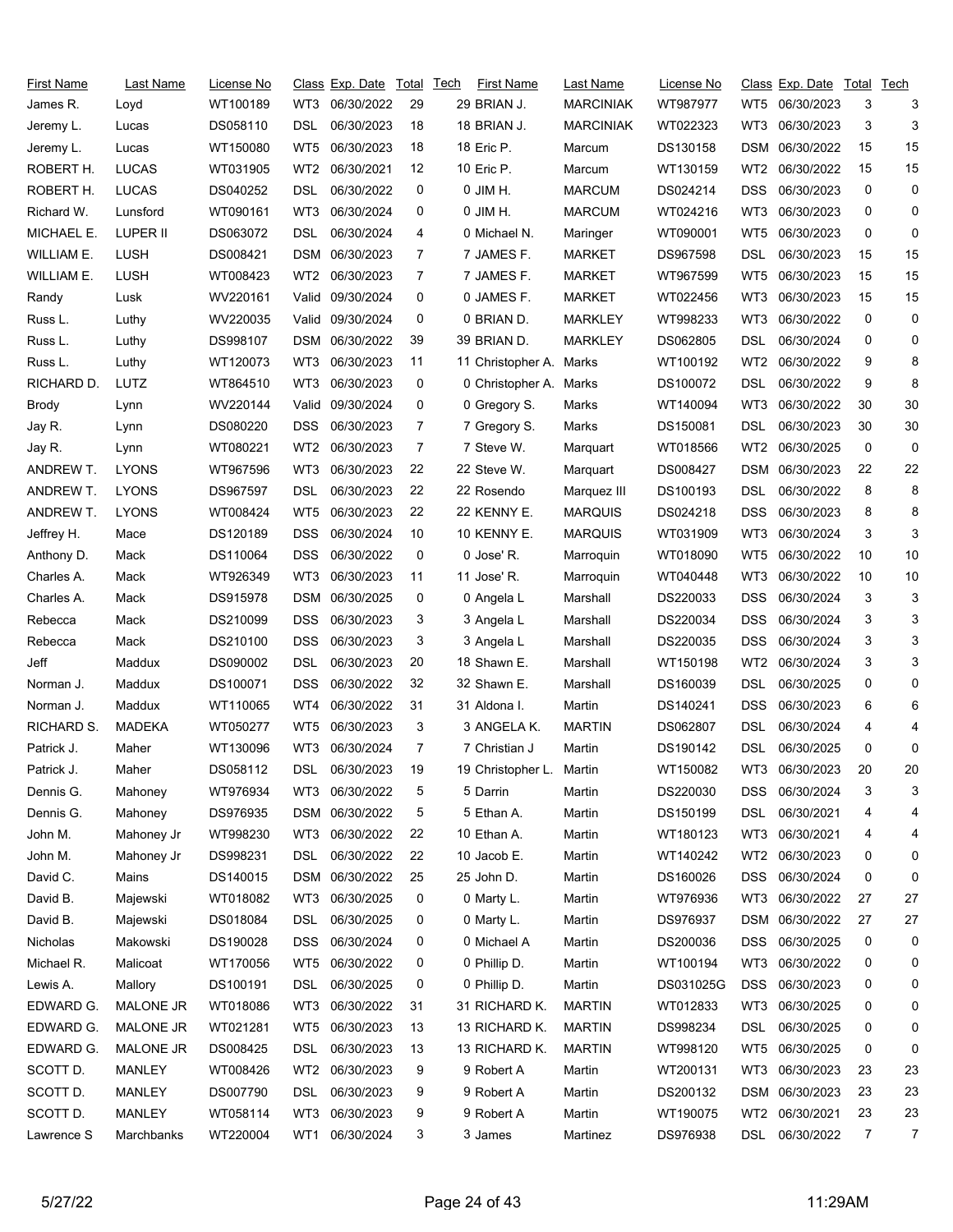| <b>First Name</b>   | Last Name         | <u>License No</u> |                 | Class Exp. Date | Total | Tech | First Name       | Last Name        | License No       |                 | <u>Class</u> Exp. Date | Total | Tech           |
|---------------------|-------------------|-------------------|-----------------|-----------------|-------|------|------------------|------------------|------------------|-----------------|------------------------|-------|----------------|
| Luis                | Martinez          | DS100103          | DSL             | 06/30/2022      | 14    |      | 12 Joshua F.     | McClung          | DS210207         | DSL             | 06/30/2024             | 0     | 0              |
| Luis                | Martinez          | WT100137          | WT5             | 06/30/2022      | 9     |      | 9 DOUGLAS C.     | <b>McCLURE</b>   | <b>DS057060G</b> | DSS             | 06/30/2023             | 0     | 0              |
| John A.             | Mascari           | WT998236          | WT3             | 06/30/2022      | 22    |      | 11 DOUGLAS C.    | McCLURE          | DS057063G        | DSS             | 06/30/2023             | 0     | 0              |
| John A.             | Mascari           | DS916079          | DSL             | 06/30/2022      | 21    |      | 11 William David | McClure II       | WT120039         | WT2             | 06/30/2023             | 0     | 0              |
| John A.             | Mascari           | WT130161          | WT5             | 06/30/2022      | 21    |      | 11 Johnathon S.  | McConnell        | DS200162         | DSL             | 06/30/2023             | 37    | 37             |
| F. Anthony          | Masingo           | DS976939          | DSM             | 06/30/2025      | 0     |      | 0 Johnathon S.   | McConnell        | WT180144         | WT3             | 06/30/2024             | 8     | 8              |
| David               | Mason             | WT885426          | WT5             | 06/30/2022      | 0     |      | 0 William C      | <b>McCormick</b> | DS200137         | DSL             | 06/30/2023             | 35    | 35             |
| David               | Mason             | WT012851          | WT3             | 06/30/2022      | 0     |      | 0 Benjamin T.    | McCory           | DS150203         | DSL             | 06/30/2024             | 18    | 12             |
| Lloyd               | Mast              | DS110129          | DSS             | 06/30/2023      | 0     |      | 0 Jordan D       | McCoskey         | DS220096         | DSM             | 06/30/2024             | 35    | 35             |
| Lloyd               | Mast              | DS150024          | <b>DSS</b>      | 06/30/2023      | 0     |      | 0 Jordan D       | McCoskey         | WV220131         |                 | Valid 09/30/2024       | 35    | 35             |
| ROBERT I.           | <b>MATHAS</b>     | WT020658G         | WT <sub>2</sub> | 06/30/2023      | 5     |      | 0 Guy A.         | McDaniels        | WT012871         | WT3             | 06/30/2022             | 40    | 28             |
| ROBERT I.           | <b>MATHAS</b>     | DS020670G         | <b>DSS</b>      | 06/30/2023      | 5     |      | 0 Guy A.         | McDaniels        | WT957357         | WT5             | 06/30/2022             | 40    | 28             |
| Lisa D.             | Mathena           | WT072378          | WT3             | 06/30/2022      | 27    |      | 22 Guy A.        | McDaniels        | DS957358         | DSL             | 06/30/2022             | 40    | 28             |
| Lisa D.             | Mathena           | DS150083          | DSL.            | 06/30/2023      | 6     |      | 6 Bryan P.       | McDonald         | DS170082         | DSL             | 06/30/2023             | 7     | $\overline{7}$ |
| Robert L            | Mathess           | DS190137          | DSS             | 06/30/2022      | 3     |      | 3 STEVE          | <b>MCDONALD</b>  | DS058140         | DSS             | 06/30/2023             | 0     | 0              |
| Dustin B.           | Matlock           | WT140243          | WT5             | 06/30/2023      | 15    |      | 13 STEVE         | <b>MCDONALD</b>  | WT061566         | WT3             | 06/30/2021             | 25    | 25             |
| Dustin B.           | Matlock           | DS170134          | DSL             | 06/30/2023      | 15    |      | 13 THOMAS O.     | MCELHANEY        | DS947088         |                 | DSM 06/30/2023         | 0     | 0              |
| MARK A.             | <b>MATLOCK</b>    | DS018098          | DSL             | 06/30/2025      | 0     |      | 0 THOMAS O.      | MCELHANEY        | WT947089         | WT2             | 06/30/2023             | 0     | 0              |
| MICHELLE A.         | MATTINGLY         | DS062409G         | <b>DSS</b>      | 06/30/2023      | 0     |      | 0 Bruce L.       | McElheny         | WT210092         | WT3             | 06/30/2023             | 30    | 30             |
| Donald L.           | Mattingly III     | DS130050          | DSM             | 06/30/2024      | 11    |      | 9 Bruce L.       | McElheny         | DS210109         | DSM             | 06/30/2023             | 30    | 30             |
| Donald L.           | Mattingly III     | WT130051          | WT2             | 06/30/2024      | 11    |      | 9 Michael L.     | McFadden, Sr.    | WT875427         | WT3             | 06/30/2022             | 0     | 0              |
| Michael             | Mauk              | WV220109          | Valid           | 09/30/2024      | 6     |      | 6 Michael L.     | McFadden, Sr.    | DS875110         | DSL             | 06/30/2022             | 0     | 0              |
| Michael J           | Mauk              | WT190134          | WT3             | 06/30/2025      | 0     |      | 0 Dana N.        | McGill           | DS023808G        | DSS             | 06/30/2023             | 0     | 0              |
| Michael J           | Mauk              | DS190061          | DSS             | 06/30/2024      | 11    |      | 11 Dana N.       | <b>McGill</b>    | WT031626G        | WT <sub>2</sub> | 06/30/2023             | 0     | 0              |
| Andy D.             | Maxwell           | DS120076          | DSL             | 06/30/2023      | 4     |      | 2 Dana N.        | <b>McGill</b>    | DS031628G        | DSS             | 06/30/2023             | 0     | 0              |
| Greg A.             | McAdams           | DS976941          |                 | DSM 06/30/2022  | 0     |      | 0 Dana N.        | McGill           | WT031660G        | WT2             | 06/30/2023             | 0     | 0              |
| Greg A.             | McAdams           | WT957356          | WT3             | 06/30/2022      | 0     |      | 0 Joshua R.      | McGinn           | WT210114         | WT5             | 06/30/2023             | 0     | 0              |
| Steven P.           | McAfee            | WT130052          | WT3             | 06/30/2024      | 0     |      | 0 Bob            | <b>McGinnis</b>  | DS200164         | DSS             | 06/30/2023             | 3     | 3              |
| Steven P.           | McAfee            | DS160089          | DSL             | 06/30/2022      | 28    |      | 26 Adam G        | McHenry          | WT200020         | WT <sub>2</sub> | 06/30/2022             | 9     | 9              |
| GREGORY A.          | <b>MCANINCH</b>   | WT072154          | WT2             | 06/30/2025      | 0     |      | 0 Adam G         | McHenry          | DS200021         | DSS             | 06/30/2022             | 9     | 9              |
| GREGORY A. MCANINCH |                   | DS072374          | DSS.            | 06/30/2025      | 0     |      | 0 Adam G         | McHenry          | DS200022         | DSS             | 06/30/2022             | 9     | 9              |
| Randy               | McBee             | WT220025          |                 | WT1 06/30/2024  | 3     |      | 3 Adam G         | McHenry          | WT200023         |                 | WT2 06/30/2022         | g     | Я              |
| John W.             | <b>McBRIDE</b>    | DS925947          | DSL.            | 06/30/2023      | 10    |      | 10 Kristin       | McIntire         | DS210097         | DSS             | 06/30/2023             | 3     | 3              |
| JOHN W.             | <b>McBRIDE</b>    | WT925948          | WT5             | 06/30/2023      | 10    |      | 10 Kristin       | McIntire         | DS210098         | DSS.            | 06/30/2023             | 3     | 3              |
| JOHN W.             | <b>McBRIDE</b>    | WT022339          | WT3             | 06/30/2023      | 10    |      | 10 Kristin       | McIntire         | DS210116         | <b>DSS</b>      | 06/30/2023             | 3     | 3              |
| Michael S.          | McCalment         | DS090162          | DSL.            | 06/30/2024      | 7     |      | 7 KENNETH M.     | <b>McINTOSH</b>  | WT823640         | WT2             | 06/30/2023             | 0     | 0              |
| Kevin B.            | McCammack         | WT090059          | WT3             | 06/30/2023      | 0     |      | 0 KENNETH M.     | <b>McINTOSH</b>  | DS823641         | DSL             | 06/30/2023             | 0     | 0              |
| Kevin B.            | McCammack         | DS110206          | DSL.            | 06/30/2023      | 0     |      | 0 Larry W.       | McIntosh         | WT040256         | WT3             | 06/30/2025             | 0     | 0              |
| Kevin B.            | McCammack         | WT140096          | WT5             | 06/30/2022      | 8     |      | 8 Larry W.       | McIntosh         | DS018100         | DSL             | 06/30/2025             | 0     | 0              |
| Jordan L            | McCammon          | DS220093          |                 | DSM 06/30/2024  | 0     |      | 0 Larry W.       | McIntosh         | WT018607         | WT5             | 06/30/2025             | 0     | 0              |
| Gary R.             | McCandless        | DS976943          |                 | DSM 06/30/2022  | 3     |      | 3 THOMAS A.      | <b>MCINTURFF</b> | WT022763         | WT3             | 06/30/2023             | 20    | 20             |
| Timothy L.          | <b>McCandless</b> | WT150201          | WT2             | 06/30/2024      | 24    |      | 14 THOMAS A.     | <b>MCINTURFF</b> | WT905330         | WT5             | 06/30/2023             | 20    | 20             |
| Timothy L.          | McCandless        | DS190036          | DSL             | 06/30/2024      | 24    |      | 14 NEAL L.       | McKEE            | WT915418         | WT5             | 06/30/2022             | 54    | 54             |
| Eric D.             | McCartney         | DS190040          |                 | DSM 06/30/2024  | 10    |      | 10 NEAL L.       | McKEE            | DS925946         | DSL             | 06/30/2023             | 28    | 28             |
| Eric D.             | McCartney         | WT190071          | WT3             | 06/30/2024      | 10    |      | 10 NEAL L.       | McKEE            | WT012882         | WT3             | 06/30/2022             | 54    | 54             |
| Cole <sub>S</sub>   | McClain           | DS200135          |                 | DSM 06/30/2023  | 39    |      | 37 Matthew M.    | McLaughlin       | DS090163         |                 | DSM 06/30/2024         | 16    | 16             |
| Tyler A             | McClain           | DS210182          | <b>DSS</b>      | 06/30/2024      | 7     |      | 7 Matthew M.     | McLaughlin       | WT100073         | WT3             | 06/30/2025             | 0     | 0              |
| Eric J.             | <b>McClees</b>    | DS140008          | <b>DSS</b>      | 06/30/2022      | 15    |      | 13 Jerry L       | McMillan         | DS220098         | <b>DSL</b>      | 06/30/2024             | 0     | 0              |
| Joshua F.           | McClung           | DS150202          |                 | DSM 06/30/2024  | 0     |      | 0 Jason B.       | McMillin         | DS180040         | DSL             | 06/30/2023             | 0     | 0              |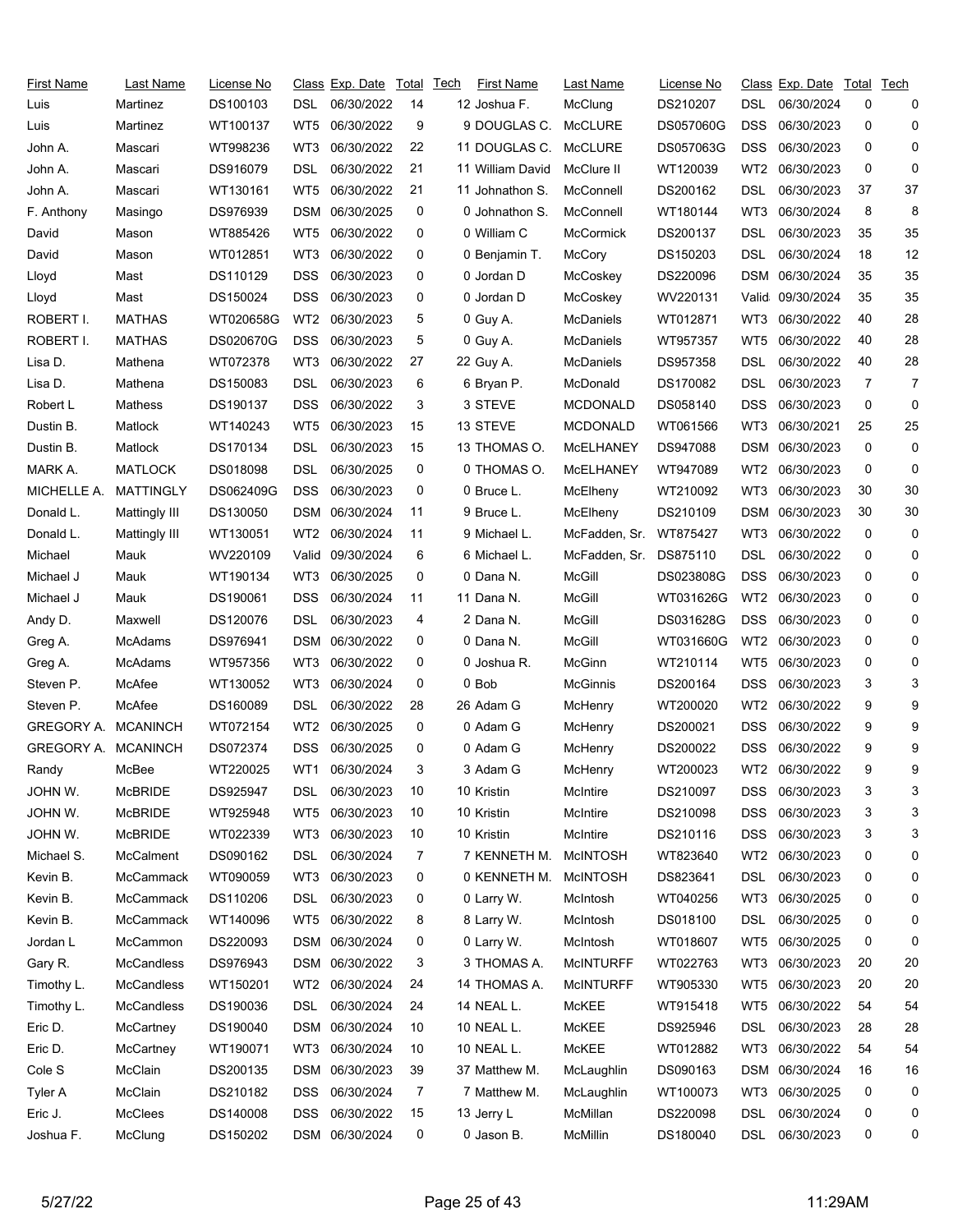| First Name  | Last Name         | License No |                 | Class Exp. Date  | Total | Tech | <b>First Name</b> | Last Name        | License No |                 | Class Exp. Date   | Total        | Tech           |
|-------------|-------------------|------------|-----------------|------------------|-------|------|-------------------|------------------|------------|-----------------|-------------------|--------------|----------------|
| Rene S.     | McNally           | DS140097   | DSS.            | 06/30/2022       | 0     |      | 0 Tony            | Middleton        | DS210009   | DSS             | 06/30/2023        | 0            | 0              |
| Rene S.     | McNally           | WT140098   | WT2             | 06/30/2022       | 0     |      | 0 David R         | Miiller          | DS190029   | DSS             | 06/30/2024        | 0            | 0              |
| Anthony J.  | McNeal            | DS100195   | DSM             | 06/30/2025       | 0     |      | 0 Alex K.         | Mikel            | WV220162   | Valid.          | 09/30/2024        | 0            | 0              |
| Anthony J.  | McNeal            | WT100196   | WT3             | 06/30/2025       | 0     |      | 0 Alex K.         | Mikel            | DS120080   | DSM             | 06/30/2023        | 50           | 44             |
| DON A.      | <b>McNICHOLAS</b> | DS050281   | DSL             | 06/30/2023       | 14    |      | 8 Alex K.         | Mikel            | WT120191   | WT3             | 06/30/2024        | 21           | 21             |
| James       | McNulty           | WV220032   | Valid           | 09/30/2024       | 0     |      | 0 Robert A.       | Miklavcic        | DS170017   | DSS             | 06/30/2022        | 10           | 10             |
| Matthew D.  | McNulty           | DS120079   | DSL.            | 06/30/2023       | 8     |      | 3 BARRY E.        | <b>MILBOURN</b>  | WT030911   | WT5             | 06/30/2021        | 0            | 0              |
| Aaron C     | <b>McRoberts</b>  | DS200126   | DSL             | 06/30/2023       | 0     |      | 0 MIRKO           | <b>MILIVOJAC</b> | DS018569   | DSL             | 06/30/2022        | 0            | 0              |
| RANDALL J.  | McVAY             | WT022474   | WT3             | 06/30/2023       | 27    |      | 27 MIRKO          | <b>MILIVOJAC</b> | WT013466   | WT3             | 06/30/2022        | 0            | 0              |
| RANDALL J.  | McVAY             | WT833860   | WT4             | 06/30/2022       | 43    |      | 43 MIRKO          | <b>MILIVOJAC</b> | WT998240   | WT5             | 06/30/2022        | 0            | 0              |
| RANDALL J.  | McVAY             | WT885590   | WT5             | 06/30/2023       | 27    |      | 27 Brent L.       | Miller           | WT150204   | WT5             | 06/30/2024        | 0            | 0              |
| RANDALL J.  | McVAY             | DS864517   | DSL             | 06/30/2023       | 27    |      | 27 BRIAN P.       | <b>MILLER</b>    | DS987993   | DSL             | 06/30/2023        | 21           | 19             |
| Myron R.    | Meadows           | DS090082   | DSL.            | 06/30/2023       | 0     |      | 0 Brian W.        | Miller           | DS070291   | DSL             | 06/30/2025        | 0            | 0              |
| Stephen     | Meck              | DS976947   |                 | DSM 06/30/2022   | 10    |      | 10 Damen M        | Miller           | DS190039   | DSM             | 06/30/2024        | 7            | $\overline{7}$ |
| Shawn R.    | Medsker           | WT180104   | WT <sub>5</sub> | 06/30/2024       | 90    |      | 90 Damen M        | Miller           | WT190025   | WT3             | 06/30/2024        | 7            | 7              |
| Brienne B.  | Meehan            | DS110066   | DSS             | 06/30/2022       | 15    |      | 15 Dan R.         | Miller           | DS180140   | DSL             | 06/30/2024        | 0            | 0              |
| Brienne B.  | Meehan            | WT110067   | WT2             | 06/30/2022       | 15    |      | 15 Dan R.         | Miller           | WT160087   | WT5             | 06/30/2025        | 0            | 0              |
| Jennifer M. | Mehring           | WT090208   | WT3             | 06/30/2024       | 4     |      | 4 Dan R.          | Miller           | WT180057   | WT3             | 06/30/2023        | 11           | 3              |
| Jennifer M. | Mehring           | DS140244   | DSM             | 06/30/2023       | 7     |      | 7 Dennis A.       | Miller           | WT090164   | WT <sub>2</sub> | 06/30/2024        | 10           | 10             |
| JEFFERY D.  | <b>MEINDERS</b>   | DS976948   | DSL             | 06/30/2022       | 0     |      | 0 Dennis A.       | Miller           | DS090062   | <b>DSS</b>      | 06/30/2023        | 22           | 22             |
| Austin J.   | Meissnest         | WV220028   | Valid           | 09/30/2024       | 0     |      | 0 DENNIS E.       | <b>MILLER</b>    | WT008435   | WT2             | 06/30/2023        | 26           | 12             |
| LESTER D.   | <b>MELTON</b>     | DS947095   | DSL             | 06/30/2023       | 0     |      | 0 DENNIS E.       | <b>MILLER</b>    | DS802333   | DSM             | 06/30/2023        | 26           | 12             |
| ALLEN L.    | <b>MENDEL</b>     | DS864521   | DSL             | 06/30/2023       | 0     |      | 0 DENNIS E.       | MILLER           | DS885596   | DSL             | 06/30/2023        | 26           | 12             |
| ALLEN L.    | <b>MENDEL</b>     | WT864522   | WT5             | 06/30/2023       | 0     |      | 0 Doyle R.        | Miller           | WT110069   | WT4             | 06/30/2022        | 30           | 30             |
| Amy         | Mendoza           | WV220063   | Valid           | 09/30/2025       | 0     |      | 0 GLEN            | <b>MILLER</b>    | WV220157   | Valid           | 09/30/2024        | 6            | 6              |
| Robin L.    | Merchant          | WT061574   | WT3             | 06/30/2024       | 8     |      | 6 Glen C.         | Miller           | DS998241   | DSL             | 06/30/2025        | 0            | 0              |
| Robin L.    | Merchant          | DS061576   | DSL             | 06/30/2024       | 8     |      | 6 Glen C.         | Miller           | WT008436   | WT3             | 06/30/2023        | 34           | 34             |
| Jace M.     | Merkel            | WT170093   | WT4             | 06/30/2023       | 29    |      | 29 Gregg L.       | Miller           | DS008522   | DSL             | 06/30/2023        | 26           | 26             |
| Jace M.     | Merkel            | DS160113   | DSL             | 06/30/2022       | 44    |      | 44 Gregg L.       | Miller           | WT013431   | WT3             | 06/30/2022        | 34           | 34             |
| Ted J.      | Merkel            | DS936684   | DSL             | 06/30/2022       | 18    |      | 13 Gregg L.       | Miller           | WT998242   | WT5             | 06/30/2022        | 29           | 29             |
| Cody M      | Merritt           | DS210037   | <b>DSS</b>      | 06/30/2023       | 3     |      | 3 Holly           | Miller           | WV220148   |                 | Valid: 09/30/2024 | 6            | 6              |
| NORMAN D.   | <b>MERRITT</b>    | DS844133   | <b>DSL</b>      | 06/30/2023       | 31    |      | 25 JEFFREY D.     | <b>MILLER</b>    | WT987994   |                 | WT5 06/30/2023    | <sup>n</sup> | <sup>0</sup>   |
| NORMAN D.   | <b>MERRITT</b>    | WT823645   | WT3             | 06/30/2023       | 31    |      | 25 JEFFREY D.     | MILLER           | DS018570   | DSL.            | 06/30/2025        | 0            | 0              |
| RICHARD L.  | <b>MESAROS</b>    | WT040260   | WT3             | 06/30/2022       | 17    |      | 12 JEFFREY D.     | <b>MILLER</b>    | WT022369   | WT3             | 06/30/2023        | 0            | 0              |
| RICHARD L.  | <b>MESAROS</b>    | DS031919   | <b>DSL</b>      | 06/30/2024       | 0     |      | 0 Jeffrey L.      | Miller           | DS100197   | <b>DSL</b>      | 06/30/2022        | 21           | 7              |
| Matthew A.  | Meth              | DS210183   | DSL             | 06/30/2024       | 0     |      | 0 JOE D.          | <b>MILLER</b>    | WT022386   | WT3             | 06/30/2023        | 30           | 30             |
| Caroline    | Metzger           | WV220010   |                 | Valid 09/30/2024 | 0     |      | 0 JOE D.          | <b>MILLER</b>    | WT864526   | WT5             | 06/30/2023        | 30           | 30             |
| Gordon C.   | Meyer             | WV220029   |                 | Valid 09/30/2024 | 0     |      | 0 JOE D.          | <b>MILLER</b>    | DS823646   | DSL             | 06/30/2023        | 30           | 30             |
| Gordon C.   | Meyer             | DS895457   |                 | DSM 06/30/2025   | 0     |      | 0 John P          | Miller           | WT210017   | WT3             | 06/30/2023        | 3            | 3              |
| Gordon C.   | Meyer             | WT926358   | WT3             | 06/30/2023       | 39    |      | 39 Kelly R        | Miller           | DS180080   | <b>DSL</b>      | 06/30/2023        | 22           | 16             |
| Jeffrey     | Meyer             | WV220123   |                 | Valid 09/30/2024 | 0     |      | 0 Mark A.         | Miller           | DS150084   | <b>DSS</b>      | 06/30/2023        | 5            | 5              |
| Rex A.      | Meyer             | WT140245   | WT5             | 06/30/2023       | 10    |      | 0 Mark A.         | Miller           | WT150085   | WT3             | 06/30/2023        | 5            | 5              |
| DONNIE R.   | <b>MEYER JR</b>   | WT021289   | WT3             | 06/30/2023       | 5     |      | 5 Mike A.         | Miller           | DS170104   | <b>DSL</b>      | 06/30/2023        | 28           | 26             |
| DONNIE R.   | <b>MEYER JR</b>   | DS018102   |                 | DSM 06/30/2022   | 15    |      | 15 Mike A.        | Miller           | WT170105   | WT3             | 06/30/2023        | 22           | 20             |
| Gary A.     | Meyerholtz        | DS018568   | DSL             | 06/30/2022       | 17    |      | 17 Nicholas       | Miller           | WV220064   | Valid           | 09/30/2025        | 0            | 0              |
| Gary A.     | Meyerholtz        | WT998239   | WT4             | 06/30/2022       | 17    |      | 17 Ralph E.       | Miller           | DS080107   | DSS             | 06/30/2022        | 0            | 0              |
| <b>ERIN</b> | <b>MICHAEL</b>    | WV220172   |                 | Valid 09/30/2024 | 0     |      | 0 RICK A.         | <b>MILLER</b>    | WV220110   |                 | Valid 09/30/2024  | 0            | 0              |
| Douglas     | Middleton         | WT110209   | WT3             | 06/30/2023       | 0     |      | 0 Rick A.         | Miller           | WT140020   | WT3             | 06/30/2022        | 90           | 90             |
| Douglas     | Middleton         | DS110068   | DSS.            | 06/30/2022       | 16    |      | 11 Robert P.      | Miller           | WT180006   | WT3             | 06/30/2021        | 6            | 6              |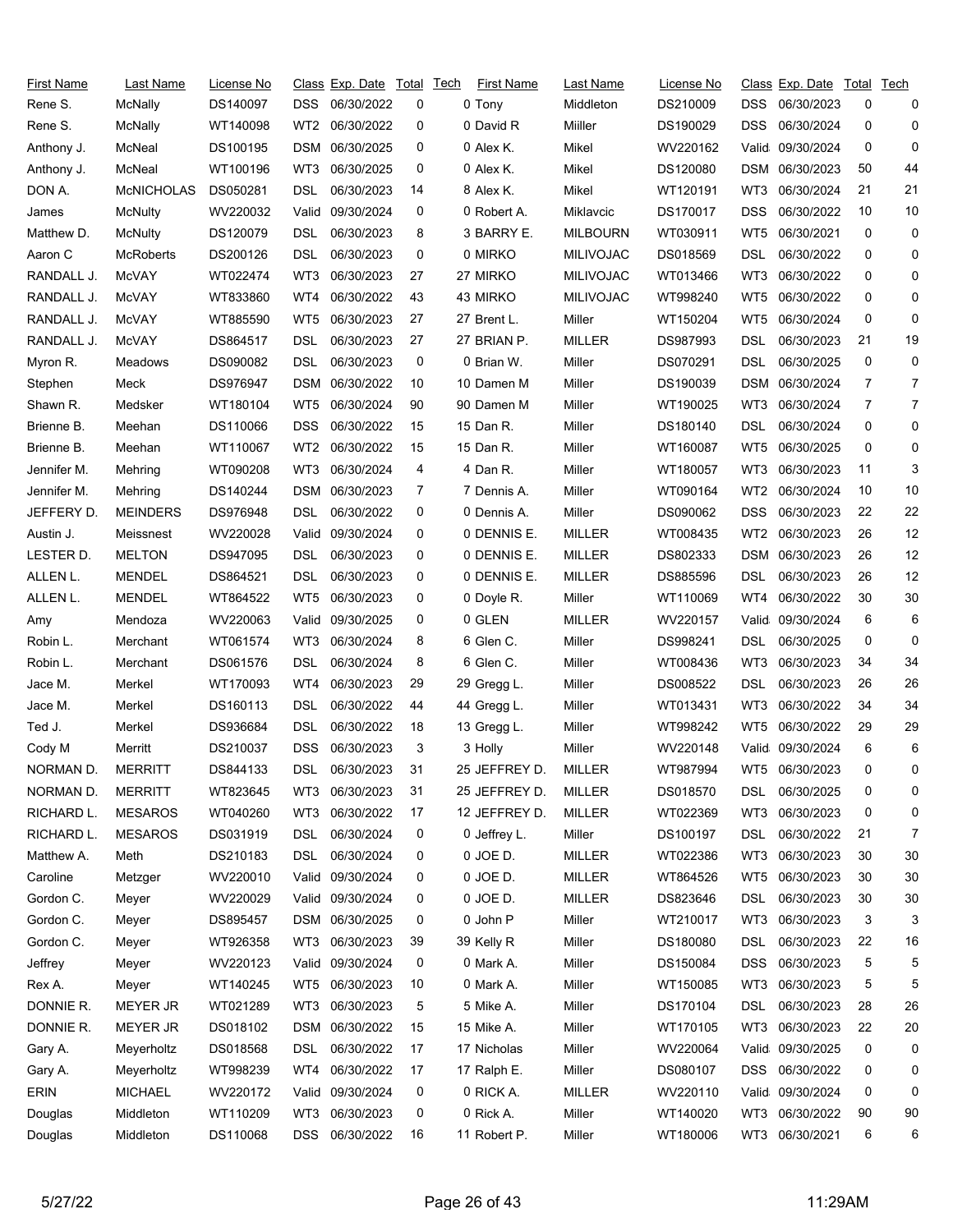| <b>First Name</b> | Last Name        | License No |            | Class Exp. Date  | Total | Tech | <b>First Name</b> | Last Name           | License No |            | Class Exp. Date | Total | Tech           |
|-------------------|------------------|------------|------------|------------------|-------|------|-------------------|---------------------|------------|------------|-----------------|-------|----------------|
| Robert S          | Miller           | DS200147   |            | DSM 06/30/2023   | 39    |      | 37 Gary D.        | Moody               | DS926363   | DSL.       | 06/30/2023      | 16    | 16             |
| SCOTT J.          | MILLER           | DS013284G  | <b>DSS</b> | 06/30/2023       | 8     |      | 6 DAVID M.        | <b>MOONEY</b>       | DS926364   | DSM        | 06/30/2023      | 0     | 0              |
| John D.           | Milliken         | WT130113   | WT2        | 06/30/2022       | 0     |      | 0 DAVID M.        | <b>MOONEY</b>       | WT024232   | WT3        | 06/30/2023      | 0     | 0              |
| Jacob B           | Millis           | WT200159   | WT3        | 06/30/2023       | 49    |      | 49 Andrew D.      | Moore               | WT072172   | WT2        | 06/30/2022      | 16    | 16             |
| Jacob B           | Millis           | DS200160   | DSL        | 06/30/2023       | 51    |      | 51 Andrew D.      | Moore               | DS072373   | DSL        | 06/30/2022      | 16    | 16             |
| Evan R            | Mills            | DS180148   | <b>DSS</b> | 06/30/2024       | 0     |      | 0 Anthony L.      | Moore               | DS023678G  | DSL.       | 06/30/2023      | 6     | 6              |
| Laurie L.         | Mills            | DS100134   | <b>DSS</b> | 06/30/2025       | 0     |      | 0 Anthony L.      | Moore               | WT023680G  | WT3        | 06/30/2023      | 6     | 6              |
| Raymond L.        | Mills            | WT043617   | WT4        | 06/30/2022       | 15    |      | 15 Austin         | Moore               | DS190179   | DSS        | 06/30/2022      | 23    | 19             |
| Raymond L.        | Mills            | DS043619   | <b>DSM</b> | 06/30/2022       | 15    |      | 15 Brian L.       | Moore               | WT895919   | WT3        | 06/30/2022      | 47    | 29             |
| Timothy R.        | Mills            | WT110125   | WT3        | 06/30/2023       | 0     |      | 0 Brian L.        | Moore               | DS864530   | <b>DSM</b> | 06/30/2023      | 0     | 0              |
| Howard K.         | Millsaps         | WT012923   | WT3        | 06/30/2022       | 30    |      | 30 Clinton T      | Moore               | DS180103   | DSL        | 06/30/2024      | 16    | 16             |
| Howard K.         | Millsaps         | WT813445   | WT5        | 06/30/2022       | 30    |      | 30 Corey D.       | Moore               | DS150088   | DSL        | 06/30/2023      | 7     | 7              |
| Howard K.         | Millsaps         | DS864529   | DSL        | 06/30/2023       | 0     |      | 0 Dean D.         | Moore               | DS140246   | DSS        | 06/30/2023      | 25    | 23             |
| Joseph R.         | Milroy           | WT031923   | WT3        | 06/30/2024       | 20    |      | 20 JIMMY L.       | <b>MOORE</b>        | WT072174   | WT5        | 06/30/2025      | 0     | 0              |
| ROBERT A.         | <b>MINARICH</b>  | DS833870   | <b>DSM</b> | 06/30/2022       | 14    |      | 9 JIMMY L.        | <b>MOORE</b>        | WT976959   | WT3        | 06/30/2025      | 0     | 0              |
| James E.          | Minger           | DS854320   | DSL        | 06/30/2022       | 0     |      | 0 JIMMY L.        | <b>MOORE</b>        | DS967608   | <b>DSM</b> | 06/30/2023      | 16    | 16             |
| Curtis W.         | Minix            | DS080228   | <b>DSS</b> | 06/30/2023       | 10    |      | 10 Josh P.        | Moore               | DS080124   | DSL.       | 06/30/2025      | 0     | 0              |
| Curtis W.         | Minix            | WT130163   | WT3        | 06/30/2022       | 20    |      | 20 Josh P.        | Moore               | WT080125   | WT2        | 06/30/2025      | 0     | 0              |
| WILLIAM B.        | MINK             | DS043623   | <b>DSM</b> | 06/30/2025       | 0     |      | 0 Kenneth A.      | Moore               | DS160007   | DSM        | 06/30/2021      | 4     | 0              |
| WILLIAM B.        | <b>MINK</b>      | WT050283   | WT3        | 06/30/2023       | 23    |      | 23 Matthew A.     | Moore               | WT160044   | WT2        | 06/30/2022      | 6     | 6              |
| Zackary R.        | Mires            | DS150205   | <b>DSS</b> | 06/30/2024       | 2     |      | 0 Matthew A.      | Moore               | DS160043   | DSL        | 06/30/2022      | 6     | 6              |
| ALAN S.           | <b>MITCHELL</b>  | DS024573G  | <b>DSS</b> | 06/30/2023       | 0     |      | 0 RICK G.         | <b>MOORE</b>        | DS947107   | DSL        | 06/30/2023      | 7     | $\overline{7}$ |
| James C.          | Mitchell         | WT130053   | WT2        | 06/30/2024       | 13    |      | 13 Steve D.       | Moore               | DS018106   | DSL        | 06/30/2022      | 15    | 15             |
| James C.          | Mitchell         | DS140102   | DSL        | 06/30/2025       | 0     |      | 0 Steve D.        | Moore               | WT018108   | WT2        | 06/30/2022      | 15    | 15             |
| Jeremy            | Mitchell         | DS200143   | <b>DSS</b> | 06/30/2023       | 3     |      | 3 JEAN M.         | MOORE-PALM          | WT012953   | WT3        | 06/30/2022      | 0     | 0              |
| Justin H.         | Mitchell         | WT180035   | WT3        | 06/30/2023       | 20    |      | 20 JEAN M.        | MOORE-PALM WT895813 |            | WT5        | 06/30/2022      | 0     | 0              |
| Sarah             | Mitchell         | WV220041   | Valid      | 09/30/2024       | 0     |      | 0 JEAN M.         | MOORE-PALM DS895814 |            | DSL        | 06/30/2022      | 0     | 0              |
| James E           | Mixell           | DS190140   | <b>DSM</b> | 06/30/2022       | 22    |      | 20 Miguel E       | Morales             | DS180085   | DSL        | 06/30/2023      | 6     | 6              |
| James E           | Mixell           | WT200066   | WT2        | 06/30/2022       | 18    |      | 16 Rudolph S.     | Morales             | WT210001   | WT5        | 06/30/2024      | 0     | 0              |
| Chelsea           | Modlin           | WV220021   | Valid      | 09/30/2025       | 6     |      | 6 DANIEL C.       | <b>MORAN</b>        | WV220024   | Valid      | 09/30/2024      | 0     | 0              |
| Scott W.          | Moeller          | DS926361   | DSL        | 06/30/2023       | 21    |      | 16 DANIEL C.      | <b>MORAN</b>        | WT008439   | WT5        | 06/30/2023      | 3     | 3              |
| Scott W.          | Moeller          | WT936692   | WT4        | 06/30/2022       | 31    |      | 26 DANIEL C.      | <b>MORAN</b>        | WT022415   |            | WT3 06/30/2023  | 3     | 3              |
| Paul M.           | Moffett          | DS100198   | DSL.       | 06/30/2022       | 15    |      | 15 BILL           | <b>MORGAN</b>       | DS020882G  | <b>DSS</b> | 06/30/2023      | 0     | 0              |
| STEPHEN M.        | <b>MOHRINGER</b> | WT885600   | WT3        | 06/30/2023       | 18    |      | 18 Brian H.       | Morgan              | WT130165   | WT3        | 06/30/2025      | 0     | 0              |
| STEPHEN M.        | <b>MOHRINGER</b> | DS180024   | <b>DSL</b> | 06/30/2023       | 18    |      | 18 Brian H.       | Morgan              | DS120192   | <b>DSS</b> | 06/30/2024      | 25    | 25             |
| Michael A.        | Molitor          | WT916099   |            | WT2 06/30/2022   | 0     |      | 0 Brian H.        | Morgan              | WT120193   | WT2        | 06/30/2024      | 25    | 25             |
| Michael A.        | Molitor          | DS916100   |            | DSM 06/30/2022   | 0     |      | 0 MARK A.         | <b>MORGAN</b>       | DS021299   | DSL.       | 06/30/2023      | 0     | 0              |
| John M.           | Mollencupp       | DS150086   | DSM        | 06/30/2023       | 0     |      | 0 MARK A.         | <b>MORGAN</b>       | WT010009   | WT5        | 06/30/2023      | 0     | 0              |
| John M.           | Mollencupp       | WT150087   | WT3        | 06/30/2023       | 0     |      | 0 Edwin C.        | Morris              | WT050285   | WT5        | 06/30/2023      | 0     | 0              |
| James K.          | Molnar           | DS018104   | <b>DSL</b> | 06/30/2022       | 17    |      | 14 Patrick S      | Morris              | DS180122   | <b>DSL</b> | 06/30/2024      | 4     | 4              |
| DWIGHT D.         | <b>MONDARY</b>   | DS957362   |            | DSM 06/30/2022   | 0     |      | 0 Shawn R         | Morris              | DS200070   | <b>DSM</b> | 06/30/2022      | 72    | 72             |
| DWIGHT D.         | MONDARY          | WT957363   | WT2        | 06/30/2022       | 0     |      | 0 Donald V.       | Morrison            | WV220096   | Valid      | 09/30/2024      | 0     | 0              |
| Richard J         | Monroe           | DS220027   | DSL.       | 06/30/2024       | 0     |      | 0 Donald V.       | Morrison            | DS947112   | DSL        | 06/30/2023      | 35    | 34             |
| Tom J.            | Monroe           | WT987999   | WT3        | 06/30/2023       | 3     |      | 3 Donald V.       | Morrison            | WT947113   | WT2        | 06/30/2023      | 35    | 34             |
| Tom J.            | Monroe           | DS976956   | <b>DSL</b> | 06/30/2025       | 0     |      | 0 DONNA           | <b>MOSCO</b>        | DS062222G  | <b>DSS</b> | 06/30/2023      | 0     | 0              |
| Trent M.          | Montemayor       | WV220036   |            | Valid 09/30/2024 | 0     |      | 0 Quentin E.      | Moseman             | DS170074   | <b>DSS</b> | 06/30/2025      | 0     | 0              |
| FRANKLIN L.       | <b>MONTS</b>     | WT988000   | WT3        | 06/30/2023       | 6     |      | 6 Quentin E.      | Moseman             | WT150089   | WT2        | 06/30/2023      | 15    | 15             |
| FRANKLIN L.       | <b>MONTS</b>     | DS998109   | DSL        | 06/30/2022       | 38    |      | 38 Scott          | Mosley              | WT988003   | WT3        | 06/30/2023      | 31    | 31             |
| Gary D.           | Moody            | WT957364   |            | WT3 06/30/2022   | 28    |      | 28 Scott          | Mosley              | DS080080   | DSL.       | 06/30/2022      | 39    | 39             |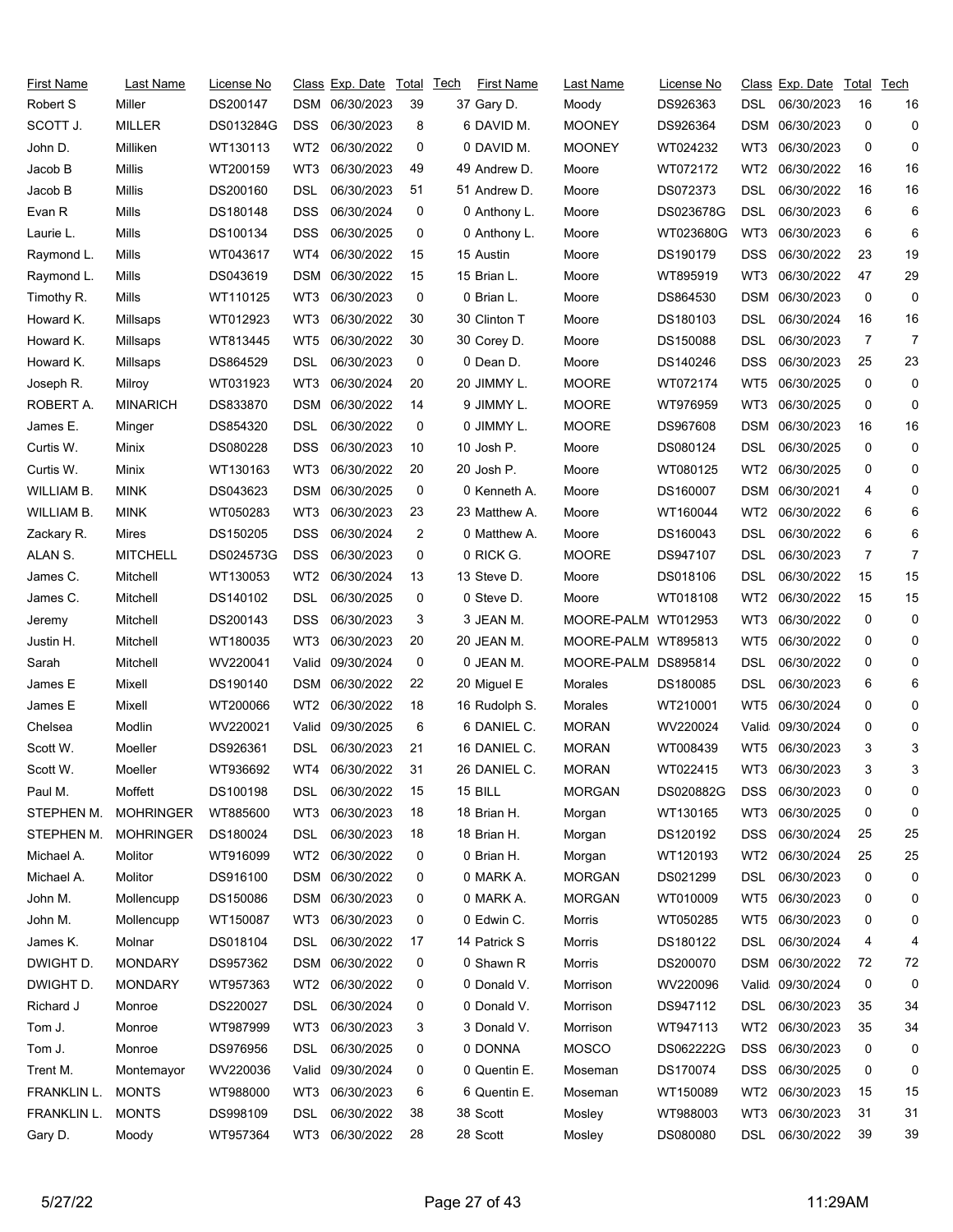| <b>First Name</b>     | Last Name            | License No |                 | Class Exp. Date | Total | Tech | First Name         | Last Name         | License No |            | Class Exp. Date | Total | Tech |
|-----------------------|----------------------|------------|-----------------|-----------------|-------|------|--------------------|-------------------|------------|------------|-----------------|-------|------|
| Scott                 | Mosley               | DS024236   |                 | DSM 06/30/2023  | 31    |      | 31 Joseph M        | Myers             | DS200048   | DSL        | 06/30/2022      | 63    | 63   |
| Seth A.               | Mosley               | DS120194   | DSL             | 06/30/2021      | 35    |      | 35 Kyle            | <b>Myers</b>      | WV220085   | Valid      | 09/30/2024      | 0     | 0    |
| Seth A.               | Mosley               | DS090166   | DSM             | 06/30/2021      | 35    |      | 35 Robert A.       | Myers             | DS110215   | <b>DSM</b> | 06/30/2023      | 17    | 17   |
| Seth A.               | Mosley               | WT090167   | WT3             | 06/30/2021      | 25    |      | 25 Robert A.       | Myers             | WT120081   | WT3        | 06/30/2023      | 17    | 17   |
| KEVIN A.              | <b>MOSS</b>          | WT905342   | WT3             | 06/30/2023      | 11    |      | 11 Zachary B       | Myers             | DS220007   | DSM        | 06/30/2024      | 0     | 0    |
| KEVIN A.              | <b>MOSS</b>          | DS905343   | DSL             | 06/30/2023      | 16    |      | 16 JOSHUA J.       | <b>NAIBAUER</b>   | DS190014   | DSL        | 06/30/2024      | 0     | 0    |
| Chris A.              | Motteler             | WT998251   | WT2             | 06/30/2022      | 0     |      | <b>0 JOSHUA J.</b> | NAIBAUER          | DS070301   | <b>DSS</b> | 06/30/2022      | 39    | 29   |
| RODNEY W.             | MOTTESHEARDDS020343G |            | DSS.            | 06/30/2023      | 9     |      | 9 JOSHUA J.        | <b>NAIBAUER</b>   | WT040266   | WT3        | 06/30/2022      | 39    | 29   |
| Terri L.              | Mounce               | DS170136   | DSS             | 06/30/2023      | 0     |      | 0 Chad A.          | Nance             | DS190026   | DSL        | 06/30/2024      | 5     | 5    |
| Mary G.               | Mount                | DS090168   | DSL             | 06/30/2024      | 4     |      | 4 Todd B.          | Naselroad         | DS936703   | <b>DSM</b> | 06/30/2022      | 14    | 14   |
| Mary G.               | Mount                | WT090169   | WT <sub>2</sub> | 06/30/2024      | 4     |      | 4 Daryl J.         | Naville           | DS833875   | DSL        | 06/30/2025      | 0     | 0    |
| SCOTT D.              | <b>MOUNT</b>         | DS024575G  | <b>DSS</b>      | 06/30/2023      | 0     |      | 0 Daryl J.         | Naville           | WT200011   | WT5        | 06/30/2025      | 0     | 0    |
| John A.               | Mrozinski            | WT976960   | WT2             | 06/30/2022      | 14    |      | 12 Randall L.      | Needler           | WT957368   | WT5        | 06/30/2022      | 10    | 10   |
| John A.               | Mrozinski            | DS072182   | DSS             | 06/30/2022      | 14    |      | 12 Randall L.      | Needler           | DS957369   | DSL        | 06/30/2022      | 10    | 10   |
| DACE A.               | <b>MUMBOWER</b>      | DS988005   | DSM             | 06/30/2023      | 19    |      | 13 Randall L.      | Needler           | WT020806   | WT3        | 06/30/2023      | 0     | 0    |
| DACE A.               | <b>MUMBOWER</b>      | WT008442   | WT3             | 06/30/2023      | 19    |      | 13 Sean M          | Neeley            | DS210088   | DSS        | 06/30/2023      | 7     | 7    |
| Bruce W.              | Murphy               | DS058162   | DSS             | 06/30/2023      | 10    |      | 10 Christian       | Neess             | DS080230   | DSS        | 06/30/2023      | 0     | 0    |
| Bruce W.              | Murphy               | WT110214   | WT3             | 06/30/2023      | 10    |      | 10 Christian       | Neess             | WT080231   | WT2        | 06/30/2023      | 0     | 0    |
| Christopher R.        | Murphy               | DS976962   | DSM             | 06/30/2022      | 25    |      | 25 DONN B.         | NEFF II           | DS043629   | DSL        | 06/30/2022      | 1     | 0    |
| Christopher R. Murphy |                      | WT926367   | WT3             | 06/30/2023      | 15    |      | 15 TIMOTHY M.      | <b>NELSON</b>     | WT022500   | WT3        | 06/30/2023      | 38    | 38   |
| MITCHELL A.           | MURPHY               | DS020445G  | <b>DSS</b>      | 06/30/2023      | 0     |      | 0 TIMOTHY M.       | <b>NELSON</b>     | DS967613   | DSL        | 06/30/2023      | 38    | 38   |
| RONALD L.             | <b>MURPHY</b>        | WT043627   | WT3             | 06/30/2022      | 0     |      | 0 TIMOTHY M.       | <b>NELSON</b>     | WT967614   | WT5        | 06/30/2023      | 38    | 38   |
| RONALD L.             | <b>MURPHY</b>        | DS072184   | DSM             | 06/30/2022      | 0     |      | 0 TIMOTHY M.       | <b>NELSON</b>     | WV220015   | Valid      | 09/30/2024      | 19    | 19   |
| Christopher L.        | Murray               | DS090170   | DSL             | 06/30/2024      | 16    |      | 0 Greg A.          | Nettleton         | DS976967   | DSL        | 06/30/2022      | 19    | 19   |
| DAVID K.              | <b>MURRAY</b>        | DS062835   | DSL             | 06/30/2024      | 11    |      | 11 Roger A.        | Neukam            | WT011881   | WT3        | 06/30/2025      | 0     | 0    |
| DAVID K.              | <b>MURRAY</b>        | WT062837   | WT3             | 06/30/2024      | 11    |      | 11 Roger A.        | Neukam            | WT916108   | WT5        | 06/30/2025      | 0     | 0    |
| GLEN A.               | <b>MURRAY</b>        | DS916103   | DSL             | 06/30/2022      | 28    |      | 27 Roger A.        | Neukam            | DS875128   | DSL        | 06/30/2025      | 0     | 0    |
| <b>GLEN A.</b>        | <b>MURRAY</b>        | WT916104   | WT5             | 06/30/2022      | 28    |      | 27 PETE F.         | NEUZERLING        | WT926370   | WT5        | 06/30/2023      | 23    | 15   |
| GLEN A.               | <b>MURRAY</b>        | DS854322   | DSM             | 06/30/2022      | 28    |      | 27 PETE F.         | <b>NEUZERLING</b> | WT022503   | WT3        | 06/30/2023      | 23    | 15   |
| GLEN A.               | <b>MURRAY</b>        | WT875127   | WT3             | 06/30/2022      | 28    |      | 27 Tyler W         | Nevill            | DS210066   | DSL        | 06/30/2023      | 14    | 14   |
| Cody A.               | Murry                | WT080120   | WT5             | 06/30/2025      | 0     |      | 0 Tyler W          | Nevill            | WT190119   | WT3        | 06/30/2025      | 0     | 0    |
| Kent L.               | Murry                | DS220080   | <b>DSL</b>      | 06/30/2024      | 0     |      | 0 David            | Newhart           | DS080233   |            | DSS 06/30/2023  | 11    | 11   |
| Tori A.               | Murry                | DS160111   | DSS.            | 06/30/2025      | 0     |      | 0 Thomas D         | Newhouse          | DS210201   | DSL.       | 06/30/2024      | 4     | 4    |
| Tori A.               | Murry                | WT180162   | WT2             | 06/30/2024      | 17    |      | 17 AARON D.        | <b>NEWMAN</b>     | WT021307   | WT3        | 06/30/2023      | 74    | 74   |
| John P.               | Murton               | DS150207   |                 | DSM 06/30/2024  | 8     |      | 8 AARON D.         | <b>NEWMAN</b>     | DS040268   | <b>DSL</b> | 06/30/2022      | 86    | 81   |
| John P.               | Murton               | WT150208   | WT3             | 06/30/2024      | 8     |      | 8 David T.         | Newman            | DS024242   | DSL        | 06/30/2023      | 15    | 11   |
| TRACY L.              | <b>MUSGROVE</b>      | WT936701   | WT5             | 06/30/2022      | 31    |      | 23 David T.        | Newman            | WT110012   | WT3        | 06/30/2022      | 15    | 11   |
| TRACY L.              | <b>MUSGROVE</b>      | WT012978   | WT3             | 06/30/2025      | 2     |      | 2 David T.         | Newman            | WT120195   | WT5        | 06/30/2024      | 6     | 6    |
| CRAIG A.              | <b>MYERS</b>         | DS008524   | DSL             | 06/30/2023      | 0     |      | 0 Linda J          | Newman            | DS957380   | <b>DSL</b> | 06/30/2022      | 17    | 13   |
| CRAIG A.              | <b>MYERS</b>         | WT008525   | WT2             | 06/30/2023      | 0     |      | 0 Rick I           | Newton            | DS200014   | <b>DSS</b> | 06/30/2022      | 3     | 3    |
| Daniel W.             | Myers                | WT008526   | WT5             | 06/30/2023      | 20    |      | 18 Walter A.       | Ney               | DS160073   | <b>DSS</b> | 06/30/2022      | 4     | 4    |
| Daniel W.             | Myers                | WT022443   | WT3             | 06/30/2023      | 20    |      | 18 William A       | Neyer             | DS210202   | <b>DSS</b> | 06/30/2024      | 2     | 0    |
| Daniel W.             | Myers                | DS998254   | DSL             | 06/30/2025      | 0     |      | 0 Jeremy A.        | Nicheols          | WT170067   | WT5        | 06/30/2022      | 41    | 32   |
| Daniel W.             | Myers                | WT998255   | WT2             | 06/30/2023      | 20    |      | 18 Jeremy A.       | Nicheols          | DS170068   | DSL.       | 06/30/2022      | 41    | 32   |
| DOUGLAS A.            | <b>MYERS</b>         | WT072188   | WT5             | 06/30/2022      | 13    |      | 5 EDWARD J.        | <b>NICKELS</b>    | DS957440   | <b>DSL</b> | 06/30/2022      | 21    | 21   |
| DOUGLAS A.            | <b>MYERS</b>         | WT072190   | WT3             | 06/30/2022      | 13    |      | 5 Richard A.       | Niehaus           | DS947127   | DSL        | 06/30/2023      | 10    | 10   |
| DOUGLAS A.            | <b>MYERS</b>         | DS905345   | DSL             | 06/30/2023      | 0     |      | 0 Richard A.       | Niehaus           | WT947128   | WT4        | 06/30/2023      | 10    | 10   |
| GREGORY A. MYERS      |                      | DS844139   |                 | DSM 06/30/2023  | 10    |      | 5 Brian K          | Nieman            | DS200016   | DSL        | 06/30/2025      | 0     | 0    |
| GREGORY A. MYERS      |                      | WT864534   |                 | WT2 06/30/2023  | 10    |      | 5 Tony L.          | Nieuwlandt        | DS130054   | DSS.       | 06/30/2024      | 19    | 19   |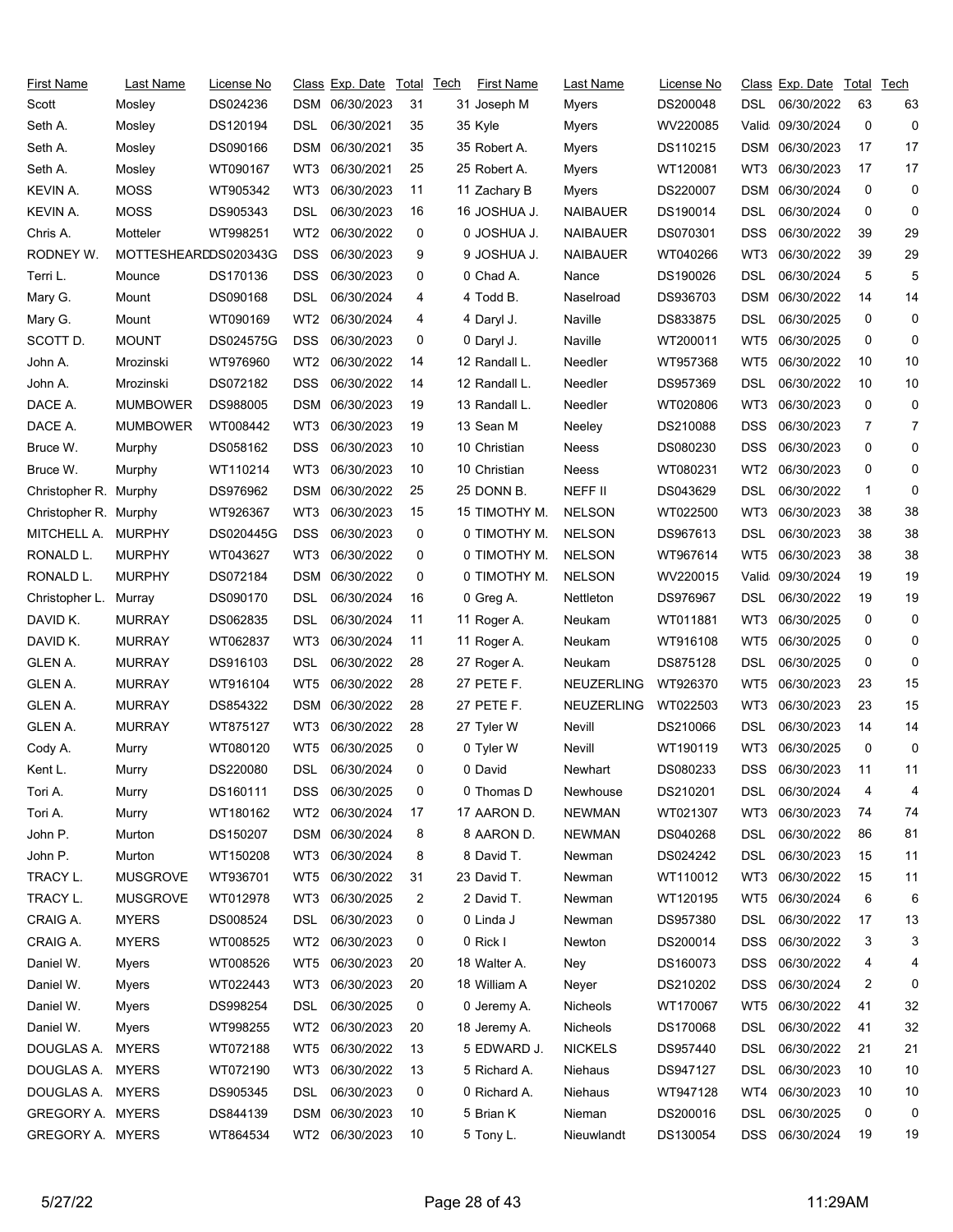| First Name     | Last Name      | License No |       | Class Exp. Date  | Total       | Tech | First Name            | Last Name      | License No |            | Class Exp. Date | Total | Tech |
|----------------|----------------|------------|-------|------------------|-------------|------|-----------------------|----------------|------------|------------|-----------------|-------|------|
| Derek J        | Nigg           | DS220047   | DSL   | 06/30/2024       | 35          |      | 35 Michael T          | Orsburn        | DS210177   |            | DSM 06/30/2024  | 43    | 43   |
| John M.        | Nikoloff       | DS120196   | DSL   | 06/30/2024       | 13          |      | 13 Hector J.          | Ortiz-Sanchez  | DS190122   | DSL        | 06/30/2022      | 42    | 25   |
| John M.        | Nikoloff       | WT100248   | WT5   | 06/30/2022       | 34          |      | 28 Hector J.          | Ortiz-Sanchez  | WT190052   | WT5        | 06/30/2024      | 0     | 0    |
| John M.        | Nikoloff       | WT043841   | WT3   | 06/30/2022       | 34          |      | 28 Deanna             | Ortman         | WV220079   | Valid      | 09/30/2024      | 6     | 6    |
| Luis J.        | Nino           | WT120197   | WT3   | 06/30/2024       | 5           |      | 0 Kent                | Osborn         | DS976972   | DSL        | 06/30/2022      | 27    | 16   |
| David K.       | Nix            | DS120198   | DSS.  | 06/30/2024       | 0           |      | 0 Kent                | Osborn         | WT967692   | WT3        | 06/30/2023      | 18    | 13   |
| David K.       | Nix            | WT120199   | WT2   | 06/30/2024       | 0           |      | 0 SCOT D.             | <b>OSBORN</b>  | DS936715   | DSL        | 06/30/2022      | 22    | 22   |
| Martin         | Noffsinger     | DS160084   | DSL   | 06/30/2022       | 12          |      | 12 Caleb M.           | Osborne        | WT120084   | WT3        | 06/30/2023      | 17    | 17   |
| Arthur T.      | Nolan          | DS100075   | DSM   | 06/30/2022       | 0           |      | 0 Caleb M.            | Osborne        | WV220115   | Valid      | 09/30/2024      | 0     | 0    |
| Arthur T.      | Nolan          | WT110070   | WT3   | 06/30/2022       | 0           |      | 0 Caleb M.            | Osborne        | DS150209   | DSL        | 06/30/2024      | 17    | 17   |
| CHAD M.        | <b>NONDORF</b> | DS061213R  | DSL   | 06/30/2024       | 0           |      | 0 Ryan C.             | Ottinger       | DS140104   | DSL        | 06/30/2022      | 42    | 31   |
| CHAD M.        | <b>NONDORF</b> | WT061215R  | WT2   | 06/30/2024       | 0           |      | 0 Ryan C.             | Ottinger       | WT031931   | WT3        | 06/30/2024      | 6     | 6    |
| Kyle A.        | Nordhoff       | WT180077   | WT5   | 06/30/2023       | 16          |      | 16 LLOYD T.           | <b>OVERTON</b> | DS057182G  | <b>DSS</b> | 06/30/2023      | 9     | 9    |
| Jami L         | Norris         | DS200118   |       | DSM 06/30/2023   | 35          |      | 35 LLOYD T.           | <b>OVERTON</b> | WT057185G  | WT3        | 06/30/2023      | 9     | 9    |
| Jami L         | Norris         | WT220049   | WT3   | 06/30/2024       | 35          |      | 35 Robert J.          | Overton        | DS110072   | DSL        | 06/30/2022      | 25    | 25   |
| Johnathan D.   | Norris         | DS190132   | DSL   | 06/30/2025       | 0           |      | 0 Robert J.           | Overton        | WT110073   | WT3        | 06/30/2022      | 25    | 25   |
| Johnathan D.   | Norris         | WT008447   | WT2   | 06/30/2023       | 16          |      | 16 Kenneth W          | Oviatt         | DS210040   | DSS        | 06/30/2023      | 0     | 0    |
| James L.       | Norzinskay Jr  | DS070456   | DSL   | 06/30/2022       | 31          |      | 31 Carol A.           | Owen-Manzuk    | DS011417G  | <b>DSS</b> | 06/30/2023      | 0     | 0    |
| Nicholas G.    | Nowaczyk       | WT180068   | WT2   | 06/30/2023       | 19          |      | 19 David P.           | Owens          | WT140105   | WT5        | 06/30/2022      | 0     | 0    |
| Nicholas G.    | Nowaczyk       | DS170099   | DSL   | 06/30/2023       | 19          |      | 19 Dayton A           | Owsley         | DS200117   | DSL        | 06/30/2023      | 6     | 6    |
| Matthew M      | Nuce           | WT190034   | WT5   | 06/30/2024       | 6           |      | 6 Robert E.           | Paajanen       | DS150210   | DSM        | 06/30/2024      | 0     | 0    |
| Gary L.        | <b>Nuckols</b> | DS130166   | DSL   | 06/30/2022       | 25          |      | 25 Robert E.          | Paajanen       | WT150211   | WT3        | 06/30/2024      | 0     | 0    |
| Gary L.        | Nuckols        | WT130167   | WT3   | 06/30/2022       | 25          |      | 25 William A.         | Pace           | DS031119   | DSL        | 06/30/2021      | 13    | 13   |
| Gary L.        | Nuckols        | WV220114   | Valid | 09/30/2024       | 0           |      | 0 Ryan S.             | Packwood       | DS150212   | DSM        | 06/30/2024      | 0     | 0    |
| David B        | Nutty          | WT022517   | WT3   | 06/30/2023       | 0           |      | 0 Ryan S.             | Packwood       | WT150213   | WT2        | 06/30/2024      | 0     | 0    |
| David B        | Nutty          | DS803194   | DSL   | 06/30/2023       | 0           |      | 0 JONATHAN S. PADDACK |                | DS063039G  | DSS        | 06/30/2023      | 0     | 0    |
| David B        | Nutty          | WT926372   | WT5   | 06/30/2023       | 0           |      | 0 BRIAN E.            | <b>PAGE</b>    | WT061592   | WT3        | 06/30/2021      | 6     | 6    |
| Drew L         | Nye            | DS200050   | DSL   | 06/30/2025       | 0           |      | 0 David A.            | Pahl           | DS936717   | DSL        | 06/30/2023      | 20    | 20   |
| Patrick M.     | O'brian        | WT833879   | WT5   | 06/30/2022       | 33          |      | 32 David A.           | Pahl           | WT140106   | WT5        | 06/30/2022      | 37    | 35   |
| Patrick M.     | O'brian        | DS791810   | DSL   | 06/30/2022       | 33          |      | 32 Jeffrey A.         | Pala           | WT150214   | WT5        | 06/30/2024      | 0     | 0    |
| Patrick M.     | O'brian        | WT012468   | WT3   | 06/30/2022       | 33          |      | 32 THOMAS J.          | PALANSKY       | DS031121   | DSL        | 06/30/2024      | 6     | 6    |
| Shawn D.       | O'Connell      | WT010368   |       | WT5 06/30/2025   | $\mathbf 0$ |      | 0 RYAN L.             | PALENCHAR      | DS024256   | <b>DSL</b> | 06/30/2023      |       | 7    |
| Shawn D.       | O'Connell      | DS998111   | DSL   | 06/30/2025       | 0           |      | 0 DONALD J.           | <b>PAPAI</b>   | DS947135   | DSM        | 06/30/2023      | 81    | 81   |
| Erin           | O'Leary        | WV220022   |       | Valid 09/30/2024 | 0           |      | 0 DONALD J.           | <b>PAPAI</b>   | WT947136   | WT3        | 06/30/2023      | 81    | 81   |
| Megan K        | O'Leary        | WT210210   | WT5   | 06/30/2024       | 0           |      | 0 Austin M            | Pappas         | DS200062   | <b>DSL</b> | 06/30/2022      | 91    | 91   |
| JAMES S.       | <b>O'NEAL</b>  | DS905351   | DSL   | 06/30/2023       | 0           |      | 0 KENNETH A.          | <b>PARCELS</b> | DS010772G  | <b>DSS</b> | 06/30/2023      | 0     | 0    |
| Jeffrey B.     | O'Neal         | DS916110   |       | DSM 06/30/2022   | 0           |      | 0 KENNETH A.          | <b>PARCELS</b> | WT020381G  | WT1        | 06/30/2023      | 0     | 0    |
| LESLIE W.      | OBERLE         | DS023618G  | DSS   | 06/30/2023       | 0           |      | 0 GREGORY D. PARDIECK |                | DS988016   | DSM        | 06/30/2023      | 26    | 26   |
| LESLIE W.      | <b>OBERLE</b>  | WT023621G  | WT3   | 06/30/2023       | 0           |      | 0 GREGORY D. PARDIECK |                | WT988017   | WT3        | 06/30/2023      | 26    | 26   |
| LARRY J.       | <b>OBERLEY</b> | WT062843   | WT3   | 06/30/2024       | 0           |      | 0 Francesco           | Parisi         | DS998260   | <b>DSL</b> | 06/30/2022      | 9     | 3    |
| LARRY J.       | <b>OBERLEY</b> | DS062845   |       | DSM 06/30/2024   | 0           |      | 0 Lisa                | Park           | DS062859   | DSS        | 06/30/2024      | 0     | 0    |
| Christopher C. | Oglesby        | DS018118   | DSL   | 06/30/2025       | 0           |      | 0 Lisa                | Park           | WT043633   | WT3        | 06/30/2022      | 0     | 0    |
| SCOTT F.       | <b>OLIVER</b>  | DS926376   |       | DSM 06/30/2023   | 13          |      | 13 CLYDE K.           | <b>PARKER</b>  | WT031935   | WT5        | 06/30/2021      | 24    | 24   |
| SCOTT F.       | <b>OLIVER</b>  | WT967690   | WT3   | 06/30/2023       | 13          |      | 13 Eric E.            | Parker         | WT043635   | WT3        | 06/30/2022      | 0     | 0    |
| Madison        | Olsen          | WV220016   |       | Valid 09/30/2024 | 0           |      | 0 Patrick D.          | Parker         | WT895835   | WT3        | 06/30/2025      | 0     | 0    |
| Peter          | Olson          | WV220145   |       | Valid 09/30/2024 | 0           |      | 0 Patrick D.          | Parker         | DS895837   | DSM        | 06/30/2025      | 0     | 0    |
| JOANNA F.      | <b>OREM</b>    | WT058402   | WT3   | 06/30/2023       | 0           |      | 0 Thomas H.           | Parkinson      | WT150215   | WT5        | 06/30/2024      | 0     | 0    |
| AARON W.       | <b>ORMAN</b>   | WT976970   | WT2   | 06/30/2025       | 0           |      | 0 Daniel A            | Parks          | WT210130   | WT3        | 06/30/2024      | 47    | 47   |
| AARON W.       | <b>ORMAN</b>   | DS976971   |       | DSL 06/30/2025   | 0           |      | 0 Daniel A            | Parks          | DS210104   | DSL        | 06/30/2023      | 47    | 47   |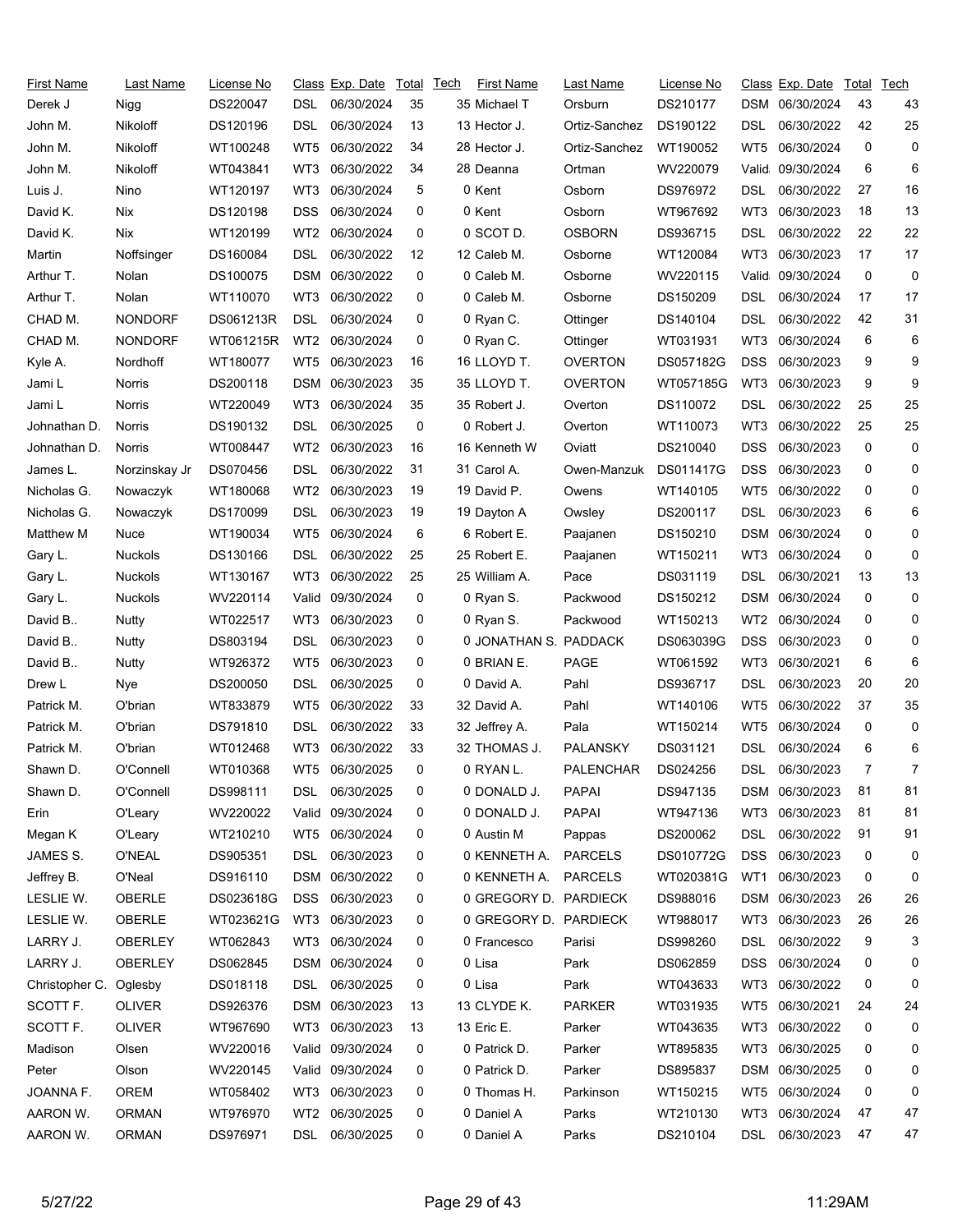| First Name        | Last Name         | License No |                 | Class Exp. Date  | Total        | <b>Tech</b> | <b>First Name</b> | Last Name        | License No |                 | Class Exp. Date | Total | Tech           |
|-------------------|-------------------|------------|-----------------|------------------|--------------|-------------|-------------------|------------------|------------|-----------------|-----------------|-------|----------------|
| Gregory A.        | Parrish           | DS090173   | DSM             | 06/30/2024       | 6            |             | 6 ROGER D.        | <b>PERRY</b>     | WT058174   | WT3             | 06/30/2023      | 15    | 3              |
| Jason D.          | Parrish           | WT090064   | WT3             | 06/30/2023       | 14           |             | 14 ROGER D.       | <b>PERRY</b>     | DS031943   | DSS             | 06/30/2024      | 15    | 3              |
| Jason D.          | Parrish           | DS043637   | DSL             | 06/30/2022       | 29           |             | 21 Vicki          | Perry            | WV220124   | Valid.          | 09/30/2024      | 0     | 0              |
| Jason D.          | Parrish           | WT043639   | WT2             | 06/30/2022       | 29           |             | 21 DALE M.        | <b>PERSHING</b>  | WT022552   | WT3             | 06/30/2023      | 16    | 16             |
| Stephen J.        | Parrot            | DS150031   | DSS             | 06/30/2023       | 0            |             | 0 DALE M.         | <b>PERSHING</b>  | WT008450   | WT <sub>5</sub> | 06/30/2023      | 17    | 17             |
| Megan             | Parsanko          | DS210120   | DSS             | 06/30/2023       | 6            |             | 6 Ronald W.       | Persinger        | DS150218   | DSL             | 06/30/2024      | 18    | 12             |
| Elmer R.          | Pate              | DS043643   | DSL             | 06/30/2022       | 2            |             | 2 Ronald W.       | Persinger        | WT150219   | WT3             | 06/30/2024      | 18    | 12             |
| Elmer R.          | Pate              | WT011904   | WT3             | 06/30/2022       | 2            |             | 2 Jake D          | Personett        | WT210083   | WT <sub>2</sub> | 06/30/2023      | 30    | 30             |
| Elmer R.          | Pate              | WT791497   | WT5             | 06/30/2022       | 2            |             | 2 Jake D          | Personett        | DS210085   | DSL             | 06/30/2023      | 30    | 30             |
| <b>Bhavesh</b>    | Patel             | DS200099   | DSS             | 06/30/2023       | 3            |             | 3 Andrew          | Peters           | WV220116   | Valid.          | 09/30/2024      | 1     | 1              |
| Estrella          | Patino            | WT180070   | WT6             | 06/30/2023       | 0            |             | 0 BRIAN J.        | <b>PETERS</b>    | DS008451   | DSM             | 06/30/2023      | 20    | 20             |
| Jacob G           | Patterson         | DS210194   | DSL             | 06/30/2024       | 5            |             | 5 Eddison         | Peters           | WV220055   | Valid           | 09/30/2025      | 0     | 0              |
| <b>JERRY</b>      | <b>PATTERSON</b>  | DS023610G  | DSS             | 06/30/2023       | 5            |             | 5 JEFFREY L.      | <b>PETERS</b>    | WT058176   | WT3             | 06/30/2023      | 47    | 41             |
| <b>JERRY</b>      | <b>PATTERSON</b>  | WT023612G  | WT3             | 06/30/2023       | 5            |             | 5 JEFFREY L.      | <b>PETERS</b>    | DS062869   | DSL             | 06/30/2024      | 8     | $\overline{2}$ |
| Elizabeth R.      | Patz              | WT062799   | WT2             | 06/30/2024       | 0            |             | 0 Tanya           | Peters           | WV220046   | Valid           | 09/30/2024      | 0     | 0              |
| Elizabeth R.      | Patz              | DS062801   | DSL             | 06/30/2024       | 0            |             | 0 COLIN           | <b>PETERSON</b>  | DS998263   | DSL             | 06/30/2022      | 4     | 4              |
| CRAIG A.          | PAUL              | DS062861   | DSM             | 06/30/2024       | 0            |             | 0 George M        | Peterson         | DS190183   | DSL             | 06/30/2022      | 13    | 13             |
| CRAIG A.          | PAUL              | WT072198   | WT3             | 06/30/2022       | 0            |             | 0 Anton R.        | Petrashevich     | DS833890   | DSL             | 06/30/2022      | 0     | 0              |
| Darla S.          | Paul              | DS976877   | DSL             | 06/30/2022       | 31           |             | 28 Anton R.       | Petrashevich     | WT833891   | WT2             | 06/30/2022      | 0     | 0              |
| Darla S.          | Paul              | WT022543   | WT3             | 06/30/2023       | 9            |             | 9 BRIAN A.        | <b>PETREY</b>    | WT062871   | WT3             | 06/30/2024      | 8     | 8              |
| Darla S.          | Paul              | WT967532   | WT5             | 06/30/2023       | 9            |             | 9 PATRICK A.      | <b>PETRUNICH</b> | WT043651   | WT5             | 06/30/2022      | 0     | 0              |
| KENNETH W. PAXSON |                   | DS905354   | DSM             | 06/30/2023       | 0            |             | 0 Nolan           | Petties          | WT150220   | WT5             | 06/30/2024      | 0     | 0              |
| KENNETH W. PAXSON |                   | WT905355   | WT2             | 06/30/2023       | 0            |             | 0 Lon M.          | Petts            | DS150093   | DSL             | 06/30/2023      | 0     | 0              |
| Gabriel O.        | Payne             | WT150216   | WT3             | 06/30/2024       | 9            |             | 9 Lon M.          | Petts            | WT150094   | WT2             | 06/30/2023      | 0     | 0              |
| Gabriel O.        | Payne             | DS140247   | DSM             | 06/30/2023       | 30           |             | 30 Ross W.        | Petty            | DS100202   | DSM             | 06/30/2022      | 5     | 5              |
| Douglas E.        | Payton            | DS140107   | DSL             | 06/30/2025       | 0            |             | 0 Ross W.         | Petty            | WT100203   | WT2             | 06/30/2022      | 5     | 5              |
| Douglas E.        | Payton            | WT100249   | WT5             | 06/30/2025       | 0            |             | 0 Jason R         | Phelps           | DS190084   | DSL             | 06/30/2024      | 0     | 0              |
| Douglas E.        | Payton            | WT110075   | WT3             | 06/30/2025       | 0            |             | 0 Shawn M         | Phenis           | DS190038   | DSL             | 06/30/2024      | 0     | 0              |
| Bradley L.        | Peacock           | DS062867   | DSL             | 06/30/2024       | 0            |             | 0 Shawn M         | Phenis           | WT190144   | WT3             | 06/30/2022      | 14    | 14             |
| Bradley L.        | Peacock           | WT140248   | WT3             | 06/30/2023       | 0            |             | 0 Donald W.       | Phillips         | DS916117   | <b>DSM</b>      | 06/30/2025      | 0     | 0              |
| MARK D.           | <b>PEACOCK</b>    | DS043649   | DSL             | 06/30/2022       | 0            |             | 0 Donald W.       | Phillips         | WT916118   | WT2             | 06/30/2025      | 0     | 0              |
| MARK D.           | <b>PEACOCK</b>    | WT031937   |                 | WT3 06/30/2021   | $\mathbf{0}$ |             | 0 Edwin R.        | Phillips         | DS936722   | <b>DSL</b>      | 06/30/2025      | 0     | $\Omega$       |
| VICTOR M.         | <b>PEARMAN</b>    | DS030973G  | DSS             | 06/30/2023       | 0            |             | 0 Edwin R.        | Phillips         | WT080082   | WT3             | 06/30/2025      | 0     | 0              |
| VICTOR M.         | <b>PEARMAN</b>    | WT030039G  | WT3             | 06/30/2023       | 0            |             | 0 Edwin R.        | Phillips         | WT150248   | WT5             | 06/30/2024      | 8     | 8              |
| Adam D            | Pearson           | DS220085   | <b>DSM</b>      | 06/30/2024       | 0            |             | 0 Michael M.      | Phillips         | WT791500   | WT5             | 06/30/2022      | 27    | 27             |
| Alan              | Pedigo            | WV220097   |                 | Valid 09/30/2024 | 0            |             | 0 Michael M.      | <b>Phillips</b>  | DS802135   | DSL             | 06/30/2023      | 27    | 27             |
| Rex L.            | Pemberton         | WT150217   | WT3             | 06/30/2024       | 7            |             | 2 Michael M.      | Phillips         | WT011930   | WT3             | 06/30/2022      | 27    | 27             |
| Clifford L.       | Pemberton Jr      | DS100078   | DSM             | 06/30/2022       | 0            |             | 0 Gregory M.      | Phipps           | DS018124   | <b>DSL</b>      | 06/30/2022      | 52    | 52             |
| Clifford L.       | Pemberton Jr      | WT100079   | WT3             | 06/30/2022       | 0            |             | 0 Gregory M.      | Phipps           | WT140249   | WT3             | 06/30/2023      | 30    | 30             |
| James E.          | Pence             | DS110076   | DSM             | 06/30/2022       | 24           |             | 24 Roger A        | Pickens          | DS220043   | DSM             | 06/30/2024      | 0     | 0              |
| James E.          | Pence             | WT110077   | WT3             | 06/30/2022       | 24           |             | 24 Wendee         | Pickett          | WT200115   | WT1             | 06/30/2023      | 3     | 3              |
| DAVID R.          | <b>PENNINGTON</b> | DS967696   | DSL             | 06/30/2023       | 7            |             | 7 LANCE M.        | <b>PIEPER</b>    | DS050297   | DSL             | 06/30/2023      | 21    | 17             |
| Obed A            | Perez             | WT180069   | WT6             | 06/30/2023       | 6            |             | 6 CHARLES P.      | PIETRUCHA        | WT885631   | WT5             | 06/30/2023      | 9     | 9              |
| Charles J.        | Perkins           | DS160051   | DSL             | 06/30/2022       | 6            |             | 6 Eugene E.       | Pietsch III      | WT170090   | WT3             | 06/30/2025      | 0     | 0              |
| Chase K.          | Perry             | DS210041   | DSS             | 06/30/2023       | 18           |             | 8 Andrew          | Pike             | WT210048   | WT1             | 06/30/2023      | 3     | 3              |
| Chase K.          | Perry             | WT220079   | WT3             | 06/30/2024       | 0            |             | 0 Meghan          | Pintozzi         | WV220050   | Valid           | 09/30/2025      | 0     | 0              |
| M. JAMES          | <b>PERRY</b>      | DS885629   | DSM             | 06/30/2023       | 19           |             | 19 Michael        | Pipta            | WT957379   | WT2             | 06/30/2025      | 0     | 0              |
| M. JAMES          | <b>PERRY</b>      | WT885630   | WT <sub>2</sub> | 06/30/2023       | 10           |             | 10 Michael        | Pipta            | DS895855   | <b>DSL</b>      | 06/30/2025      | 0     | 0              |
| Michael P.        | Perry             | DS100080   |                 | DSM 06/30/2022   | 20           |             | 20 Steven J.      | Pitman Sr        | DS833895   | DSL             | 06/30/2022      | 18    | 18             |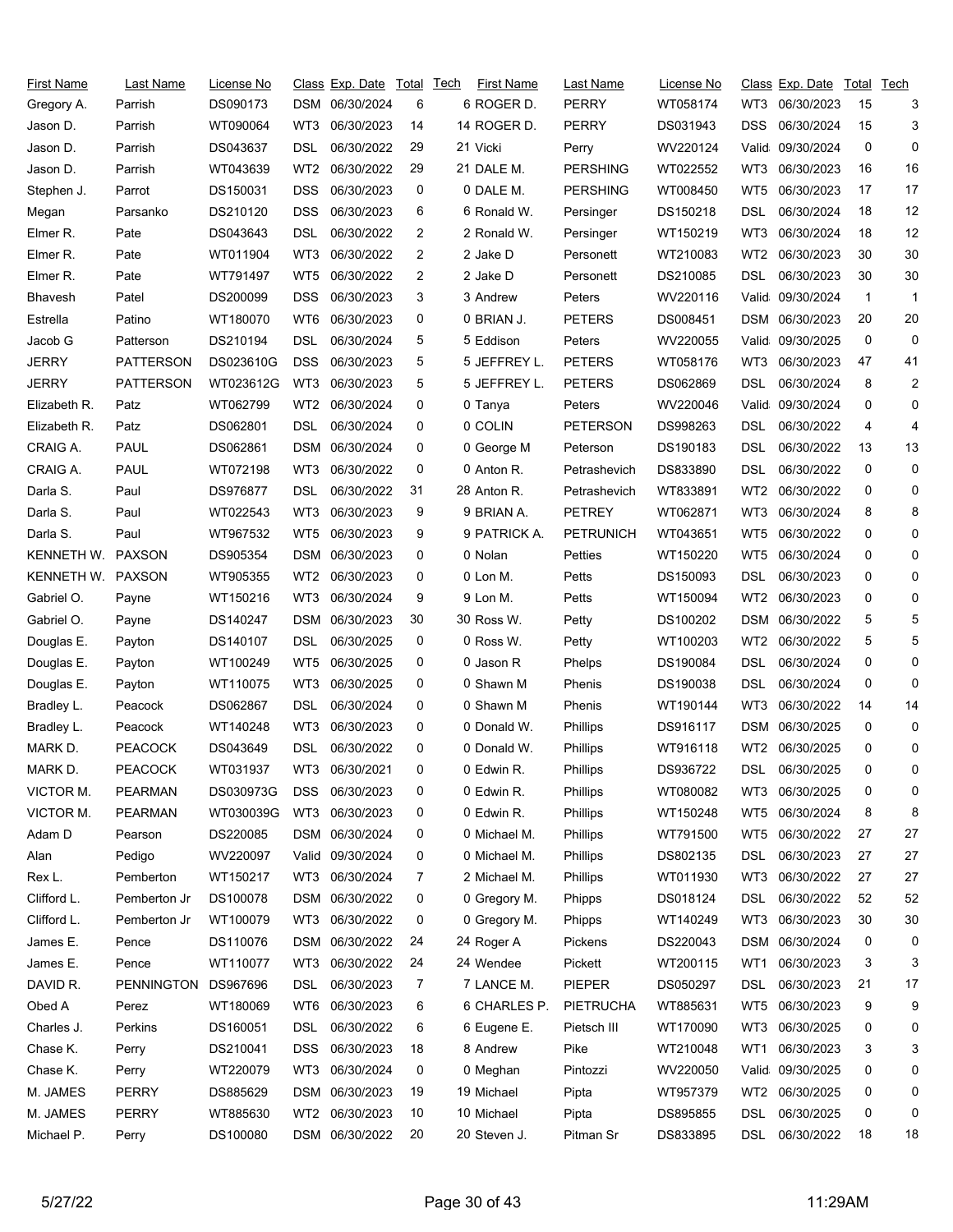| <b>First Name</b> | Last Name         | License No |            | Class Exp. Date  | Total | <b>Tech</b> | <b>First Name</b> | <u>Last Name</u> | License No |                 | Class Exp. Date  | Total        | Tech         |
|-------------------|-------------------|------------|------------|------------------|-------|-------------|-------------------|------------------|------------|-----------------|------------------|--------------|--------------|
| Steven J.         | Pitman Sr         | WT058184   | WT3        | 06/30/2023       | 0     |             | 0 NICOLE          | <b>POWELL</b>    | WT967617   | WT5             | 06/30/2023       | 0            | 0            |
| DAVID K.          | <b>PITTENGER</b>  | DS040276   | <b>DSS</b> | 06/30/2022       | 16    |             | 12 TROY E.        | <b>POWELL</b>    | DS988026   | DSL             | 06/30/2023       | 19           | 19           |
| DAVID K.          | <b>PITTENGER</b>  | WT021327   | WT3        | 06/30/2023       | 0     |             | 0 Daniel L.       | Powers           | DS110219   | DSM             | 06/30/2023       | 31           | 20           |
| Robert L.         | Pittman           | WT936724   | WT4        | 06/30/2022       | 0     |             | 0 Daniel L.       | Powers           | WT110220   | WT3             | 06/30/2023       | 21           | 10           |
| Rodger W.         | Pittman           | WT062875   | WT4        | 06/30/2024       | 0     |             | 0 Daniel L.       | Powers           | WV220138   | Valid           | 09/30/2024       | 0            | 0            |
| Rodger W.         | Pittman           | WT180083   | WT5        | 06/30/2023       | 18    |             | 18 FRANK B.       | POWERS III       | DS916127   | DSM             | 06/30/2022       | 6            | 6            |
| Rodger W.         | Pittman           | DS150009   | DSL        | 06/30/2023       | 18    |             | 18 FRANK B.       | POWERS III       | WT916128   | WT2             | 06/30/2022       | 6            | 6            |
| Rodger W.         | Pittman           | WT150095   | WT3        | 06/30/2023       | 18    |             | 18 Jeffrey M.     | Powlen           | WT130055   | WT <sub>2</sub> | 06/30/2024       | 0            | 0            |
| Jan U.            | Piworski          | DS180096   | DSL        | 06/30/2023       | 0     |             | 0 Jeffrey M.      | Powlen           | DS140250   | DSL             | 06/30/2023       | 15           | 15           |
| Michael E.        | Plasterer         | DS031945   | DSL        | 06/30/2024       | 8     |             | 8 Cody            | Poynter          | DS210123   | DSS             | 06/30/2024       | 0            | 0            |
| Michael E.        | Plasterer         | WT031947   | WT3        | 06/30/2024       | 8     |             | 8 DOUGLAS P.      | <b>PRATHER</b>   | DS803205   | DSL             | 06/30/2023       | 0            | 0            |
| DONALD V.         | <b>PLUMMER</b>    | WT018574   | WT3        | 06/30/2025       | 0     |             | 0 DOUGLAS P.      | <b>PRATHER</b>   | WT864551   | WT5             | 06/30/2023       | 0            | 0            |
| DONALD V.         | <b>PLUMMER</b>    | WT061610   | WT5        | 06/30/2024       | 0     |             | 0 DOUGLAS P.      | <b>PRATHER</b>   | WT022581   | WT3             | 06/30/2023       | 0            | 0            |
| DONALD V.         | <b>PLUMMER</b>    | DS998264   | DSL.       | 06/30/2025       | 0     |             | 0 Cody N          | Pratt            | DS210153   | DSL             | 06/30/2024       | 0            | 0            |
| Donald W.         | Plummer           | DS120202   | <b>DSM</b> | 06/30/2024       | 0     |             | 0 Bradley C.      | Prestin          | DS150221   | DSM             | 06/30/2024       | 0            | 0            |
| Donald W.         | Plummer           | WT120203   | WT3        | 06/30/2024       | 0     |             | 0 BRUCE B.        | <b>PRICE</b>     | DS031123   | DSS             | 06/30/2024       | 5            | 5            |
| Jay A.            | Plummer           | DS018128   | DSL        | 06/30/2025       | 0     |             | 0 BRUCE B.        | <b>PRICE</b>     | WT031125   | WT <sub>2</sub> | 06/30/2024       | 5            | 5            |
| Kevin C.          | Plyman            | DS100082   | DSL        | 06/30/2025       | 0     |             | 0 STEVE W.        | <b>PRIDEMORE</b> | WT008459   | WT3             | 06/30/2023       | 24           | 24           |
| Kevin C.          | Plyman            | WT090174   | WT2        | 06/30/2024       | 8     |             | 8 STEVE W.        | <b>PRIDEMORE</b> | DS008528   | DSL             | 06/30/2023       | 24           | 24           |
| Karen E.          | Poff              | WT058192   | WT3        | 06/30/2023       | 17    |             | 17 BRANDON L.     | <b>PRINCE</b>    | DS070319   | DSL             | 06/30/2025       | 0            | 0            |
| Karen E.          | Poff              | DS130170   | DSL        | 06/30/2022       | 32    |             | 32 Brian K.       | Prince           | DS072212   | DSL             | 06/30/2025       | 0            | 0            |
| Daniel L.         | Pogue             | DS170041   | <b>DSS</b> | 06/30/2022       | 0     |             | 0 Brian K.        | Prince           | WT057562   | WT5             | 06/30/2023       | 21           | 21           |
| ROGER A.          | <b>POINDEXTER</b> | DS061612   | DSL        | 06/30/2021       | 32    |             | 29 TED J.         | <b>PRINCE</b>    | DS018134   | DSL             | 06/30/2025       | 0            | 0            |
| ROGER A.          | POINDEXTER        | WT050453   | WT3        | 06/30/2023       | 6     |             | 6 KEVIN L.        | <b>PROSSER</b>   | DS998267   | DSM             | 06/30/2022       | 0            | 0            |
| ROBERT A.         | <b>POLING</b>     | DS031949   | DSM        | 06/30/2024       | 5     |             | 5 CHARLES         | <b>PRUE</b>      | DS020197G  | <b>DSS</b>      | 06/30/2023       | 0            | 0            |
| ROBERT A.         | <b>POLING</b>     | WT031951   | WT2        | 06/30/2024       | 5     |             | 5 CHARLES         | <b>PRUE</b>      | WT024621G  | WT2             | 06/30/2023       | 0            | 0            |
| Stacey            | Pollard           | DS190123   | <b>DSS</b> | 06/30/2022       | 12    |             | 12 Derek A        | Pruett           | WT190057   | WT5             | 06/30/2024       | 30           | 30           |
| Stacey            | Pollard           | DS190124   | DSS        | 06/30/2022       | 12    |             | 12 Robert C       | Pruett           | WT190042   | WT <sub>2</sub> | 06/30/2024       | 15           | 15           |
| Stacey            | Pollard           | DS190125   | <b>DSS</b> | 06/30/2022       | 12    |             | 12 Robert C       | Pruett           | DS190139   | DSL             | 06/30/2025       | 0            | 0            |
| Stacey            | Pollard           | DS190126   | <b>DSS</b> | 06/30/2022       | 12    |             | 12 Matthew A.     | Pruitt           | DS070321   | <b>DSL</b>      | 06/30/2022       | 6            | 6            |
| Stacey            | Pollard           | DS190127   | <b>DSS</b> | 06/30/2022       | 12    |             | 12 Robert E.      | Przybylski       | DS130013   | DSS             | 06/30/2024       | 0            | 0            |
| Stacey            | Pollard           | DS190128   |            | DSS 06/30/2022   | 12    |             | 12 Dale E.        | Pugh             | DS150096   |                 | DSM 06/30/2023   | <sup>n</sup> | <sup>0</sup> |
| Stacey            | Pollard           | DS190193   | DSS.       | 06/30/2022       | 0     |             | 0 Garry S.        | Pugh             | WT011961   | WT3             | 06/30/2022       | 0            | 0            |
| JEFF L.           | <b>POLLICK</b>    | DS071919S  | <b>DSS</b> | 06/30/2025       | 0     |             | 0 Jacob C.        | Pugh             | DS160095   | DSL             | 06/30/2025       | 0            | 0            |
| Erik C.           | Ponder            | WT072208   | WT3        | 06/30/2022       | 17    |             | 17 Brian A.       | Pullia           | WT120204   | WT <sub>2</sub> | 06/30/2024       | 14           | 14           |
| Erik C.           | Ponder            | DS063076   |            | DSM 06/30/2021   | 29    |             | 29 Brian A.       | Pullia           | DS110223   | DSL             | 06/30/2023       | 14           | 14           |
| Jacob A           | Pool              | DS220104   |            | DSM 06/30/2024   | 0     |             | 0 Taylor          | Purcell          | WV220125   |                 | Valid 09/30/2024 | 6            | 6            |
| Rodney A.         | Pool              | DS916121   | DSL        | 06/30/2022       | 11    |             | 11 Richard G.     | Purdy            | DS150222   | DSM             | 06/30/2024       | 5            | 5            |
| Rodney A.         | Pool              | WT823653   | WT3        | 06/30/2023       | 11    |             | 11 Richard G.     | Purdy            | WT150223   | WT2             | 06/30/2024       | 5            | 5            |
| ROBERT D.         | POOLE             | WT018130   | WT3        | 06/30/2022       | 7     |             | 7 Brian P.        | Pursley          | DS040278   | DSL             | 06/30/2022       | 19           | 7            |
| Jason L.          | Porter            | DS120087   |            | DSM 06/30/2023   | 8     |             | 8 Trevor          | Pyle             | DS150131   | DSS             | 06/30/2024       | 0            | 0            |
| Lori              | Porter            | WV220098   |            | Valid 09/30/2024 | 6     |             | 6 Kevin M.        | Qualkenbush      | DS090065   | <b>DSL</b>      | 06/30/2023       | 9            | 9            |
| ROBERT J.         | <b>PORTER</b>     | DS966812   |            | DSM 06/30/2023   | 18    |             | 18 Kevin M.       | Qualkenbush      | WT090066   | WT2             | 06/30/2023       | 9            | 9            |
| ROBERT J.         | <b>PORTER</b>     | WT988023   | WT3        | 06/30/2023       | 18    |             | 18 Treann         | Quick            | WV220075   |                 | Valid 09/30/2024 | 6            | 6            |
| <b>BRITON W.</b>  | <b>POST</b>       | DS070051S  | <b>DSS</b> | 06/30/2025       | 0     |             | 0 Terry L.        | Raber            | DS130056   | <b>DSM</b>      | 06/30/2024       | 0            | 0            |
| Lee E.            | Poulson           | WT031953   | WT3        | 06/30/2024       | 5     |             | 5 Terry L.        | Raber            | WT130097   | WT3             | 06/30/2024       | 0            | 0            |
| Lee E.            | Poulson           | DS916123   |            | DSM 06/30/2025   | 0     |             | 0 Ayanna M.       | Ragin            | DS090067   | DSL             | 06/30/2023       | 15           | 15           |
| Gary Leo          | Powdrill          | WV220080   |            | Valid 09/30/2024 | 0     |             | 0 Ayanna M.       | Ragin            | WT090068   | WT3             | 06/30/2023       | 0            | 0            |
| <b>NICOLE</b>     | <b>POWELL</b>     | WT040163   |            | WT3 06/30/2023   | 0     |             | 0 Ayanna M.       | Ragin            | WT072214   | WT5             | 06/30/2022       | 0            | 0            |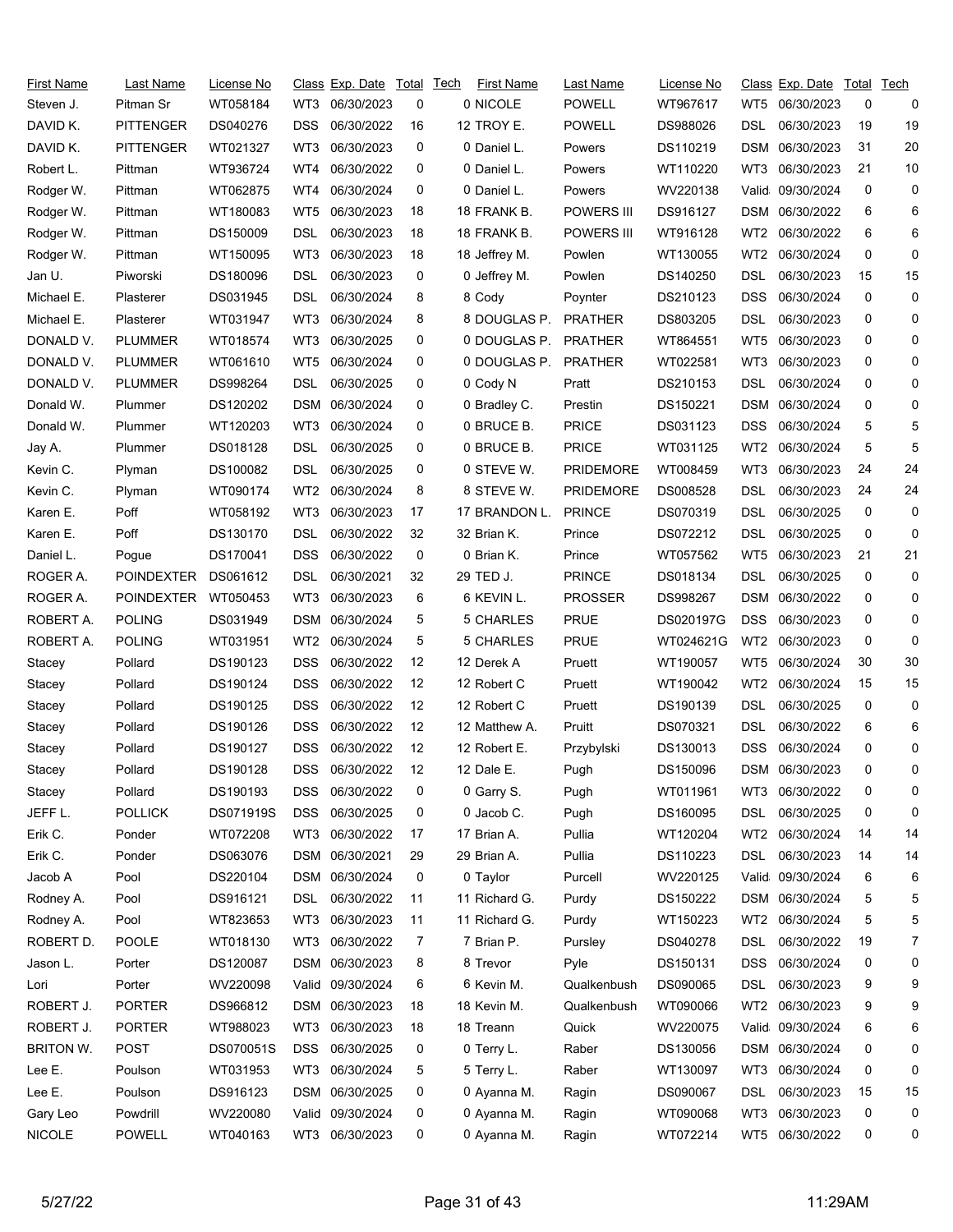| First Name            | Last Name       | License No |            | Class Exp. Date | Total | Tech | First Name    | Last Name         | License No |                 | <u>Class</u> Exp. Date | Total | Tech           |
|-----------------------|-----------------|------------|------------|-----------------|-------|------|---------------|-------------------|------------|-----------------|------------------------|-------|----------------|
| Clayton M             | Rains           | DS210129   | DSL.       | 06/30/2024      | 8     |      | 8 Charles R.  | Rees              | DS100205   | DSM             | 06/30/2022             | 2     | $\overline{2}$ |
| Douglas F.            | Raisor          | WT062885   | WT3        | 06/30/2021      | 6     |      | 6 Loys Huston | Rees              | WV220076   | Valid           | 09/30/2024             | 0     | 0              |
| Douglas F.            | Raisor          | DS080083   | DSL        | 06/30/2022      | 6     |      | 6 MICKY R.    | <b>REESE</b>      | DS062895   | DSL             | 06/30/2024             | 13    | 0              |
| Geneva K.             | Raisor          | DS070001   | DSL        | 06/30/2022      | 0     |      | 0 MICKY R.    | <b>REESE</b>      | WT058212   | WT3             | 06/30/2023             | 30    | 0              |
| Cory                  | Rak             | DS210176   | DSL        | 06/30/2024      | 4     |      | 0 Daniel D.   | Reinhart          | WT130059   | WT3             | 06/30/2024             | 0     | 0              |
| David Allen           | Rakes II        | WT180032   | WT3        | 06/30/2023      | 40    |      | 40 Daniel D.  | Reinhart          | DS130171   | DSS             | 06/30/2022             | 25    | 25             |
| David Allen           | Rakes II        | DS090175   | DSM        | 06/30/2024      | 11    |      | 11 Bradley    | Reinke            | DS200151   | DSL             | 06/30/2023             | 35    | 35             |
| Robert W.             | Ramsey          | WT080239   | WT3        | 06/30/2023      | 6     |      | 6 Cheri L     | Reis              | DS180087   | DSL             | 06/30/2023             | 0     | 0              |
| Robert W.             | Ramsey          | DS070325   | DSL        | 06/30/2022      | 21    |      | 18 Rickie L.  | Reitz             | DS090071   | <b>DSS</b>      | 06/30/2023             | 0     | 0              |
| MILIND <sub>N</sub> . | <b>RANADIVE</b> | DS061306G  | <b>DSS</b> | 06/30/2023      | 0     |      | 0 Joseph R.   | Renner            | DS895921   | <b>DSM</b>      | 06/30/2022             | 21    | 20             |
| MILIND N.             | <b>RANADIVE</b> | WT061308G  | WT1        | 06/30/2023      | 0     |      | 0 Thomas W.   | Rentschler        | DS150224   | DSL             | 06/30/2024             | 0     | 0              |
| Clyde A.              | Rank            | DS110031   | <b>DSS</b> | 06/30/2022      | 0     |      | 0 Thomas W.   | Rentschler        | WT150225   | WT3             | 06/30/2024             | 0     | 0              |
| Brett                 | Ransford        | DS008461   | DSL        | 06/30/2023      | 18    |      | 7 TJ          | Repaich           | DS140162   | <b>DSS</b>      | 06/30/2023             | 5     | 5              |
| MARK A.               | <b>RAPER</b>    | DS007796   | DSL        | 06/30/2023      | 0     |      | 0 Bryan M.    | Reschar           | DS018576   | DSL             | 06/30/2022             | 0     | 0              |
| Larry R.              | Rasche          | DS833900   | <b>DSM</b> | 06/30/2022      | 18    |      | 18 Jason A.   | Resko             | DS150226   | <b>DSM</b>      | 06/30/2024             | 0     | 0              |
| Luke R.               | Rasche          | DS100011   | DSL        | 06/30/2024      | 14    |      | 8 Arren       | Reust             | DS210094   | DSL             | 06/30/2023             | 3     | 3              |
| Luke R.               | Rasche          | WT180010   | WT4        | 06/30/2023      | 19    |      | 13 Arren      | Reust             | WT220088   | WT3             | 06/30/2024             | 0     | 0              |
| TODD S.               | RATHKA          | DS988028   | DSL        | 06/30/2023      | 6     |      | 0 Jennifer R. | Rewerts           | DS150124   | <b>DSS</b>      | 06/30/2024             | 0     | 0              |
| JACOB D.              | RAUBUCH         | WT885636   | WT3        | 06/30/2023      | 1     |      | 1 JoAnne      | Rewolinski        | DS220113   | DSS             | 06/30/2024             | 3     | 3              |
| JACOB D.              | <b>RAUBUCH</b>  | DS926385   | DSL        | 06/30/2023      | 1     |      | 1 Marisol     | Reyes             | DS170035   | <b>DSS</b>      | 06/30/2022             | 0     | 0              |
| <b>Brett E</b>        | Rauch           | DS190177   | DSL        | 06/30/2025      | 0     |      | 0 Martin      | Reyes             | DS150097   | DSL             | 06/30/2023             | 9     | 9              |
| <b>Brett E</b>        | Rauch           | WT200030   | WT3        | 06/30/2025      | 0     |      | 0 Chad        | Reynolds          | WV220008   | Valid           | 09/30/2024             | 0     | 0              |
| ALAN D.               | RAY             | WT041378   | WT3        | 06/30/2023      | 3     |      | 3 CHAD W.     | <b>REYNOLDS</b>   | WT024284   | WT3             | 06/30/2023             | 49    | 49             |
| ALAN D.               | RAY             | WT007797   | WT5        | 06/30/2023      | 0     |      | 0 CHAD W.     | <b>REYNOLDS</b>   | DS024286   | DSS             | 06/30/2023             | 49    | 49             |
| Joshua D              | Ray             | DS210030   | <b>DSS</b> | 06/30/2023      | 3     |      | 3 Charles R.  | Reynolds          | DS976992   | DSL             | 06/30/2022             | 16    | 16             |
| Zane T                | Rayburn         | DS220056   | DSM        | 06/30/2024      | 0     |      | 0 Darrell L.  | Reynolds          | DS080087   | <b>DSM</b>      | 06/30/2025             | 0     | 0              |
| Jacen H.              | Rayle           | DS140159   | DSL        | 06/30/2022      | 30    |      | 25 Darrell L. | Reynolds          | WT080088   | WT2             | 06/30/2025             | 0     | 0              |
| Jacen H.              | Rayle           | WT140108   | WT5        | 06/30/2022      | 30    |      | 25 GARY D.    | <b>REYNOLDS</b>   | WT895828   | WT <sub>2</sub> | 06/30/2022             | 10    | 10             |
| Jacen H.              | Rayle           | WT120205   | WT3        | 06/30/2024      | 15    |      | 12 GARY D.    | <b>REYNOLDS</b>   | DS885639   | DSL             | 06/30/2023             | 10    | 10             |
| John K.               | Rayzor          | DS200003   | DSM        | 06/30/2022      | 30    |      | 30 JOHN M.    | <b>REYNOLDS</b>   | WT022616   | WT3             | 06/30/2023             | 20    | 20             |
| <b>RYAN</b>           | <b>REAGOR</b>   | DS031127   | DSL        | 06/30/2024      | 3     |      | 3 JOHN M.     | <b>REYNOLDS</b>   | WT988030   | WT5             | 06/30/2023             | 20    | 20             |
| Robert J.             | Redd            | DS080161   |            | DSS 06/30/2023  | 0     |      | 0 Michael S   | Reynolds          | WT210016   |                 | WT3 06/30/2023         | 3     | 3              |
| Aaron D.              | Redding         | WT070329   | WT3        | 06/30/2025      | 0     |      | 0 Andre R.    | Rhea              | DS150098   | DSL             | 06/30/2023             | 7     | 7              |
| Aaron D.              | Redding         | DS061624   | DSL.       | 06/30/2024      | 10    |      | 10 Donald W   | Rhoades           | WT190175   | WT2             | 06/30/2022             | 15    | 15             |
| Aaron D.              | Redding         | WT170052   | WT5        | 06/30/2025      | 0     |      | 0 Donald W    | Rhoades           | WT190176   | WT2             | 06/30/2022             | 15    | 15             |
| <b>JUSTIN G.</b>      | <b>REDMAN</b>   | DS058206   | DSL        | 06/30/2023      | 31    |      | 28 Donald W   | Rhoades           | DS190214   | <b>DSS</b>      | 06/30/2022             | 15    | 15             |
| <b>JUSTIN G.</b>      | <b>REDMAN</b>   | WT050500   | WT3        | 06/30/2023      | 31    |      | 28 Donald W   | Rhoades           | DS190215   | <b>DSS</b>      | 06/30/2022             | 15    | 15             |
| JUSTIN G.             | <b>REDMAN</b>   | WT043659   | WT5        | 06/30/2025      | 0     |      | 0 Robert T    | Rhodes            | DS200089   | <b>DSS</b>      | 06/30/2022             | 3     | 3              |
| Ryan D.               | Redman          | WT058208   | WT5        | 06/30/2023      | 0     |      | 0 James E.    | Richards          | WT875147   | WT3             | 06/30/2022             | 29    | 23             |
| Ryan D.               | Redman          | DS090069   | DSL.       | 06/30/2023      | 0     |      | 0 HERMAN D.   | <b>RICHARDSON</b> | DS008464   | DSL             | 06/30/2023             | 6     | 6              |
| Ryan D.               | Redman          | WT090070   | WT3        | 06/30/2023      | 0     |      | 0 Jeff A.     | Richardson        | DS090178   | DSM             | 06/30/2024             | 20    | 20             |
| Greg                  | Reece II        | WT210134   |            | WT2 06/30/2024  | 4     |      | 4 Jeff A.     | Richardson        | WT090179   | WT2             | 06/30/2024             | 20    | 20             |
| Brian W.              | Reecer          | DS080240   | <b>DSL</b> | 06/30/2023      | 7     |      | 7 Michael L   | Richardson        | DS170072   | <b>DSM</b>      | 06/30/2022             | 3     | 3              |
| DOUGLAS H.            | <b>REECER</b>   | DS854334   | DSL        | 06/30/2022      | 15    |      | 13 RUSSELL W. | RICHARDSON        | DS905366   | DSL.            | 06/30/2023             | 38    | 34             |
| Nathan L.             | Reed            | DS140109   | <b>DSS</b> | 06/30/2022      | 25    |      | 20 RUSSELL W. | <b>RICHARDSON</b> | WT905367   | WT3             | 06/30/2023             | 38    | 34             |
| Nathan L.             | Reed            | WT140110   |            | WT2 06/30/2022  | 25    |      | 20 Jeffrey A. | Richey            | DS976995   | <b>DSM</b>      | 06/30/2022             | 26    | 26             |
| ROBERT B.             | <b>REEDER</b>   | DS062891   |            | DSM 06/30/2021  | 6     |      | 0 Jeffrey A.  | Richey            | WT976996   | WT3             | 06/30/2022             | 26    | 26             |
| ROBERT B.             | <b>REEDER</b>   | WT062893   | WT3        | 06/30/2021      | 6     |      | 0 Dale W.     | Richter           | WT150099   | WT3             | 06/30/2023             | 0     | 0              |
| Charles R.            | Rees            | WT090176   |            | WT2 06/30/2021  | 12    |      | 12 Tyler R    | Richter           | DS180139   |                 | DSM 06/30/2021         | 35    | 35             |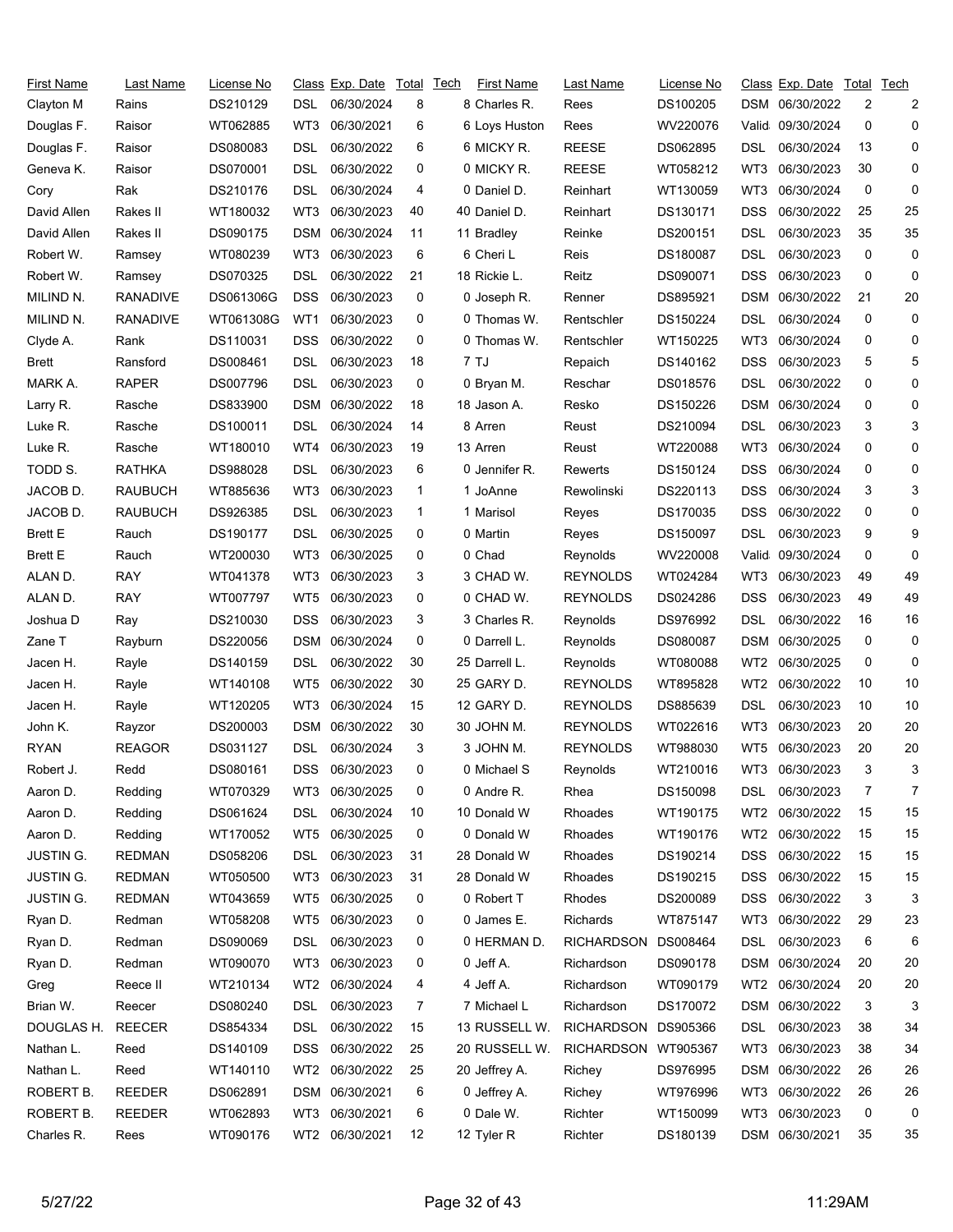| First Name     | Last Name      | License No |                 | Class Exp. Date  | Total | Tech | <b>First Name</b> | Last Name           | License No |                 | Class Exp. Date | Total        | Tech         |
|----------------|----------------|------------|-----------------|------------------|-------|------|-------------------|---------------------|------------|-----------------|-----------------|--------------|--------------|
| CARROL D.      | <b>RIDDLE</b>  | DS058220   | DSL             | 06/30/2023       | 0     |      | 0 DOROTHY R.      | <b>ROBINETTE</b>    | DS926389   |                 | DSM 06/30/2023  | 19           | 0            |
| Robin Mills    | Ridgway        | WV220026   | Valid           | 09/30/2024       | 0     |      | 0 DOROTHY R.      | <b>ROBINETTE</b>    | WT926390   | WT3             | 06/30/2023      | 19           | 0            |
| Tedd D         | Riehle         | DS180120   | DSS             | 06/30/2024       | 10    |      | 10 DOROTHY R.     | <b>ROBINETTE</b>    | WT031129   | WT5             | 06/30/2024      | 19           | 0            |
| Michelle D.    | Riester        | DS936732   | DSL             | 06/30/2022       | 47    |      | 38 Donald S.      | Robinson            | WT018582   | WT3             | 06/30/2025      | 0            | 0            |
| Michelle D.    | Riester        | WT936733   | WT3             | 06/30/2022       | 47    |      | 38 Donald S.      | Robinson            | DS100209   | DSL             | 06/30/2025      | 0            | 0            |
| William T      | Rigdon Jr      | DS200051   | DSL             | 06/30/2025       | 0     |      | 0 KENNETH L.      | <b>ROBINSON</b>     | WT021339   | WT3             | 06/30/2023      | 0            | 0            |
| CYNTHIA J.     | <b>RIGGS</b>   | WT957390   | WT5             | 06/30/2022       | 17    |      | 17 KENNETH L.     | <b>ROBINSON</b>     | WT024290   | WT5             | 06/30/2023      | 0            | 0            |
| CYNTHIA J.     | <b>RIGGS</b>   | WT012523   | WT3             | 06/30/2022       | 17    |      | 17 Michael J.     | Robinson            | DS998273   | DSL             | 06/30/2022      | 11           | 11           |
| CYNTHIA J.     | <b>RIGGS</b>   | DS998272   | DSL             | 06/30/2022       | 17    |      | 17 Michael S.     | Robinson            | DS090184   | DSL             | 06/30/2024      | 6            | 4            |
| <b>Brandon</b> | Riley          | WV220167   | Valid           | 09/30/2024       | 0     |      | 0 Michelle E      | Rodenbeck           | DS200157   | DSS             | 06/30/2023      | 3            | 3            |
| Daniel D.      | Ringer         | WT100207   | WT3             | 06/30/2025       | 0     |      | 0 David A.        | Rodgers             | WT070333   | WT3             | 06/30/2025      | 0            | 0            |
| Daniel D.      | Ringer         | DS100206   | DSM             | 06/30/2025       | 0     |      | 0 David A.        | Rodgers             | DS072364   | DSM             | 06/30/2025      | 0            | 0            |
| Dylan          | Ripberger      | DS170107   | DSS.            | 06/30/2023       | 26    |      | 26 LOUIE L.       | <b>RODGERS</b>      | DS021341   | <b>DSS</b>      | 06/30/2023      | 0            | 0            |
| Dylan          | Ripberger      | WT180117   | WT2             | 06/30/2024       | 12    |      | 12 James H.       | Rodocker            | WT190065   | WT3             | 06/30/2024      | 0            | 0            |
| MATTHEW M.     | <b>RIPPEY</b>  | WT040280   | WT3             | 06/30/2022       | 31    |      | 30 James H.       | Rodocker            | DS190066   | DSL             | 06/30/2024      | 0            | 0            |
| Kenneth J.     | Risch          | DS062901   | DSM             | 06/30/2024       | 6     |      | 6 Steven K.       | Roemer              | WT926393   | WT3             | 06/30/2023      | 11           | 11           |
| Kenneth J.     | Risch          | WT062903   | WT3             | 06/30/2024       | 6     |      | 6 Steven K.       | Roemer              | DS916135   | DSL             | 06/30/2025      | 0            | 0            |
| Jeremy D.      | Risden         | WT031959   | WT3             | 06/30/2024       | 3     |      | 3 Daniel W.       | Rogers              | WT180076   | WT5             | 06/30/2023      | 2            | 0            |
| NATHAN L.      | <b>RISEN</b>   | DS031961   | DSL             | 06/30/2024       | 4     |      | 4 Gary L.         | Rogers              | DS110079   | DSS             | 06/30/2025      | 0            | 0            |
| NATHAN L.      | <b>RISEN</b>   | WT200010   | WT2             | 06/30/2025       | 0     |      | 0 Gary L.         | Rogers              | WT130060   | WT3             | 06/30/2024      | 5            | 5            |
| Brett A.       | Ritter         | WT090181   | WT3             | 06/30/2024       | 3     |      | 3 Hal             | Rogers              | WT210188   | WT1             | 06/30/2024      | 3            | 3            |
| Brett A.       | Ritter         | DS090180   | DSM             | 06/30/2024       | 9     |      | 9 John J          | Rogowski Jr         | DS190046   | DSS             | 06/30/2024      | 0            | 0            |
| Chad F.        | Ritter         | WT043665   | WT3             | 06/30/2022       | 23    |      | 19 Ronald J.      | Roller              | WT140252   | WT2             | 06/30/2023      | 0            | 0            |
| Chad F.        | Ritter         | DS043667   | <b>DSM</b>      | 06/30/2022       | 23    |      | 19 ROBERT L.      | <b>ROOKSBERRY</b>   | DS008466   | DSM             | 06/30/2023      | 5            | 5            |
| Jon C          | Ritter         | DS190157   | <b>DSS</b>      | 06/30/2022       | 3     |      | 3 Mark T.         | Rose                | DS018142   | DSL             | 06/30/2022      | 0            | 0            |
| Donald         | Ritter Jr      | DS210144   | <b>DSS</b>      | 06/30/2024       | 3     |      | 3 Mark T.         | Rose                | WT936739   | WT3             | 06/30/2022      | 0            | 0            |
| Donald         | Ritter Jr      | WT210145   | WT <sub>2</sub> | 06/30/2024       | 3     |      | 3 Mark            | Rosheck             | DS936740   | DSL             | 06/30/2022      | 0            | 0            |
| Donald         | Ritter Jr      | DS210146   | <b>DSS</b>      | 06/30/2024       | 3     |      | 3 JAMES M.        | ROSKOVENSKYWT977702 |            | WT <sub>3</sub> | 06/30/2022      | 0            | 0            |
| Donald         | Ritter Jr      | WT210147   | WT2             | 06/30/2024       | 3     |      | 3 JAMES M.        | ROSKOVENSKYDS977703 |            | DSM             | 06/30/2022      | 0            | 0            |
| Arnold         | Rivas          | DS190045   | DSS             | 06/30/2024       | 0     |      | 0 Alan C.         | Ross                | DS072216   | DSL             | 06/30/2022      | 0            | 0            |
| Carlos A       | Rivero         | WT210137   | WT1             | 06/30/2024       | 3     |      | 3 Jamie L.        | Ross                | DS024122   |                 | DSM 06/30/2023  | 0            | 0            |
| Trevor E       | Roa            | DS210168   |                 | DSS 06/30/2024   | 3     |      | 3 Jamie L.        | Ross                | WT024124   |                 | WT2 06/30/2023  | <sup>n</sup> | <sup>0</sup> |
| ROGER A.       | <b>ROAHRIG</b> | WT058228   | WT3             | 06/30/2023       | 0     |      | 0 RICK A.         | ROSS                | DS988036   | DSL.            | 06/30/2023      | 16           | 16           |
| ROGER A.       | <b>ROAHRIG</b> | DS058230   | <b>DSS</b>      | 06/30/2023       | 0     |      | 0 Billy J.        | Ross II             | DS120206   |                 | DSM 06/30/2024  | 2            | 0            |
| Taylor W.      | Roark          | DS220089   | DSM             | 06/30/2024       | 0     |      | 0 Billy J.        | Ross II             | WT120207   | WT <sub>2</sub> | 06/30/2024      | 2            | 0            |
| Crystal        | Robb           | WV220090   |                 | Valid 09/30/2024 | 6     |      | 6 Gary T.         | Rossetter           | DS024294   | DSL             | 06/30/2023      | 0            | 0            |
| Mark A.        | Robbins        | WT190197   | WT3             | 06/30/2025       | 0     |      | 0 Gary T.         | Rossetter           | WT022653   | WT3             | 06/30/2023      | 0            | 0            |
| Mark A.        | Robbins        | DS936734   | DSL.            | 06/30/2025       | 0     |      | 0 Gary T.         | Rossetter           | WT885645   | WT5             | 06/30/2023      | 0            | 0            |
| Rick V.        | Robbins        | DS100208   |                 | DSM 06/30/2022   | 68    |      | 66 EDWARD J.      | ROSZKOWSKI WT885646 |            | WT5             | 06/30/2023      | 0            | 0            |
| Rick V.        | Robbins        | WT110225   | WT3             | 06/30/2023       | 30    |      | 30 EDWARD J.      | <b>ROSZKOWSKI</b>   | WT022655   | WT3             | 06/30/2023      | 0            | 0            |
| John L.        | Roberson       | DS957391   |                 | DSM 06/30/2022   | 21    |      | 21 Randy*         | Rothgeb             | DS210108   | DSS             | 06/30/2023      | 0            | 0            |
| John L.        | Roberson       | WT957392   | WT3             | 06/30/2022       | 21    |      | 21 Alex M.        | Rothgerber          | DS140253   | DSM             | 06/30/2023      | 11           | 11           |
| John L.        | Roberson       | WV220030   |                 | Valid 09/30/2024 | 0     |      | 0 Alex M.         | Rothgerber          | WT150227   | WT3             | 06/30/2024      | 0            | 0            |
| Brittany J     | Roberts        | DS190189   | DSS.            | 06/30/2025       | 0     |      | 0 Christine M.    | Rowe                | DS120247   | DSS             | 06/30/2024      | 3            | 3            |
| Jeremy B       | Roberts        | DS190187   | <b>DSS</b>      | 06/30/2022       | 3     |      | 3 Daniel J        | Roy                 | DS210022   | DSS             | 06/30/2023      | 3            | 3            |
| Kurt G.        | Roberts        | DS120014   | DSL.            | 06/30/2023       | 0     |      | 0 Jeff J.         | Rucker              | DS160099   | DSS             | 06/30/2025      | 0            | 0            |
| B. Glenn       | Robertson      | DS170087   | <b>DSS</b>      | 06/30/2023       | 0     |      | 0 Jeff J.         | Rucker              | WT160100   | WT <sub>2</sub> | 06/30/2025      | 0            | 0            |
| B. Glenn       | Robertson      | DS170088   | <b>DSS</b>      | 06/30/2023       | 0     |      | 0 EDWARD H.       | <b>RUDOLPHI</b>     | DS905373   | <b>DSL</b>      | 06/30/2023      | 0            | 0            |
| Kevin D.       | Robertson      | DS090073   | DSL             | 06/30/2023       | 3     |      | 3 RYAN D.         | <b>RUGGLES</b>      | WT058244   | WT2             | 06/30/2023      | 26           | 26           |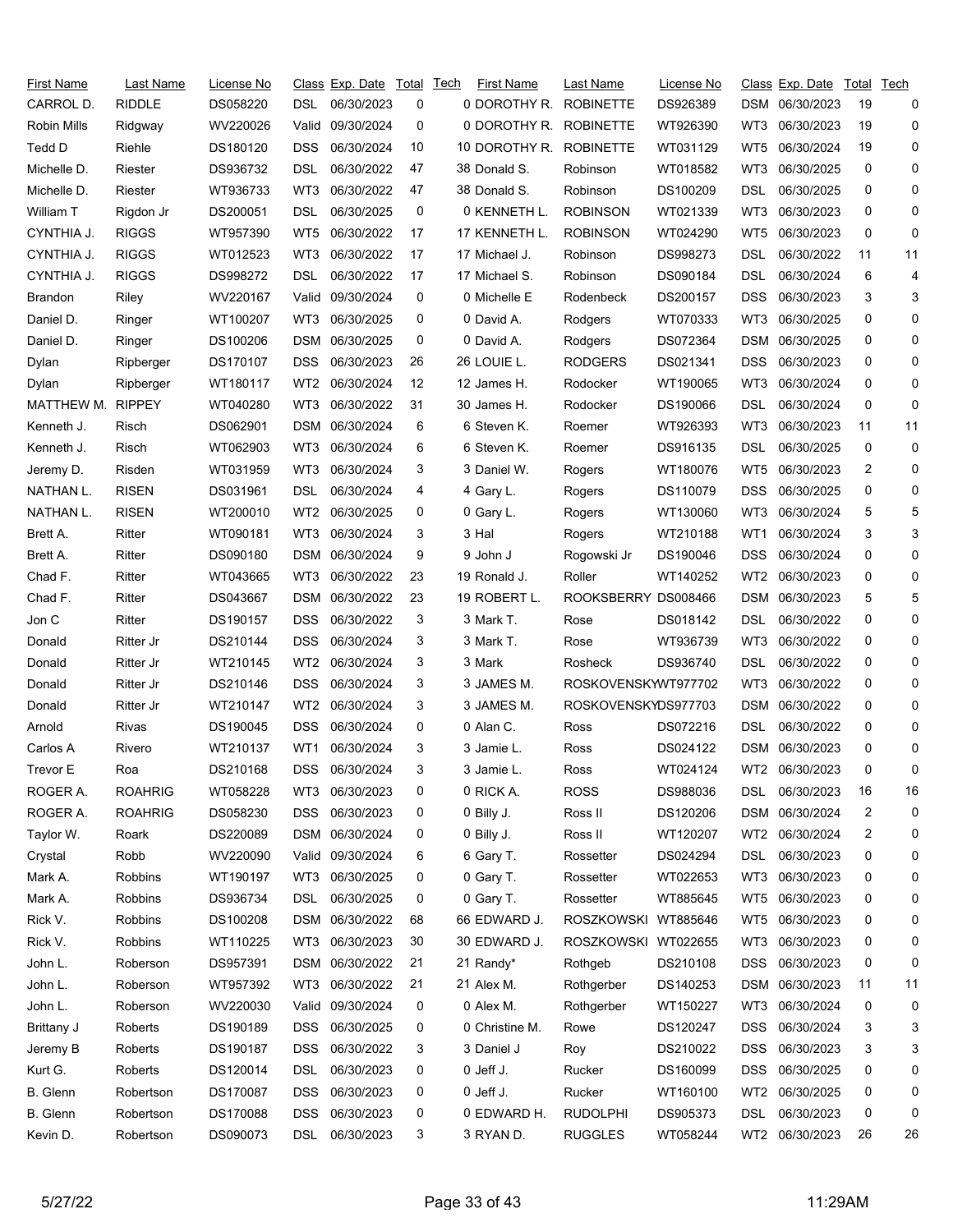| First Name            | Last Name       | License No |                 | Class Exp. Date | Total | <b>Tech</b> | First Name            | Last Name            | License No |                 | Class Exp. Date  | Total    | Tech |
|-----------------------|-----------------|------------|-----------------|-----------------|-------|-------------|-----------------------|----------------------|------------|-----------------|------------------|----------|------|
| RYAN D.               | <b>RUGGLES</b>  | DS061630   | DSL             | 06/30/2024      | 16    |             | 16 Andrew M.          | Sauerland            | WT180008   | WT2             | 06/30/2024       | 5        | 5    |
| Jason P.              | Ruhe            | DS170084   | DSL             | 06/30/2022      | 0     |             | 0 Joshua J.           | Savoie               | WT100084   | WT3             | 06/30/2022       | 28       | 28   |
| <b>HENRY</b>          | <b>RUIZ</b>     | WT021343   | WT3             | 06/30/2023      | 14    |             | 14 Carl E.            | Sayers               | DS813472   | DSM             | 06/30/2022       | 0        | 0    |
| <b>HENRY</b>          | <b>RUIZ</b>     | DS008468   | <b>DSM</b>      | 06/30/2023      | 14    |             | 14 Carl E.            | Sayers               | WT813473   | WT3             | 06/30/2022       | 0        | 0    |
| John R.               | Rumple          | WT100215   | WT3             | 06/30/2022      | 18    |             | 18 Johnny D.          | Saylor               | WT100217   | WT3             | 06/30/2022       | 0        | 0    |
| Eric S.               | Rupley          | DS120208   | DSM             | 06/30/2024      | 0     |             | 0 Johnny D.           | Saylor               | DS090077   | DSS             | 06/30/2023       | 0        | 0    |
| Eric S.               | Rupley          | WT120209   | WT3             | 06/30/2024      | 0     |             | 0 JOHN F.             | SCARBROUGH WT008471  |            | WT5             | 06/30/2023       | 0        | 0    |
| JACK H.               | <b>RUPLEY</b>   | DS061285G  | <b>DSS</b>      | 06/30/2023      | 11    |             | 11 JOHN F.            | SCARBROUGH WT022684  |            | WT3             | 06/30/2023       | 0        | 0    |
| Eric W.               | Ruppert         | DS120210   | DSL             | 06/30/2024      | 7     |             | 2 Wendy               | Schafer              | WT080246   | WT5             | 06/30/2023       | 8        | 8    |
| Paul E.               | Rusk            | DS080242   | <b>DSS</b>      | 06/30/2023      | 0     |             | 0 Gale L.             | Schaffer             | DS200155   | DSS             | 06/30/2023       | 0        | 0    |
| Paul E.               | Rusk            | WT080243   | WT <sub>2</sub> | 06/30/2023      | 0     |             | 0 Michael J.          | Schaller             | DS100085   | DSS             | 06/30/2022       | 27       | 27   |
| James M.              | Russell         | DS791834   | DSL             | 06/30/2022      | 12    |             | 12 Michael J.         | Schaller             | WT100086   | WT <sub>2</sub> | 06/30/2022       | 27       | 27   |
| James M.              | Russell         | WT803221   | WT3             | 06/30/2023      | 0     |             | 0 GREGORY D. SCHANICK |                      | DS072228   | <b>DSL</b>      | 06/30/2022       | 13       | 5    |
| Randall E.            | Russell         | DS802316   | DSL             | 06/30/2023      | 2     |             | 2 GREGORY D. SCHANICK |                      | WT072230   | WT3             | 06/30/2022       | 8        | 0    |
| Randall E.            | Russell         | WT895847   | WT <sub>5</sub> | 06/30/2022      | 17    |             | 17 TOM R.             | <b>SCHELLER</b>      | WT050506   | WT5             | 06/30/2023       | 12       | 12   |
| Shane A.              | Russell         | DS130174   | DSS             | 06/30/2022      | 23    |             | 3 Natalie             | Schelling            | WV220174   | Valid.          | 09/30/2024       | 6        | 6    |
| Shane A.              | Russell         | WT130175   | WT2             | 06/30/2022      | 23    |             | 3 Teri L.             | Schenk               | DS013301G  | <b>DSS</b>      | 06/30/2023       | 10       | 10   |
| Kevin A.              | Rybak           | DS110082   | <b>DSS</b>      | 06/30/2022      | 22    |             | 22 BARRY L.           | <b>SCHERER</b>       | WT885657   | WT3             | 06/30/2023       | 0        | 0    |
| Kevin A.              | Rybak           | WT110083   | WT2             | 06/30/2022      | 12    |             | 12 BARRY L.           | <b>SCHERER</b>       | DS885658   | DSM             | 06/30/2023       | 0        | 0    |
| Michael               | Saadeh          | WV220067   | Valid           | 09/30/2025      | 6     |             | 6 ADAM C.             | <b>SCHERLE</b>       | WT058254   | WT5             | 06/30/2023       | 11       | 11   |
| Dustin Kenneth Sailor |                 | WV220156   | Valid           | 09/30/2024      | 6     |             | 6 Paul B              | Scherzer             | WT220026   | WT3             | 06/30/2024       | 0        | 0    |
| STACY R.              | <b>SAILOR</b>   | WT947150   | WT2             | 06/30/2023      | 15    |             | 15 CHARLES R.         | SCHERZINGER DS008472 |            | DSL             | 06/30/2023       | 19       | 14   |
| Jason W.              | Salamah         | WT150228   | WT3             | 06/30/2024      | 0     |             | 0 Michael D.          | Schilling            | DS062913   | DSL             | 06/30/2021       | 14       | 14   |
| Steve J               | Salazar         | DS200090   | <b>DSS</b>      | 06/30/2022      | 3     |             | 3 Andrew G.           | Schipper             | WT200005   | WT3             | 06/30/2025       | 0        | 0    |
| JOHN P.               | <b>SALIS JR</b> | DS031965   | <b>DSS</b>      | 06/30/2021      | 0     |             | 0 Andrew G.           | Schipper             | WT200094   | WT5             | 06/30/2025       | 0        | 0    |
| Scott A.              | Sallese         | WT190112   | WT3             | 06/30/2022      | 0     |             | 0 Andrew G.           | Schipper             | DS140255   | DSL             | 06/30/2023       | 32       | 32   |
| SCOTT W.              | <b>SALSBERY</b> | DS885652   | DSL             | 06/30/2023      | 44    |             | 29 Eric               | Schlechtweg          | WT120093   | WT3             | 06/30/2023       | 25       | 15   |
| SCOTT W.              | <b>SALSBERY</b> | WT062909   | WT3             | 06/30/2024      | 17    |             | 7 Eric                | Schlechtweg          | DS110085   | <b>DSM</b>      | 06/30/2022       | 35       | 25   |
| Cindy M.              | Saltzman        | DS140047   | DSS             | 06/30/2022      | 0     |             | 0 DONALD R.           | <b>SCHMALTZ</b>      | DS844162   | DSL             | 06/30/2023       | 16       | 16   |
| DEANNA K.             | <b>SALYERS</b>  | WT976926   | WT4             | 06/30/2025      | 0     |             | 0 Steven J.           | Schmitt              | DS072363   | DSL             | 06/30/2025       | 0        | 0    |
| Mark L.               | Salyers         | DS998274   |                 | DSM 06/30/2025  | 0     |             | 0 MARK R.             | <b>SCHMITTER</b>     | DS998278   |                 | DSM 06/30/2022   | 25       | 25   |
| Mark L.               | Salyers         | WT998275   |                 | WT4 06/30/2025  | 0     |             | 0 MARK R.             | <b>SCHMITTER</b>     | WV220117   |                 | Valid 09/30/2024 | $\Omega$ | 0    |
| Adam M.               | Sams            | DS140113   |                 | DSM 06/30/2022  | 30    |             | 11 JAMES C.           | <b>SCHMUCKER</b>     | DS058258   | DSL             | 06/30/2023       | 9        | 9    |
| Adam M.               | Sams            | WT140114   | WT3             | 06/30/2022      | 30    |             | 11 John H.            | Schmucker            | DS070065S  | DSS             | 06/30/2022       | 0        | 0    |
| Leah C.               | Samson          | WT110020   | WT5             | 06/30/2022      | 90    |             | 90 John H.            | Schmucker            | DS150006   | DSS             | 06/30/2023       | 0        | 0    |
| Leah C.               | Samson          | DS120091   | DSL             | 06/30/2023      | 0     |             | 0 Jay A.              | Schnebly             | DS070351   | DSL             | 06/30/2022       | 16       | 16   |
| Leah C.               | Samson          | WT120092   | WT3             | 06/30/2023      | 0     |             | 0 Timothy L.          | Schobert             | DS140256   |                 | DSM 06/30/2023   | 25       | 25   |
| Robert M              | Sanders         | DS190196   | DSL             | 06/30/2025      | 0     |             | 0 Casey J             | Schomber             | DS190121   | DSM             | 06/30/2022       | 16       | 11   |
| RONALD L.             | SANDLIN         | WT977710   | WT3             | 06/30/2022      | 0     |             | 0 James M.            | Schomber             | DS998279   | DSM             | 06/30/2022       | 20       | 15   |
| DAVE B.               | <b>SARVER</b>   | DS833910   |                 | DSM 06/30/2022  | 0     |             | 0 Larry E.            | Schrock              | WT967633   | WT3             | 06/30/2023       | 0        | 0    |
| Donald R.             | Satori          | DS031969   | DSL             | 06/30/2024      | 0     |             | 0 Larry E.            | Schrock              | DS957395   | DSM             | 06/30/2025       | 0        | 0    |
| Donald R.             | Satori          | WT070345   | WT3             | 06/30/2022      | 10    |             | 10 QUINN M.           | <b>SCHROCK</b>       | DS061632   | <b>DSS</b>      | 06/30/2024       | 0        | 0    |
| Mitchel L.            | Sattison        | WT110084   | WT3             | 06/30/2022      | 20    |             | 20 QUINN M.           | <b>SCHROCK</b>       | WT062919   | WT1             | 06/30/2024       | 0        | 0    |
| Mitchel L.            | Sattison        | DS100216   |                 | DSM 06/30/2022  | 20    |             | 20 James A.           | Schroeder            | DS090016   | DSS             | 06/30/2023       | 0        | 0    |
| JAMES R.              | SAUCERMAN       | WT977712   | WT3             | 06/30/2022      | 40    |             | 40 Thomas M.          | Schubert             | WT791629   | WT4             | 06/30/2022       | 40       | 40   |
| JAMES R.              | SAUCERMAN       | DS967631   | DSL.            | 06/30/2023      | 24    |             | 24 Thomas M.          | Schubert             | DS791297   | DSM             | 06/30/2022       | 40       | 40   |
| Ben                   | Sauer           | DS180191   | <b>DSS</b>      | 06/30/2024      | 0     |             | 0 Thomas M.           | Schubert             | WT791298   | WT3             | 06/30/2022       | 40       | 40   |
| Terry J.              | Sauer           | DS150021   | <b>DSS</b>      | 06/30/2023      | 0     |             | 0 Allen J             | Schultz              | WT220017   | WT3             | 06/30/2024       | 0        | 0    |
| Andrew M.             | Sauerland       | DS170060   |                 | DSS 06/30/2025  | 0     |             | 0 Allen J             | Schultz              | DS220018   |                 | DSS 06/30/2024   | 0        | 0    |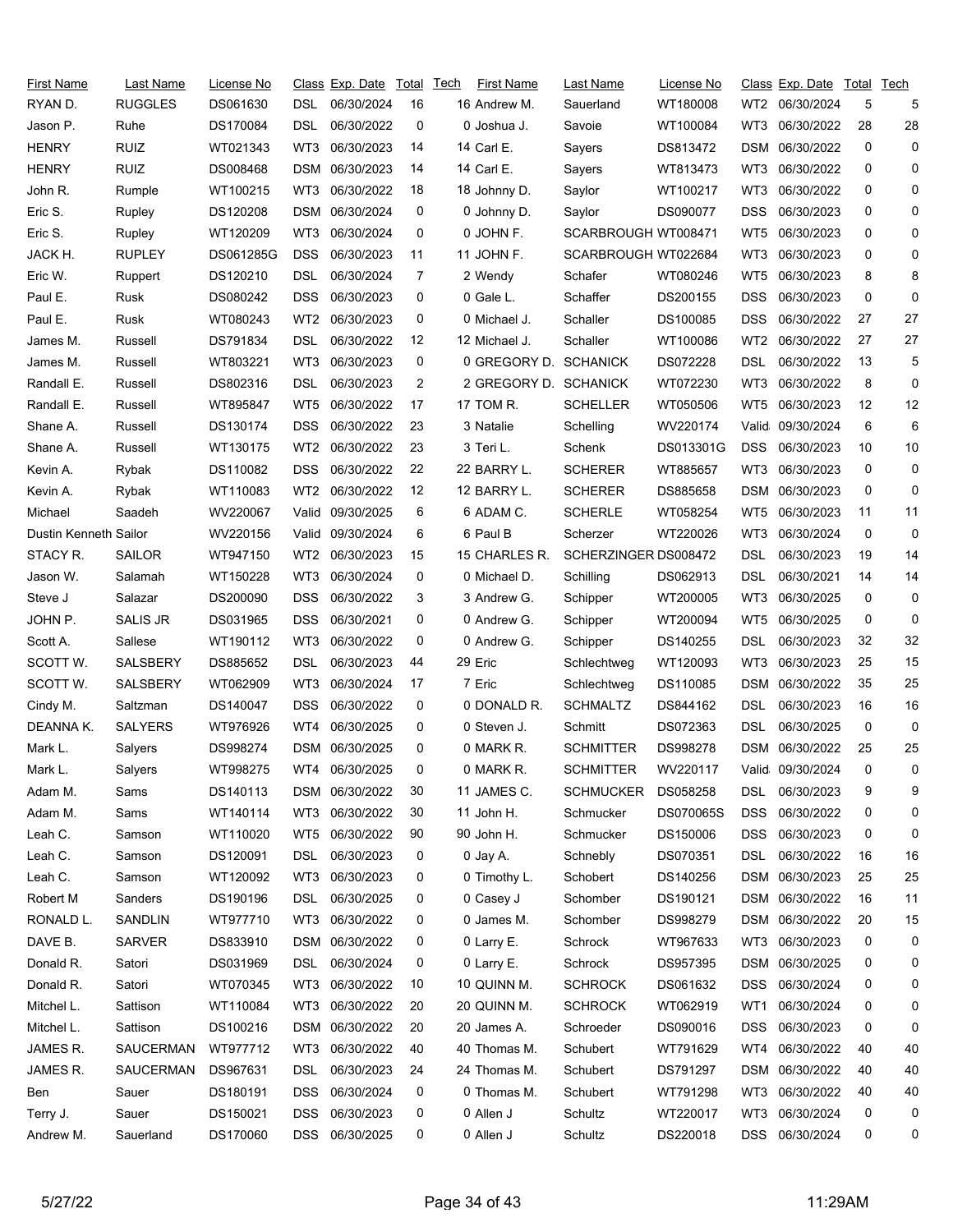| First Name              | Last Name             | License No |                 | Class Exp. Date  | Total | <b>Tech</b> | <b>First Name</b> | Last Name      | License No |                 | Class Exp. Date  | Total | Tech |
|-------------------------|-----------------------|------------|-----------------|------------------|-------|-------------|-------------------|----------------|------------|-----------------|------------------|-------|------|
| KRISTOPHER ASCHULTZ     |                       | WV220088   |                 | Valid 09/30/2024 | 0     |             | 0 Lucas D         | Sendelweck     | DS190009   | DSL             | 06/30/2024       | 10    | 10   |
| KRISTOPHER ASCHULTZ     |                       | DS058260   | DSL             | 06/30/2023       | 3     |             | 3 ROCCO A.        | <b>SERGIO</b>  | WT031977   | WT3             | 06/30/2021       | 20    | 12   |
| Ronald D.               | Schultz               | WT043849   | WT3             | 06/30/2022       | 27    |             | 27 Daniel W.      | Settle         | DS998286   | DSL             | 06/30/2022       | 11    | 11   |
| Ronald D.               | Schultz               | DS043675   | <b>DSS</b>      | 06/30/2022       | 27    |             | 27 Daniel W.      | Settle         | WT998287   | WT3             | 06/30/2022       | 11    | 11   |
| Scott W.                | Schutte               | DS130062   | <b>DSS</b>      | 06/30/2024       | 0     |             | 0 Joe T.          | Seward         | DS791120   | DSM             | 06/30/2022       | 0     | 0    |
| Scott W.                | Schutte               | WT130063   | WT3             | 06/30/2024       | 0     |             | 0 Adam C          | Sewell         | DS210064   | <b>DSS</b>      | 06/30/2023       | 3     | 3    |
| Scott W.                | Schutte               | WV220099   | Valid           | 09/30/2024       | 0     |             | 0 Wendi H.        | Sexton         | WT120211   | WT3             | 06/30/2024       | 0     | 0    |
| Scott W.                | Schutte               | DS200133   | DSL             | 06/30/2023       | 11    |             | 4 Patricia        | Seymour        | WV220100   | Valid           | 09/30/2024       | 0     | 0    |
| Randy T.                | Schwartz              | WT140115   | WT3             | 06/30/2022       | 15    |             | 15 Todd A.        | Shady          | WT043677   | WT3             | 06/30/2022       | 25    | 25   |
| Randy T.                | Schwartz              | DS120213   | DSM             | 06/30/2024       | 10    |             | 10 Bob J.         | Shaffer        | DS110227   | DSS             | 06/30/2023       | 0     | 0    |
| DENNIS J.               | SCHWEIGERT WT967635   |            | WT5             | 06/30/2023       | 25    |             | 25 Bob J.         | Shaffer        | WT110228   | WT2             | 06/30/2023       | 0     | 0    |
| DENNIS J.               | SCHWEIGERT DS008475   |            | DSM             | 06/30/2023       | 25    |             | 25 Justin P.      | Shaffer        | WT120015   | WT3             | 06/30/2023       | 60    | 60   |
| DENNIS J.               | SCHWEIGERT WT022698   |            | WT3             | 06/30/2023       | 25    |             | 25 Justin P.      | Shaffer        | DS120096   | <b>DSS</b>      | 06/30/2023       | 40    | 40   |
| Todd A.                 | Schweitzer            | DS160031   | DSL             | 06/30/2024       | 7     |             | 7 Trent A         | Shaffer        | DS190074   | <b>DSS</b>      | 06/30/2024       | 2     | 0    |
| Aaron F.                | SchwendenmanrDS190143 |            | DSL             | 06/30/2022       | 21    |             | 19 Trent A        | Shaffer        | WT190136   | WT3             | 06/30/2025       | 0     | 0    |
| Sheri A.                | Schwingle             | DS120238   | <b>DSS</b>      | 06/30/2024       | 3     |             | 3 Robert S.       | Shail          | WT022716   | WT3             | 06/30/2023       | 16    | 16   |
| MICHAEL R.              | <b>SCOBBIE</b>        | WT905374   | WT3             | 06/30/2023       | 40    |             | 40 Robert S.      | Shail          | DS018154   | DSS             | 06/30/2025       | 0     | 0    |
| <b>GREGORY W. SCOTT</b> |                       | WT024316   | WT <sub>5</sub> | 06/30/2023       | 0     |             | 0 Robert S.       | Shail          | WT926401   | WT5             | 06/30/2023       | 16    | 16   |
| Jason E.                | Scott                 | DS160030   | DSL             | 06/30/2024       | 7     |             | 7 Roger E.        | Shanks         | DS100022   | <b>DSS</b>      | 06/30/2024       | 0     | 0    |
| Jason Eric              | Scott                 | DS170101   | DSL             | 06/30/2023       | 10    |             | 10 Eric J.        | Shannon        | WT100087   | WT3             | 06/30/2022       | 28    | 27   |
| Jason Eric              | Scott                 | WT170100   | WT2             | 06/30/2023       | 10    |             | 10 Eric J.        | Shannon        | WT140118   | WT5             | 06/30/2022       | 28    | 27   |
| Jason Eric              | Scott                 | WV220139   | Valid           | 09/30/2024       | 6     |             | 6 Jerry L.        | Sharp          | DS100222   | DSS             | 06/30/2022       | 0     | 0    |
| Jesse P                 | Scott                 | DS210032   | DSS.            | 06/30/2023       | 35    |             | 35 John T.        | Sharp          | DS100108   | <b>DSS</b>      | 06/30/2022       | 0     | 0    |
| Jesse P                 | Scott                 | WT210034   | WT2             | 06/30/2023       | 35    |             | 35 MICHAEL D.     | <b>SHARP</b>   | DS061349G  | <b>DSS</b>      | 06/30/2023       | 0     | 0    |
| Patrick D.              | Scott                 | DS957396   | <b>DSM</b>      | 06/30/2022       | 0     |             | 0 Chaitanya V.    | Shastri        | DS936744   | DSL             | 06/30/2023       | 0     | 0    |
| Patrick D.              | Scott                 | WT957397   | WT2             | 06/30/2022       | 0     |             | 0 Chaitanya V.    | Shastri        | WT936745   | WT5             | 06/30/2022       | 0     | 0    |
| Alissa N                | Scranton              | DS210063   | <b>DSS</b>      | 06/30/2023       | 3     |             | 3 Chaitanya V.    | Shastri        | WT013200   | WT3             | 06/30/2022       | 0     | 0    |
| <b>BRIAN P.</b>         | <b>SCRUGGS</b>        | DS988041   | <b>DSM</b>      | 06/30/2023       | 20    |             | 20 Ronald         | Shaw           | DS967640   | <b>DSM</b>      | 06/30/2023       | 35    | 35   |
| David E.                | Seacat                | WT120095   | WT2             | 06/30/2023       | 16    |             | 12 Ronald         | Shaw           | WT180155   | WT <sub>2</sub> | 06/30/2024       | 14    | 14   |
| David E.                | Seacat                | DS120094   | DSL             | 06/30/2023       | 16    |             | 12 Todd R.        | Shearn         | DS120214   | <b>DSM</b>      | 06/30/2024       | 15    | 15   |
| RICHARD J.              | <b>SEALS</b>          | DS977717   | DSL             | 06/30/2022       | 17    |             | 10 Bryce E        | Sheckler       | DS210151   |                 | DSM 06/30/2024   | 37    | 35   |
| ROBERT C.               | <b>SEE</b>            | DS024318   | DSL             | 06/30/2023 41    |       |             | 41 Bryce E        | Sheckler       | WT210170   |                 | WT3 06/30/2024   | 37    | 35   |
| Robert C.               | See                   | WV220149   |                 | Valid 09/30/2024 | 0     |             | 0 Dustin M.       | Sheehy         | DS080090   |                 | DSM 06/30/2022   | 16    | 16   |
| Joshua Aaron            | Selig                 | WV220033   |                 | Valid 09/30/2024 | 0     |             | 0 Dustin M.       | Sheehy         | WT080091   | WT2             | 06/30/2022       | 16    | 16   |
| Patrick R               | Selig                 | WT190129   | WT3             | 06/30/2022       | 0     |             | 0 KEN L.          | SHELHART       | DS998288   | <b>DSL</b>      | 06/30/2025       | 0     | 0    |
| Patrick R               | Selig                 | DS200012   | DSL.            | 06/30/2022       | 0     |             | 0 Thomas M.       | Sheline        | WT998289   | WT3             | 06/30/2025       | 0     | 0    |
| Mark R.                 | Sellars               | DS210117   | <b>DSS</b>      | 06/30/2023       | 3     |             | 3 Thomas M.       | Sheline        | DS977719   | DSM             | 06/30/2025       | 0     | 0    |
| Mark R.                 | Sellars               | WT210118   | WT1             | 06/30/2023       | 3     |             | 3 LEWIS S.        | <b>SHELTON</b> | DS024322   |                 | DSM 06/30/2023   | 15    | 15   |
| JEFFERY A.              | <b>SELLS</b>          | WT050508   | WT2             | 06/30/2023       | 0     |             | 0 LEWIS S.        | <b>SHELTON</b> | WT024324   | WT3             | 06/30/2023       | 15    | 15   |
| JEFFERY A.              | <b>SELLS</b>          | DS050510   | DSS             | 06/30/2023       | 0     |             | 0 Rodney K.       | Shepard        | WT018156   | WT5             | 06/30/2022       | 30    | 28   |
| Pamela K.               | Sells                 | WT031137   | WT3             | 06/30/2024       | 6     |             | 6 Josh B.         | Shepherd       | DS110230   | DSM             | 06/30/2023       | 14    | 14   |
| Pamela K.               | Sells                 | WT150229   | WT5             | 06/30/2024       | 6     |             | 6 Josh B.         | Shepherd       | WT110231   | WT <sub>2</sub> | 06/30/2023       | 14    | 14   |
| Thomas H.               | Selman                | DS875159   |                 | DSM 06/30/2022   | 37    |             | 30 MARVIN L.      | SHEPHERD       | WT062925   | WT3             | 06/30/2024       | 32    | 32   |
| Thomas H.               | Selman                | WT875160   | WT3             | 06/30/2022       | 37    |             | 30 MARVIN L.      | SHEPHERD       | DS008477   | DSL             | 06/30/2023       | 37    | 37   |
| Dalton                  | Selvidge              | WV220058   | Valid           | 09/30/2025       | 0     |             | 0 MATTHEW P.      | <b>SHERCK</b>  | DS031139   | DSS             | 06/30/2024       | 0     | 0    |
| DEBRA D.                | SEMAN                 | DS021565G  | <b>DSS</b>      | 06/30/2023       | 0     |             | 0 Edward R.       | Sherfield      | DS916142   | DSL             | 06/30/2022       | 16    | 12   |
| Paul H.                 | Sembach               | DS791843   |                 | DSM 06/30/2022   | 24    |             | 24 Jacob W        | Sheridan       | DS210143   | DSS             | 06/30/2024       | 0     | 0    |
| Paul H.                 | Sembach               | WT833917   | WT3             | 06/30/2022       | 24    |             | 24 Roderick L.    | Sherman Jr     | DS150100   | <b>DSL</b>      | 06/30/2023       | 0     | 0    |
| Jeffrey D.              | Sendelweck            | DS170023   |                 | DSL 06/30/2025   | 0     |             | 0 Matthew J.      | Shields        | WV220132   |                 | Valid 09/30/2024 | 0     | 0    |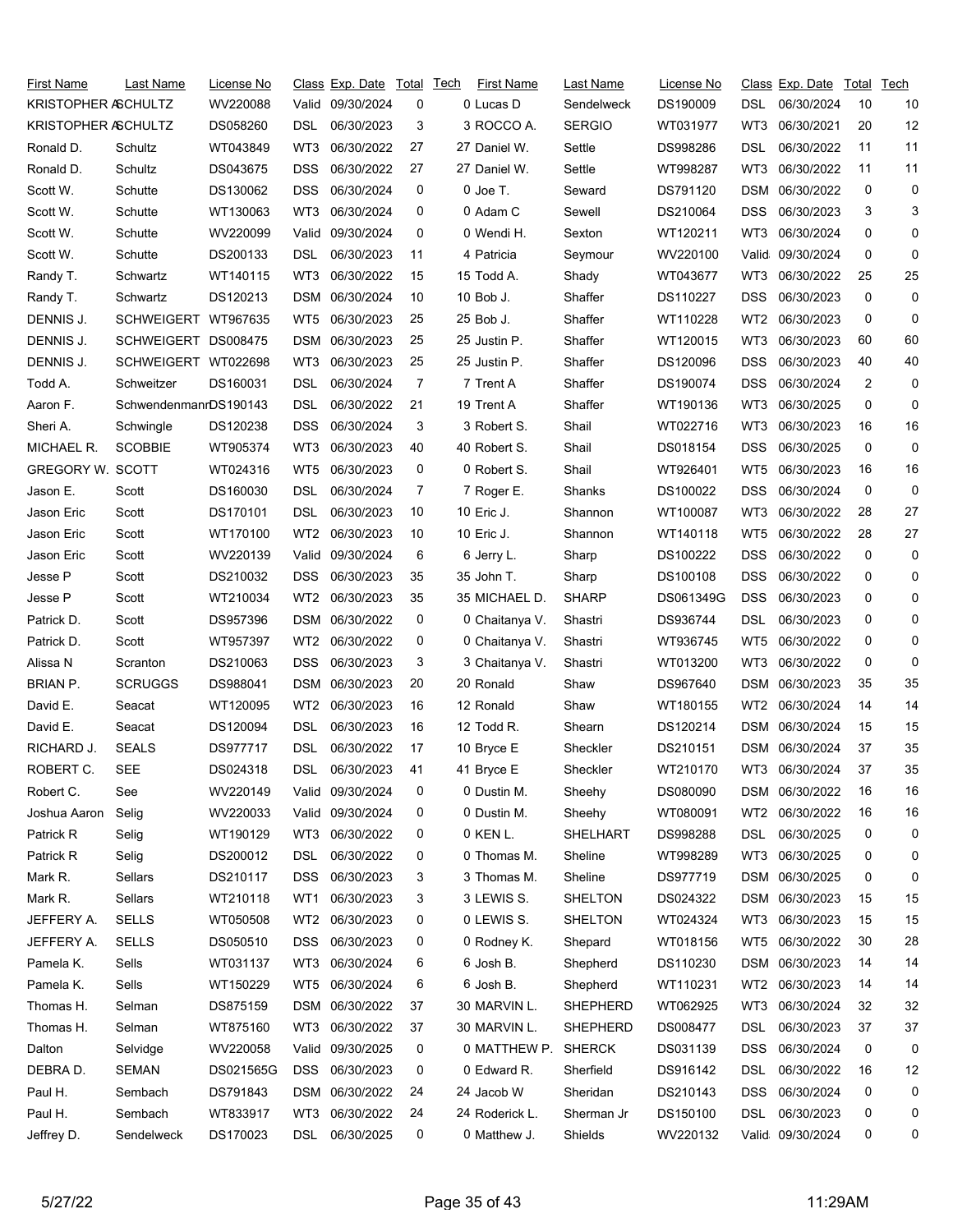| First Name             | Last Name        | License No |            | Class Exp. Date  | Total | Tech | First Name      | Last Name    | License No |                 | <u>Class</u> Exp. Date | Total | Tech |
|------------------------|------------------|------------|------------|------------------|-------|------|-----------------|--------------|------------|-----------------|------------------------|-------|------|
| Matthew J.             | Shields          | DS058268   |            | DSM 06/30/2023   | 21    |      | 21 CARL         | SLONE JR.    | DS977722   | DSL             | 06/30/2022             | 11    | 11   |
| Matthew J.             | Shields          | WT090186   | WT2        | 06/30/2024       | 15    |      | 15 CARL         | SLONE JR.    | WT977723   | WT3             | 06/30/2022             | 3     | 3    |
| RYAN J.                | <b>SHOCK</b>     | WT031979   | WT3        | 06/30/2024       | 15    |      | 13 CARL         | SLONE JR.    | DS957403   | <b>DSM</b>      | 06/30/2022             | 11    | 11   |
| RYAN J.                | <b>SHOCK</b>     | DS031981   | DSM        | 06/30/2024       | 15    |      | 13 Richard J    | Sluss        | DS180088   | DSS             | 06/30/2023             | 0     | 0    |
| Michael J.             | Shoda            | WT031983   | WT3        | 06/30/2024       | 21    |      | 21 Richard J    | Sluss        | WT190081   | WT <sub>2</sub> | 06/30/2024             | 0     | 0    |
| Michael J.             | Shoda            | DS043687   | DSM        | 06/30/2025       | 0     |      | 0 Saundra M     | Smart        | DS170132   | DSS             | 06/30/2023             | 0     | 0    |
| Michael J.             | Shoda            | DS140261   | DSL        | 06/30/2023       | 35    |      | 35 Amanda F     | Smith        | DS210039   | <b>DSS</b>      | 06/30/2023             | 3     | 3    |
| Karl O.                | Shoffstall Jr    | WT031141   | WT3        | 06/30/2021       | 0     |      | 0 Andrew C.     | Smith        | WT130103   | WT4             | 06/30/2021             | 0     | 0    |
| Bradley S.             | Shofner          | DS905377   | DSL        | 06/30/2023       | 14    |      | 8 Andrew C.     | Smith        | DS130177   | DSS             | 06/30/2022             | 0     | 0    |
| GREGORY L.             | <b>SHOOK</b>     | DS833918   | DSL        | 06/30/2022       | 30    |      | 30 Benjamin M.  | Smith        | DS210070   |                 | DSM 06/30/2023         | 0     | 0    |
| GREGORY L.             | <b>SHOOK</b>     | WT833919   | WT5        | 06/30/2022       | 30    |      | 30 Brian        | Smith        | WV220118   |                 | Valid 09/30/2024       | 0     | 0    |
| GREGORY L.             | <b>SHOOK</b>     | WT013052   | WT3        | 06/30/2022       | 30    |      | 30 Brian A.     | Smith        | DS180129   | DSL             | 06/30/2024             | 17    | 17   |
| Cody                   | Shoopman         | DS210069   | DSM        | 06/30/2023       | 26    |      | 26 Brian A.     | Smith        | WT170073   | WT3             | 06/30/2022             | 62    | 56   |
| Timothy J.             | Showalter        | DS100223   | DSM        | 06/30/2022       | 38    |      | 38 Caroline L   | Smith        | DS220108   | DSL             | 06/30/2024             | 0     | 0    |
| Timothy J.             | Showalter        | WT100224   | WT3        | 06/30/2022       | 38    |      | 38 Caroline L   | Smith        | WT220109   | WT <sub>2</sub> | 06/30/2024             | 0     | 0    |
| Robin D.               | Shrader          | DS190062   | DSL        | 06/30/2024       | 34    |      | 9 Chad A.       | Smith        | DS160036   | DSL             | 06/30/2024             | 10    | 10   |
| Robin D.               | Shrader          | WT170075   | WT3        | 06/30/2025       | 0     |      | 0 Charles R.    | Smith        | DS120215   |                 | DSM 06/30/2024         | 0     | 0    |
| Andrew B.              | Shreve           | DS150230   | DSL        | 06/30/2024       | 10    |      | 10 Charles R.   | Smith        | WT120216   | WT3             | 06/30/2024             | 0     | 0    |
| Dale G                 | Shrout           | DS190019   | DSS        | 06/30/2024       | 0     |      | 0 Christopher A | Smith        | DS200108   | DSL             | 06/30/2023             | 15    | 15   |
| Dennis L               | Siders           | DS180056   | DSS        | 06/30/2023       | 5     |      | 5 David B.      | Smith        | WT150102   | WT3             | 06/30/2023             | 0     | 0    |
| SCOTT D.               | <b>SIDERS</b>    | DS926402   | DSM        | 06/30/2023       | 42    |      | 42 David B.     | Smith        | DS140119   | DSS             | 06/30/2022             | 25    | 19   |
| SCOTT D.               | <b>SIDERS</b>    | WT926403   | WT2        | 06/30/2023       | 42    |      | 42 Donald E     | Smith        | DS180030   | DSS             | 06/30/2023             | 11    | 11   |
| Michael P.             | Siefert          | DS018164   | DSL        | 06/30/2022       | 33    |      | 29 Donald E     | Smith        | WT190054   | WT3             | 06/30/2024             | 5     | 5    |
| Michael P.             | Siefert          | WT021367   | WT3        | 06/30/2023       | 25    |      | 25 ERIC B.      | <b>SMITH</b> | DS988051   | DSL             | 06/30/2023             | 23    | 21   |
| Cody A.                | Sigler           | DS180046   | DSM        | 06/30/2023       | 0     |      | 0 Jeffrey A.    | Smith        | DS110102   | DSL             | 06/30/2023             | 40    | 40   |
| Brian L.               | Sills            | WT110086   | WT3        | 06/30/2022       | 25    |      | 25 Jeffrey A.   | Smith        | WT110103   | WT2             | 06/30/2023             | 40    | 40   |
| Brian L.               | Sills            | DS072362   | DSL        | 06/30/2022       | 25    |      | 25 Jeffrey A.   | Smith        | WT210055   | WT3             | 06/30/2023             | 40    | 40   |
| <b>MARTIN S.</b>       | <b>SIMPKINS</b>  | DS895879   | DSL        | 06/30/2022       | 0     |      | 0 Joshua A.     | Smith        | DS210157   |                 | DSM 06/30/2024         | 0     | 0    |
| Donald R.              | Simpson          | DS875167   | DSL        | 06/30/2025       | 0     |      | 0 Katy          | Smith        | WV220051   |                 | Valid 09/30/2025       | 0     | 0    |
| MICHAEL D.             | <b>SIMPSON</b>   | WV220163   | Valid      | 09/30/2024       | 0     |      | 0 Kenneth       | Smith        | WV220009   |                 | Valid 09/30/2024       | 8     | 8    |
| James M.               | Simpson II       | DS210025   | DSL        | 06/30/2023       | 18    |      | 6 Kenneth       | Smith        | WV220013   |                 | Valid 09/30/2025       | 6     | 6    |
| <b>CHRISTOPHERSIMS</b> |                  | WT018166   |            | WT3 06/30/2022   | 10    |      | 10 Kenneth P    | Smith        | DS210086   |                 | DSL 06/30/2023         | 28    | 28   |
| <b>CHRISTOPHERSIMS</b> |                  | DS008480   | DSM        | 06/30/2023       | 10    |      | 10 KEVIN D.     | <b>SMITH</b> | DS813484   | DSL             | 06/30/2022             | 37    | 35   |
| Steven M.              | Sims             | DS150101   | <b>DSS</b> | 06/30/2023       | 1     |      | 1 KEVIN D.      | <b>SMITH</b> | WT802285   | WT3             | 06/30/2023             | 0     | 0    |
| JEFF H.                | <b>SINGLETON</b> | DS061642   | DSL        | 06/30/2021       | 14    |      | 14 KEVIN D.     | <b>SMITH</b> | WT802388   | WT4             | 06/30/2023             | 0     | 0    |
| JEFF H.                | <b>SINGLETON</b> | WT058274   |            | WT2 06/30/2023   | 0     |      | 0 Lee Alan      | Smith        | DS180132   | DSL             | 06/30/2024             | 13    | 13   |
| G. Thomas              | Sinnet II        | DS130064   | DSS        | 06/30/2021       | 0     |      | 0 Lee Alan      | Smith        | WT180160   | WT2             | 06/30/2024             | 13    | 13   |
| G. Thomas              | Sinnet II        | WT130065   | WT2        | 06/30/2021       | 0     |      | 0 Lorentina     | Smith        | WT120123   | WT3             | 06/30/2023             | 0     | 0    |
| Scott M.               | Siple            | DS160074   | DSS        | 06/30/2022       | 0     |      | 0 Michael       | Smith        | WV220119   |                 | Valid 09/30/2024       | 0     | 0    |
| Clinton R.             | Sites            | WT080092   | WT3        | 06/30/2025       | 0     |      | 0 Michelle      | Smith        | WV220042   |                 | Valid 09/30/2024       | 17    | 17   |
| Travis E.              | Sitzman          | DS220014   | DSM        | 06/30/2024       | 4     |      | 4 Rebecca       | Smith        | WV220140   |                 | Valid 09/30/2024       | 0     | 0    |
| <b>RUSSELL</b>         | <b>SIZEMORE</b>  | DS947155   | DSL        | 06/30/2023       | 8     |      | 8 Richard A.    | Smith        | DS895887   | DSL             | 06/30/2022             | 0     | 0    |
| Donald R.              | Skinner          | WT977720   | WT3        | 06/30/2022       | 0     |      | 0 Richard A.    | Smith        | WT895848   | WT5             | 06/30/2022             | 0     | 0    |
| Donald R.              | Skinner          | DS977721   | DSM        | 06/30/2022       | 0     |      | 0 Richard A.    | Smith        | WT013468   | WT3             | 06/30/2022             | 0     | 0    |
| Steve R.               | Skirvin          | WT150231   | WT3        | 06/30/2024       | 8     |      | 8 Ronnie E      | Smith        | WT190082   | WT3             | 06/30/2024             | 10    | 10   |
| Jeanine                | Skordos          | DS190174   | DSS        | 06/30/2022       | 3     |      | 3 Ronnie E      | Smith        | DS190058   | DSL             | 06/30/2024             | 10    | 10   |
| Peggy                  | Slater           | WV220146   |            | Valid 09/30/2024 | 0     |      | 0 Ronnie E      | Smith        | WT190059   | WT5             | 06/30/2024             | 10    | 10   |
| Russell K.             | Sloan            | WT180047   | WT2        | 06/30/2023       | 3     |      | 3 Ryan S.       | Smith        | DS210136   | <b>DSL</b>      | 06/30/2024             | 0     | 0    |
| Russell K.             | Sloan            | DS170102   |            | DSL 06/30/2023   | 3     |      | 3 Ryan S.       | Smith        | WT072357   | WT3             | 06/30/2025             | 0     | 0    |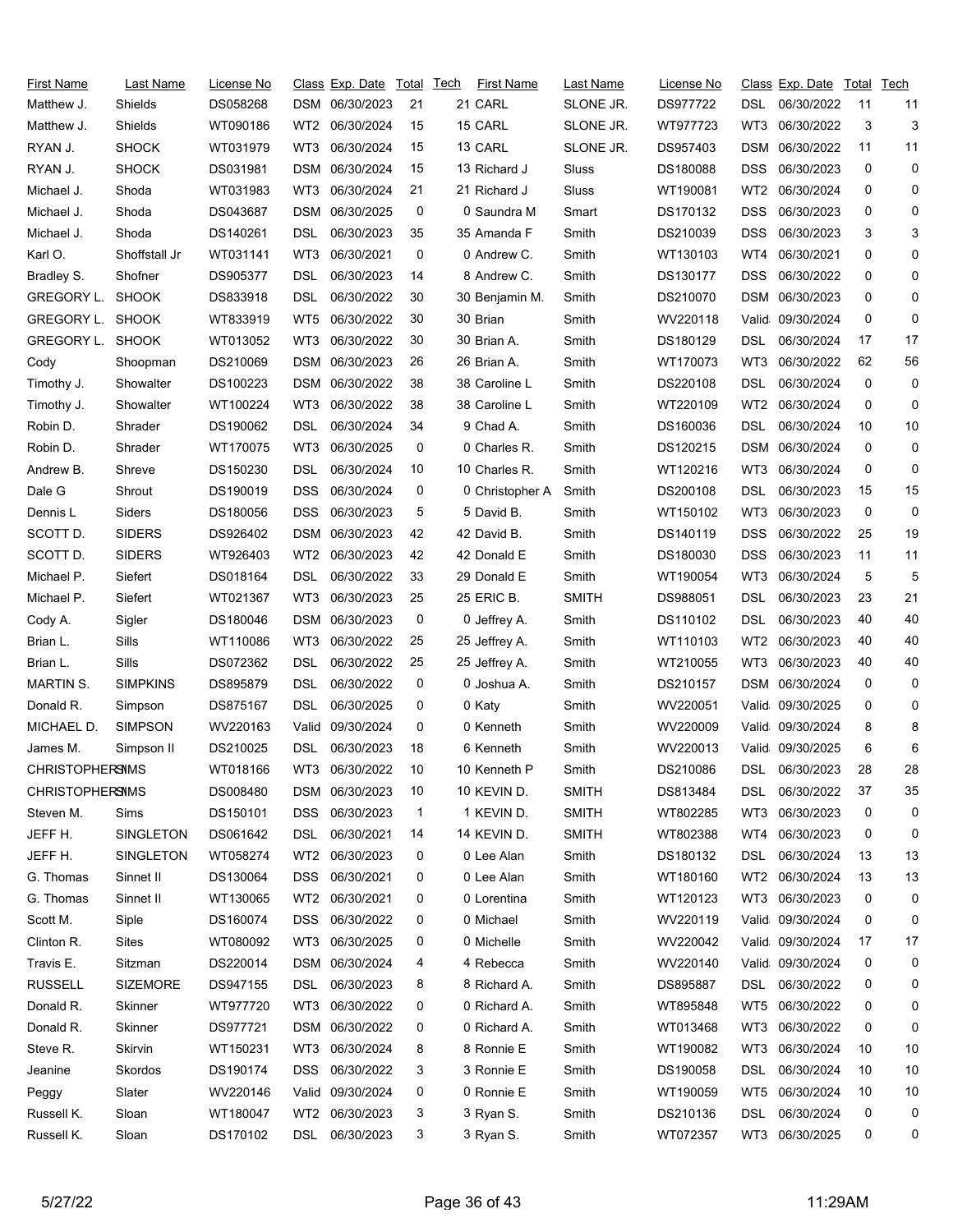| First Name        | Last Name     | <u>License No</u> |            | Class Exp. Date | Total | <b>Tech</b> | First Name     | Last Name         | License No |                 | <u>Class</u> Exp. Date | Total | Tech |
|-------------------|---------------|-------------------|------------|-----------------|-------|-------------|----------------|-------------------|------------|-----------------|------------------------|-------|------|
| Ryan S.           | Smith         | WT072356          | WT5        | 06/30/2025      | 0     |             | 0 William M.   | Spencer           | WT100089   | WT4             | 06/30/2025             | 0     | 0    |
| Sally B.          | Smith         | DS130178          | DSS        | 06/30/2022      | 15    |             | 15 William M.  | Spencer           | DS062935   | DSM             | 06/30/2024             | 7     | 7    |
| Scott Allen       | Smith         | DS180174          | <b>DSS</b> | 06/30/2024      | 0     |             | 0 BRENT S.     | <b>SPIER</b>      | DS031987   | DSL             | 06/30/2024             | 0     | 0    |
| Scott E.          | Smith         | DS130100          | <b>DSM</b> | 06/30/2021      | 27    |             | 18 TROY        | <b>SPIRES</b>     | WT031989   | WT5             | 06/30/2024             | 10    | 10   |
| Steven G.         | Smith         | DS150234          | <b>DSM</b> | 06/30/2024      | 0     |             | 0 TROY         | <b>SPIRES</b>     | WT031991   | WT3             | 06/30/2024             | 10    | 10   |
| Timothy A.        | Smith         | DS936753          | DSM        | 06/30/2025      | 0     |             | 0 TROY         | <b>SPIRES</b>     | DS040292   | DSL             | 06/30/2022             | 30    | 30   |
| <b>Troy Allen</b> | Smith         | DS190035          | DSL        | 06/30/2024      | 2     |             | 0 Jeremy D.    | Sponseller        | WT050514   | WT3             | 06/30/2023             | 0     | 0    |
| Zachary K         | Smith         | DS210054          | DSS        | 06/30/2023      | 35    |             | 35 DAVID R.    | SPRADLIN          | DS010978G  | DSS             | 06/30/2023             | 0     | 0    |
| Zachary K         | Smith         | WT210211          | WT2        | 06/30/2024      | 35    |             | 35 DAVID R.    | <b>SPRADLIN</b>   | WT010646G  | WT1             | 06/30/2023             | 0     | 0    |
| Jerry G.          | Smith IV      | DS063078          | DSL        | 06/30/2024      | 4     |             | 0 Shannon R    | Spratley          | DS200053   | DSS             | 06/30/2022             | 3     | 3    |
| Joseph M.         | Smith IV      | DS160112          | DSL        | 06/30/2022      | 0     |             | 0 Michele M.   | St John           | DS977730   | DSM             | 06/30/2022             | 20    | 20   |
| <b>DONALD</b>     | SMITH JR      | WT926455          | WT3        | 06/30/2023      | 40    |             | 21 Michele M.  | St John           | WT988055   | WT3             | 06/30/2023             | 0     | 0    |
| <b>DONALD</b>     | SMITH JR      | DS926409          | DSL        | 06/30/2023      | 40    |             | 21 Stephen P.  | Stacy             | WT120097   | WT3             | 06/30/2023             | 4     | 4    |
| Edward M          | Smith Jr      | WT200083          | WT4        | 06/30/2022      | 69    |             | 69 Stephen P.  | Stacy             | DS110233   | DSS             | 06/30/2023             | 4     | 4    |
| Jerry R.          | Snavely Jr    | DS844171          | DSM        | 06/30/2023      | 8     |             | 8 DOUGLAS M.   | <b>STAGGS</b>     | DS058286   | DSL             | 06/30/2023             | 21    | 16   |
| Jerry R.          | Snavely Jr    | WT018174          | WT3        | 06/30/2022      | 8     |             | 8 Richard N.   | Stair             | DS160049   | DSS             | 06/30/2024             | 10    | 10   |
| Allen D.          | Sneed         | DS100088          | DSS        | 06/30/2022      | 0     |             | 0 Richard N.   | Stair             | WT160034   | WT <sub>2</sub> | 06/30/2024             | 10    | 10   |
| Jason L.          | Sneed         | DS090188          | DSM        | 06/30/2021      | 37    |             | 37 Jeremy W.   | Staley            | WT120218   | WT3             | 06/30/2024             | 6     | 0    |
| Jason L.          | Sneed         | WT200074          | WT3        | 06/30/2022      | 33    |             | 33 Randalee A. | Staley            | DS008482   | DSM             | 06/30/2023             | 0     | 0    |
| Jason L.          | Sneed         | DS200034          | DSL        | 06/30/2022      | 33    |             | 33 Randalee A. | Staley            | WT018588   | WT3             | 06/30/2022             | 0     | 0    |
| Nicholas L.       | Snodgrass     | WT180092          | WT2        | 06/30/2023      | 0     |             | 0 Nicklas J.   | Stambaugh         | DS170027   | DSS             | 06/30/2022             | 0     | 0    |
| Nicholas L.       | Snodgrass     | DS180091          | DSM        | 06/30/2023      | 0     |             | 0 Sean L       | Stamps            | WT190044   | WT5             | 06/30/2024             | 0     | 0    |
| Derek Robert      | Snyder        | WV220173          | Valid      | 09/30/2024      | 0     |             | 0 Nicholas M.  | Standfield        | DS130005   | DSL             | 06/30/2024             | 0     | 0    |
| Henry R.          | Snyder        | WT875174          | WT3        | 06/30/2022      | 17    |             | 17 Nicholas M. | Standfield        | WT120219   | WT3             | 06/30/2024             | 0     | 0    |
| Henry R.          | Snyder        | DS875175          | DSL        | 06/30/2022      | 17    |             | 17 Danny R.    | Standiford        | DS062937   | DSL             | 06/30/2024             | 7     | 5    |
| Martin L.         | Snyder        | DS100014          | DSL        | 06/30/2024      | 10    |             | 10 Dustin E.   | Standish          | DS150235   | DSM             | 06/30/2024             | 0     | 0    |
| Martin L.         | Snyder        | WT100107          | WT3        | 06/30/2022      | 10    |             | 10 Dustin E.   | Standish          | WT150236   | WT <sub>2</sub> | 06/30/2024             | 0     | 0    |
| REX A.            | <b>SNYDER</b> | DS803241          | DSM        | 06/30/2023      | 0     |             | 0 Dustin E.    | Standish          | DS220090   | DSL             | 06/30/2024             | 0     | 0    |
| REX A.            | <b>SNYDER</b> | WT833929          | WT3        | 06/30/2022      | 0     |             | 0 Patrick D.   | Stankovich        | DS080093   | DSS             | 06/30/2022             | 0     | 0    |
| Patricia S.       | Solbrig       | DS977725          | <b>DSM</b> | 06/30/2022      | 12    |             | 12 Patrick D.  | Stankovich        | WT080094   | WT <sub>2</sub> | 06/30/2022             | 0     | 0    |
| Jeffrey A.        | Soldner       | DS100131          | DSS        | 06/30/2022      | 6     |             | 6 James C.     | Stansberry        | DS120011   | DSS             | 06/30/2023             | 0     | 0    |
| John M.           | Solenberg     | DS130073          | <b>DSL</b> | 06/30/2024      |       |             | 0 Chris W      | Stapleton         | DS210026   | <b>DSL</b>      | 06/30/2023             | 47    | 47   |
| John M.           | Solenberg     | WT130066          | WT3        | 06/30/2024      | 0     |             | 0 Michael D    | Stearman          | DS190212   | DSL             | 06/30/2022             | 0     | 0    |
| Dennis F.         | Sondgeroth    | DS110089          |            | DSM 06/30/2022  | 10    |             | 10 Michael D   | Stearman          | WT190213   | WT3             | 06/30/2022             | 0     | 0    |
| Dennis F.         | Sondgeroth    | WT110090          | WT2        | 06/30/2022      | 10    |             | 10 Roger J     | Stearns           | DS190201   | DSS             | 06/30/2022             | 13    | 13   |
| Jim A.            | Soper         | DS864576          | DSL.       | 06/30/2023      | 27    |             | 27 Kenneth M.  | Steele            | WT140122   | WT5             | 06/30/2022             | 32    | 32   |
| Jim A.            | Soper         | WT190161          | WT3        | 06/30/2025      | 0     |             | 0 MICHAEL P.   | <b>STEFURAK</b>   | DS180005   | DSM             | 06/30/2021             | 28    | 28   |
| Scott A.          | Spahr         | WT875177          | WT3        | 06/30/2022      | 23    |             | 23 MICHAEL P.  | <b>STEFURAK</b>   | WT062939   | WT3             | 06/30/2021             | 28    | 28   |
| Scott A.          | Spahr         | DS875178          |            | DSM 06/30/2022  | 23    |             | 23 Robert A.   | Steinberg         | DS062941   | DSL             | 06/30/2024             | 6     | 6    |
| Scott A.          | Spalding      | WT120021          | WT3        | 06/30/2023      | 0     |             | 0 Robert A.    | Steinberg         | WT090189   | WT <sub>2</sub> | 06/30/2024             | 6     | 6    |
| William K.        | Spalding      | WT043705          | WT1        | 06/30/2022      | 0     |             | 0 Kenneth      | Steiner           | DS190117   | DSS             | 06/30/2022             | 5     | 5    |
| William K.        | Spalding      | DS043707          | <b>DSS</b> | 06/30/2022      | 0     |             | 0 Brian J.     | Stenftenagel      | DS190049   | DSL             | 06/30/2024             | 10    | 8    |
| Thomas A.         | Speer Jr      | DS018587          | DSL        | 06/30/2022      | 40    |             | 31 Gregory E.  | Stephens          | DS100230   | <b>DSL</b>      | 06/30/2025             | 0     | 0    |
| Thomas A.         | Speer Jr      | WT926414          | WT3        | 06/30/2023      | 11    |             | 11 DAVID N.    | <b>STEPHENSON</b> | WT947168   | WT4             | 06/30/2023             | 0     | 0    |
| Chadwick E.       | Speidel       | WT110011          | WT3        | 06/30/2022      | 27    |             | 27 Mark W.     | Stephenson        | WT916160   | WT5             | 06/30/2022             | 8     | 0    |
| Chadwick E.       | Speidel       | DS090239          |            | DSM 06/30/2024  | 2     |             | 2 Mark W.      | Stephenson        | WT013123   | WT3             | 06/30/2022             | 8     | 0    |
| Kenneth F.        | Spence        | DS936757          | DSL        | 06/30/2022      | 0     |             | 0 Douglas K.   | Steury            | DS967642   | DSL             | 06/30/2023             | 18    | 15   |
| Kenneth F.        | Spence        | WT936758          | WT5        | 06/30/2022      | 0     |             | 0 Douglas K.   | Steury            | WT150104   | WT5             | 06/30/2023             | 18    | 15   |
| Kenneth F.        | Spence        | WT013107          | WT3        | 06/30/2022      | 0     |             | 0 Brad W       | Stevens           | DS190104   | DSM             | 06/30/2024             | 6     | 6    |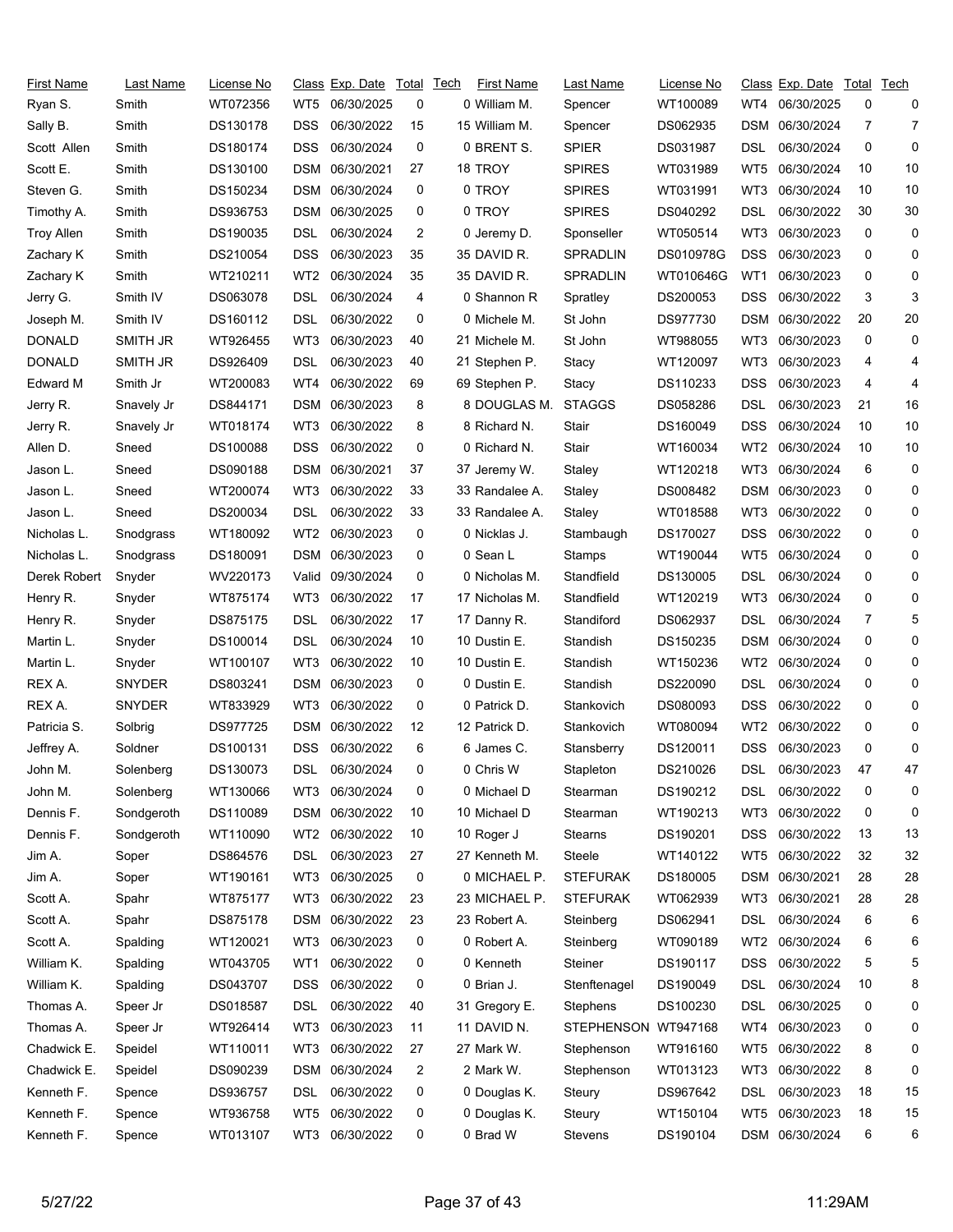| First Name     | Last Name       | License No |            | Class Exp. Date   | Total | <b>Tech</b> | <b>First Name</b> | Last Name           | License No |                 | <u>Class</u> Exp. Date | Total | Tech           |
|----------------|-----------------|------------|------------|-------------------|-------|-------------|-------------------|---------------------|------------|-----------------|------------------------|-------|----------------|
| Brad W         | Stevens         | WT220071   |            | WT2 06/30/2024    | 3     |             | 3 MICHAEL J.      | <b>STRUBLE JR</b>   | WT988059   | WT3             | 06/30/2023             | 90    | 90             |
| Chelsea        | <b>Stevens</b>  | WT190097   | WT1        | 06/30/2024        | 7     |             | 7 Shannon R       | Strulson            | WT190190   | WT3             | 06/30/2025             | 0     | 0              |
| Chelsea        | <b>Stevens</b>  | WT190098   | WT1        | 06/30/2024        | 7     |             | 7 Michael E.      | Stuckey             | DS120221   | DSL             | 06/30/2024             | 6     | 6              |
| KENNETH C.     | <b>STEVENS</b>  | WT947169   | WT3        | 06/30/2023        | 0     |             | 0 Michael E.      | Stuckey             | WT043853   | WT3             | 06/30/2022             | 12    | 6              |
| KENNETH C.     | <b>STEVENS</b>  | DS947170   | DSM        | 06/30/2023        | 0     |             | 0 WILLIAM D.      | <b>STUCKMAN</b>     | DS011091G  | <b>DSS</b>      | 06/30/2023             | 0     | 0              |
| WILLIAM D.     | <b>STEWART</b>  | WT022817   | WT3        | 06/30/2023        | 20    |             | 20 WAYNE A.       | STUDEBAKER WT854364 |            | WT2             | 06/30/2022             | 23    | 21             |
| WILLIAM D.     | <b>STEWART</b>  | DS967643   | DSL        | 06/30/2023        | 20    |             | 20 WAYNE A.       | STUDEBAKER DS854365 |            | DSM             | 06/30/2022             | 23    | 21             |
| WILLIAM D.     | <b>STEWART</b>  | WT988056   | WT5        | 06/30/2023        | 18    |             | 18 Rich D.        | Sudlow              | WT120222   | WT3             | 06/30/2024             | 10    | 10             |
| Zackary R.     | Stewart         | DS180193   | DSM        | 06/30/2021        | 2     |             | 2 Rich D.         | Sudlow              | DS120100   | DSS             | 06/30/2023             | 24    | 24             |
| Matthew S.     | Stillabower     | DS090078   | DSM        | 06/30/2023        | 27    |             | 27 Nick R.        | Suiter              | WT120101   | WT3             | 06/30/2023             | 7     | 7              |
| KEVIN O.       | <b>STILWELL</b> | WT895872   | WT2        | 06/30/2022        | 41    |             | 41 Nick R.        | Suiter              | DS100010   | DSL             | 06/30/2024             | 4     | 4              |
| KEVIN O.       | <b>STILWELL</b> | DS864583   | DSM        | 06/30/2023        | 34    |             | 34 David A.       | Sulc                | DS080254   | <b>DSM</b>      | 06/30/2023             | 0     | 0              |
| Steven W.      | Stiner          | DS043719   | DSS        | 06/30/2025        | 0     |             | 0 David A.        | Sulc                | WT875187   | WT <sub>2</sub> | 06/30/2022             | 0     | 0              |
| Steven W.      | Stiner          | WT043721   | WT3        | 06/30/2025        | 0     |             | 0 Christopher F.  | Sullivan            | DS100233   | <b>DSS</b>      | 06/30/2022             | 6     | 6              |
| MICHAEL S.     | <b>STIRN</b>    | WT022822   | WT3        | 06/30/2023        | 0     |             | 0 John J.         | Supper              | WT947172   | WT <sub>2</sub> | 06/30/2023             | 33    | 33             |
| MICHAEL S.     | <b>STIRN</b>    | WT008485   | WT5        | 06/30/2023        | 0     |             | 0 John J.         | Supper              | DS947173   | DSL             | 06/30/2023             | 33    | 33             |
| MICHAEL S.     | <b>STIRN</b>    | DS008486   | DSL        | 06/30/2023        | 0     |             | 0 Joshua R        | Surber              | DS200038   | <b>DSS</b>      | 06/30/2025             | 0     | 0              |
| Kenneth E.     | Stockton        | DS895878   | DSL        | 06/30/2022        | 0     |             | 0 Joshua R        | Surber              | WT200084   | WT3             | 06/30/2025             | 0     | 0              |
| Steven D.      | Stockton        | WT072354   | WT2        | 06/30/2022        | 0     |             | 0 Ty N.           | Surfus              | WT110234   | WT3             | 06/30/2023             | 21    | 21             |
| Mark A.        | Stoddard        | DS150105   | DSS        | 06/30/2023        | 0     |             | 0 Gregory C.      | Surowiec            | DS200045   | DSL             | 06/30/2022             | 63    | 63             |
| Gregory C.     | Stone           | DS967645   | DSM        | 06/30/2023        | 3     |             | 3 Derek S.        | Sutton              | WT100090   | WT3             | 06/30/2022             | 30    | 20             |
| Gregory C.     | Stone           | WT957411   | WT2        | 06/30/2022        | 15    |             | 15 Derek S.       | Sutton              | WT072282   | WT5             | 06/30/2022             | 30    | 20             |
| Gregory C.     | Stone           | WT043851   | WT3        | 06/30/2022        | 10    |             | 10 Derek S.       | Sutton              | DS070373   | DSL             | 06/30/2022             | 30    | 20             |
| Jaden          | Stone           | WV220057   | Valid      | 09/30/2025        | 0     |             | 0 Colleen D       | Sweazy              | WT180079   | WT3             | 06/30/2023             | 17    | 17             |
| Jaden L        | Stone           | DS200109   | DSM        | 06/30/2023        | 77    |             | 69 Colleen D      | Sweazy              | DS180013   | DSM             | 06/30/2023             | 17    | 17             |
| JAMIE M.       | <b>STONE</b>    | DS041816G  | <b>DSS</b> | 06/30/2023        | 20    |             | 20 RALPH          | <b>SWEET</b>        | DS050622   | DSL             | 06/30/2023             | 2     | $\overline{2}$ |
| JAMIE M.       | <b>STONE</b>    | WT057195G  | WT3        | 06/30/2023        | 20    |             | 20 RALPH          | <b>SWEET</b>        | WT050524   | WT3             | 06/30/2023             | 2     | $\overline{2}$ |
| JOSEPH P.      | <b>STONE</b>    | DS072270   | DSS        | 06/30/2022        | 10    |             | 10 JEFFREY D.     | <b>SWICK</b>        | WT072284   | WT3             | 06/30/2022             | 20    | 15             |
| JOSEPH P.      | <b>STONE</b>    | WT072272   | WT3        | 06/30/2022        | 10    |             | 10 JEFFREY D.     | <b>SWICK</b>        | DS072286   | <b>DSS</b>      | 06/30/2022             | 20    | 15             |
| James A.       | Stoots          | DS072274   | DSL        | 06/30/2022        | 9     |             | 9 DONALD M.       | SWINDLE JR          | DS023714G  | <b>DSL</b>      | 06/30/2023             | 6     | 3              |
| Rick D.        | Storie          | WT058302   | WT3        | 06/30/2023        | 41    |             | 33 Richard L.     | Swinford            | WT130067   | WT2             | 06/30/2024             | 0     | 0              |
| Rick D.        | Storie          | DS058304   |            | DSS 06/30/2023 40 |       |             | 33 Richard L.     | Swinford            | DS140002   | <b>DSL</b>      | 06/30/2022             | 7     | 7              |
| Rick D.        | Storie          | WT100251   | WT5        | 06/30/2025        | 0     |             | 0 Nathan L.       | Swinney             | DS090098   | DSL             | 06/30/2023             | 0     | 0              |
| Justin M.      | Stouder         | WT043723   | WT3        | 06/30/2022        | 0     |             | 0 Daosavanh       | Sysouvanh           | WV220065   |                 | Valid 09/30/2025       | 0     | 0              |
| Justin M.      | Stouder         | DS043725   | <b>DSS</b> | 06/30/2022        | 0     |             | 0 Brandon J.      | Szamatowicz         | DS160076   | DSM             | 06/30/2022             | 17    | 17             |
| Benjamin R     | Stout           | DS190053   | DSL        | 06/30/2024        | 3     |             | 3 Shawnette       | Szekely             | WV220111   |                 | Valid 09/30/2024       | 0     | 0              |
| Jerry L.       | <b>Stowers</b>  | DS080096   | DSS        | 06/30/2022        | 20    |             | 20 Shawnette M.   | Szekely             | WT100252   | WT3             | 06/30/2022             | 44    | 44             |
| Jerry L.       | <b>Stowers</b>  | WT080095   | WT3        | 06/30/2022        | 20    |             | 20 Shawnette M.   | Szekely             | DS120245   | <b>DSL</b>      | 06/30/2024             | 7     | 7              |
| Michael L.     | Straley Jr      | WT072360   | WT3        | 06/30/2022        | 25    |             | 25 Stanley J.     | Szymkowiak          | DS072288   | DSS             | 06/30/2022             | 8     | 8              |
| Michael L.     | Straley Jr      | DS070444   | <b>DSS</b> | 06/30/2022        | 25    |             | 25 Chrissy R.     | Taft                | DS120103   | <b>DSL</b>      | 06/30/2023             | 0     | 0              |
| Charles R.     | Stranahan II    | DS180033   | DSM        | 06/30/2023        | 19    |             | 19 Chrissy R.     | Taft                | WT120104   | WT2             | 06/30/2023             | 0     | 0              |
| Christopher J. | Strange         | DS100231   | DSL        | 06/30/2022        | 0     |             | 0 GLENN A.        | <b>TANNER</b>       | DS043729   | <b>DSS</b>      | 06/30/2022             | 28    | 20             |
| Christopher J. | Strange         | WT100232   | WT3        | 06/30/2022        | 0     |             | 0 GLENN A.        | <b>TANNER</b>       | WT043855   | WT3             | 06/30/2022             | 28    | 20             |
| Robert L.      | Streib          | WT008536   | WT5        | 06/30/2023        | 0     |             | 0 Karl Eugene     | Tanner              | WV220120   |                 | Valid 09/30/2024       | 0     | 0              |
| Robert L.      | Streib          | WT022828   | WT3        | 06/30/2023        | 0     |             | 0 TED O.          | <b>TAPP</b>         | DS803261   | DSM             | 06/30/2023             | 0     | 0              |
| Robert L.      | Streib          | DS018590   | DSL        | 06/30/2022        | 19    |             | 19 Kristie        | Taulman             | WV220101   | Valid           | 09/30/2024             | 0     | 0              |
| Kevin S.       | Strickler       | WT833935   | WT2        | 06/30/2025        | 0     |             | 0 ANTHONY L.      | <b>TAYLOR</b>       | DS926424   | DSM             | 06/30/2023             | 18    | 18             |
| Kevin S.       | Strickler       | DS833936   | DSM        | 06/30/2025        | 0     |             | 0 ANTHONY L.      | <b>TAYLOR</b>       | WT926425   | WT <sub>2</sub> | 06/30/2023             | 18    | 18             |
| WILLIAM D.     | <b>STROUD</b>   | WT058306   |            | WT5 06/30/2023    | 18    |             | 18 Clarence J.    | Taylor              | WT936770   |                 | WT3 06/30/2022         | 19    | 19             |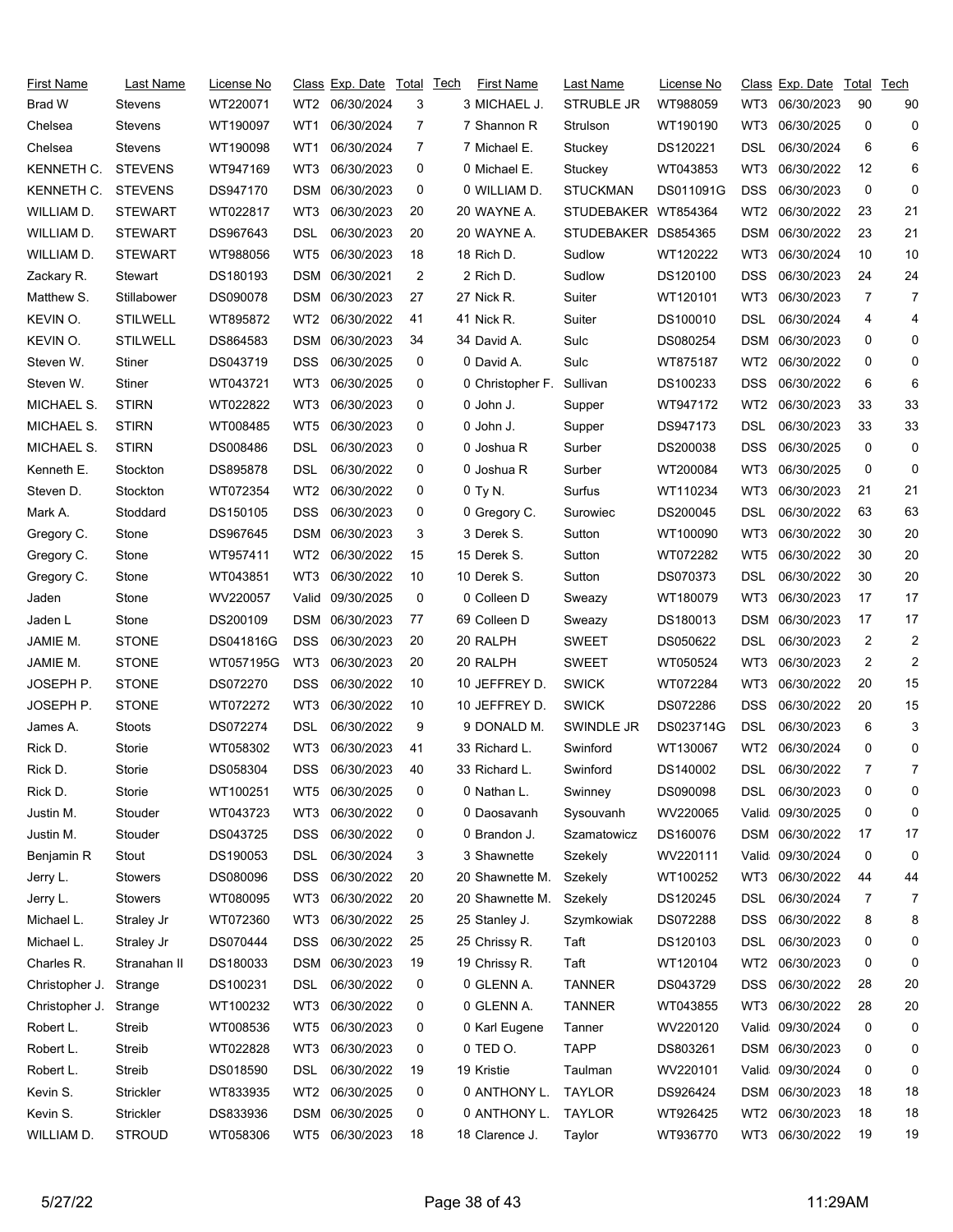| First Name         | Last Name       | License No |                 | Class Exp. Date  | Total | Tech | First Name             | Last Name       | License No |                 | Class Exp. Date  | Total        | Tech         |
|--------------------|-----------------|------------|-----------------|------------------|-------|------|------------------------|-----------------|------------|-----------------|------------------|--------------|--------------|
| Clarence J.        | Taylor          | DS936771   |                 | DSM 06/30/2022   | 19    |      | 19 GREGORY L.          | <b>THOMPSON</b> | WT058318   | WT5             | 06/30/2023       | 0            | 0            |
| Damon I.           | Taylor          | WT170133   | WT5             | 06/30/2023       | 0     |      | 0 GREGORY L.           | <b>THOMPSON</b> | DS061656   | DSL             | 06/30/2024       | 0            | 0            |
| David E.           | Taylor          | DS120105   | DSL             | 06/30/2023       | 3     |      | 3 GREGORY L.           | <b>THOMPSON</b> | WT061658   | WT3             | 06/30/2024       | 0            | 0            |
| JEFFERY S.         | <b>TAYLOR</b>   | DS030798G  | <b>DSS</b>      | 06/30/2023       | 4     |      | 4 Jason G              | Thomson         | DS170069   | DSS             | 06/30/2022       | 16           | 16           |
| Mark A.            | Taylor          | WT802411   | WT4             | 06/30/2023       | 4     |      | 4 Scott L.             | Thorn           | WT170066   | WT3             | 06/30/2022       | 24           | 11           |
| Mark A.            | Taylor          | WT802286   | WT3             | 06/30/2023       | 4     |      | 4 Gabriel              | Thornton        | DS210051   | <b>DSS</b>      | 06/30/2023       | 3            | 3            |
| Mark A.            | Taylor          | DS791388   | DSM             | 06/30/2022       | 26    |      | 26 DENNIS D.           | <b>THURSTON</b> | WT803266   | WT <sub>2</sub> | 06/30/2023       | 16           | 16           |
| MARK L.            | <b>TAYLOR</b>   | WT007806   | WT5             | 06/30/2023       | 3     |      | 3 DENNIS D.            | <b>THURSTON</b> | DS803267   | <b>DSM</b>      | 06/30/2023       | 16           | 16           |
| MARK L.            | <b>TAYLOR</b>   | WT022859   | WT3             | 06/30/2023       | 3     |      | 3 Jordan P.            | Thurston        | WT170044   | WT3             | 06/30/2025       | 0            | 0            |
| Todd A.            | Taylor          | WT791866   | WT3             | 06/30/2022       | 14    |      | 14 Jordan P.           | Thurston        | WT170011   | WT5             | 06/30/2025       | 0            | 0            |
| Todd A.            | Taylor          | DS791867   | DSL             | 06/30/2022       | 14    |      | 14 Charles T           | Tice            | DS210152   | DSM             | 06/30/2024       | 8            | 8            |
| Troy               | Teeter          | DS110091   | <b>DSS</b>      | 06/30/2022       | 0     |      | 0 Charles T            | Tice            | WT220013   | WT3             | 06/30/2024       | 8            | 8            |
| Troy               | Teeter          | WT140124   | WT2             | 06/30/2022       | 0     |      | 0 Pamela               | Tidrow          | DS200105   | <b>DSS</b>      | 06/30/2023       | 3            | 3            |
| Israel S.          | Temple          | WT120022   | WT3             | 06/30/2023       | 0     |      | 0 Pamela               | Tidrow          | DS200106   | <b>DSS</b>      | 06/30/2023       | 3            | 3            |
| Tara R.            | Terrell         | DS140158   | DSL             | 06/30/2025       | 0     |      | 0 Jacob G              | Tiefel          | DS210103   | DSM             | 06/30/2023       | 10           | 10           |
| Cody A.            | Terry           | DS170094   | <b>DSS</b>      | 06/30/2023       | 27    |      | 27 Nicholas            | Till            | WV220047   | Valid           | 09/30/2024       | 0            | 0            |
| Cody A.            | Terry           | WT180065   | WT3             | 06/30/2023       | 27    |      | 27 Richard A.          | Tilley          | DS072292   | DSL             | 06/30/2022       | 24           | 24           |
| <b>Brett M</b>     | Teske           | DS200033   | DSL             | 06/30/2022       | 16    |      | 16 Richard A.          | Tilley          | WT998307   | WT3             | 06/30/2022       | 24           | 24           |
| Daniel L.          | Tester          | DS180074   | DSS.            | 06/30/2023       | 10    |      | 10 STEPHEN L.          | <b>TINKLE</b>   | WT061766   | WT5             | 06/30/2024       | 5            | 5            |
| Kaleb              | Thacker         | DS210164   | <b>DSS</b>      | 06/30/2024       | 0     |      | 0 Paul                 | Tinsman         | DS160069   | <b>DSS</b>      | 06/30/2022       | 0            | 0            |
| Kaleb              | Thacker         | WT210163   | WT2             | 06/30/2024       | 0     |      | 0 Tom H.               | Tinsman         | WT833942   | WT3             | 06/30/2022       | 26           | 26           |
| Steve W.           | Thatcher        | DS120106   | <b>DSS</b>      | 06/30/2023       | 30    |      | 30 Tom H.              | Tinsman         | DS823684   | DSM             | 06/30/2023       | 13           | 13           |
| Steve W.           | Thatcher        | WT905389   | WT5             | 06/30/2023       | 30    |      | 30 Lester E.           | Tipton          | DS854751   | DSL             | 06/30/2022       | $\mathbf{1}$ | 1            |
| Steve W.           | Thatcher        | WT022864   | WT3             | 06/30/2023       | 30    |      | 30 Steven E.           | Tobias          | DS120223   | <b>DSS</b>      | 06/30/2024       | 0            | 0            |
| Joseph R.          | Thaxton         | WT150002   | WT <sub>5</sub> | 06/30/2023       | 7     |      | 7 Steven E.            | Tobias          | WT120224   | WT3             | 06/30/2024       | 0            | 0            |
| Tim                | Thelka          | WV220176   |                 | Valid 09/30/2025 | 6     |      | 6 JOHN D.              | <b>TODD</b>     | DS018190   | DSS             | 06/30/2022       | 13           | 13           |
| <b>Tim Richard</b> | Thielka         | WV220068   | Valid           | 09/30/2025       | 0     |      | 0 David D              | Tofson          | DS210044   | <b>DSS</b>      | 06/30/2023       | 17           | 17           |
| Barry              | Thomas          | DS220031   | DSL             | 06/30/2024       | 0     |      | 0 Brian S.             | Tolan           | WT130184   | WT5             | 06/30/2022       | 34           | 27           |
| BRAD A.            | <b>THOMAS</b>   | DS926427   | DSL             | 06/30/2023       | 12    |      | 12 Brian S.            | Tolan           | WT062953   | WT3             | 06/30/2024       | 19           | 17           |
| Matthew A          | Thomas          | DS190146   | <b>DSS</b>      | 06/30/2025       | 0     |      | 0 Robyn Michelle Toole |                 | WV220084   | Valid.          | 09/30/2024       | 0            | 0            |
| Robert G.          | Thomas          | WT018592   | WT3             | 06/30/2022       | 22    |      | 17 Russell             | Toon            | WT062957   | WT5             | 06/30/2021       | 15           | 15           |
| Robert G.          | Thomas          | DS008490   |                 | DSM 06/30/2023   | 26    |      | 21 Russell             | Toon            | DS061660   | <b>DSL</b>      | 06/30/2024       | <sup>n</sup> | <sup>0</sup> |
| Ronald D.          | Thomas          | DS967649   |                 | DSM 06/30/2023   | 20    |      | 20 Russell             | Toon            | WT090007   | WT3             | 06/30/2023       | 0            | 0            |
| Ronald D.          | Thomas          | WT977737   | WT3             | 06/30/2022       | 34    |      | 34 DANIEL              | <b>TORRES</b>   | WT022889   | WT3             | 06/30/2023       | 16           | 16           |
| Timothy J.         | Thomas          | DS957415   | <b>DSL</b>      | 06/30/2022       | 11    |      | 5 DANIEL               | <b>TORRES</b>   | WT007814   | WT5             | 06/30/2023       | 16           | 16           |
| Jeremy B           | Thomason        | DS220063   |                 | DSM 06/30/2024   | 0     |      | 0 STEVE M.             | <b>TOTH</b>     | WT062959   | WT5             | 06/30/2024       | 0            | 0            |
| Caleb L.           | Thomasson       | DS210004   |                 | DSM 06/30/2023   | 15    |      | 15 Lisa                | Totten          | WV220017   |                 | Valid 09/30/2024 | 0            | 0            |
| Caleb L.           | Thomasson       | WT200173   | WT3             | 06/30/2023       | 15    |      | 15 Robert D.           | Townsend        | WT140266   | WT1             | 06/30/2023       | 4            | 4            |
| ALOYSIUS A.        | <b>THOMPSON</b> | WT170091   | WT3             | 06/30/2023       | 0     |      | 0 Robert D.            | Townsend        | DS100135   | <b>DSS</b>      | 06/30/2022       | 9            | 9            |
| ALOYSIUS A.        | <b>THOMPSON</b> | DS945423   | DSL.            | 06/30/2023       | 0     |      | 0 Sara C.              | Tracey          | WT180001   | WT5             | 06/30/2023       | 91           | 90           |
| ALOYSIUS A.        | <b>THOMPSON</b> | WT945424   | WT4             | 06/30/2023       | 0     |      | 0 Scott A.             | Trausch         | DS100091   | DSS             | 06/30/2022       | 38           | 38           |
| Cameron            | Thompson        | DS220076   | DSS.            | 06/30/2024       | 0     |      | 0 Scott A.             | Trausch         | WT110236   | WT3             | 06/30/2023       | 11           | 11           |
| CHAD E.            | <b>THOMPSON</b> | DS063084   | DSL             | 06/30/2021       | 6     |      | 3 TONY S.              | <b>TRAYLOR</b>  | WT007807   | WT5             | 06/30/2023       | 90           | 90           |
| CHAD E.            | <b>THOMPSON</b> | WT031999   |                 | WT2 06/30/2021   | 6     |      | 3 TONY S.              | <b>TRAYLOR</b>  | WT020030   | WT3             | 06/30/2023       | 90           | 90           |
| Chase A            | Thompson        | DS200166   | DSL             | 06/30/2023       | 4     |      | 4 TONY S.              | <b>TRAYLOR</b>  | DS032001   | <b>DSL</b>      | 06/30/2024       | 90           | 90           |
| Craig A.           | Thompson        | WT120107   | WT3             | 06/30/2023       | 16    |      | 11 JAMES               | <b>TREECE</b>   | WT032003   | WT2             | 06/30/2024       | 0            | 0            |
| Craig A.           | Thompson        | DS080097   | DSL.            | 06/30/2025       | 0     |      | 0 JAMES                | <b>TREECE</b>   | DS032232   | DSL             | 06/30/2024       | 0            | 0            |
| DAVID D.           | <b>THOMPSON</b> | WT062947   | WT3             | 06/30/2024       | 7     |      | 7 RANDALL S.           | <b>TRETT</b>    | DS018192   | <b>DSL</b>      | 06/30/2025       | 0            | 0            |
| DAVID D.           | <b>THOMPSON</b> | DS947176   |                 | DSM 06/30/2023   | 15    |      | 14 BRUNO               | <b>TRIMBOLI</b> | DS050526   | DSL             | 06/30/2023       | 0            | 0            |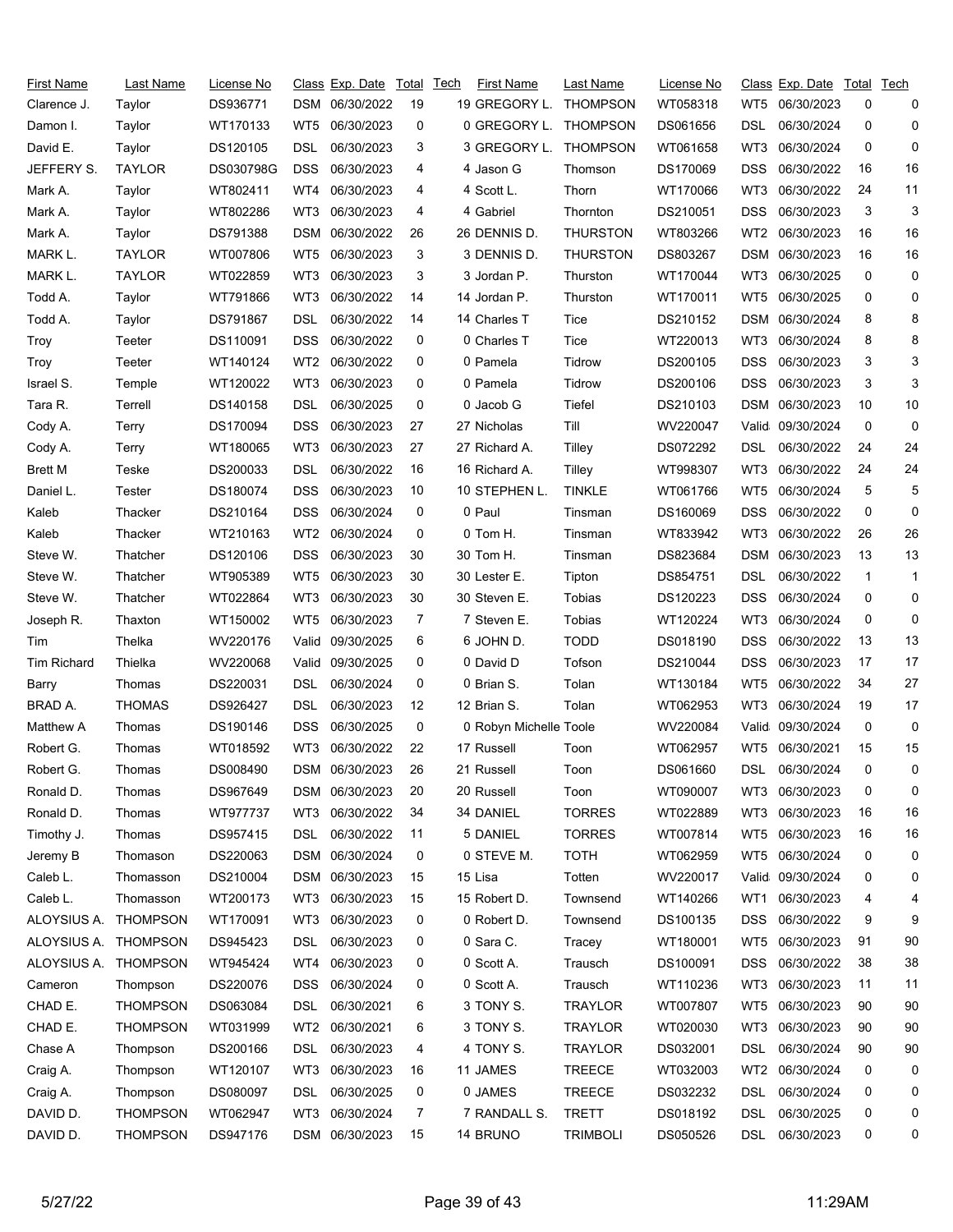| First Name     | Last Name         | License No |            | <u>Class Exp. Date Total</u> |    | Tech | <b>First Name</b>    | Last Name           | License No |                 | <u>Class</u> Exp. Date | Total Tech |    |
|----------------|-------------------|------------|------------|------------------------------|----|------|----------------------|---------------------|------------|-----------------|------------------------|------------|----|
| <b>BRUNO</b>   | <b>TRIMBOLI</b>   | WT947182   | WT3        | 06/30/2023                   | 0  |      | 0 John               | Van Arsdel          | WV220164   |                 | Valid 09/30/2024       | 0          | 0  |
| JOHN S.        | <b>TROTTER</b>    | WT791514   | WT5        | 06/30/2022                   | 28 |      | 18 Troy G.           | Van Dyke Jr         | WT140128   | WT5             | 06/30/2022             | 27         | 27 |
| JOHN S.        | <b>TROTTER</b>    | WT012613   | WT3        | 06/30/2022                   | 28 |      | 18 Troy G.           | Van Dyke Jr         | DS150240   | DSL             | 06/30/2024             | 10         | 10 |
| JOHN S.        | <b>TROTTER</b>    | DS180037   | <b>DSS</b> | 06/30/2023                   | 18 |      | 8 Troy G.            | Van Dyke Jr         | WT080098   | WT3             | 06/30/2022             | 22         | 22 |
| John F         | Trout III         | DS210190   | DSM        | 06/30/2024                   | 0  |      | 0 Daniel L.          | Van Lake            | DS120225   | DSS             | 06/30/2024             | 0          | 0  |
| Daniel L.      | Troxell           | WT150238   | WT5        | 06/30/2024                   | 0  |      | 0 Daniel L.          | Van Lake            | WT120226   | WT <sub>2</sub> | 06/30/2024             | 0          | 0  |
| Terry M.       | Troxell           | WT220002   | WT3        | 06/30/2024                   | 0  |      | 0 Bradley J.         | Van Oosterum        | WT140267   | WT3             | 06/30/2023             | 26         | 23 |
| Terry M.       | Troxell           | DS875201   | DSL        | 06/30/2022                   | 31 |      | 30 Bradley J.        | Van Oosterum        | WV220153   | Valid           | 09/30/2024             | 19         | 18 |
| Max A.         | Troyer            | DS090120   | <b>DSS</b> | 06/30/2024                   | 0  |      | 0 Jeffry L.          | Van Syoc            | DS024364   | DSL             | 06/30/2023             | 28         | 26 |
| Holly S.       | True              | DS170085   | DSL        | 06/30/2022                   | 20 |      | 20 Jeffry L.         | Van Syoc            | WT024366   | WT3             | 06/30/2023             | 28         | 26 |
| Karen S.       | Trusgnich         | DS090212   | DSL        | 06/30/2024                   | 0  |      | 0 Brian J.           | Van Voorst          | DS180027   | DSM             | 06/30/2023             | 14         | 14 |
| <b>Brian E</b> | Tucker            | DS190001   | DSS.       | 06/30/2024                   | 0  |      | 0 Brian J.           | Van Voorst          | WT190070   | WT3             | 06/30/2024             | 0          | 0  |
| Paul J.        | Tumo              | WT791066   | WT3        | 06/30/2025                   | 0  |      | 0 Linda L            | Vance               | DS220064   | DSS             | 06/30/2024             | 3          | 3  |
| Paul J.        | Tumo              | DS801965   | DSM        | 06/30/2023                   | 12 |      | 12 RONALD K.         | VANDEVENTERDS926435 |            | DSL             | 06/30/2023             | 0          | 0  |
| Paul J.        | Tumo              | WT791641   | WT4        | 06/30/2025                   | 0  |      | 0 RONALD K.          | VANDEVENTERWT926436 |            | WT <sub>2</sub> | 06/30/2023             | 0          | 0  |
| Paul J.        | Tumo              | WT803274   | WT5        | 06/30/2023                   | 12 |      | 12 Jason             | Vandivier           | WT061666   | WT <sub>2</sub> | 06/30/2021             | 0          | 0  |
| DAVID E.       | <b>TUNGATE JR</b> | WT007808   | WT3        | 06/30/2023                   | 3  |      | 3 Victor L.          | VanGilder           | WT150107   | WT <sub>2</sub> | 06/30/2023             | 10         | 10 |
| DAVID E.       | <b>TUNGATE JR</b> | DS032005   | DSL        | 06/30/2024                   | 3  |      | 3 Victor L.          | VanGilder           | DS150106   | DSS             | 06/30/2023             | 10         | 10 |
| Aaron D.       | Turner            | DS090192   | DSS.       | 06/30/2024                   | 0  |      | 0 Randy              | VanParys            | DS200120   | DSS             | 06/30/2023             | 3          | 3  |
| Aaron D.       | Turner            | WT090193   | WT1        | 06/30/2024                   | 0  |      | 0 Roger G.           | VanSkyock           | DS040104G  | DSS             | 06/30/2023             | 0          | 0  |
| James A.       | Turner            | WT936778   | WT2        | 06/30/2022                   | 10 |      | 5 Roger G.           | VanSkyock           | WT040106G  | WT1             | 06/30/2023             | 0          | 0  |
| James A.       | Turner            | DS140125   | DSL        | 06/30/2022                   | 10 |      | 5 Roger G.           | VanSkyock           | WT040108G  | WT <sub>2</sub> | 06/30/2023             | 0          | 0  |
| Randolph J.    | Turner            | DS803276   | DSL        | 06/30/2023                   | 23 |      | 23 Roger G.          | VanSkyock           | DS023460G  | DSS             | 06/30/2023             | 0          | 0  |
| Randolph J.    | Turner            | WT803277   | WT2        | 06/30/2023                   | 23 |      | 23 FELIX T.          | VARELA JR           | WT062977   | WT5             | 06/30/2024             | 0          | 0  |
| Randolph J.    | Turner            | WT854371   | WT3        | 06/30/2025                   | 0  |      | 0 FELIX T.           | VARELA JR           | WT150139   | WT6             | 06/30/2024             | 0          | 0  |
| Robert D.      | Turner            | DS130068   | DSL        | 06/30/2024                   | 16 |      | 16 BRIAN G.          | VAUGHN              | WT058352   | WT3             | 06/30/2023             | 42         | 32 |
| Robert D.      | Turner            | WT130069   | WT2        | 06/30/2024                   | 16 |      | 16 BRIAN G.          | VAUGHN              | DS008498   | DSM             | 06/30/2023             | 47         | 37 |
| Joseph D.      | Turnquist         | WT070381   | WT5        | 06/30/2021                   | 0  |      | 0 CHRISTOPHERMAUGHN  |                     | WT022928   | WT3             | 06/30/2023             | 12         | 10 |
| Joseph D.      | Turnquist         | WT150239   | WT3        | 06/30/2021                   | 0  |      | 0 CHRISTOPHERMAUGHN  |                     | WT967663   | WT5             | 06/30/2023             | 12         | 10 |
| Dustin         | Turpin            | WT200158   | WT2        | 06/30/2023                   | 13 |      | 13 Derrick           | Vaughn              | WT190080   | WT5             | 06/30/2024             | 0          | 0  |
| George G.      | Turpin            | DS130070   |            | DSM 06/30/2024               | 0  |      | 0 Donnie L.          | Vaughn              | WT150007   | WT5             | 06/30/2023             | 0          | 0  |
| George G.      | Turpin            | WT130092   |            | WT3 06/30/2024               |    |      | 0 Donnie L.          | Vaughn              | DS998311   | <b>DSL</b>      | 06/30/2022             | 36         | 36 |
| James C.       | Turpin            | DS988068   |            | DSM 06/30/2023               | 5  |      | 0 Donnie L.          | Vaughn              | WT008499   | WT3             | 06/30/2023             | 0          | 0  |
| James C.       | Turpin            | WT043739   | WT3        | 06/30/2022                   | 5  |      | 0 David A.           | Vavrek              | DS090083   | DSM             | 06/30/2023             | 24         | 20 |
| TIMOTHY L.     | <b>TUTTLE</b>     | DS030665G  | <b>DSS</b> | 06/30/2023                   | 0  |      | 0 David A.           | Vavrek              | DS080100   | DSS             | 06/30/2025             | 0          | 0  |
| Donald H.      | Ugoletti          | DS200086   | DSL        | 06/30/2022                   | 14 |      | 8 David A.           | Vavrek              | WT080101   | WT2             | 06/30/2025             | 0          | 0  |
| Joseph F.      | Ukinski           | DS140126   | DSS.       | 06/30/2022                   | 0  |      | 0 Kurtis T.          | Veach               | DS080262   | <b>DSL</b>      | 06/30/2023             | 8          | 8  |
| Joseph F.      | Ukinski           | WT140127   | WT3        | 06/30/2022                   | 0  |      | 0 Kurtis T.          | Veach               | WT080263   | WT <sub>2</sub> | 06/30/2023             | 8          | 8  |
| ROBERT C.      | <b>ULRICH II</b>  | WT031145   |            | WT2 06/30/2024               | 0  |      | 0 RANDALL G.         | <b>VEATCH</b>       | DS058548G  | <b>DSS</b>      | 06/30/2023             | 0          | 0  |
| ROBERT C.      | <b>ULRICH II</b>  | DS024358   | <b>DSS</b> | 06/30/2023                   | 10 |      | 10 Joseph M          | Venckus             | DS190207   | DSM             | 06/30/2022             | 10         | 6  |
| James B        | Usrey             | DS190017   | <b>DSL</b> | 06/30/2024                   | 0  |      | 0 RICHARD K.         | <b>VENTER</b>       | DS885683   | DSM             | 06/30/2023             | 0          | 0  |
| Thomas H.      | Utley             | DS100235   | DSL        | 06/30/2022                   | 23 |      | 23 RICHARD K.        | <b>VENTER</b>       | WT885684   | WT2             | 06/30/2023             | 0          | 0  |
| Thomas H.      | Utley             | WT100236   |            | WT2 06/30/2022               | 23 |      | 23 Jeffrey           | Verkamp             | DS200063   | <b>DSL</b>      | 06/30/2022             | 21         | 17 |
| JOHN A.        | <b>UTPATEL</b>    | DS032233   | DSL        | 06/30/2024                   | 0  |      | 0 Evelyn J.          | Vicari              | WT200069   | WT5             | 06/30/2022             | 31         | 29 |
| ROBERT P.      | VAH               | DS031149   | DSL        | 06/30/2024                   | 6  |      | 6 Evelyn J.          | Vicari              | WT080102   | WT <sub>2</sub> | 06/30/2022             | 31         | 29 |
| ROBERT L.      | <b>VALOIS</b>     | WT062967   | WT3        | 06/30/2024                   | 7  |      | 7 Daniel J           | Vidt                | DS210209   | <b>DSM</b>      | 06/30/2024             | 0          | 0  |
| ROBERT L.      | <b>VALOIS</b>     | DS062969   | <b>DSL</b> | 06/30/2024                   | 7  |      | 7 Daniel J           | Vidt                | WT220105   | WT <sub>2</sub> | 06/30/2024             | 0          | 0  |
| Richard E      | Valpatic          | DS190149   | <b>DSS</b> | 06/30/2022                   | 3  |      | 3 Paul W.            | Vincent             | WV220175   | Valid           | 09/30/2024             | 0          | 0  |
| Richard E      | Valpatic          | DS190150   |            | DSS 06/30/2022               | 3  |      | 3 CHRISTOPHERMOGELER |                     | WT032007   |                 | WT3 06/30/2024         | 0          | 0  |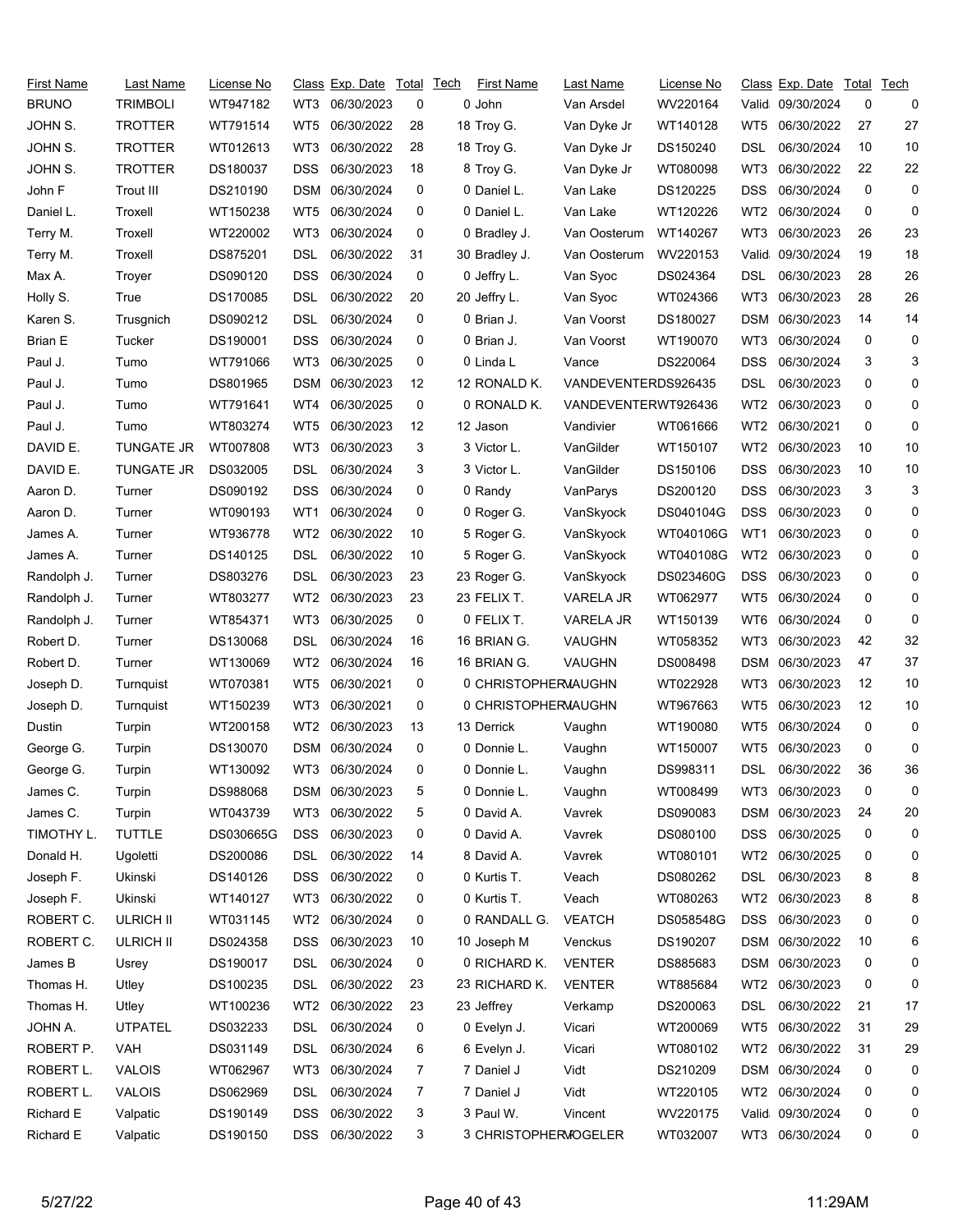| First Name                | Last Name      | License No |            | Class Exp. Date | Total | Tech | <b>First Name</b> | Last Name       | License No |                 | Class Exp. Date   | Total | Tech         |
|---------------------------|----------------|------------|------------|-----------------|-------|------|-------------------|-----------------|------------|-----------------|-------------------|-------|--------------|
| <b>CHRISTOPHERMOGELER</b> |                | DS050534   | DSS        | 06/30/2023      | 30    |      | 30 Paul A.        | Warfield        | DS936786   |                 | DSM 06/30/2022    | 29    | 26           |
| Timothy D                 | Vogelzang      | DS180099   | DSM        | 06/30/2023      | 3     |      | 1 DANNY J.        | <b>WARNER</b>   | WT021401   | WT <sub>2</sub> | 06/30/2023        | 5     | 5            |
| Chet W.                   | Voglewede      | DS160093   | DSS        | 06/30/2022      | 0     |      | 0 DANNY J.        | <b>WARNER</b>   | DS998315   | DSM             | 06/30/2022        | 10    | 10           |
| CHRISTIAN J. VOLK         |                | WT022943   | WT3        | 06/30/2023      | 0     |      | 0 STEVEN M.       | <b>WARNER</b>   | WT058374   | WT <sub>2</sub> | 06/30/2023        | 15    | 15           |
| CHRISTIAN J. VOLK         |                | DS988079   | DSL        | 06/30/2023      | 0     |      | 0 STEVEN M.       | <b>WARNER</b>   | DS058376   | DSS             | 06/30/2023        | 15    | 15           |
| CHRISTIAN J. VOLK         |                | WT988080   | WT5        | 06/30/2023      | 0     |      | 0 Torrence A.     | Warner          | WT977747   | WT5             | 06/30/2022        | 33    | 33           |
| Michael W.                | Vollrath       | DS120110   | DSL        | 06/30/2023      | 31    |      | 27 CRAIG          | <b>WARNICK</b>  | DS011059G  | DSS             | 06/30/2023        | 12    | 12           |
| Michael W.                | Vollrath       | WT120111   | WT3        | 06/30/2023      | 31    |      | 27 CRAIG          | <b>WARNICK</b>  | WT030561G  | WT <sub>1</sub> | 06/30/2023        | 12    | 12           |
| Albert W.                 | Vrient         | DS140167   | DSS        | 06/30/2023      | 0     |      | 0 Sean A.         | Wasielewski     | DS150243   | DSM             | 06/30/2021        | 14    | 14           |
| Chad M                    | Vrooman        | DS200087   | <b>DSS</b> | 06/30/2022      | 3     |      | 3 Sean A.         | Wasielewski     | WT150244   | WT3             | 06/30/2021        | 14    | 14           |
| Roger E.                  | Waggoner       | DS977743   | DSL        | 06/30/2025      | 0     |      | 0 Benjamin J      | Watkins         | WT200093   | WT <sub>2</sub> | 06/30/2022        | 0     | 0            |
| Roger E.                  | Waggoner       | WT024368   | WT3        | 06/30/2023      | 34    |      | 28 Jeffery W.     | Watts           | DS080264   | DSM             | 06/30/2023        | 4     | 4            |
| Heath J.                  | Wagner         | WT140284   | WT2        | 06/30/2023      | 0     |      | 0 Kevin C.        | Waye Jr         | DS110095   | <b>DSS</b>      | 06/30/2022        | 0     | 0            |
| Heath J.                  | Wagner         | DS210199   | <b>DSS</b> | 06/30/2024      | 3     |      | 3 Kevin C.        | Waye Jr         | WT110096   | WT3             | 06/30/2022        | 0     | 0            |
| ROMAN J.                  | <b>WAGNER</b>  | DS988081   | DSM        | 06/30/2023      | 12    |      | 12 RANDALL D.     | <b>WEATHERS</b> | WT072316   | WT <sub>2</sub> | 06/30/2022        | 18    | 14           |
| James B.                  | Wagoner        | DS100030   | DSS        | 06/30/2024      | 0     |      | 0 RANDALL D.      | <b>WEATHERS</b> | DS072318   | DSM             | 06/30/2022        | 12    | 8            |
| Jeremy M.                 | Waite          | DS090194   | DSL        | 06/30/2024      | 10    |      | 10 Gregory A.     | Webb            | DS018596   | DSL             | 06/30/2022        | 12    | 12           |
| Jeremy M.                 | Waite          | WT110002   | WT3        | 06/30/2022      | 22    |      | 22 R. Michael     | Webb            | DS072322   | DSL             | 06/30/2025        | 0     | 0            |
| Dennis K.                 | Wakeman        | DS150109   | DSL        | 06/30/2023      | 0     |      | 0 R. Michael      | Webb            | WT090213   | WT3             | 06/30/2024        | 0     | 0            |
| Dennis K.                 | Wakeman        | WT140269   | WT3        | 06/30/2023      | 0     |      | 0 Stephen L       | Webb            | DS200009   | DSL             | 06/30/2022        | 36    | 32           |
| Robert S                  | Walasinski     | DS190192   | <b>DSS</b> | 06/30/2022      | 3     |      | 3 James G.        | Wehr            | WT895894   | WT5             | 06/30/2022        | 5     | 5            |
| Allan W.                  | Walker         | DS050536   | DSL        | 06/30/2023      | 7     |      | 0 PATRICK D.      | <b>WEILER</b>   | DS050542   | DSM             | 06/30/2023        | 6     | 6            |
| Allan W.                  | Walker         | WT043857   | WT3        | 06/30/2022      | 13    |      | 4 Wes R           | Weimer          | DS190033   | <b>DSS</b>      | 06/30/2024        | 0     | 0            |
| Billy L.                  | Walker         | DS140132   | DSL        | 06/30/2023      | 57    |      | 57 Jason L        | Wells           | WT200031   | WT <sub>2</sub> | 06/30/2022        | 30    | 30           |
| Billy L.                  | Walker         | WT140133   | WT3        | 06/30/2023      | 57    |      | 57 Jason L        | Wells           | DS200064   | DSS             | 06/30/2022        | 30    | 30           |
| Kent F                    | Wall           | WT180178   | WT2        | 06/30/2024      | 3     |      | 3 Timothy J.      | Werner          | DS130075   | DSL             | 06/30/2024        | 8     | 8            |
| ARTEMUS L.                | WALLACE        | WT032011   | WT3        | 06/30/2024      | 0     |      | 0 Jakob T         | Wesolowski      | DS220081   | DSM             | 06/30/2024        | 0     | 0            |
| ARTEMUS L.                | WALLACE        | DS032234   | DSL        | 06/30/2024      | 0     |      | 0 Jakob T         | Wesolowski      | WV220165   | Valid           | 09/30/2024        | 0     | 0            |
| Christopher J.            | Walling        | WT200037   | WT3        | 06/30/2025      | 0     |      | 0 BRADLEY T.      | WESSEL          | WT023069   | WT3             | 06/30/2023        | 32    | 26           |
| Ryan R.                   | Walls          | WV220147   | Valid      | 09/30/2024      | 0     |      | 0 BRADLEY T.      | WESSEL          | WT885704   | WT5             | 06/30/2023        | 32    | 26           |
| RYAN R.                   | <b>WALLS</b>   | WT018198   | WT3        | 06/30/2022      | 33    |      | 33 BRADLEY T.     | <b>WESSEL</b>   | DS864606   | DSL             | 06/30/2023        | 32    | 26           |
| RYAN R.                   | <b>WALLS</b>   | DS988084   |            | DSM 06/30/2023  | 13    |      | 13 David L.       | West            | DS160086   |                 | DSS 06/30/2022    | 6     | <sup>0</sup> |
| Raymond T.                | Walsh          | WT150242   | WT5        | 06/30/2024      | 0     |      | 0 JAMES C.        | WEST            | DS072369   | DSL             | 06/30/2025        | 0     | 0            |
| CRAIG J.                  | <b>WALTERS</b> | DS916170   |            | DSM 06/30/2022  | 4     |      | 4 Robert W        | West            | DS180081   |                 | DSM 06/30/2023    | 46    | 46           |
| CRAIG J.                  | <b>WALTERS</b> | WT916171   | WT3        | 06/30/2022      | 0     |      | 0 Robert W        | West            | WT200004   | WT3             | 06/30/2022        | 51    | 51           |
| JEFFERY K.                | WAMPLER        | WT058364   |            | WT2 06/30/2023  | 16    |      | 16 Larry L.       | West Jr         | DS150120   | DSL             | 06/30/2024        | 4     | 4            |
| John S                    | Wampler        | WT967668   | WT5        | 06/30/2023      | 16    |      | 10 Blake A        | Westerfeld      | DS190170   |                 | DSM 06/30/2022    | 20    | 15           |
| John S                    | Wampler        | DS823690   | DSL.       | 06/30/2023      | 16    |      | 10 Dustin E.      | Whalen          | WV220102   |                 | Valid: 09/30/2024 | 0     | 0            |
| John S                    | Wampler        | WT023038   | WT3        | 06/30/2023      | 16    |      | 10 David K        | Whaley          | WT018208   | WT2             | 06/30/2022        | 19    | 19           |
| STEVE J.                  | <b>WAMPLER</b> | DS058366   | DSL        | 06/30/2023      | 8     |      | 8 David K         | Whaley          | DS018210   | DSM             | 06/30/2022        | 19    | 19           |
| Paul A.                   | Wanner         | DS018200   | DSL        | 06/30/2022      | 28    |      | 26 LARRY C.       | WHALEY          | DS020592G  | <b>DSS</b>      | 06/30/2023        | 0     | 0            |
| KURT J.                   | WANNINGER      | DS050538   | DSL        | 06/30/2023      | 32    |      | 32 LARRY C.       | WHALEY          | DS140153   | DSS             | 06/30/2023        | 0     | 0            |
| Anthony                   | Ward           | WT220022   | WT1        | 06/30/2024      | 3     |      | 3 Bradley S.      | Wheeler         | WT150110   | WT3             | 06/30/2023        | 30    | 30           |
| KENNETH L.                | <b>WARD</b>    | WT072310   | WT1        | 06/30/2022      | 17    |      | 17 Bradley S.     | Wheeler         | DS100095   | DSM             | 06/30/2022        | 37    | 37           |
| KENNETH L.                | <b>WARD</b>    | DS072312   | DSS        | 06/30/2022      | 17    |      | 17 Donnie L.      | Wheeler         | WT120113   | WT <sub>2</sub> | 06/30/2023        | 30    | 30           |
| RICHARD A.                | <b>WARD</b>    | WT072314   | WT2        | 06/30/2025      | 0     |      | 0 Donnie L.       | Wheeler         | DS190204   | DSL             | 06/30/2022        | 35    | 35           |
| RICHARD A.                | <b>WARD</b>    | DS050540   | DSL        | 06/30/2023      | 14    |      | 14 Gary J         | Wheeler         | DS190110   | DSL             | 06/30/2024        | 9     | 3            |
| Seth W                    | Ward           | DS200006   | <b>DSL</b> | 06/30/2022      | 120   |      | 116 Richard A.    | Wheeler         | WT010367   | WT3             | 06/30/2022        | 31    | 31           |
| SPENCER C.                | WARD           | DS058368   |            | DSL 06/30/2023  | 3     |      | 3 Richard A.      | Wheeler         | DS032017   |                 | DSM 06/30/2024    | 8     | 8            |
|                           |                |            |            |                 |       |      |                   |                 |            |                 |                   |       |              |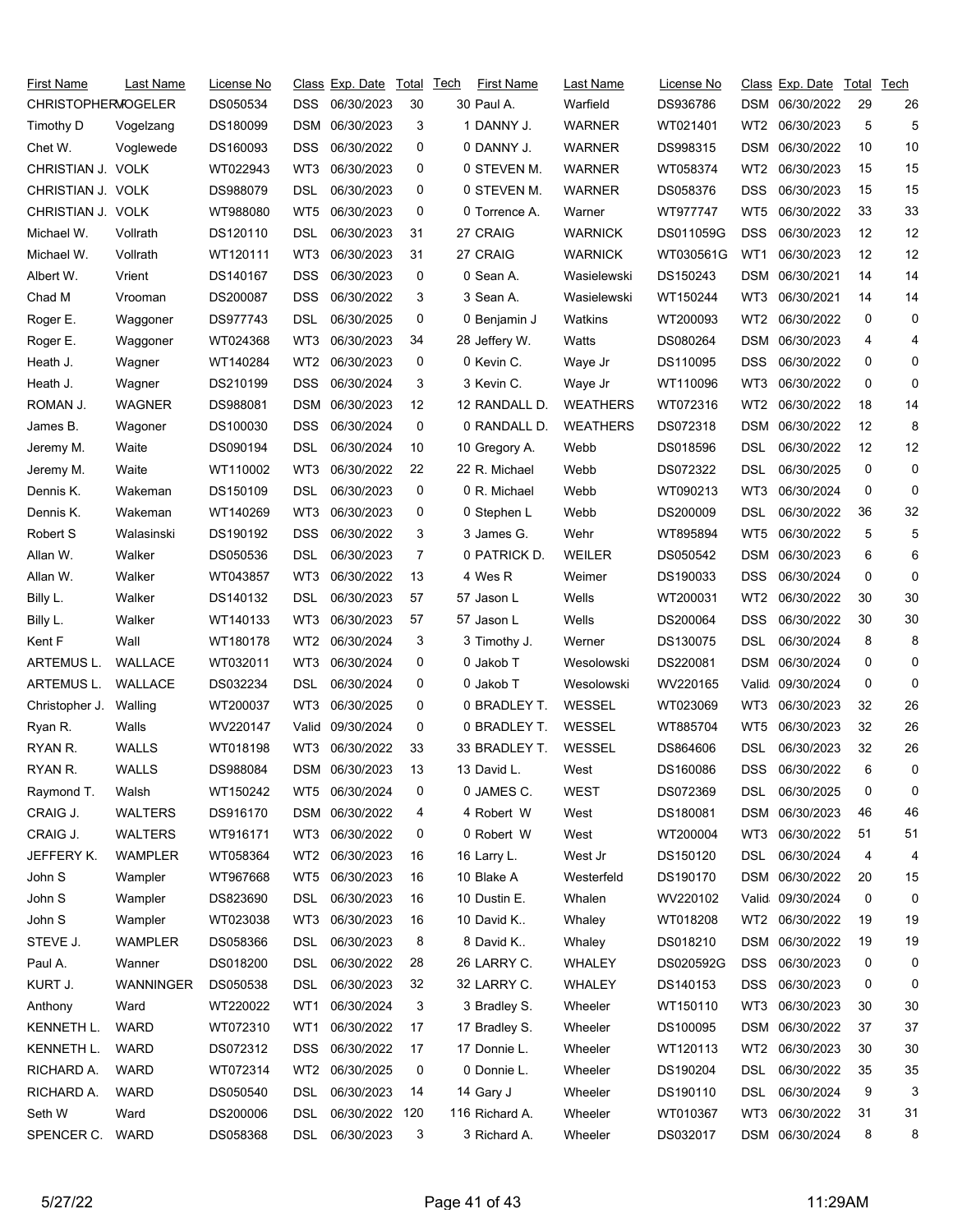| First Name        | Last Name       | <u>License No</u> |                 | Class Exp. Date | Total | <b>Tech</b> | First Name       | Last Name         | License No |                 | Class Exp. Date  | Total | Tech |
|-------------------|-----------------|-------------------|-----------------|-----------------|-------|-------------|------------------|-------------------|------------|-----------------|------------------|-------|------|
| Richard A.        | Wheeler         | WT895895          | WT5             | 06/30/2022      | 31    |             | 31 Robin         | Willey            | DS090081   | DSL             | 06/30/2023       | 29    | 29   |
| Thomas            | Whetsel         | DS190154          | DSS             | 06/30/2022      | 4     |             | 4 Brian H.       | Willhite          | WT063096   | WT3             | 06/30/2024       | 3     | 3    |
| Steven E          | Whitaker        | DS200165          | DSS             | 06/30/2023      | 0     |             | 0 Brian H.       | Willhite          | DS050552   | DSL             | 06/30/2023       | 6     | 6    |
| Curtis A.         | Whitcomb        | WT140029          | WT1             | 06/30/2022      | 5     |             | 5 Craig A.       | Williams          | DS071905S  | <b>DSS</b>      | 06/30/2022       | 65    | 9    |
| Curtis A.         | Whitcomb        | WT210159          | WT <sub>2</sub> | 06/30/2024      | 3     |             | 3 D. Max         | Williams          | DS150111   | DSS             | 06/30/2023       | 10    | 7    |
| Curtis A.         | Whitcomb        | WT210160          | WT2             | 06/30/2024      | 3     |             | 3 DAVID L.       | <b>WILLIAMS</b>   | WT043751   | WT3             | 06/30/2022       | 36    | 36   |
| Tommy L.          | Whitcomb        | WT140138          | WT1             | 06/30/2023      | 0     |             | 0 DAVID L.       | <b>WILLIAMS</b>   | DS043753   | DSS             | 06/30/2022       | 36    | 36   |
| David M.          | White           | DS160066          | DSL             | 06/30/2022      | 15    |             | 15 Kenneth S.    | Williams          | WT032021   | WT <sub>2</sub> | 06/30/2024       | 15    | 15   |
| David M.          | White           | WT160067          | WT2             | 06/30/2022      | 15    |             | 15 Kenneth S.    | Williams          | DS936793   | DSL             | 06/30/2022       | 35    | 25   |
| DEBRAK.           | <b>WHITE</b>    | DS947196          | DSM             | 06/30/2023      | 6     |             | 0 Kevin A.       | Williams          | WT180049   | WT5             | 06/30/2023       | 0     | 0    |
| DEBRA K.          | <b>WHITE</b>    | WT947197          | WT3             | 06/30/2023      | 0     |             | 0 Kevin A.       | Williams          | DS170037   | DSL             | 06/30/2022       | 23    | 18   |
| Dexter L.         | White           | WT110239          | WT3             | 06/30/2023      | 33    |             | 27 MARK A.       | <b>WILLIAMS</b>   | WT018216   | WT3             | 06/30/2025       | 0     | 0    |
| Dexter L.         | White           | DS100238          | DSM             | 06/30/2025      | 0     |             | 0 Todd A.        | Williams          | WT061696   | WT4             | 06/30/2021       | 0     | 0    |
| Donald W          | White           | DS190079          |                 | DSM 06/30/2024  | 5     |             | 5 MICHAEL G.     | <b>WILLIAMSON</b> | DS967676   | DSL             | 06/30/2023       | 9     | 3    |
| JEROME J.         | <b>WHITE</b>    | WT062993          | WT5             | 06/30/2021      | 0     |             | 0 Faith A.       | Willoughby        | DS180111   | DSS             | 06/30/2024       | 10    | 10   |
| JEROME J.         | <b>WHITE</b>    | DS062995          | DSL             | 06/30/2021      | 0     |             | 0 Faith A.       | Willoughby        | WT180101   | WT3             | 06/30/2024       | 10    | 10   |
| JOSEPH G.         | <b>WHITE</b>    | WT024392          | WT3             | 06/30/2023      | 1     |             | 1 Christopher R. | Wilson            | WT190130   | WT <sub>2</sub> | 06/30/2025       | 0     | 0    |
| JOSEPH G.         | <b>WHITE</b>    | DS031153          | <b>DSS</b>      | 06/30/2024      | 0     |             | 0 Christopher R. | Wilson            | DS160096   | DSL             | 06/30/2025       | 0     | 0    |
| Justin L          | White           | DS190147          | DSL             | 06/30/2022      | 16    |             | 14 Cindy R.      | Wilson            | DS150250   | DSM             | 06/30/2021       | 74    | 73   |
| TERRY D.          | <b>WHITE</b>    | DS967670          | DSL             | 06/30/2023      | 0     |             | 0 Cindy R.       | Wilson            | WT150245   | WT2             | 06/30/2024       | 8     | 8    |
| Timothy L         | White           | DS200085          | DSL             | 06/30/2022      | 66    |             | 66 Cindy R.      | Wilson            | DS210096   | DSL             | 06/30/2023       | 43    | 43   |
| Tracy S.          | White           | DS072368          | DSL             | 06/30/2022      | 20    |             | 16 Gary R.       | Wilson            | WT140273   | WT5             | 06/30/2023       | 18    | 18   |
| Tracy S.          | White           | WT130071          | WT3             | 06/30/2024      | 3     |             | 3 Gary R.        | Wilson            | WT150246   | WT3             | 06/30/2024       | 0     | 0    |
| Willie D.         | White           | WT140272          | WT5             | 06/30/2023      | 30    |             | 30 GREGORY       | <b>WILSON</b>     | DS030790G  | DSS             | 06/30/2023       | 0     | 0    |
| Willie M.         | White           | WT170109          | WT5             | 06/30/2023      | 0     |             | 0 GREGORY        | <b>WILSON</b>     | WT030792G  | WT <sub>2</sub> | 06/30/2023       | 0     | 0    |
| Andrew J.         | Whitfield       | DS170114          | DSS.            | 06/30/2023      | 5     |             | 5 James E.       | Wilson            | DS864611   | DSL             | 06/30/2023       | 41    | 41   |
| SEAN W.           | <b>WHITLOW</b>  | DS063092          | DSL.            | 06/30/2024      | 5     |             | 1 James E.       | Wilson            | WT875204   | WT4             | 06/30/2025       | 0     | 0    |
| <b>CHARLES K.</b> | <b>WHITSITT</b> | DS947199          | <b>DSM</b>      | 06/30/2023      | 21    |             | 21 James E.      | Wilson            | WT885691   | WT3             | 06/30/2023       | 41    | 41   |
| Gerald D.         | Whitted         | WT120229          | WT2             | 06/30/2024      | 0     |             | 0 Kevin L        | Wilson            | DS220095   | <b>DSS</b>      | 06/30/2024       | 0     | 0    |
| Gerald D.         | Whitted         | DS120228          | DSL             | 06/30/2024      | 0     |             | 0 MICHAEL D.     | <b>WILSON</b>     | WT032023   | WT3             | 06/30/2024       | 0     | 0    |
| Timothy A.        | Whitten         | DS072328          |                 | DSM 06/30/2022  | 0     |             | 0 Preston        | Wilson            | DS200102   | DSS             | 06/30/2023       | 3     | 3    |
| Timothy A.        | Whitten         | WT072330          |                 | WT3 06/30/2022  |       |             | 0 Scott T.       | Wilson            | WT160108   |                 | WT3 06/30/2025   | 0     | 0    |
| Terry A.          | Whittenbarger   | WT905398          | WT3             | 06/30/2023      | 0     |             | 0 Shaun A.       | Wilson            | DS220042   |                 | DSM 06/30/2024   | 0     | 0    |
| Terry A.          | Whittenbarger   | DS803288          | DSL             | 06/30/2023      | 0     |             | 0 Thomas J.      | Wilson            | DS100239   | DSS             | 06/30/2022       | 10    | 10   |
| David Andrew      | Wichman         | WV220089          | Valid           | 09/30/2024      | 0     |             | 0 Thomas J.      | Wilson            | WT100240   | WT <sub>2</sub> | 06/30/2022       | 10    | 10   |
| JAMES W.          | <b>WIESJAHN</b> | WT023098          | WT3             | 06/30/2023      | 25    |             | 19 Tony M.       | Wilt              | DS031560   | DSL             | 06/30/2024       | 0     | 0    |
| JAMES W.          | <b>WIESJAHN</b> | DS967674          | DSL.            | 06/30/2023      | 25    |             | 19 Tony M.       | Wilt              | WT160054   | WT5             | 06/30/2025       | 0     | 0    |
| JAMES W.          | <b>WIESJAHN</b> | WT967675          | WT5             | 06/30/2023      | 25    |             | 19 John P.       | Wiltrout          | DS170022   | DSS             | 06/30/2025       | 0     | 0    |
| ERIC B.           | <b>WIESNER</b>  | WT058388          | WT2             | 06/30/2023      | 6     |             | 6 John P.        | Wiltrout          | WT926450   | WT3             | 06/30/2023       | 25    | 25   |
| ERIC B.           | <b>WIESNER</b>  | DS058390          | DSL             | 06/30/2023      | 6     |             | 6 Joseph         | Winch             | DS200097   | DSS             | 06/30/2023       | 3     | 3    |
| RALPH G.          | WIGGAM          | WT854377          | WT2             | 06/30/2022      | 8     |             | 8 Sherri         | Winters           | WV220133   |                 | Valid 09/30/2024 | 6     | 6    |
| RALPH G.          | <b>WIGGAM</b>   | DS854378          |                 | DSM 06/30/2022  | 8     |             | 8 KURT P.        | <b>WIRTH</b>      | WT947202   | WT3             | 06/30/2023       | 0     | 0    |
| Nathan S          | Wilkerson       | DS180147          | <b>DSS</b>      | 06/30/2024      | 3     |             | 0 KURT P.        | <b>WIRTH</b>      | WT007813   | WT5             | 06/30/2023       | 0     | 0    |
| Pamela S          | Wilkerson       | WT210059          | WT3             | 06/30/2023      | 3     |             | 3 KURT P.        | <b>WIRTH</b>      | DS988089   | DSL             | 06/30/2023       | 0     | 0    |
| Bryon S.          | Will            | DS833953          |                 | DSM 06/30/2022  | 7     |             | 5 Chandler J     | Wise              | DS220012   | <b>DSL</b>      | 06/30/2024       | 40    | 40   |
| Martin S.         | Wille           | WT043749          | WT5             | 06/30/2022      | 10    |             | 8 Joshua W.      | Wise              | DS150112   | DSL             | 06/30/2023       | 7     | 7    |
| Martin S.         | Wille           | WT180051          | WT3             | 06/30/2023      | 0     |             | 0 Tom            | Wise              | WT090215   | WT3             | 06/30/2024       | 3     | 3    |
| JEFFERY R.        | WILLEN          | WT008506          | WT3             | 06/30/2023      | 0     |             | 0 Tom            | Wise              | DS018224   | <b>DSL</b>      | 06/30/2025       | 0     | 0    |
| JEFFERY R.        | WILLEN          | DS988087          |                 | DSM 06/30/2023  | 0     |             | 0 Alan C.        | Wiseman           | WT021409   | WT3             | 06/30/2023       | 8     | 8    |